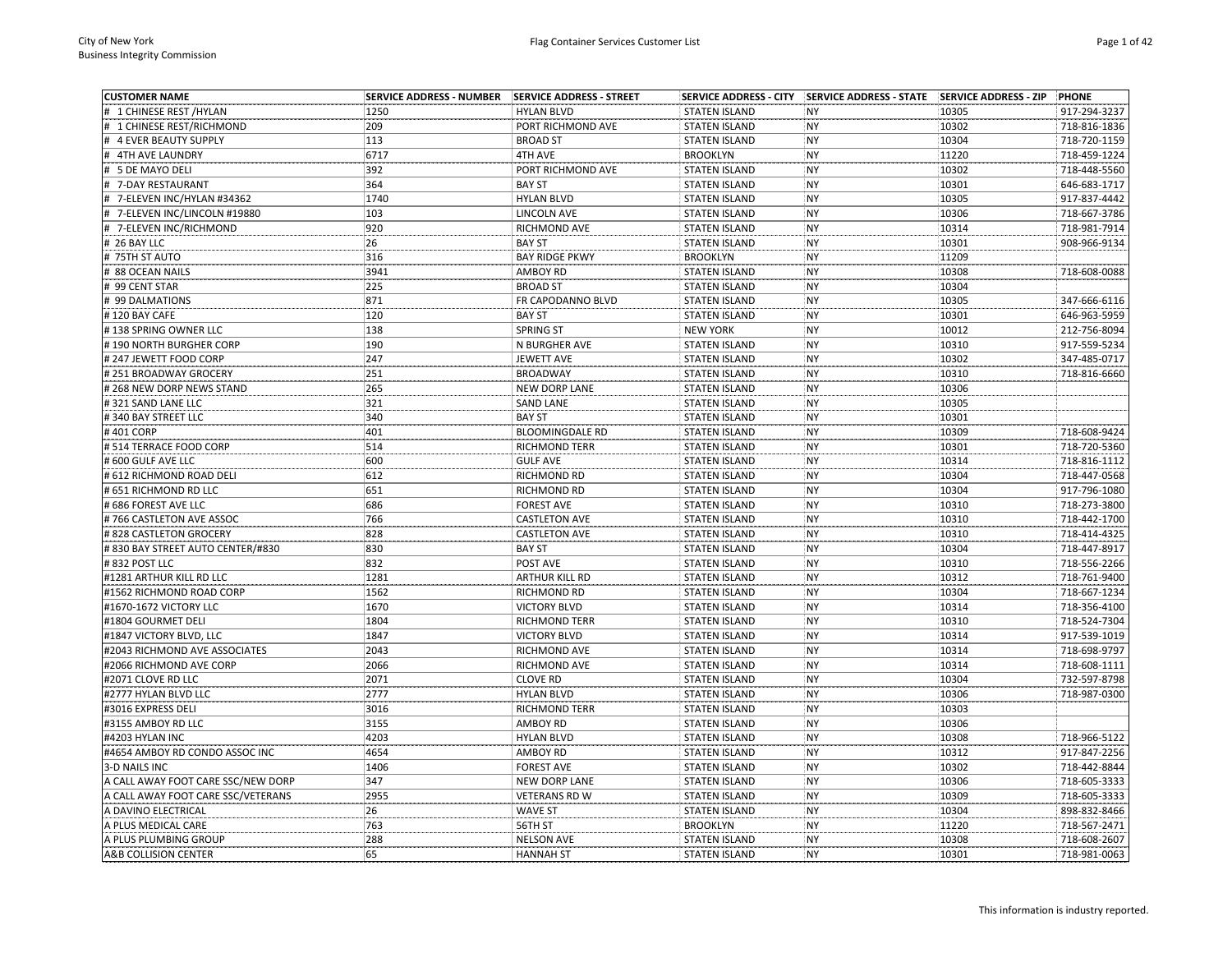| <b>CUSTOMER NAME</b>                           | <b>SERVICE ADDRESS - NUMBER</b> | SERVICE ADDRESS - STREET     | <b>SERVICE ADDRESS - CITY</b>                | SERVICE ADDRESS - STATE SERVICE ADDRESS - ZIP |       | PHONE        |
|------------------------------------------------|---------------------------------|------------------------------|----------------------------------------------|-----------------------------------------------|-------|--------------|
| A&B COLLISION CENTER II/VETERANS RD W          | 231                             | <b>VETERANS RD W</b>         | <b>STATEN ISLAND</b>                         | <b>NY</b>                                     | 10309 | 718-981-0063 |
| A&G AUTO SHOP                                  | $\overline{\mathbf{8}}$         | <b>ANDROS AVE</b>            | <b>STATEN ISLAND</b>                         | <b>NY</b>                                     | 10303 | 929-282-7377 |
| <b>A&amp;J POLICE EQUIPMENT</b>                | 359                             | <b>CLEVELAND AVE</b>         | <b>STATEN ISLAND</b>                         | <b>NY</b>                                     | 10308 | 718-608-2677 |
| A&K ASSOC                                      | 520                             | <b>BLOOMINGDALE RD</b>       | <b>STATEN ISLAND</b>                         | <b>NY</b>                                     | 10309 | 718-376-1100 |
| <b>A&amp;N AUTO REPAIR</b>                     | 1707                            | <b>RICHMOND TERR</b>         | <b>STATEN ISLAND</b>                         | <b>NY</b>                                     | 10310 | 718-981-9100 |
| A&R AUTO                                       | 4180                            | <b>HYLAN BLVD</b>            | <b>STATEN ISLAND</b>                         | <b>NY</b>                                     | 10308 | 718-967-7399 |
| A&S PIZZA OF SI INC                            | 87                              | STUYVESANT PLACE             | <b>STATEN ISLAND</b>                         | <b>NY</b>                                     | 10301 | 718-448-4142 |
| A&V AUTO & LUBE CENTER                         | 526                             | <b>TOMPKINS AVE</b>          | <b>STATEN ISLAND</b>                         | NY                                            | 10305 | 718-981-7284 |
| A.AZZARA FUNERAL HOME INC.                     | 183                             | <b>SAND LANE</b>             | <b>STATEN ISLAND</b>                         | NY                                            | 10305 | 718-727-1440 |
| A.C. SUPPERETTTE                               | 884                             | <b>MANOR RD</b>              | <b>STATEN ISLAND</b>                         | NY                                            | 10314 | 718-761-0900 |
| A.J.A. LAND ENTERPRISES CORP                   | 1510                            | <b>HYLAN BLVD</b>            | <b>STATEN ISLAND</b>                         | <b>NY</b>                                     | 10305 | 718-238-8131 |
| <b>A-1 APPLIANCE PARTS</b>                     | 4072                            | <b>HYLAN BLVD</b>            | <b>STATEN ISLAND</b>                         | <b>NY</b>                                     | 10308 | 718-948-9004 |
| A-1 AUTO SPA                                   | 4463                            | <b>AMBOY RD</b>              | <b>STATEN ISLAND</b>                         | NY                                            | 10312 | 718-984-2916 |
| A-1 EXPRESSWAY COLLISION                       | 211                             | <b>VETERANS RD W</b>         | <b>STATEN ISLAND</b>                         | NY                                            | 10309 | 718-317-9800 |
| AA GET AWAY COACHES                            | 885                             | <b>MORROW ST</b>             | <b>STATEN ISLAND</b>                         | <b>NY</b>                                     | 10303 | 212-470-1973 |
| <b>AA PASTOSA</b>                              | 4380                            | <b>ARTHUR KILL RD</b>        | <b>STATEN ISLAND</b>                         | <b>NY</b>                                     | 10309 |              |
| AAA NAIL SPA INC                               | 730                             | PORT RICHMOND AVE            | <b>STATEN ISLAND</b>                         | <b>NY</b>                                     | 10302 | 718-448-9913 |
| AAMED DELI GROCERY                             | 149                             | <b>VICTORY BLVD</b>          | <b>STATEN ISLAND</b>                         | <b>NY</b>                                     | 10301 | 347-209-3123 |
| ABCO REFRIGERATION SUPPLY CO                   | 432                             | <b>BAY ST</b>                | <b>STATEN ISLAND</b>                         | <b>NY</b>                                     | 10304 | 718-273-0200 |
| ABE'S AUTO BODY                                | 5                               | <b>HOUSMAN AVE</b>           | <b>STATEN ISLAND</b>                         | <b>NY</b>                                     | 10303 | 718-447-5100 |
| ABRAHAMS, LESLIE, D.M.D.                       | 1625                            | <b>VICTORY BLVD</b>          | <b>STATEN ISLAND</b>                         | <b>NY</b>                                     | 10314 | 718-442-0142 |
| ABRAMS, PIAZZA& JULEWICZ, MD                   | 3077                            | <b>HYLAN BLVD</b>            | <b>STATEN ISLAND</b>                         | <b>NY</b>                                     | 10306 | 718-987-2408 |
| <b>ACALAN CORP</b>                             | 2581                            | RICHMOND TERR                | <b>STATEN ISLAND</b>                         | <b>NY</b>                                     | 10303 | 718-984-0989 |
| ACCOUNTANT TAX DOCTOR                          | 47                              | <b>NEW DORP PLAZA</b>        | <b>STATEN ISLAND</b>                         | <b>NY</b>                                     | 10306 | 718-702-8623 |
| <b>ACE AUTO SALVAGE</b>                        | 1335                            | <b>CASTLETON AVE</b>         | <b>STATEN ISLAND</b>                         | <b>NY</b>                                     | 10310 | 718-273-4100 |
| ACE DISCOUNT TIRES                             | 132                             | MORNINGSTAR RD               | <b>STATEN ISLAND</b>                         | <b>NY</b>                                     | 10303 | 718-720-4223 |
| <b>ACME INDUSTRIAL INC</b>                     | 15                              | PROSPECT ST                  |                                              | <b>NY</b>                                     | 10304 | 718-720-5522 |
|                                                | 19                              | <b>GRANITE AVE</b>           | <b>STATEN ISLAND</b>                         | <b>NY</b>                                     | 10303 | 718-966-1000 |
| <b>ACT AMBULETTE</b><br><b>ACTION ELEVATOR</b> | 963                             | VAN DUZER ST                 | <b>STATEN ISLAND</b><br><b>STATEN ISLAND</b> | <b>NY</b>                                     | 10304 | 718-720-6600 |
|                                                | 2589                            |                              |                                              | NY                                            |       | 347-996-1767 |
| <b>AD TRANSPORT</b>                            |                                 | RICHMOND TERR                | <b>STATEN ISLAND</b>                         |                                               | 10303 |              |
| <b>ADCO ELECTRIC/ELLIS</b>                     | 99                              | <b>ELLIS ST</b>              | <b>STATEN ISLAND</b>                         | NY                                            | 10307 | 718-494-4400 |
| ADDWELL, LLC                                   | 201                             | <b>EDWARD CURRY AVE</b>      | <b>STATEN ISLAND</b>                         | NY                                            | 10314 | 718-982-4876 |
| <b>ADG BARBER SHOP</b>                         | 61                              | <b>VICTORY BLVD</b>          | <b>STATEN ISLAND</b>                         | <b>NY</b>                                     | 10301 | 718-815-3171 |
| <b>ADOBE BLUES</b>                             | 63                              | LAFAYETTE AVE                | <b>STATEN ISLAND</b>                         | <b>NY</b>                                     | 10301 | 718-720-2583 |
| <b>ADRIATIC SEAFOOD</b>                        | 129                             | <b>WILLOW AVE</b>            | <b>STATEN ISLAND</b>                         | <b>NY</b>                                     | 10305 | 718-447-1965 |
| <b>ADVANCE LOCK &amp; KEY</b>                  | 2050                            | <b>HYLAN BLVD</b>            | <b>STATEN ISLAND</b>                         | NY                                            | 10306 | 718-351-7671 |
| ADVANCED VISION CARE ASSOC                     | 2691                            | <b>HYLAN BLVD</b>            | <b>STATEN ISLAND</b>                         | NY                                            | 10306 | 718-980-0067 |
| AERUS ELECTROLUX/VICTORY                       | 1890                            | <b>VICTORY BLVD</b>          | <b>STATEN ISLAND</b>                         | <b>NY</b>                                     | 10314 | 718-448-4313 |
| AFA REALITY LLC                                | 10                              | JEFFERSON BLVD               | <b>STATEN ISLAND</b>                         | <b>NY</b>                                     | 10312 | 718-227-6864 |
| AFFECTIVE LCSW SERVICES                        | 225                             | <b>VICTORY BLVD</b>          | <b>STATEN ISLAND</b>                         | <b>NY</b>                                     | 10301 | 347-850-5951 |
| AFRICAN HOMELAND STORE                         | 70                              | <b>VICTORY BLVD</b>          | <b>STATEN ISLAND</b>                         | <b>NY</b>                                     | 10301 | 718-727-7600 |
| <b>AIR TIN SUPPLY</b>                          | 2710                            | RICHMOND TERR                | <b>STATEN ISLAND</b>                         | <b>NY</b>                                     | 10303 | 718-447-2999 |
| AIRCRAFT AIR CONDITIONING CORP                 | 237                             | 58TH ST                      | <b>BROOKLYN</b>                              | <b>NY</b>                                     | 11220 | 718-492-4985 |
| AKR ENTERPRISES                                | 4288                            | ARTHUR KILL RD               | STATEN ISLAND                                | <b>NY</b>                                     | 10309 | 718-967-9000 |
| ALBANIAN ISLAMIC CULTURAL CNT                  | 307                             | <b>VICTORY BLVD</b>          | <b>STATEN ISLAND</b>                         | <b>NY</b>                                     | 10301 | 718-816-9865 |
| ALBERTO'S AUTO BODY                            | 151                             | <b>INDUSTRAIL LOOP BAY 5</b> | <b>STATEN ISLAND</b>                         | <b>NY</b>                                     | 10309 |              |
| <b>ALEX WEI MD</b>                             | 882                             | 56TH ST CORNER 9TH AVE       | <b>BROOKLYN</b>                              | <b>NY</b>                                     | 11220 | 718-770-7964 |
| ALFONSO PASTRY SHOPPE/VICTORY                  | 1899                            | <b>VICTORY BLVD</b>          | <b>STATEN ISLAND</b>                         | <b>NY</b>                                     | 10314 | 718-273-8802 |
| ALL BROTHERS AUTO STYLING                      | 27                              | <b>SANDS ST</b>              | <b>STATEN ISLAND</b>                         | <b>NY</b>                                     | 10304 | 718-447-9255 |
| ALL CITY AUTO BODY                             | 654                             | RICHMOND RD                  | <b>STATEN ISLAND</b>                         | NY                                            | 10304 | 718-682-1660 |
| ALL HAPPY RESTAURANT                           | 8706                            | 5TH AVE                      | <b>BROOKLYN</b>                              | <b>NY</b>                                     | 11209 | 718-921-7171 |
| ALL SEASON'S HEATING & AIR CONDITIONING        | 199                             | <b>LATIMER AVE</b>           | <b>STATEN ISLAND</b>                         | <b>NY</b>                                     | 10314 | 518-943-9939 |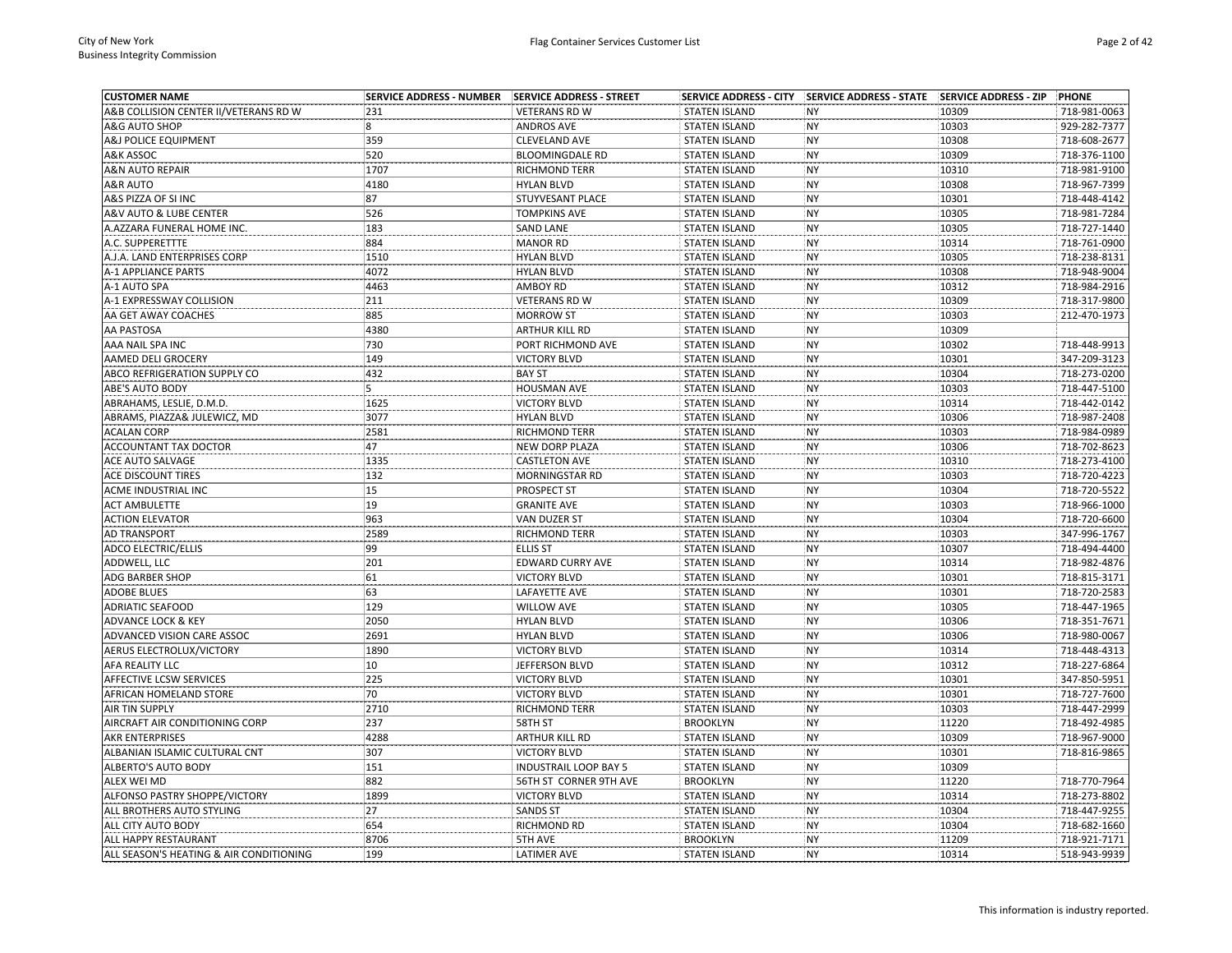| <b>CUSTOMER NAME</b>               | <b>SERVICE ADDRESS - NUMBER</b> | <b>SERVICE ADDRESS - STREET</b> |                      |           |       | PHONE        |
|------------------------------------|---------------------------------|---------------------------------|----------------------|-----------|-------|--------------|
| ALL SEASON'S LANDSCAPING INC       | 827                             | POST AVE.                       | <b>STATEN ISLAND</b> | <b>NY</b> | 10310 | 917-848-4871 |
| <b>ALL TEK LABEL</b>               | 364                             | <b>SHARROTTS RD</b>             | <b>STATEN ISLAND</b> | <b>NY</b> | 10309 | 718-608-9800 |
| ALL TIRE & SERVICE SOUTH SHORE INC | 4467                            | <b>AMBOY RD</b>                 | <b>STATEN ISLAND</b> | <b>NY</b> | 10312 | 908-725-7373 |
| ALLEN C. BENTSON AGENCY INC.       | 653                             | <b>FOREST AVE</b>               | <b>STATEN ISLAND</b> | <b>NY</b> | 10310 | 718-442-1771 |
| ALLERGY & ASTHMA CARE CENTER       | 896                             | <b>TARGEE ST</b>                | <b>STATEN ISLAND</b> | <b>NY</b> | 10304 | 718-816-8200 |
| <b>ALLIED HYLAN</b>                | 1139                            | <b>HYLAN BLVD</b>               | <b>STATEN ISLAND</b> | NY        | 10305 | 917-642-6357 |
| <b>ALLIED ROSSVILLE</b>            | 990                             | ROSSVILLE AVE                   | <b>STATEN ISLAND</b> | NY        | 10309 | 917-642-6357 |
| <b>ALLIED ST GEORGE</b>            | 55                              | <b>CENTRAL AVE</b>              | <b>STATEN ISLAND</b> | <b>NY</b> | 10301 | 718-273-5354 |
| ALLIED STATEN ISLAND LLC           | 774                             | <b>MANOR RD</b>                 | <b>STATEN ISLAND</b> | NY        | 10314 | 718-761-8008 |
| <b>ALLSTAR BARBERS</b>             | 1086                            | <b>BAY ST</b>                   | <b>STATEN ISLAND</b> | <b>NY</b> | 10305 | 917-848-8101 |
| ALLSTATE INSURANCE/AMBOY           | 7335                            | AMBOY RD                        | <b>STATEN ISLAND</b> | <b>NY</b> | 10307 | 917-693-0825 |
| ALLURE FULL SERVICE SALON          | 4011                            | <b>HYLAN BLVD</b>               | <b>STATEN ISLAND</b> | NY        | 10308 | 718-317-7800 |
| <b>ALMONTASER</b>                  | 231                             | <b>BROAD ST</b>                 | <b>STATEN ISLAND</b> | NY        | 10304 | 718-447-9328 |
| ALOI, RICHARD                      | 609                             | MIDLAND AVE                     | <b>STATEN ISLAND</b> | NY        | 10306 | 623-979-0874 |
| <b>ALSANTO DELI</b>                | 506                             | <b>RICHMOND TERR</b>            | <b>STATEN ISLAND</b> | <b>NY</b> | 10301 | 718-815-9065 |
| <b>ALTAN HOLDINGS LLC</b>          | 69                              | <b>THOMPSON ST</b>              | <b>STATEN ISLAND</b> | <b>NY</b> | 10304 | 718-496-4858 |
| ALVIG ABSTRACT LLC                 | 37                              | <b>JOSEPHINE ST</b>             | <b>STATEN ISLAND</b> | <b>NY</b> | 10314 | 718-370-7080 |
| ALZOOBAEE, FAIZ DR                 | 1932                            | RICHMOND AVE                    | <b>STATEN ISLAND</b> | <b>NY</b> | 10314 | 718-698-9898 |
| AMANN, LAURA DDS                   | 1091                            | <b>VICTORY BLVD</b>             | <b>STATEN ISLAND</b> | <b>NY</b> | 10301 | 718-273-4222 |
| <b>AMAZING DELI CORP</b>           | 643                             | <b>OCEANSIDE AVE</b>            | <b>STATEN ISLAND</b> | <b>NY</b> | 10305 | 718-979-4368 |
| AMBIANCE BARBER & ACCESSORIES      | 731                             | <b>HENDERSON AVE</b>            | <b>STATEN ISLAND</b> | <b>NY</b> | 10310 | 347-262-7592 |
| AMBOY ANNADALE LLC                 | 5091                            | <b>AMBOY RD</b>                 | <b>STATEN ISLAND</b> | <b>NY</b> | 10312 | 718-984-2100 |
| AMBOY AUTO ASSOCIATES/USED CAR LOT | 4295                            | AMBOY RD                        | <b>STATEN ISLAND</b> | NY        | 10312 | 718-948-5151 |
|                                    |                                 |                                 |                      |           |       |              |
| AMBOY MEDICAL PRACTICE/4434 AMBOY  | 4434                            | <b>AMBOY RD</b>                 | <b>STATEN ISLAND</b> | <b>NY</b> | 10312 | 718-984-9678 |
| <b>AMBOY SERVICE STATION</b>       | 3701                            | <b>AMBOY RD</b>                 | <b>STATEN ISLAND</b> | NY        | 10308 | 718-948-6540 |
| AMEDURI & GALANTE ESQ              | 471                             | <b>BEMENT AVE</b>               | <b>STATEN ISLAND</b> | <b>NY</b> | 10310 | 718-442-9000 |
| AMERICAN DENTAL CENTER             | 1659                            | RICHMOND AVE                    | <b>STATEN ISLAND</b> | <b>NY</b> | 10314 | 718-983-6300 |
| <b>AMERICAN HOMES/FOREST</b>       | 604                             | <b>FOREST AVE</b>               | <b>STATEN ISLAND</b> | <b>NY</b> | 10310 |              |
| AMERICAN WRECKING                  | 2625                            | <b>RICHMOND TERR</b>            | <b>STATEN ISLAND</b> | <b>NY</b> | 10303 |              |
| <b>AMIN DISCOUNT</b>               | 206                             | <b>BAY ST</b>                   | <b>STATEN ISLAND</b> | NY        | 10301 | 718-442-6131 |
| ANAMARIA RIVERIA SALON             | 1210                            | <b>FOREST AVE</b>               | <b>STATEN ISLAND</b> | NY        | 10310 | 917-830-0501 |
| ANDREW LANZA                       | 3845                            | RICHMOND AVE                    | <b>STATEN ISLAND</b> | NY        | 10312 | 718-984-4073 |
| <b>ANDREW'S DINER</b>              | 4160                            | <b>HYLAN BLVD</b>               | <b>STATEN ISLAND</b> | <b>NY</b> | 10308 | 718-948-8544 |
| ANGELINA'S RISTORANTE              | 399                             | <b>ELLIS ST</b>                 | <b>STATEN ISLAND</b> | <b>NY</b> | 10307 | 718-227-2900 |
| ANGIULI & GENTILE, LLP             | 1481                            | <b>HYLAN BLVD</b>               | <b>STATEN ISLAND</b> | NY        | 10305 | 718-816-0005 |
| ANGIULI MOTOR'S INC                | 201-215                         | <b>BAY ST</b>                   | <b>STATEN ISLAND</b> | NY        | 10301 | 518-275-3428 |
| <b>ANIMAL HEALTH GROUP</b>         | 710                             | <b>CASTLETON AVE</b>            | <b>STATEN ISLAND</b> | <b>NY</b> | 10310 |              |
| ANIMAL KINGDON'S WATERWORLD        | 1547                            | <b>ARTHUR KILL RD</b>           | <b>STATEN ISLAND</b> | <b>NY</b> | 10312 | 718-227-9453 |
| <b>ANNA NAILS</b>                  | 951                             | <b>JEWETT AVE</b>               | <b>STATEN ISLAND</b> | <b>NY</b> | 10314 | 718-720-2437 |
| <b>ANNADALE AUTO SPA</b>           | 40                              | JEFFERSON BLVD                  | <b>STATEN ISLAND</b> | <b>NY</b> | 10312 | 718-764-3548 |
| ANNADALE DENTAL ARTS               | 808                             | <b>ANNADALE RD</b>              | <b>STATEN ISLAND</b> | NY        | 10312 | 718-356-1733 |
| ANNADALE VETERINARY CLINIC         | 889                             | <b>ANNADALE RD</b>              | <b>STATEN ISLAND</b> | NY        | 10312 | 718-984-4440 |
| ANNIE SEZ #BGM003355               | 430                             | <b>NEW DORP LANE</b>            | <b>STATEN ISLAND</b> | <b>NY</b> | 10306 | 718-351-7675 |
| ANYA GROCERIES INC                 | 27                              | <b>GIFFORDS LANE</b>            | <b>STATEN ISLAND</b> | <b>NY</b> | 10308 | 347-729-8277 |
| APPLE WHOLESALE DEPTMENT STORE     | 112                             | <b>CANAL ST</b>                 | <b>STATEN ISLAND</b> | <b>NY</b> | 10304 | 718-442-3636 |
| APPLEBEE'S/NEW DORP STORE #3       | 430                             | <b>NEW DORP LANE</b>            | <b>STATEN ISLAND</b> | <b>NY</b> | 10306 | 718-980-7800 |
| APPLEBEE'S/RICHMOND AVE STORE#8    | 1451                            | RICHMOND AVE                    | <b>STATEN ISLAND</b> | <b>NY</b> | 10314 | 718-477-1300 |
| APPROVED OIL BKLYN/ 6717-4TH       | 6717                            | 4TH AVE                         | <b>BROOKLYN</b>      | <b>NY</b> | 11220 | 718-238-1050 |
| APPROVED OIL BKLYN/2ND AVE         | 6423                            | 2ND AVE                         | <b>BROOKLYN</b>      | NY        | 11220 | 718-234-4640 |
| APPROVED OIL BKLYN/64TH ST         | 250                             | 64TH ST                         | <b>BROOKLYN</b>      | <b>NY</b> | 11220 | 347-231-0392 |
| AQL DOG & CAT CLINC                | 3939                            | <b>AMBOY RD</b>                 | <b>STATEN ISLAND</b> | <b>NY</b> | 10308 | 718-227-0792 |
| <b>AQUA KING LAUNDRY</b>           | 515                             | <b>JERSEY ST</b>                | <b>STATEN ISLAND</b> | <b>NY</b> | 10301 | 646-220-4560 |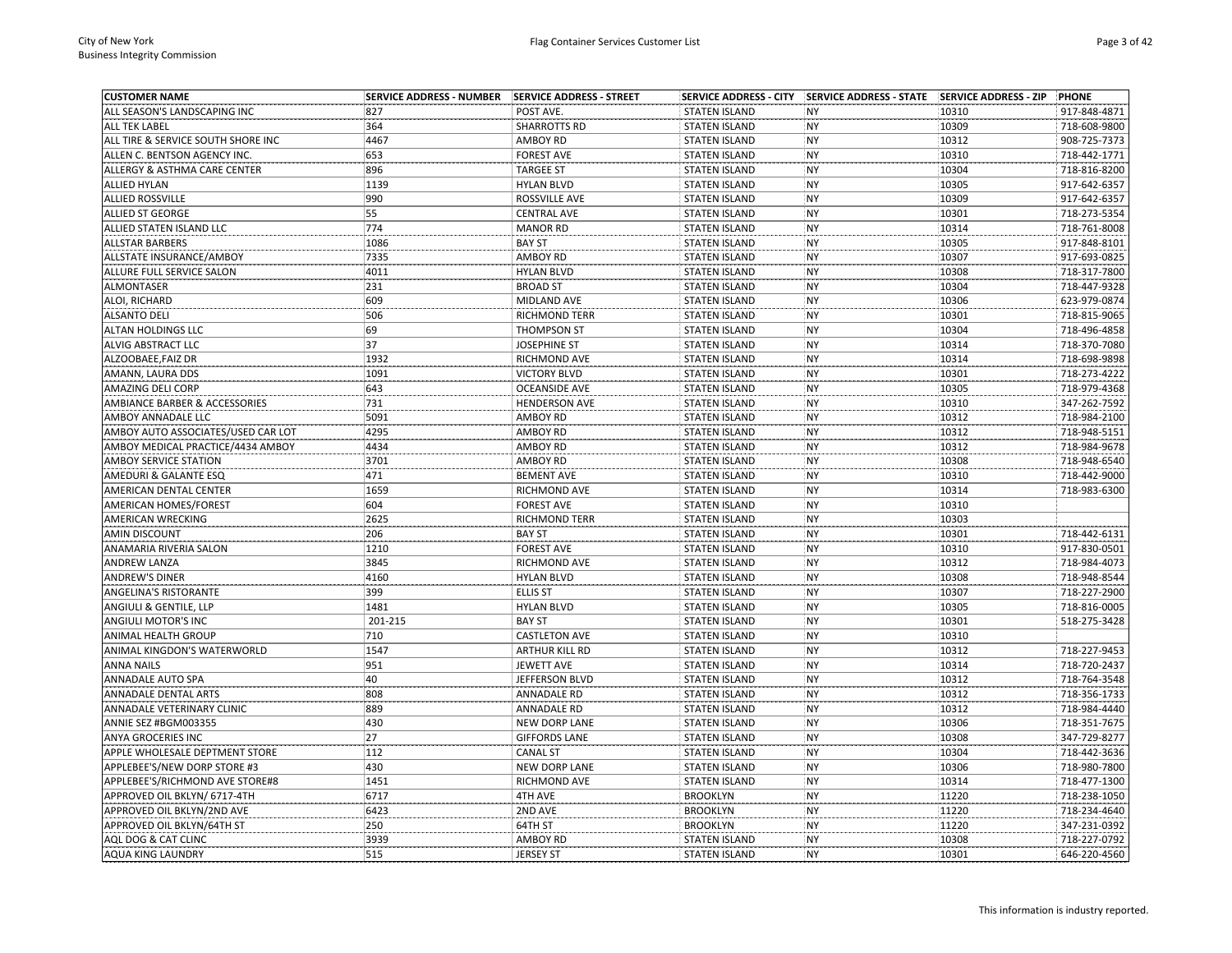| <b>CUSTOMER NAME</b>                     | <b>SERVICE ADDRESS - NUMBER</b> | <b>SERVICE ADDRESS - STREET</b> | <b>SERVICE ADDRESS - CITY</b> | SERVICE ADDRESS - STATE SERVICE ADDRESS - ZIP |       | <b>PHONE</b> |
|------------------------------------------|---------------------------------|---------------------------------|-------------------------------|-----------------------------------------------|-------|--------------|
| ARABICA HOOKAH LOUNGE                    | 4164                            | <b>VICTORY BLVD</b>             | <b>STATEN ISLAND</b>          | <b>NY</b>                                     | 10314 | 718-982-8888 |
| AREA SEAVIEW LLC                         | 501                             | SEAVIEW AVE                     | <b>STATEN ISLAND</b>          | <b>NY</b>                                     | 10305 |              |
| AREA TRANSPORT INC.                      | 5230                            | <b>ARTHUR KILL RD</b>           | <b>STATEN ISLAND</b>          | <b>NY</b>                                     | 10307 | 718-967-3232 |
| ARIANA'S GRAND @ THE LOFT, INC           | 4864                            | <b>ARTHUR KILL RD</b>           | <b>STATEN ISLAND</b>          | <b>NY</b>                                     | 10309 | 718-966-4522 |
| ARIANA'S OF NEW DORP/EBBITTS             | 192                             | <b>EBBITTS ST</b>               | <b>STATEN ISLAND</b>          | <b>NY</b>                                     | 10306 | 917-385-3049 |
| <b>ARIANA'S SOUTH</b>                    | 60                              | <b>SOUTH BRIDGE ST</b>          | <b>STATEN ISLAND</b>          | <b>NY</b>                                     | 10309 | 718-966-4522 |
| ARIEMMA'S ITALIAN DELI & PRODUCE         | 1791                            | <b>HYLAN BLVD</b>               | <b>STATEN ISLAND</b>          | <b>NY</b>                                     | 10305 | 732-513-1036 |
| ARIEMMA'S REALTY CO.                     | 2555                            | RICHMOND AVE                    | <b>STATEN ISLAND</b>          | <b>NY</b>                                     | 10314 | 347-286-4200 |
| ARIRANG RESTAURANT                       | 8812-8814                       | 4TH AVE                         | <b>BROOKLYN</b>               | <b>NY</b>                                     | 11209 |              |
| ARMORICA SALES INC                       | 2589                            | RICHMOND TERR                   | <b>STATEN ISLAND</b>          | <b>NY</b>                                     | 10303 | 718-448-9201 |
| <b>ARMSTRONG AUTO</b>                    | 630                             | <b>ARTHUR KILL RD</b>           | <b>STATEN ISLAND</b>          | <b>NY</b>                                     | 10308 | 917-705-9583 |
| ARMSTRONG CAR WASH                       | 552                             | <b>ARMSTRONG AVE</b>            | <b>STATEN ISLAND</b>          | <b>NY</b>                                     | 10308 | 718-948-6540 |
| ARMSTRONG GROCERY INC                    | 4295                            | <b>AMBOY RD</b>                 | <b>STATEN ISLAND</b>          | <b>NY</b>                                     | 10312 | 718-227-7818 |
| ARNICA HEATING & AIR CONDITIONING INCORP | 68                              | <b>BROAD ST</b>                 | <b>STATEN ISLAND</b>          | <b>NY</b>                                     | 10304 | 718-720-6116 |
| AROUND THE CLOCK DELI/CASTLETON          | 1414                            | <b>CASTLETON AVE</b>            | <b>STATEN ISLAND</b>          | <b>NY</b>                                     | 10302 | 718-815-5690 |
| <b>ARROCHAR MARKET</b>                   | 101                             | <b>MCCLEAN AVE</b>              | <b>STATEN ISLAND</b>          | <b>NY</b>                                     | 10305 | 718-273-5872 |
| <b>ARROCHAR PHARMACY</b>                 | 121                             | MCCLEAN AVE                     | <b>STATEN ISLAND</b>          | <b>NY</b>                                     | 10305 | 718-447-3117 |
| ART OF THREADING                         | 116                             | <b>SAND LANE</b>                | <b>STATEN ISLAND</b>          | <b>NY</b>                                     | 10305 | 718-815-8008 |
| ARTHUR J. TROUT & COMPANY                | 314                             | <b>NELSON AVE</b>               | <b>STATEN ISLAND</b>          | <b>NY</b>                                     | 10308 |              |
| ARTHUR KILL CAR WASH                     | 2302                            | <b>ARTHUR KILL RD</b>           | <b>STATEN ISLAND</b>          | <b>NY</b>                                     | 10309 | 646-772-9444 |
| ARTHUR KILL DEVELOPMENT                  | 4854                            | <b>ARTHUR KILL RD</b>           | <b>STATEN ISLAND</b>          | <b>NY</b>                                     | 10309 | 718-667-6700 |
| <b>ARTIES AUTO</b>                       | 659                             | <b>HENDERSON AVE</b>            | <b>STATEN ISLAND</b>          | <b>NY</b>                                     | 10310 | 718-273-9700 |
| <b>ARTISTIC IMAGE</b>                    | 93                              | NEW DORP PLAZA                  | <b>STATEN ISLAND</b>          | <b>NY</b>                                     | 10306 | 718-987-8799 |
| ARTISTS MEMORIAL MONUMENTS               | 896                             | <b>CLOVE RD</b>                 | <b>STATEN ISLAND</b>          | <b>NY</b>                                     | 10301 | 718-448-8485 |
| <b>ASHLEY TAYLOR SALON</b>               | 2795                            | RICHMOND AVE                    | <b>STATEN ISLAND</b>          | <b>NY</b>                                     | 10314 | 718-982-8980 |
| ATHLETIC EDGE SPORTS CENTER              | 10                              | <b>NASSAU PL</b>                | <b>STATEN ISLAND</b>          | <b>NY</b>                                     | 10307 | 718-608-0100 |
| ATLANTIS MARINA & YACHT CLUB INC         | 180                             | <b>MANSION AVE</b>              | <b>STATEN ISLAND</b>          | <b>NY</b>                                     | 10308 | 718-966-9700 |
| ATU LOCAL 726                            | 3952                            | AMBOY RD                        | <b>STATEN ISLAND</b>          | <b>NY</b>                                     | 10308 | 646-739-1121 |
| AUDI BAY RIDGE                           | 211                             | 63RD ST                         | <b>BROOKLYN</b>               | <b>NY</b>                                     | 11220 | 201-255-1200 |
| <b>AUDI BROOKLYN</b>                     | 665                             | 65TH ST                         | <b>BROOKLYN</b>               | <b>NY</b>                                     | 11220 | 718-491-1009 |
| AUNT BUTCHIE'S OF BROOKLYN               | 4864                            | <b>ARTHUR KILL RD</b>           | <b>STATEN ISLAND</b>          | <b>NY</b>                                     | 10309 | 718-227-0002 |
| <b>AUTHORIZED AUTO BODY</b>              | 198                             | <b>GRANDVIEW AVE</b>            | <b>STATEN ISLAND</b>          | <b>NY</b>                                     | 10303 | 718-447-9700 |
| AUTO BODIES R US INC                     | 84                              | <b>GRANITE AVE</b>              | <b>STATEN ISLAND</b>          | <b>NY</b>                                     | 10303 | 718-448-1101 |
| AUTO FILM CLUB                           | 10                              | <b>CROSS ST</b>                 | <b>STATEN ISLAND</b>          | <b>NY</b>                                     | 10304 | 718-447-2255 |
| <b>AUTO LANKA</b>                        | 15                              | <b>GRANITE AVE</b>              | <b>STATEN ISLAND</b>          | <b>NY</b>                                     | 10303 | 646-512-3305 |
| <b>AUTO MEX</b>                          | 729                             | POST AVE                        | <b>STATEN ISLAND</b>          | <b>NY</b>                                     | 10310 | 718-447-0039 |
| AUTO PRO COLLISION INC.                  | 65                              | <b>GRASMERE AVE</b>             | <b>STATEN ISLAND</b>          | <b>NY</b>                                     | 10305 | 718-815-2886 |
| <b>AUTO STAR</b>                         | 1890                            | RICHMOND TERR                   | <b>STATEN ISLAND</b>          | <b>NY</b>                                     | 10302 | 718-981-3819 |
| AUTOEXEC COMPUTER SYSTEMS INC            | 64                              | <b>SAND LANE</b>                | <b>STATEN ISLAND</b>          | <b>NY</b>                                     | 10305 | 718-442-1056 |
| AUTOMATED OFFICE FURNITURE               | 163                             | PORT RICHMOND AVE               | <b>STATEN ISLAND</b>          | <b>NY</b>                                     | 10302 | 718-448-0149 |
| AUTOMEDIC DIAGNOSTICS                    | 471                             | <b>CARY AVE</b>                 | <b>STATEN ISLAND</b>          | <b>NY</b>                                     | 10310 | 917-922-8965 |
| AUTORAMA CONTINENTAL AUTO CARE           | 86                              | <b>VAN DUZER ST</b>             | <b>STATEN ISLAND</b>          | <b>NY</b>                                     | 10301 | 646-359-1909 |
| AUTOZONE/BAY #5287                       | 271                             | <b>BAY ST</b>                   | <b>STATEN ISLAND</b>          | <b>NY</b>                                     | 10301 | 888-625-5323 |
| AUTOZONE/VETERANS RD W #AUTO04762        | 3011                            | <b>VETERANS RD W</b>            | <b>STATEN ISLAND</b>          | <b>NY</b>                                     | 10309 | 860-290-1250 |
| <b>AVANTI-HAIR SALON</b>                 | 2051                            | <b>HYLAN BLVD</b>               | <b>STATEN ISLAND</b>          | <b>NY</b>                                     | 10306 | 718-979-9500 |
| AVENUE/STORE #651                        | 430                             | <b>NEW DORP LANE</b>            | <b>STATEN ISLAND</b>          | <b>NY</b>                                     | 10306 | 718-979-2624 |
| AVR REALTY/OAKWOOD CENTER                | 3151                            | <b>AMBOY RD</b>                 | <b>STATEN ISLAND</b>          | <b>NY</b>                                     | 10306 | 614-494-6282 |
| AVS DELI AND GROCERY                     | 400                             | <b>VICTORY BLVD</b>             | <b>STATEN ISLAND</b>          | <b>NY</b>                                     | 10301 |              |
| <b>B J S PROPERTIES, LLC</b>             | 26                              | <b>DUMONT AVE</b>               | <b>STATEN ISLAND</b>          | <b>NY</b>                                     | 10305 | 718-667-8510 |
| <b>B&amp;A JEWELERS OF NY</b>            | 172                             | <b>NEW DORP LANE</b>            | <b>STATEN ISLAND</b>          | <b>NY</b>                                     | 10306 | 718-667-6700 |
| <b>B&amp;E ASSOCIATES</b>                | 114-118                         | <b>GREAT KILLS RD</b>           | <b>STATEN ISLAND</b>          | <b>NY</b>                                     | 10308 | 917-699-8555 |
| <b>B&amp;S FLOORS</b>                    | 3993                            | <b>VICTORY BLVD</b>             | <b>STATEN ISLAND</b>          | <b>NY</b>                                     | 10314 | 718-982-5445 |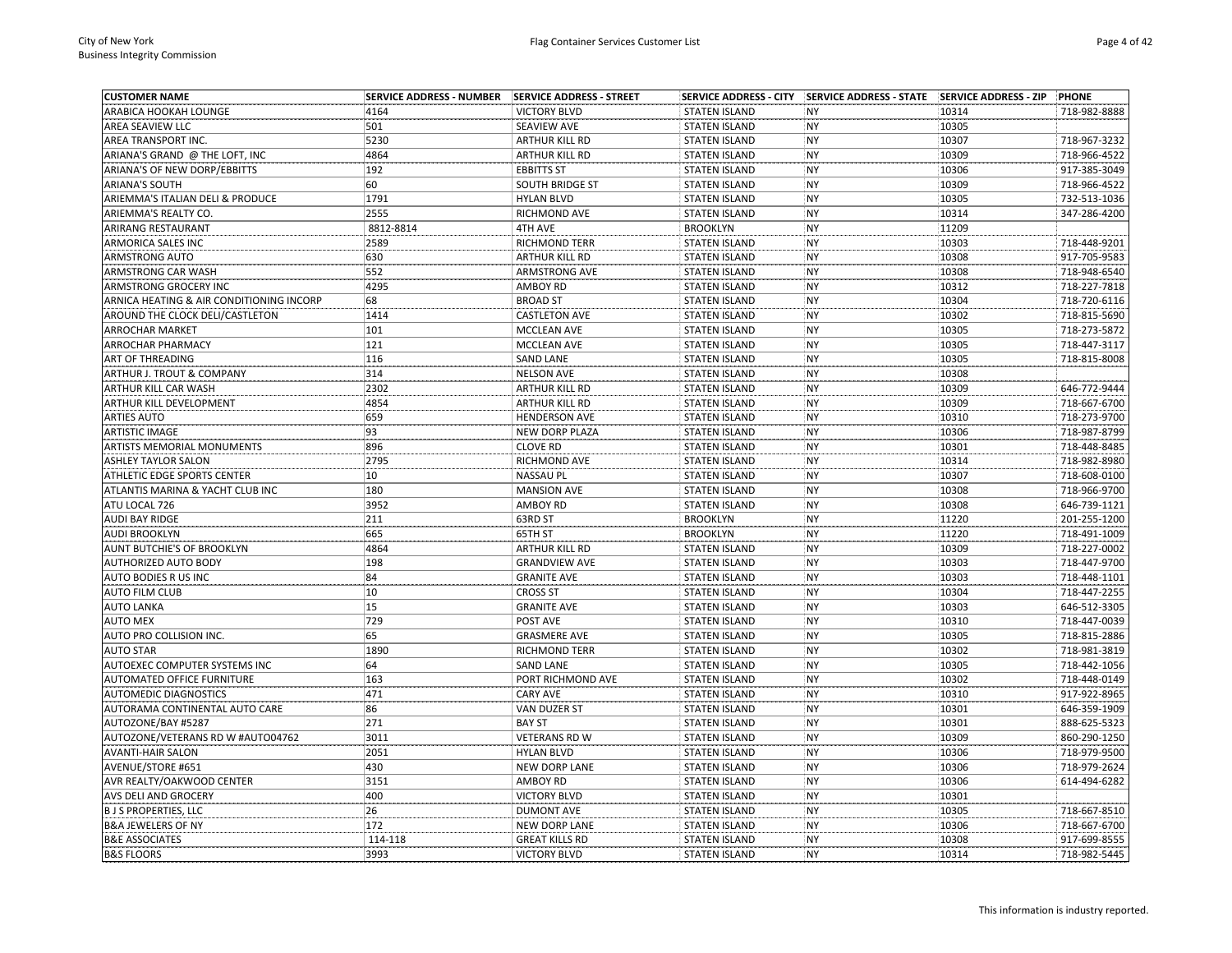| <b>CUSTOMER NAME</b>                       | <b>SERVICE ADDRESS - NUMBER</b> | <b>SERVICE ADDRESS - STREET</b> |                      |           |       | <b>PHONE</b> |
|--------------------------------------------|---------------------------------|---------------------------------|----------------------|-----------|-------|--------------|
| <b>B&amp;T WEST BRIGHTON PHARMACY</b>      | 702                             | <b>CASTLETON AVE</b>            | <b>STATEN ISLAND</b> | <b>NY</b> | 10310 | 646-546-7777 |
| <b>BAGELS BY THE BAY</b>                   | 1235                            | <b>BAY ST</b>                   | <b>STATEN ISLAND</b> | <b>NY</b> | 10305 | 718-815-4447 |
| <b>BAGELS, BREAD &amp; BUTTER</b>          | 732                             | <b>FOREST AVE</b>               | <b>STATEN ISLAND</b> | <b>NY</b> | 10310 | 917-733-8113 |
| <b>BALKON REALTY CO</b>                    | 350                             | <b>ST MARKS PLACE</b>           | <b>STATEN ISLAND</b> | <b>NY</b> | 10301 | 718-442-3936 |
| <b>BALOON FEST</b>                         | 115                             | <b>INDUSTRIAL LOOP</b>          | <b>STATEN ISLAND</b> | <b>NY</b> | 10309 | 718-227-2559 |
| <b>BAMBOO SALON</b>                        | 3487                            | RICHMOND RD                     | <b>STATEN ISLAND</b> | <b>NY</b> | 10306 | 718-351-3068 |
| BANK OF AMERICA /NY5-289                   | 2895                            | RICHMOND AVE                    | <b>STATEN ISLAND</b> | <b>NY</b> | 10314 |              |
| BANK OF AMERICA/BOA NY5-165                | 2196                            | <b>FOREST AVE</b>               | <b>STATEN ISLAND</b> | <b>NY</b> | 10303 | 732-559-3121 |
| BARBIERI DEVELOPMENT/ANN 90                | 90                              | ANN ST                          | <b>STATEN ISLAND</b> | <b>NY</b> | 10302 | 718-966-6178 |
| BARBIERI DEVELOPMENT/ELM 90                | 90                              | <b>ELM ST</b>                   | <b>STATEN ISLAND</b> | <b>NY</b> | 10310 | 718-966-6178 |
| BARBIERI DEVELOPMENT/ELM 92                | 92                              | <b>ELM ST</b>                   | <b>STATEN ISLAND</b> | <b>NY</b> | 10310 | 718-966-6178 |
| BARBIERI DEVELOPMENT/PARK                  | 57                              | <b>PARK AVE</b>                 | <b>STATEN ISLAND</b> | <b>NY</b> | 10302 | 718-966-6178 |
| <b>BARI PIZZA</b>                          | 596                             | <b>BAY ST</b>                   | <b>STATEN ISLAND</b> | <b>NY</b> | 10304 | 718-876-0002 |
| <b>BARIO'S RESTAURANT</b>                  | 440                             | <b>NOME AVE</b>                 | <b>STATEN ISLAND</b> | <b>NY</b> | 10314 | 718-370-0100 |
| <b>BARRY'S AUTO BODY</b>                   | 4301                            | <b>AMBOY RD</b>                 | <b>STATEN ISLAND</b> | <b>NY</b> | 10312 | 718-948-8585 |
| BASEMENT BARBER SHOP, THE                  | 400                             | VICTORY BLVD UNIT A             | <b>STATEN ISLAND</b> | <b>NY</b> | 10301 | 718-447-2889 |
| <b>BASILIO INN</b>                         | 6                               | <b>GALESVILLE COURT</b>         | <b>STATEN ISLAND</b> | <b>NY</b> | 10305 | 718-447-9292 |
| BASKHRON, MINA DPM                         | 970                             | <b>BARD AVE</b>                 | <b>STATEN ISLAND</b> | <b>NY</b> | 10301 | 718-720-6866 |
| <b>BASKIN ROBBINS</b>                      | 1716                            | <b>VICTORY BLVD</b>             | <b>STATEN ISLAND</b> | <b>NY</b> | 10314 | 718-816-6326 |
| BATH BEACH MEDICAL P.C.                    | 155                             | <b>BAY ST</b>                   | <b>STATEN ISLAND</b> | <b>NY</b> | 10301 | 718-981-8880 |
| <b>BAUDINS MASONRY INC</b>                 | $10 - 20$                       | <b>GRANITE AVE</b>              | <b>STATEN ISLAND</b> | <b>NY</b> | 10303 | 917-605-9053 |
| <b>BAY CIGAR &amp; TOBACCO</b>             | 1201                            | <b>BAY ST</b>                   | <b>STATEN ISLAND</b> | <b>NY</b> | 10305 | 718-524-6411 |
| <b>BAY CITY</b>                            | 1418                            | <b>FOREST AVE</b>               | <b>STATEN ISLAND</b> | <b>NY</b> | 10302 | 646-294-0690 |
| <b>BAY DELI</b>                            | 680                             | <b>BAY ST</b>                   | <b>STATEN ISLAND</b> | <b>NY</b> | 10304 | 718-448-0490 |
| BAY DENTAL AT THE POINT                    | 155                             | <b>BAY ST</b>                   | <b>STATEN ISLAND</b> | <b>NY</b> | 10301 | 718-876-8100 |
| <b>BAY LAUNDROMAT</b>                      | 385                             | <b>BAY ST</b>                   | <b>STATEN ISLAND</b> | <b>NY</b> | 10301 | 718-816-3043 |
| BAY RIDGE AUTOMOTIVE / AKR                 | 2730                            | <b>ARTHUR KILL RD</b>           | <b>STATEN ISLAND</b> | <b>NY</b> | 10309 | 201-255-1244 |
| <b>BAY RIDGE LEXUS</b>                     | 6502                            | 5TH AVE                         | <b>BROOKLYN</b>      | <b>NY</b> | 11220 | 718-680-2200 |
| <b>BAY RIDGE MOTORS</b>                    | 1869                            | RICHMOND TERR                   | <b>STATEN ISLAND</b> | <b>NY</b> | 10310 | 718-720-1919 |
| <b>BAY RIDGE NISSAN</b>                    | 532-540                         | 65TH ST                         | <b>BROOKLYN</b>      | <b>NY</b> | 11220 | 718-238-4770 |
| BAY RIDGE NISSIAN/550 65TH                 | 550                             | 65TH ST                         | <b>BROOKLYN</b>      | <b>NY</b> | 11220 |              |
| <b>BAY RIDGE TOYOTA</b>                    | 64TH                            | ST BTWN 6 & 7 AVES              | <b>BROOKLYN</b>      | <b>NY</b> | 11220 | 718-238-4015 |
| <b>BAY ST DISCOUNT INC</b>                 | 1277                            | <b>BAY ST</b>                   | <b>STATEN ISLAND</b> | <b>NY</b> | 10305 | 718-273-2895 |
| <b>BAY ST OPTICAL PAVILLION</b>            | 664                             | <b>BAY ST</b>                   | <b>STATEN ISLAND</b> | <b>NY</b> | 10304 | 718-727-5678 |
| <b>BAY STREET BAZAAR</b>                   | 543                             | <b>BAY ST</b>                   | <b>STATEN ISLAND</b> | <b>NY</b> | 10304 | 718-447-1399 |
| BAY STREET CHECK CASHING CORP              | 1169                            | <b>BAY ST</b>                   | <b>STATEN ISLAND</b> | <b>NY</b> | 10305 | 917-699-9325 |
| <b>BAYONNE DELI &amp; GRILL</b>            | 140                             | <b>MORNINGSTAR RD</b>           | <b>STATEN ISLAND</b> | <b>NY</b> | 10303 | 718-273-0222 |
| <b>BAYOU RESTAURANT</b>                    | 1072                            | <b>BAY ST</b>                   | <b>STATEN ISLAND</b> | <b>NY</b> | 10305 | 718-273-4883 |
| BAYVIEW CLEANERS/PAUL MILLER               | 100                             | STUYVESANT PLACE                | <b>STATEN ISLAND</b> | <b>NY</b> | 10301 | 718-442-9303 |
| <b>BAYVIEW DELI</b>                        | 858                             | <b>BAY ST</b>                   | <b>STATEN ISLAND</b> | <b>NY</b> | 10304 | 718-448-8450 |
| <b>BAYVIEW DISCOUNT WINE &amp; LIQUORS</b> | 694                             | <b>BAY ST</b>                   | <b>STATEN ISLAND</b> | <b>NY</b> | 10304 | 718-556-9888 |
| <b>BAYVIEW LAUNDROMAT</b>                  | 521                             | <b>BAY ST</b>                   | <b>STATEN ISLAND</b> | <b>NY</b> | 10304 |              |
| <b>BCAG OF STATEN ISLAND</b>               | 2018                            | <b>HYLAN BLVD</b>               | <b>STATEN ISLAND</b> | <b>NY</b> | 10306 |              |
| <b>BEANS &amp; LEAVES</b>                  | 422                             | <b>FOREST AVE</b>               | <b>STATEN ISLAND</b> | <b>NY</b> | 10301 |              |
| <b>BEAUTY NAILS DESIGN</b>                 | 53                              | <b>VICTORY BLVD</b>             | <b>STATEN ISLAND</b> | <b>NY</b> | 10301 | 718-815-2551 |
| <b>BEAUTY SQUARE</b>                       | 1672                            | <b>HYLAN BLVD</b>               | <b>STATEN ISLAND</b> | <b>NY</b> | 10305 | 718-668-9880 |
| <b>BEBE NAILS</b>                          | 528                             | <b>FOREST AVE</b>               | <b>STATEN ISLAND</b> | <b>NY</b> | 10310 | 917-860-0465 |
| <b>BEDDING REALTY CORP</b>                 | $\mathbf{1}$                    | DAVIDSON CT                     | <b>STATEN ISLAND</b> | <b>NY</b> | 10303 |              |
| BEDFORD CARP CONSTRUCTION, INC             | 77                              | <b>BLOOMFIELD AVE</b>           | <b>STATEN ISLAND</b> | <b>NY</b> | 10314 | 718-494-1928 |
| <b>BEDFORD LANDSCAPING</b>                 | 21                              | ENGLEWOOD AVE                   | <b>STATEN ISLAND</b> | <b>NY</b> | 10309 | 718-702-0027 |
| <b>BEER GARDEN/VICTORY</b>                 | 1883                            | <b>VICTORY BLVD</b>             | <b>STATEN ISLAND</b> | <b>NY</b> | 10314 | 718-876-8900 |
| <b>BEJ CORP</b>                            | 535                             | <b>TARGEE ST</b>                | <b>STATEN ISLAND</b> | <b>NY</b> | 10304 | 718-816-4449 |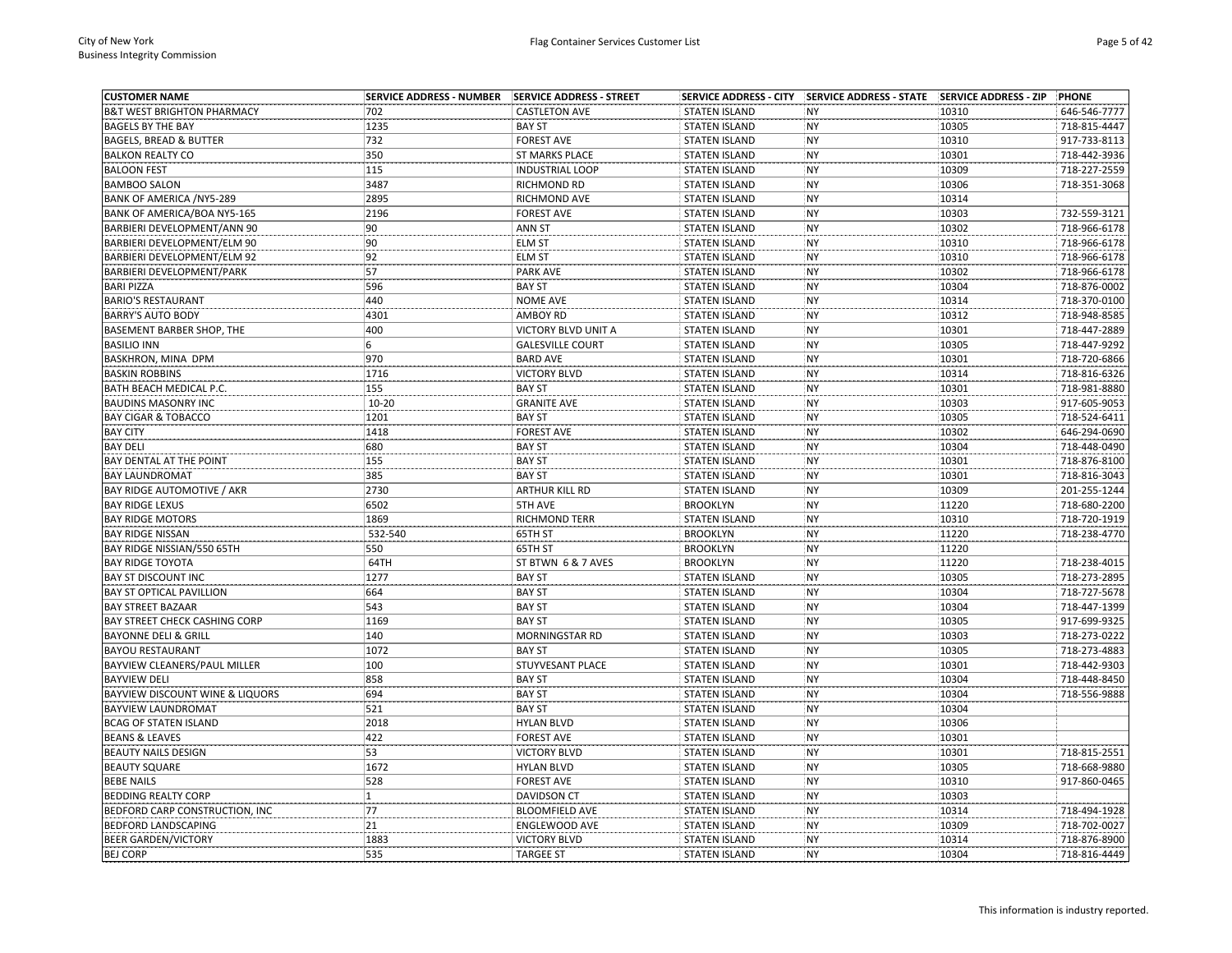| <b>CUSTOMER NAME</b>                          | <b>SERVICE ADDRESS - NUMBER</b> | <b>SERVICE ADDRESS - STREET</b> |                      |           |       | <b>PHONE</b> |
|-----------------------------------------------|---------------------------------|---------------------------------|----------------------|-----------|-------|--------------|
| <b>BELFIORE MEATS/VICTORY</b>                 | 2500                            | <b>VICTORY BLVD</b>             | <b>STATEN ISLAND</b> | <b>NY</b> | 10314 | 718-983-0440 |
| <b>BELLA MAMA ROSA</b>                        | 264                             | MORNINGSTAR RD                  | <b>STATEN ISLAND</b> | <b>NY</b> | 10303 | 718-702-3871 |
| <b>BELLA VISTA HOLDINGS #1</b>                | 2153                            | RICHMOND AVE                    | <b>STATEN ISLAND</b> | <b>NY</b> | 10314 |              |
| <b>BELLA VISTA HOLDINGS #2</b>                | 1259                            | <b>RICHMOND AVE</b>             | <b>STATEN ISLAND</b> | <b>NY</b> | 10314 |              |
| BELLA VITA PORK STORE / VICTORY               | 1718                            | <b>VICTORY BLVD</b>             | <b>STATEN ISLAND</b> | <b>NY</b> | 10314 | 718-273-8794 |
| <b>BELLINI, ANTHONY ESQ</b>                   | 434                             | PORT RICHMOND AVE               | <b>STATEN ISLAND</b> | <b>NY</b> | 10302 |              |
| <b>BEMENT SHOE HOSPITAL</b>                   | 515                             | <b>BEMENT AVE</b>               | <b>STATEN ISLAND</b> | <b>NY</b> | 10310 | 718-448-2104 |
| <b>BENJEVO MGT INC</b>                        | 2                               | <b>TOMPKINS AVE</b>             | <b>STATEN ISLAND</b> | <b>NY</b> | 10304 | 718-720-4444 |
| <b>BERK &amp; KLEIN DDS</b>                   | 3377                            | RICHMOND AVE                    | <b>STATEN ISLAND</b> | <b>NY</b> | 10312 | 718-948-2900 |
| <b>BESO AUTO</b>                              | 1388                            | RICHMOND TERR                   | <b>STATEN ISLAND</b> | <b>NY</b> | 10310 | 917-873-4685 |
| <b>BESO RESTAURANT</b>                        | 11                              | <b>SCHUYLER ST</b>              | <b>STATEN ISLAND</b> | <b>NY</b> | 10301 | 718-816-8162 |
| <b>BEST COFFEE SHOP</b>                       | 117                             | <b>WATER ST</b>                 | <b>STATEN ISLAND</b> | <b>NY</b> | 10304 | 718-556-9565 |
| <b>BEST YET VINYL</b>                         | 680                             | 65TH ST                         | <b>BROOKLYN</b>      | <b>NY</b> | 11220 | 718-833-1894 |
| <b>BETTER FOOD CORP</b>                       | 4085                            | <b>VICTORY BLVD</b>             | <b>STATEN ISLAND</b> | NY        | 10314 | 718-983-0404 |
| <b>BEVERAGE ISLAND</b>                        | 1784                            | <b>RICHMOND TERR</b>            | <b>STATEN ISLAND</b> | <b>NY</b> | 10310 | 718-442-3200 |
| <b>BEYOND BEAUTY DAY SPA</b>                  | 788                             | <b>FOREST AVE</b>               | <b>STATEN ISLAND</b> | <b>NY</b> | 10310 | 718-727-8899 |
| <b>BH SUNTEX ENTERPRISE</b>                   | 55                              | <b>LASALLE ST</b>               | <b>STATEN ISLAND</b> | <b>NY</b> | 10303 | 201-310-0308 |
| <b>BIANCO LANDSCAPING</b>                     | 660                             | <b>GULF AVE</b>                 | <b>STATEN ISLAND</b> | <b>NY</b> | 10314 | 347-671-2061 |
| <b>BIG AL II</b>                              | 4069                            | <b>HYLAN BLVD</b>               | <b>STATEN ISLAND</b> | <b>NY</b> | 10308 | 718-356-8446 |
| <b>BIG BIRD'S PLAYHOUSE</b>                   | 1859                            | RICHMOND AVE                    | <b>STATEN ISLAND</b> | <b>NY</b> | 10314 | 718-982-0550 |
| BIG FAMILY SOCIAL ADULT DAY CARE INC          | 6821                            | 8TH AVE                         | <b>BROOKLYN</b>      | <b>NY</b> | 11220 | 347-517-4090 |
| <b>BIKE SHOP/HYLAN</b>                        | 4026                            | <b>HYLAN BLVD</b>               | <b>STATEN ISLAND</b> | <b>NY</b> | 10308 | 718-948-5080 |
| <b>BILLY'S PIZZA</b>                          | 853                             | <b>CASTLETON AVE</b>            | <b>STATEN ISLAND</b> | <b>NY</b> | 10310 | 718-448-4804 |
| BIN <sub>5</sub>                              | 1233                            | <b>BAY ST</b>                   | <b>STATEN ISLAND</b> | <b>NY</b> | 10305 | 718-448-7275 |
| BK AMBOY 99cent STORE                         | 4255                            | AMBOY RD                        | <b>STATEN ISLAND</b> | <b>NY</b> | 10308 |              |
| BLACK WHITE AND GRAY CO                       | 182                             | <b>VERMONT AVE</b>              | <b>STATEN ISLAND</b> | <b>NY</b> | 10305 | 917-559-5056 |
| BLU ON THE BAY, INC                           | 492                             | <b>BAY ST</b>                   | <b>STATEN ISLAND</b> | <b>NY</b> | 10304 | 718-420-1527 |
| <b>BLU RESTAURANT</b>                         | 1115                            | <b>RICHMOND TERR</b>            | <b>STATEN ISLAND</b> | <b>NY</b> | 10310 | 718-273-7777 |
| <b>BLUE &amp; GRAY INN</b>                    | 841                             | <b>CASTLETON AVE</b>            | <b>STATEN ISLAND</b> | <b>NY</b> | 10310 | 718-727-1753 |
| <b>BLUE SUPERMARKET</b>                       | 515                             | <b>TARGEE ST</b>                | <b>STATEN ISLAND</b> | <b>NY</b> | 10304 | 718-442-6728 |
| <b>BLUMENKOPF, BARRY DDS</b>                  | 2915                            | <b>HYLAN BLVD</b>               | <b>STATEN ISLAND</b> | <b>NY</b> | 10306 | 718-987-1113 |
| <b>BMS REALTY MGT LLC</b>                     | 1655                            | RICHMOND AVE                    | <b>STATEN ISLAND</b> | <b>NY</b> | 10314 | 347-493-6794 |
| <b>BMW OF BROOKLYN</b>                        | 9326                            | 4TH AVE                         | <b>BROOKLYN</b>      | <b>NY</b> | 11209 | 718-439-0055 |
| <b>BMW OF BROOKLYN</b>                        | 211                             | 63RD ST                         | <b>BROOKLYN</b>      | <b>NY</b> | 11220 | 718-759-5940 |
| <b>BOARDWALK PLUMBING &amp; HEATING</b>       | 159                             | <b>SAND LANE</b>                | <b>STATEN ISLAND</b> | <b>NY</b> | 10305 | 377-680-1847 |
| BODEGA (URBY STATEN ISLAND)                   | $\overline{\mathbf{8}}$         | <b>NAVY PIER COURT</b>          | <b>STATEN ISLAND</b> | <b>NY</b> | 10304 | 201-705-2045 |
| BODY BY BENYIK / B3 GYM                       | 385                             | WILD AVE UNIT G                 | <b>STATEN ISLAND</b> | <b>NY</b> | 10314 | 929-920-8024 |
| BOGIE REALTY/COM.ARTS&MEDICAL                 | 1550                            | RICHMOND AVE                    | STATEN ISLAND        | <b>NY</b> | 10314 | 718-442-6800 |
| <b>BOMBADIL PROPERTIES LTD</b>                | 2141                            | RICHMOND RD                     | <b>STATEN ISLAND</b> | <b>NY</b> | 10306 | 718-351-3900 |
| <b>BOMOND CAFE</b>                            | 4072                            | <b>HYLAN BLVD</b>               | <b>STATEN ISLAND</b> | <b>NY</b> | 10308 | 917-670-1229 |
| <b>BONES AUTOBODY</b>                         | 2560                            | <b>RICHMOND TERR</b>            | <b>STATEN ISLAND</b> | <b>NY</b> | 10303 | 718-687-2737 |
| <b>BOOKSRUN.COM INC</b>                       | 81                              | <b>CHRISTOPHER ST</b>           | <b>STATEN ISLAND</b> | <b>NY</b> | 10303 | 347-481-5532 |
| <b>BORDERS GROCERY</b>                        | 5271                            | <b>ARTHUR KILL RD</b>           | <b>STATEN ISLAND</b> | <b>NY</b> | 10307 |              |
| <b>BORN YESTERDAY BOUTIQUE</b>                | 4255                            | <b>AMBOY RD</b>                 | <b>STATEN ISLAND</b> | <b>NY</b> | 10308 | 718-317-0700 |
| <b>BORO PARK CUTTING TOOLS CORP/WAKEFIELD</b> | 106                             | WAKEFIELD AVE BLDG B            | <b>STATEN ISLAND</b> | <b>NY</b> | 10314 | 718-720-0610 |
| <b>BORRELL &amp; RISO ATTYS</b>               | 1500                            | <b>HYLAN BLVD</b>               | <b>STATEN ISLAND</b> | <b>NY</b> | 10305 | 718-667-8600 |
| BOSCO JOHN, THE LAW OFFICE OF                 | 292                             | <b>NELSON AVE</b>               | <b>STATEN ISLAND</b> | <b>NY</b> | 10308 | 718-273-4046 |
| <b>BOSS METAL WORKS</b>                       | 239                             | VAN BUREN AVE                   | <b>STATEN ISLAND</b> | <b>NY</b> | 10301 | 718-448-0200 |
| <b>BOSTON MARKET STORE #0663</b>              | 1465                            | <b>FOREST AVE</b>               | <b>STATEN ISLAND</b> | <b>NY</b> | 10302 |              |
| <b>BOSTON MARKET STORE #1152</b>              | 2530                            | <b>HYLAN BLVD</b>               | <b>STATEN ISLAND</b> | <b>NY</b> | 10306 | 303-216-5168 |
| <b>BOSTON MARKET STORE #1153</b>              | 854                             | <b>ARTHUR KILL RD</b>           | <b>STATEN ISLAND</b> | <b>NY</b> | 10312 |              |
| <b>BOULEVARD CLEANERS</b>                     | 1840                            | <b>HYLAN BLVD</b>               | <b>STATEN ISLAND</b> | <b>NY</b> | 10305 | 718-979-4571 |
|                                               |                                 |                                 |                      |           |       |              |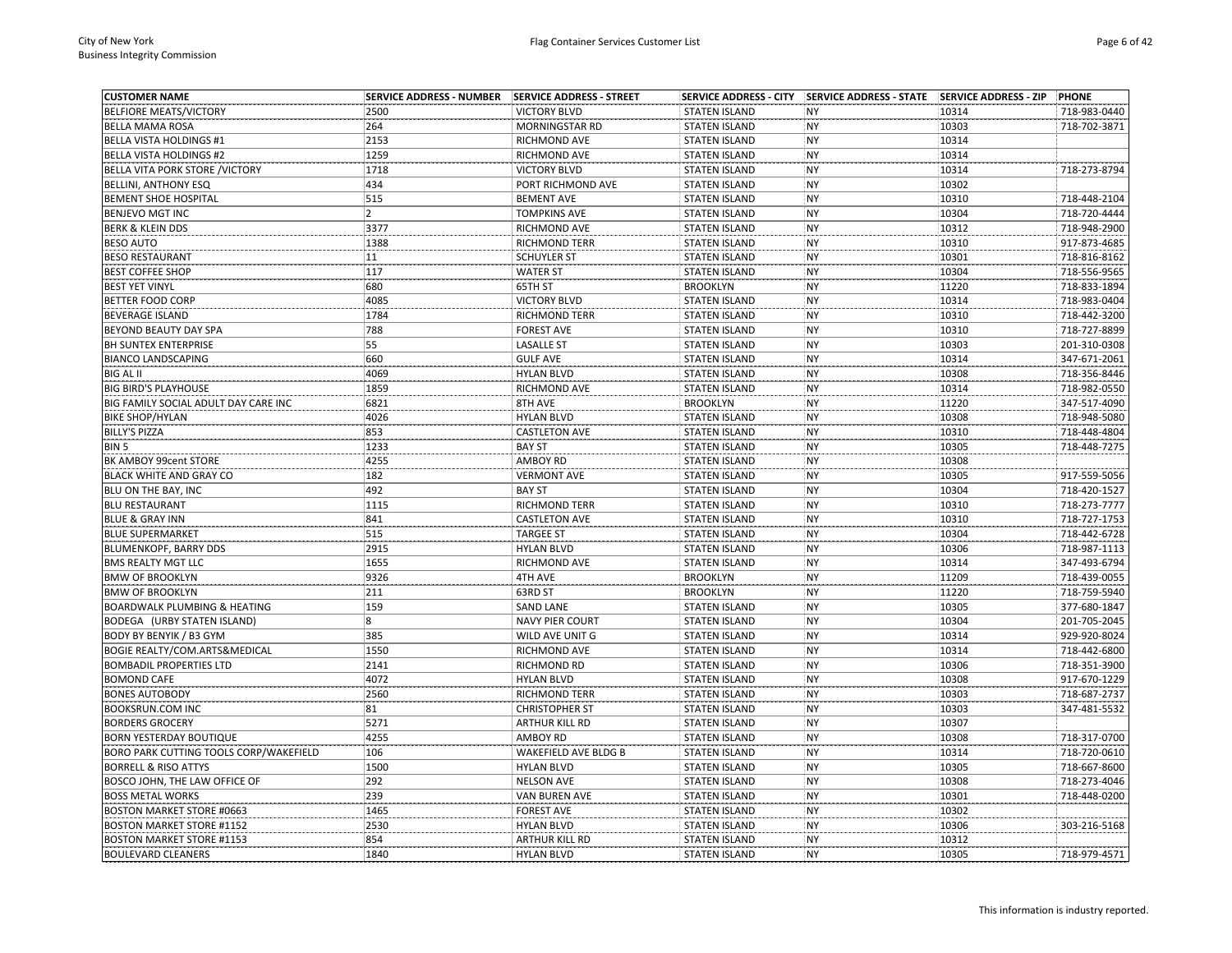| <b>CUSTOMER NAME</b>                               | <b>SERVICE ADDRESS - NUMBER</b> | SERVICE ADDRESS - STREET        |                                              |           |       | <b>PHONE</b>                 |
|----------------------------------------------------|---------------------------------|---------------------------------|----------------------------------------------|-----------|-------|------------------------------|
| <b>BOULEVARD CLEANER'S II</b>                      | 6276                            | <b>AMBOY RD</b>                 | <b>STATEN ISLAND</b>                         | <b>NY</b> | 10309 | 718-948-4600                 |
| <b>BOUND FOR GLORY</b>                             | 607                             | <b>FOREST AVE</b>               | <b>STATEN ISLAND</b>                         | <b>NY</b> | 10310 | 347-695-7255                 |
| <b>BOUQUETS OF LOVE FLORIST</b>                    | 900                             | <b>HYLAN BLVD</b>               | <b>STATEN ISLAND</b>                         | <b>NY</b> | 10305 |                              |
| <b>BOW WOW WOW</b>                                 | 3812                            | <b>VICTORY BLVD</b>             | <b>STATEN ISLAND</b>                         | <b>NY</b> | 10314 | 347-400-0660                 |
| BOZO'S ARMY & NAVY STORE                           | 2742                            | <b>HYLAN BLVD</b>               | <b>STATEN ISLAND</b>                         | NY        | 10306 | 718-351-8465                 |
| <b>BRAZE ALLOY INC.</b>                            | 3075                            | RICHMOND TERR                   | <b>STATEN ISLAND</b>                         | <b>NY</b> | 10303 | 718-815-5757                 |
| <b>BREEN BROTHERS</b>                              | 566                             | <b>INDUSTRIAL LOOP</b>          | <b>STATEN ISLAND</b>                         | <b>NY</b> | 10303 | 917-682-1804                 |
| BRIAN ANGELICA BAKERY AND DELI                     | 166                             | MORNINGSTAR RD                  | <b>STATEN ISLAND</b>                         | <b>NY</b> | 10303 | 718-442-9779                 |
| <b>BRIANS AUTO SHOP</b>                            | 141                             | <b>INDUSTRIAL LOOP</b>          | <b>STATEN ISLAND</b>                         | <b>NY</b> | 10309 | 917-363-7508                 |
| <b>BRIDGE &amp; TUNNEL P.B.A.</b>                  | 1140                            | <b>BAY ST</b>                   | <b>STATEN ISLAND</b>                         | <b>NY</b> | 10305 | 718-727-7613                 |
| <b>BRIGHT POINT HEALTH</b>                         | 57                              | <b>BAY ST</b>                   | <b>STATEN ISLAND</b>                         | <b>NY</b> | 10301 | 718-681-8704                 |
| <b>BRIGHTEN CAR WASH</b>                           | 823                             | <b>FOREST AVE</b>               | <b>STATEN ISLAND</b>                         | <b>NY</b> | 10310 | 917-565-6197                 |
| <b>BRIGHTON USA LTD</b>                            | 814                             | <b>RICHMOND TERR</b>            | <b>STATEN ISLAND</b>                         | <b>NY</b> | 10301 |                              |
| <b>BRIMAR UPHOLSTERY</b>                           | 1303                            | <b>TRAVIS AVE</b>               | <b>STATEN ISLAND</b>                         | NY        | 10314 | 718-370-2018                 |
| <b>BRIOSO RISTORANTE</b>                           | 174                             | <b>NEW DORP LANE</b>            | <b>STATEN ISLAND</b>                         | <b>NY</b> | 10306 | 718-667-1700                 |
| <b>BROOKFIELD CONST ASSOC LLC</b>                  | <b>BROOKFIELD</b>               | AVE                             | <b>STATEN ISLAND</b>                         | <b>NY</b> | 10308 | 908-507-7027                 |
| BROOKS-FARRIS-BOWE                                 | 1146                            | <b>FOREST AVE</b>               | <b>STATEN ISLAND</b>                         | <b>NY</b> | 10310 | 718-981-2900                 |
| <b>BROTHER'S FOREIGN CAR SPECIALISTS</b>           | 2151                            | <b>FOREST AVE</b>               | <b>STATEN ISLAND</b>                         | NY        | 10303 | 718-448-0300                 |
| <b>BROTHER'S LETTERING</b>                         | 452                             | <b>CASTLETON AVE</b>            | <b>STATEN ISLAND</b>                         | <b>NY</b> | 10301 | 718-720-7157                 |
| <b>BROTHER'S PIZZA</b>                             | 750                             | PORT RICHMOND AVE               | <b>STATEN ISLAND</b>                         | <b>NY</b> | 10302 | 718-442-2332                 |
| <b>BROWNIES PRO &amp; SPORT HOBBIES</b>            | 124                             | <b>BENNETT ST</b>               | <b>STATEN ISLAND</b>                         | <b>NY</b> | 10302 | 718-727-2194                 |
| <b>BROWN'S FUEL</b>                                | 9                               | <b>SOMMERS LANE</b>             | <b>STATEN ISLAND</b>                         | <b>NY</b> | 10314 | 718-442-8800                 |
| <b>BRUNO, JAMES MD</b>                             | 277                             | <b>NELSON AVE</b>               | <b>STATEN ISLAND</b>                         | <b>NY</b> | 10308 | 718-608-9600                 |
| BRYANT CENTER/2333-2343 HYLAN                      | 2333                            | <b>HYLAN BLVD</b>               | <b>STATEN ISLAND</b>                         | <b>NY</b> | 10306 |                              |
| <b>BUDDY'S WONDER BAR</b>                          | 17                              | <b>HARRISON AVE</b>             | <b>STATEN ISLAND</b>                         | NY        | 10302 | 718-442-9768                 |
| BUDS FLORIST S&L WHOLESALE INC.                    | 3161                            | <b>AMBOY RD</b>                 | <b>STATEN ISLAND</b>                         | <b>NY</b> | 10306 | 718-351-1220                 |
| <b>BUENA VISTA GROCERY CORP</b>                    | 21                              | <b>BROAD ST</b>                 | <b>STATEN ISLAND</b>                         | <b>NY</b> | 10304 | 718-285-4405                 |
| <b>BULLSEYE TATTOO</b>                             | 282                             | <b>NEW DORP LANE</b>            | <b>STATEN ISLAND</b>                         | <b>NY</b> | 10306 | 718-979-4528                 |
| <b>BURGER SHOP INC</b>                             | 891                             | <b>MANOR RD</b>                 | <b>STATEN ISLAND</b>                         | <b>NY</b> | 10314 | 718-494-4717                 |
| BUTTERMARK, LOUIS L. & SONS INC                    | 16                              | <b>NEW DORP LANE</b>            | <b>STATEN ISLAND</b>                         | NY        | 10306 | 718-351-4220                 |
| <b>C&amp;B LUNCHONETTE</b>                         | 714                             | <b>CASTLETON AVE</b>            | <b>STATEN ISLAND</b>                         | <b>NY</b> | 10310 | 718-290-7622                 |
| <b>C&amp;C IRON WORKS</b>                          | 805                             | <b>HENDERSON AVE</b>            | <b>STATEN ISLAND</b>                         | <b>NY</b> | 10310 | 718-727-4975                 |
| <b>C&amp;C REAL ESTATE LLC</b>                     | 1860                            | <b>CLOVE RD</b>                 | <b>STATEN ISLAND</b>                         | <b>NY</b> | 10304 | 718-987-7786                 |
| C&H WONDER LAUNDROMAT                              | 874                             | <b>MANOR RD</b>                 | <b>STATEN ISLAND</b>                         | <b>NY</b> | 10314 | 718-761-4230                 |
| <b>C&amp;M TRUCK &amp; TIRE REPAIR</b>             | 152                             | <b>INDUSTRIAL LOOP</b>          | <b>STATEN ISLAND</b>                         | <b>NY</b> | 10309 | 718-356-9852                 |
| <b>C.J. HAMILTON INC</b>                           | 172                             | W SERVICE RD                    | <b>STATEN ISLAND</b>                         | NY        | 10314 | 718-370-3614                 |
| <b>CABARET PARTY RENTAL CORP</b>                   | 2704                            | <b>ARTHUR KILL RD</b>           | <b>STATEN ISLAND</b>                         | NY        | 10309 | 718-356-8500                 |
| <b>CABINET PLANT</b>                               | 276                             | <b>NEW DORP LANE</b>            | <b>STATEN ISLAND</b>                         | <b>NY</b> | 10306 |                              |
| CAFE CON PAN BAKERY / NEW DORP                     | 32                              | <b>NEW DORP PLAZA</b>           | <b>STATEN ISLAND</b>                         | <b>NY</b> | 10306 | 646-796-6638                 |
| CAFE CON PAN BAKERY / PORT RICHMOND                | 137                             | PORT RICHMOND AVE               | <b>STATEN ISLAND</b>                         | <b>NY</b> | 10302 | 718-442-4028                 |
| <b>CAFE MILANO</b>                                 | 401                             | <b>FOREST AVE</b>               | <b>STATEN ISLAND</b>                         | <b>NY</b> | 10301 | 718-720-1313                 |
| <b>CALDWELL MARINE</b>                             | 2851                            | <b>RICHMOND TERR</b>            | <b>STATEN ISLAND</b>                         | NY        | 10303 | 908-783-2659                 |
| CALVANICO ASSOCIATES INC                           | 2535                            | <b>VICTORY BLVD</b>             | <b>STATEN ISLAND</b>                         | NY        | 10314 | 718-494-0444                 |
| CAMBRIA, ROBERT J. DMD                             | 422                             | <b>RETFORD AVE</b>              | <b>STATEN ISLAND</b>                         | <b>NY</b> | 10312 | 718-356-0397                 |
| <b>CAMELOT COUNSELING CENTER</b>                   | 460                             | <b>BRIELLE AVE</b>              | <b>STATEN ISLAND</b>                         | <b>NY</b> | 10314 | 917-842-5898                 |
| CAMERON CLUB OF SI INC                             | 20                              | <b>LAKEVIEW TERR</b>            | <b>STATEN ISLAND</b>                         | <b>NY</b> | 10305 | 347-244-1198                 |
| CAMPO BELLO MINI CORP                              | 568                             | <b>RICHMOND RD</b>              | <b>STATEN ISLAND</b>                         | <b>NY</b> | 10304 | 718-448-5279                 |
| CAMPO PROFESSIONAL BLDG/322 NEW DORP LA            | 322                             | <b>NEW DORP LANE</b>            | <b>STATEN ISLAND</b>                         | <b>NY</b> | 10306 | 718-351-3800                 |
|                                                    | 3962                            |                                 |                                              | <b>NY</b> | 10312 |                              |
| <b>CAMPO'S DELI</b><br><b>CANGIANO ESTATES LPD</b> | 3888                            | RICHMOND AVE<br><b>AMBOY RD</b> | <b>STATEN ISLAND</b>                         | <b>NY</b> | 10308 |                              |
| CANTINA MEXICANA                                   | 140                             | <b>NEW DORP LANE</b>            | <b>STATEN ISLAND</b><br><b>STATEN ISLAND</b> | <b>NY</b> | 10306 | 718-725-7503<br>718-351-5474 |
| <b>CAPRI UPHOLSTERY</b>                            | 396                             | <b>TOMPKINS AVE</b>             | <b>STATEN ISLAND</b>                         | <b>NY</b> | 10305 | 718-556-7775                 |
|                                                    |                                 |                                 |                                              |           |       |                              |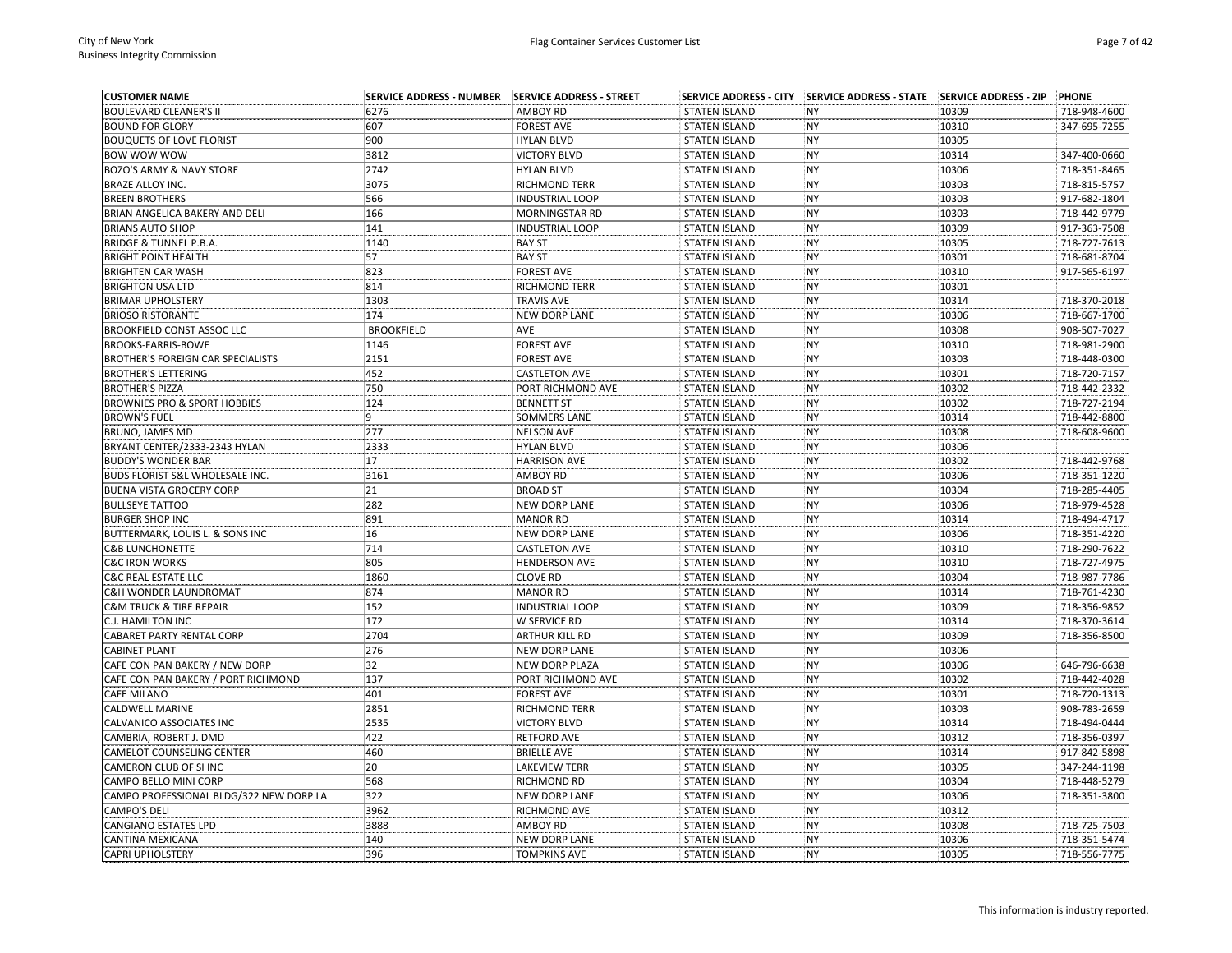| <b>CUSTOMER NAME</b>                 | <b>SERVICE ADDRESS - NUMBER</b> | SERVICE ADDRESS - STREET |                      | SERVICE ADDRESS - CITY SERVICE ADDRESS - STATE SERVICE ADDRESS - ZIP |       | PHONE        |
|--------------------------------------|---------------------------------|--------------------------|----------------------|----------------------------------------------------------------------|-------|--------------|
| CAPTAIN'S MARINA OF SI INC           | 202                             | <b>MANSION AVE</b>       | <b>STATEN ISLAND</b> | <b>NY</b>                                                            | 10308 | 718-984-3346 |
| CARAVAN BAZAR                        | 1101                            | <b>HYLAN BLVD</b>        | <b>STATEN ISLAND</b> | <b>NY</b>                                                            | 10305 | 718-717-9885 |
| CARBONELLA, GERARD CPA               | 4300                            | <b>HYLAN BLVD</b>        | <b>STATEN ISLAND</b> | <b>NY</b>                                                            | 10312 | 718-227-1435 |
| CARD CORNER II                       | 655                             | ROSSVILLE AVE STORE 206  | <b>STATEN ISLAND</b> | <b>NY</b>                                                            | 10309 | 718-948-4453 |
| CARLOS FISH MARKET                   | 3852                            | RICHMOND AVE             | <b>STATEN ISLAND</b> | <b>NY</b>                                                            | 10312 | 718-967-5758 |
| <b>CARMINE'S CIGARS</b>              | 1671                            | RICHMOND RD              | <b>STATEN ISLAND</b> | <b>NY</b>                                                            | 10304 | 718-351-6637 |
| <b>CARPARTS</b>                      | 150                             | <b>CANAL ST</b>          | <b>STATEN ISLAND</b> | <b>NY</b>                                                            | 10304 | 718-447-5560 |
| CARROLL'S FLORIST                    | 1457                            | RICHMOND RD              | <b>STATEN ISLAND</b> | <b>NY</b>                                                            | 10304 | 718-351-5206 |
| CARTER, ROBERT DDS                   | 3010                            | <b>AMBOY RD</b>          | <b>STATEN ISLAND</b> | <b>NY</b>                                                            | 10306 | 718-351-9002 |
| CARTERS / NEW DORP LN / STORE#463    | 430                             | NEW DORP LANE            | <b>STATEN ISLAND</b> | <b>NY</b>                                                            | 10306 |              |
| CARTERS / VETERANS RD W / STORE#378  | 2955                            | <b>VETERANS RD W</b>     | <b>STATEN ISLAND</b> | <b>NY</b>                                                            | 10309 |              |
| CARVEL STORE #1781/1111 HYLAN BLVD   | 1111                            | <b>HYLAN BLVD</b>        | <b>STATEN ISLAND</b> | <b>NY</b>                                                            | 10305 | 718-816-7807 |
| CARVEL STORE #2071/480 FOREST AVE    | 480                             | <b>FOREST AVE</b>        | <b>STATEN ISLAND</b> | <b>NY</b>                                                            | 10310 | 718-447-9563 |
| CARVEL STORE/ 990 ROSSVILLE          | 990                             | ROSSVILLE AVE            | <b>STATEN ISLAND</b> | NY                                                                   | 10309 | 718-243-4378 |
| CARVEL STORE/#1429                   | 1780                            | <b>FOREST AVE</b>        | <b>STATEN ISLAND</b> | <b>NY</b>                                                            | 10303 | 718-370-0007 |
| CASA BELVEDERE                       | 79                              | HOWARD AVE               | <b>STATEN ISLAND</b> | <b>NY</b>                                                            | 10301 | 917-202-9998 |
| <b>CASA VERDE</b>                    | 3471                            | RICHMOND RD              | <b>STATEN ISLAND</b> | <b>NY</b>                                                            | 10306 | 718-983-8344 |
| CASALE INDEPENDENT JEWELRY           | 1639                            | RICHMOND RD              | <b>STATEN ISLAND</b> | <b>NY</b>                                                            | 10304 | 718-351-8300 |
| CASEYS PUBLIC HOUSE                  | 1063                            | POST AVE                 | <b>STATEN ISLAND</b> | <b>NY</b>                                                            | 10302 | 347-552-7914 |
| CASHMAN DREDGING & MARINE CONTRG LLC | 2581                            | RICHMOND TERR            | <b>STATEN ISLAND</b> | <b>NY</b>                                                            | 10303 | 781-510-9445 |
| CASTANZA, MARK DDS                   | 4350                            | <b>HYLAN BLVD</b>        | <b>STATEN ISLAND</b> | <b>NY</b>                                                            | 10312 |              |
| CASTELLANO'S HOUSE OF MUSIC/HYLAN    | 4016                            | <b>HYLAN BLVD</b>        | <b>STATEN ISLAND</b> | <b>NY</b>                                                            | 10308 |              |
| CASTELLANO'S HOUSE OF MUSIC/RICHMOND | 1013                            | RICHMOND AVE             | <b>STATEN ISLAND</b> | <b>NY</b>                                                            | 10314 | 718-982-8548 |
| CASTLE DAY CARE/CANAL                | 211                             | <b>CANAL ST</b>          | <b>STATEN ISLAND</b> | <b>NY</b>                                                            | 10304 | 718-448-5439 |
| CASTLE DAY CARE/CASTLETON            | 1141                            | <b>CASTLETON AVE</b>     | <b>STATEN ISLAND</b> | NY                                                                   | 10310 | 718-447-3140 |
| <b>CASTLETON CORNERS PUB</b>         | 1815                            | <b>VICTORY BLVD</b>      | <b>STATEN ISLAND</b> | <b>NY</b>                                                            | 10314 |              |
| <b>CASTLETON DELI</b>                | 1078                            | <b>CASTLETON AVE</b>     | <b>STATEN ISLAND</b> | <b>NY</b>                                                            | 10310 |              |
| CASTLETON GROCERY/TITTO              | 1240                            | <b>CASTLETON AVE</b>     | <b>STATEN ISLAND</b> | <b>NY</b>                                                            | 10310 | 718-556-9416 |
| CASUAL MALE STORE #9872              | 2194                            | RICHMOND AVE             | <b>STATEN ISLAND</b> | <b>NY</b>                                                            | 10314 | 718-561-5149 |
| <b>CEDAR OWL</b>                     | 330                             | <b>TOMPKINS AVE</b>      | <b>STATEN ISLAND</b> | <b>NY</b>                                                            | 10304 |              |
| CELERANT PROPERTIES LLC              | 4830                            | ARTHUR KILL RD           | <b>STATEN ISLAND</b> | <b>NY</b>                                                            | 10309 | 718-987-6688 |
| CELESTINA, DAVID                     | 181                             | SOUTH AVE                | <b>STATEN ISLAND</b> | <b>NY</b>                                                            | 10303 | 732-671-7070 |
| CENTRAL FAMILY LIFE CNT              | 59                              | <b>WRIGHT ST</b>         | <b>STATEN ISLAND</b> | <b>NY</b>                                                            | 10304 | 718-273-8414 |
| CENTURY 21/PAPP/1741 VICTORY BLVD    | 1741                            | <b>VICTORY BLVD</b>      | <b>STATEN ISLAND</b> | <b>NY</b>                                                            | 10314 | 718-727-6900 |
| CENTURY 21/ZALOOM/1186 HYLAN         | 1186                            | <b>HYLAN BLVD</b>        | <b>STATEN ISLAND</b> | <b>NY</b>                                                            | 10305 | 718-816-1998 |
| CERTIFIED GASOLINES/AKR              | 496                             | <b>ARTHUR KILL RD</b>    | <b>STATEN ISLAND</b> | <b>NY</b>                                                            | 10308 | 718-948-9662 |
| CERTIFIED GASOLINES/AMBOY RD         | 4472                            | <b>AMBOY RD</b>          | <b>STATEN ISLAND</b> | <b>NY</b>                                                            | 10312 | 718-442-8689 |
| CERTIFIED GASOLINES/WRIGHT           | 93                              | <b>WRIGHT AVE</b>        | <b>STATEN ISLAND</b> | <b>NY</b>                                                            | 10303 | 718-442-8689 |
| CERTO, FLORENCE DDS                  | 2950                            | <b>HYLAN BLVD</b>        | <b>STATEN ISLAND</b> | <b>NY</b>                                                            | 10306 | 718-979-0075 |
| CESPINO-RUSSO MEMORIAL POST #1544    | 200                             | <b>MCCLEAN AVE</b>       | <b>STATEN ISLAND</b> | <b>NY</b>                                                            | 10305 | 718-351-0893 |
| CH MARTIN INC.                       | 156                             | PORT RICHMOND AVE        | <b>STATEN ISLAND</b> | <b>NY</b>                                                            | 10302 | 718-273-2350 |
| <b>CHANG NOI THAI</b>                | 100                             | STUYVESANT PL            | <b>STATEN ISLAND</b> | <b>NY</b>                                                            | 10301 | 646-207-9404 |
| <b>CHARLEY'S TIRE WAREHOUSE</b>      | 1584                            | RICHMOND RD              | <b>STATEN ISLAND</b> | <b>NY</b>                                                            | 10304 | 718-351-2600 |
| CHARLIE BROWN'S RESTAURANT           | 1001                            | <b>GOETHALS RD N</b>     | <b>STATEN ISLAND</b> | NY                                                                   | 10303 |              |
| <b>CHARLTON CLEANERS</b>             | 1491                            | <b>FOREST AVE</b>        | <b>STATEN ISLAND</b> | <b>NY</b>                                                            | 10302 | 718-447-2592 |
| CHECK CASHING PLACE                  | 160                             | <b>BROAD ST</b>          | <b>STATEN ISLAND</b> | <b>NY</b>                                                            | 10304 | 347-448-0864 |
| CHEEBURGER CHEEBURGER/JABS           | 2935                            | <b>VETERANS RD W</b>     | <b>STATEN ISLAND</b> | <b>NY</b>                                                            | 10309 |              |
| <b>CHEF HONG</b>                     | 55                              | <b>VICTORY BLVD</b>      | <b>STATEN ISLAND</b> | <b>NY</b>                                                            | 10301 | 718-273-3636 |
| CHELSEA FINANCIAL SERV/ MAIN         | 242                             | <b>MAIN ST</b>           | <b>STATEN ISLAND</b> | <b>NY</b>                                                            | 10307 | 917-589-1116 |
| CHELSEA PLAYGROUND                   | 380                             | CHELSEA RD               | <b>STATEN ISLAND</b> | <b>NY</b>                                                            | 10314 | 718-761-7529 |
| <b>CHEM CARE INDUSTRIES</b>          | 640                             | <b>CARY AVE</b>          | <b>STATEN ISLAND</b> | <b>NY</b>                                                            | 10310 | 718-447-0426 |
| CHENG. LIN DR                        | 1303                            | RICHMOND AVE             | <b>STATEN ISLAND</b> | <b>NY</b>                                                            | 10314 | 718-983-8097 |
|                                      |                                 |                          |                      |                                                                      |       |              |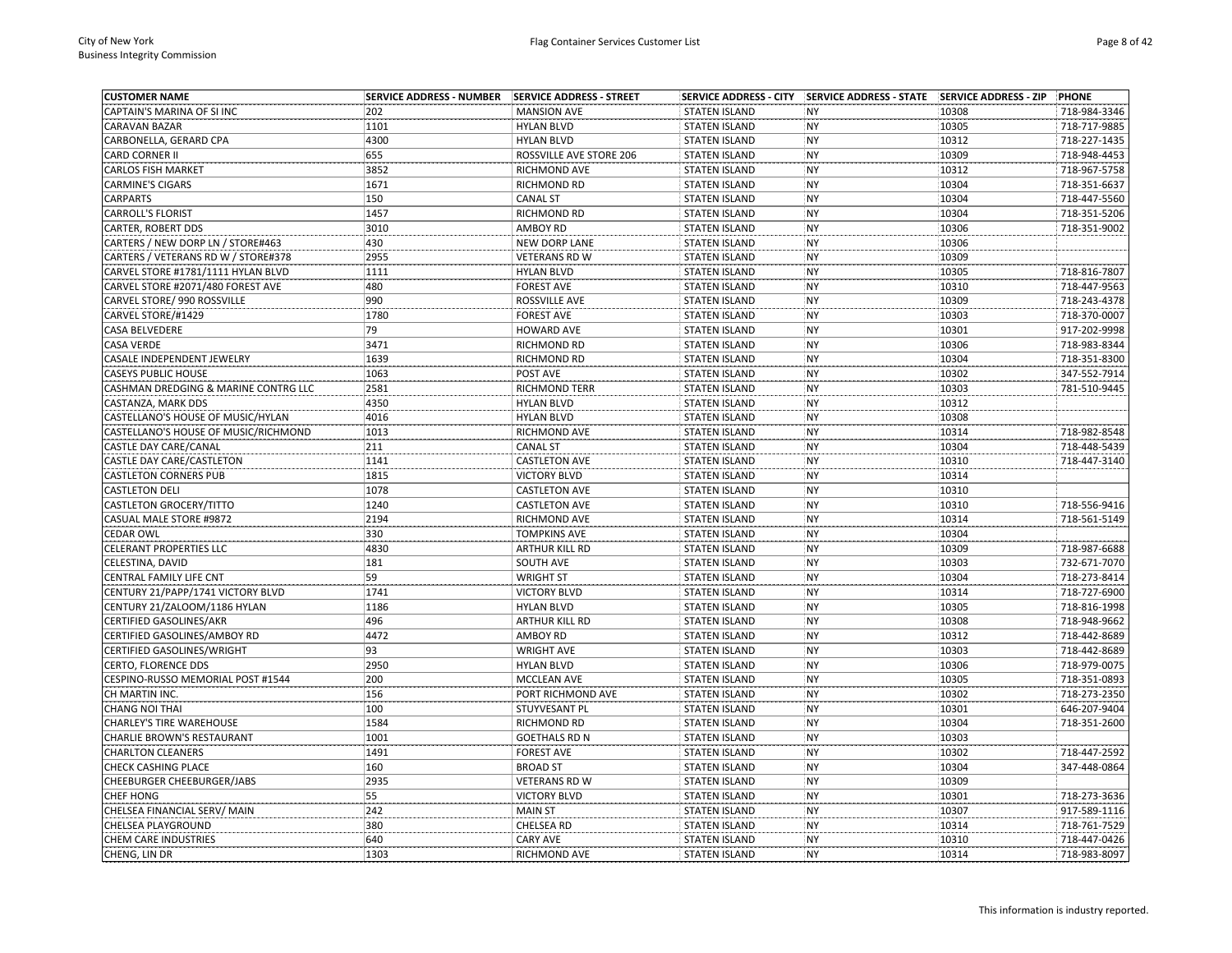| <b>CUSTOMER NAME</b>             | <b>SERVICE ADDRESS - NUMBER</b> | SERVICE ADDRESS - STREET | <b>SERVICE ADDRESS - CITY</b> | SERVICE ADDRESS - STATE SERVICE ADDRESS - ZIP |       | PHONE        |
|----------------------------------|---------------------------------|--------------------------|-------------------------------|-----------------------------------------------|-------|--------------|
| <b>CHEN'S GARDEN</b>             | 1547                            | <b>ARTHUR KILL RD</b>    | <b>STATEN ISLAND</b>          | <b>NY</b>                                     | 10312 | 718-608-9300 |
| CHEROFSKY, ALAN MD               | 4546                            | <b>HYLAN BLVD</b>        | <b>STATEN ISLAND</b>          | <b>NY</b>                                     | 10312 | 718-967-3300 |
| CHILDRENS PLACE, THE/STORE #1604 | 430                             | <b>NEW DORP LANE</b>     | <b>STATEN ISLAND</b>          | <b>NY</b>                                     | 10306 | 718-667-7031 |
| CHILDRENS VILLAGE                | 1133                            | FOREST HILL RD           | <b>STATEN ISLAND</b>          | <b>NY</b>                                     | 10314 | 914-693-0600 |
| CHILI'S GRILL & BAR#0727         | 1497                            | RICHMOND AVE             | <b>STATEN ISLAND</b>          | NY                                            | 10314 | 314-292-3346 |
| CHINA BELL                       | 1068                            | <b>CASTLETON AVE</b>     | <b>STATEN ISLAND</b>          | <b>NY</b>                                     | 10310 | 718-876-5666 |
| CHINA KING SI INC                | 14                              | <b>BRADLEY AVE</b>       | <b>STATEN ISLAND</b>          | <b>NY</b>                                     | 10314 | 718-983-0396 |
| <b>CHINA TASTE</b>               | 1812                            | <b>HYLAN BLVD</b>        | <b>STATEN ISLAND</b>          | <b>NY</b>                                     | 10305 | 718-987-5269 |
| CHIPOTLE MEXICAN GRILL           | 2602                            | <b>HYLAN BLVD</b>        | <b>STATEN ISLAND</b>          | <b>NY</b>                                     | 10306 | 732-275-3400 |
| <b>CHRISTIE HELENE</b>           | 18                              | <b>NEW DORP LANE</b>     | <b>STATEN ISLAND</b>          | <b>NY</b>                                     | 10306 | 917-354-1026 |
| CHRISTINA'S PET STYLES           | 83                              | <b>NEW DORP PLAZA</b>    | <b>STATEN ISLAND</b>          | <b>NY</b>                                     | 10306 | 718-980-7387 |
| <b>CHRISTOPHER MICHAEL SALON</b> | 520                             | <b>FOREST AVE</b>        | <b>STATEN ISLAND</b>          | <b>NY</b>                                     | 10310 | 718-273-3384 |
| CHRYSALIS BEAUTY SALON           | 895                             | <b>MANOR RD</b>          | <b>STATEN ISLAND</b>          | <b>NY</b>                                     | 10314 | 718-494-3900 |
| <b>CHURCH OF PENTECOST</b>       | 107                             | <b>WATER ST</b>          | <b>STATEN ISLAND</b>          | <b>NY</b>                                     | 10304 | 646-201-3696 |
| <b>CIAO TOURS</b>                | 1368                            | <b>CLOVE RD</b>          | <b>STATEN ISLAND</b>          | <b>NY</b>                                     | 10301 | 718-351-4300 |
| CICERO & LOVERDE CPAS PC         | 1336                            | <b>FOREST AVE</b>        | <b>STATEN ISLAND</b>          | <b>NY</b>                                     | 10302 | 718-273-3362 |
| <b>CICERO'S SERVICE CENTER</b>   | 1650                            | <b>FOREST AVE</b>        | <b>STATEN ISLAND</b>          | <b>NY</b>                                     | 10302 | 718-442-5020 |
| <b>CICI NAILS</b>                | 3845                            | RICHMOND AVE             | <b>STATEN ISLAND</b>          | <b>NY</b>                                     | 10312 | 718-477-0438 |
| CINA, JOE                        | 160                             | <b>MORNINGSTAR RD</b>    | <b>STATEN ISLAND</b>          | <b>NY</b>                                     | 10303 | 917-709-5050 |
| CINDERELLA RESTAURANT            | 108                             | <b>VICTORY BLVD</b>      | <b>STATEN ISLAND</b>          | <b>NY</b>                                     | 10301 | 646-433-4518 |
| CITI BAGEL & DELI, INC           | 6372                            | AMBOY RD                 | <b>STATEN ISLAND</b>          | <b>NY</b>                                     | 10309 | 718-967-9300 |
| CITIWIDE AUTO                    | 44                              | <b>RECTOR ST</b>         | <b>STATEN ISLAND</b>          | <b>NY</b>                                     | 10310 | 718-524-6878 |
|                                  |                                 |                          |                               |                                               |       |              |
| CITY TRAMPOLINE INDOOR PARK INC  | 501                             | <b>INDUSTRY RD</b>       | <b>STATEN ISLAND</b>          | <b>NY</b>                                     | 10314 | 516-439-9780 |
| CITY WINE CELLAR INC             | 2295                            | RICHMOND AVE             | <b>STATEN ISLAND</b>          | <b>NY</b>                                     | 10314 | 917-514-9116 |
| <b>CITYBROOK CORP</b>            | 1725                            | RICHMOND RD              | <b>STATEN ISLAND</b>          | <b>NY</b>                                     | 10306 | 718-980-7676 |
| CJG JEWELERY                     | 63                              | <b>WATER ST</b>          | <b>STATEN ISLAND</b>          | NY                                            | 10304 | 718-876-6203 |
| CKO KICK BOXING                  | 4255                            | <b>AMBOY RD</b>          | <b>STATEN ISLAND</b>          | <b>NY</b>                                     | 10308 | 718-984-5425 |
| <b>CLASSIC BAGEL</b>             | 3211                            | RICHMOND RD              | <b>STATEN ISLAND</b>          | <b>NY</b>                                     | 10306 | 718-980-1939 |
| <b>CLASSIC PIZZA</b>             | 3201                            | RICHMOND RD              | <b>STATEN ISLAND</b>          | <b>NY</b>                                     | 10306 | 718-987-2500 |
| <b>CLEAN BRITE LAUNDRY</b>       | 959                             | VAN DUZER ST             | <b>STATEN ISLAND</b>          | <b>NY</b>                                     | 10304 | 718-815-5852 |
| <b>CLEAN RITE/CASTLETON</b>      | 1287                            | <b>CASTLETON AVE</b>     | <b>STATEN ISLAND</b>          | <b>NY</b>                                     | 10310 | 718-556-0355 |
| <b>CLEAN RITE/FOREST</b>         | 2254                            | <b>FOREST AVE</b>        | <b>STATEN ISLAND</b>          | NY                                            | 10303 | 914-921-8220 |
| CLEAN RITE/PORT RICHMOND 357     | 357                             | PORT RICHMOND AVE        | <b>STATEN ISLAND</b>          | <b>NY</b>                                     | 10302 | 718-556-2340 |
| CLEAN RITE/PORT RICHMOND 438     | 438                             | PORT RICHMOND AVE        | <b>STATEN ISLAND</b>          | <b>NY</b>                                     | 10302 | 718-981-3950 |
| CLEAN WATER OF NY INC            | 3249                            | RICHMOND TERR            | <b>STATEN ISLAND</b>          | <b>NY</b>                                     | 10303 | 718-981-4600 |
| <b>CLK LIQUORS</b>               | 298                             | <b>NAUGHTON AVE</b>      | <b>STATEN ISLAND</b>          | <b>NY</b>                                     | 10305 | 718-980-6590 |
| CLOSE TO HOME DELI               | 1272                            | <b>BAY ST</b>            | <b>STATEN ISLAND</b>          | <b>NY</b>                                     | 10305 | 646-575-1424 |
| <b>CLOTHES LINE LAUNDRY</b>      | 23                              | <b>GIFFORDS LANE</b>     | <b>STATEN ISLAND</b>          | <b>NY</b>                                     | 10308 | 718-984-8423 |
| <b>CLOVE AUTO BODY</b>           | 240                             | <b>CLOVE RD</b>          | <b>STATEN ISLAND</b>          | <b>NY</b>                                     | 10310 | 718-448-0800 |
| CLOVE LAKE CARS/HOUSMAN          | 37                              | <b>HOUSMAN AVE</b>       | <b>STATEN ISLAND</b>          | <b>NY</b>                                     | 10303 | 718-442-0001 |
| <b>CLOVE LAKE CARS/VICTORY</b>   | 1113                            | <b>VICTORY BLVD</b>      | <b>STATEN ISLAND</b>          | <b>NY</b>                                     | 10301 | 917-620-3454 |
| <b>CLOVE RD BAGELS</b>           | 1300                            | <b>CLOVE RD</b>          | <b>STATEN ISLAND</b>          | <b>NY</b>                                     | 10301 | 347-416-4164 |
| <b>CLOVE RD CLEANERS</b>         | 2071                            | <b>CLOVE RD</b>          | <b>STATEN ISLAND</b>          | <b>NY</b>                                     | 10304 | 718-815-0572 |
| CLOVE RD MEDICAL ARTS BLDG       | 1800                            | <b>CLOVE RD</b>          | <b>STATEN ISLAND</b>          | NY                                            | 10304 | 718-727-1671 |
| <b>CLOVE WINE &amp; LIQUOR'S</b> | 1308                            | <b>CLOVE RD</b>          | <b>STATEN ISLAND</b>          | <b>NY</b>                                     | 10301 | 718-815-6987 |
| COAST TO COAST SEAFOOD           | 87                              | <b>GROVE AVE</b>         | <b>STATEN ISLAND</b>          | NY                                            | 10302 | 718-720-8008 |
| COASTAL PLUMBING/AKR             | 2274                            | ARTHUR KILL RD           | <b>STATEN ISLAND</b>          | <b>NY</b>                                     | 10309 | 718-447-2692 |
| COASTAL PLUMBING/BAY ST          | 480                             | <b>BAY ST</b>            | <b>STATEN ISLAND</b>          | <b>NY</b>                                     | 10304 | 347-745-1155 |
| COASTAL PLUMBING/NEW DORP        | 135                             | <b>NEW DORP LANE</b>     | <b>STATEN ISLAND</b>          | <b>NY</b>                                     | 10306 | 347-745-1186 |
| COHEN'S/GVS OPTICAL              | 2748                            | <b>HYLAN BLVD</b>        | <b>STATEN ISLAND</b>          | <b>NY</b>                                     | 10306 | 718-979-2200 |
| <b>COLE'S DOCKSIDE</b>           | 369                             | <b>CLEVELAND AVE</b>     | <b>STATEN ISLAND</b>          | <b>NY</b>                                     | 10308 | 718-648-5588 |
| COLLEGE OF S.I.                  | 2800                            | <b>VICTORY BLVD</b>      | <b>STATEN ISLAND</b>          | <b>NY</b>                                     | 10314 |              |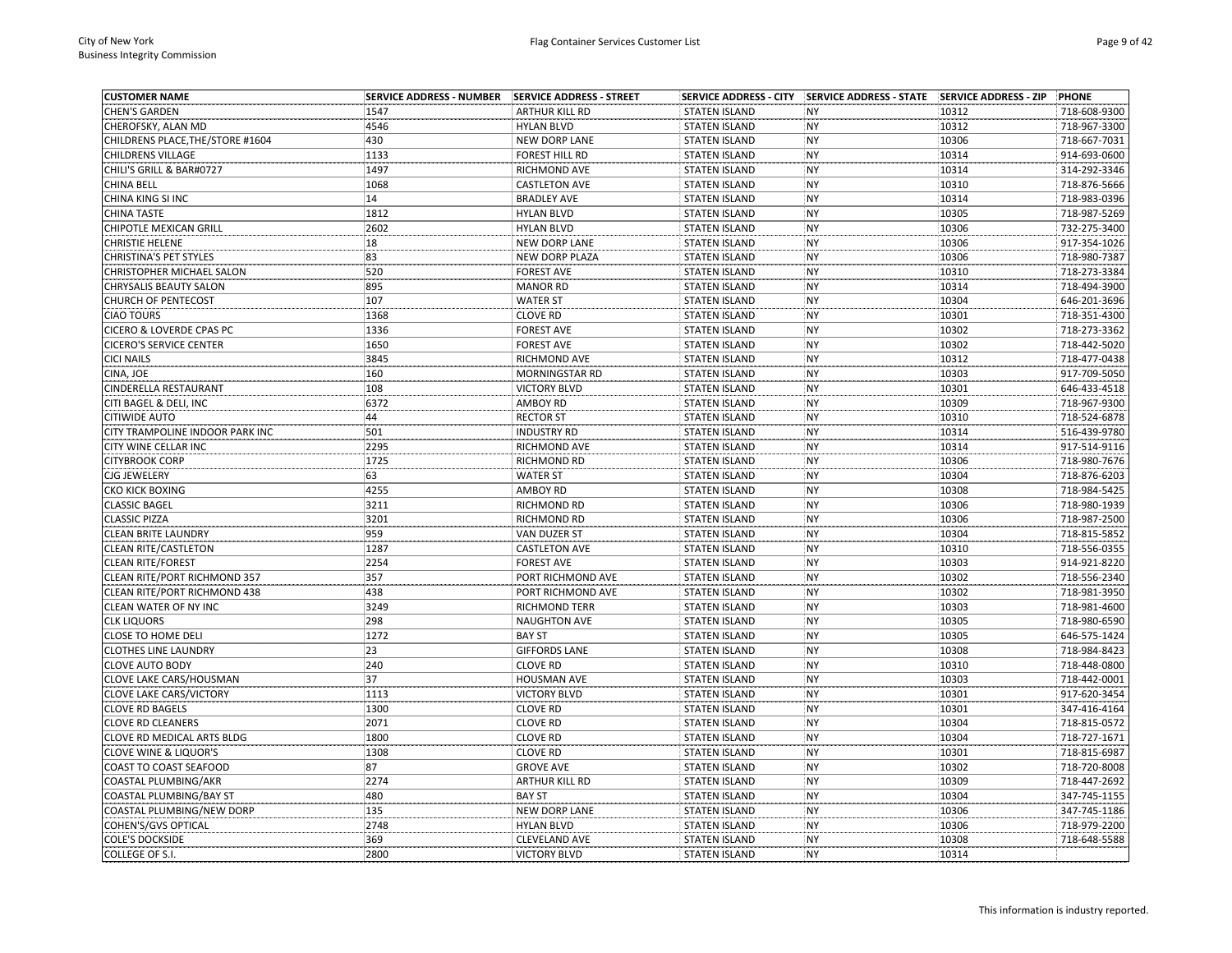| <b>CUSTOMER NAME</b>                  | <b>SERVICE ADDRESS - NUMBER</b> | SERVICE ADDRESS - STREET  | <b>SERVICE ADDRESS - CITY</b> | SERVICE ADDRESS - STATE SERVICE ADDRESS - ZIP |       | PHONE        |
|---------------------------------------|---------------------------------|---------------------------|-------------------------------|-----------------------------------------------|-------|--------------|
| COLONIAL FUNERAL HOME                 | 2819                            | <b>HYLAN BLVD</b>         | <b>STATEN ISLAND</b>          | <b>NY</b>                                     | 10306 | 718-351-5858 |
| <b>COLONIAL SERVICE STATION</b>       | 2430                            | RICHMOND RD               | <b>STATEN ISLAND</b>          | <b>NY</b>                                     | 10306 | 718-351-1500 |
| <b>COLOR BLEND</b>                    | 1270                            | <b>CASTLETON AVE</b>      | <b>STATEN ISLAND</b>          | <b>NY</b>                                     | 10310 | 718-981-4725 |
| COMBAT SAMBO CENTER INC               | 609                             | MIDLAND AVE               | <b>STATEN ISLAND</b>          | <b>NY</b>                                     | 10306 | 917-518-3832 |
| <b>COMFORT INN</b>                    | 310                             | WILD AVE                  | <b>STATEN ISLAND</b>          | NY                                            | 10314 | 718-370-8555 |
| COMMERCIAL MAINTENANCE SERVICES INC.  | 4265                            | AMBOY RD                  | <b>STATEN ISLAND</b>          | <b>NY</b>                                     | 10308 | 646-523-4467 |
| COMMISSO, JOE & SON LANDSCAPING       | 442                             | NORTHFIELD AVE            | <b>STATEN ISLAND</b>          | <b>NY</b>                                     | 10303 |              |
| <b>COMMUNITY ELECTRIC</b>             | 124                             | <b>GRANITE AVE</b>        | <b>STATEN ISLAND</b>          | <b>NY</b>                                     | 10303 | 718-720-4188 |
| COMMUNITY HEALTH ACTION / P. RICH AVE | 166                             | PORT RICHMOND AVE         | <b>STATEN ISLAND</b>          | <b>NY</b>                                     | 10302 |              |
| COMMUNITY HEALTH ACTION / RICH TERR   | 2134                            | RICHMOND TERR             | <b>STATEN ISLAND</b>          | <b>NY</b>                                     | 10302 | 718-808-1408 |
| COMMUNITY HEALTH ACTION/HYATT         | 23                              | <b>HYATT ST</b>           | <b>STATEN ISLAND</b>          | <b>NY</b>                                     | 10301 | 718-808-1805 |
| <b>COMMUNITY RESOURCES</b>            | 3450                            | <b>VICTORY BLVD</b>       | <b>STATEN ISLAND</b>          | <b>NY</b>                                     | 10314 | 718-447-5200 |
| COMPADRE CAR SERVICE                  | 103                             | PORT RICHMOND AVE         | <b>STATEN ISLAND</b>          | <b>NY</b>                                     | 10302 | 718-448-0002 |
| COMPARE FOOD PRICE JV CORP            | 1039                            | <b>CASTLETON AVE</b>      | <b>STATEN ISLAND</b>          | <b>NY</b>                                     | 10310 | 718-727-6861 |
| COMPO BELLO                           | 118                             | <b>BROAD ST</b>           | <b>STATEN ISLAND</b>          | <b>NY</b>                                     | 10304 | 917-417-4307 |
| COMPREHENSIVE PEDIATRICS / HYLAN      | 4982                            | <b>HYLAN BLVD</b>         | <b>STATEN ISLAND</b>          | <b>NY</b>                                     | 10312 | 718-967-6200 |
| COMPREHENSIVE PEDIATRICS / TARGEE     | 1145                            | <b>TARGEE ST</b>          | <b>STATEN ISLAND</b>          | <b>NY</b>                                     | 10304 | 718-351-3484 |
| CONNIE PROFACI REALTY                 | 40                              | <b>NEW DORP LANE</b>      | <b>STATEN ISLAND</b>          | <b>NY</b>                                     | 10306 | 718-667-9100 |
| CONNORS AND SULLIVAN ATTY'S AT LAW    | 1250                            | <b>HYLAN BLVD</b>         | <b>STATEN ISLAND</b>          | <b>NY</b>                                     | 10305 | 718-238-6500 |
| CONSULTANTS IN UROLOGY, PC            | 4143                            | <b>HYLAN BLVD</b>         | <b>STATEN ISLAND</b>          | <b>NY</b>                                     | 10308 | 718-233-1300 |
| <b>CONTROL ELECTRIC</b>               | 85                              | <b>TOMPKINS ST</b>        | <b>STATEN ISLAND</b>          | <b>NY</b>                                     | 10304 | 718-556-2004 |
| CONVENIENT FOOD MART/NEW DORP LANE    | $\overline{2}$                  | <b>NEW DORP LANE</b>      | <b>STATEN ISLAND</b>          | <b>NY</b>                                     | 10306 | 718-979-6500 |
| <b>COOKIE JAR</b>                     | 1226                            | <b>FOREST AVE</b>         | <b>STATEN ISLAND</b>          | <b>NY</b>                                     | 10310 | 718-448-3500 |
| COOL CYCLE LAUNDRY                    | 352                             | <b>FOREST AVE</b>         | <b>STATEN ISLAND</b>          | <b>NY</b>                                     | 10301 | 718-981-0705 |
| COOL ICE                              | 1872                            | <b>VICTORY BLVD</b>       | <b>STATEN ISLAND</b>          | <b>NY</b>                                     | 10314 | 917-667-0530 |
| COOL RUNNINGS                         | 49                              | ENGLEWOOD AVE             | <b>STATEN ISLAND</b>          | NY                                            | 10309 | 718-356-3049 |
| CORAL ISLAND PLAZA                    | 1650                            | RICHMOND AVE              | <b>STATEN ISLAND</b>          | <b>NY</b>                                     | 10314 | 718-980-7684 |
| <b>CORBETT AGGREGATES</b>             | 2541                            | RICHMOND TERR             | <b>STATEN ISLAND</b>          | <b>NY</b>                                     | 10303 | 718-556-0800 |
| CORE ELECTRIC                         | 40                              | <b>MARBLE LOOP</b>        | <b>STATEN ISLAND</b>          | <b>NY</b>                                     | 10309 | 347-885-6717 |
|                                       | 171                             | <b>MARKET ST</b>          |                               | <b>NY</b>                                     | 10310 | 646-301-4809 |
| CORONA SELF HELP CARE                 | $\mathbf{1}$                    |                           | <b>STATEN ISLAND</b>          |                                               |       |              |
| CORPORATE COMMONS OF S.I.             | 372                             | TELEPORT DR STE 202 & 203 | <b>STATEN ISLAND</b>          | <b>NY</b><br>NY                               | 10311 | 718-680-6901 |
| COSMOPOLITAN DENTAL                   | 62                              | 86TH ST                   | <b>BROOKLYN</b>               | <b>NY</b>                                     | 11209 |              |
| COSTA, MICHAEL L. DR                  |                                 | <b>HART BLVD</b>          | <b>STATEN ISLAND</b>          |                                               | 10301 | 718-442-3982 |
| COTTAGE CLOSET                        | 7321                            | AMBOY RD                  | <b>STATEN ISLAND</b>          | <b>NY</b>                                     | 10307 | 718-227-2226 |
| COTY TRUCKING INC                     | 600                             | <b>RICHMOND TERR</b>      | <b>STATEN ISLAND</b>          | <b>NY</b>                                     | 10301 | 718-447-6900 |
| COUNCILMAN JOSEPH BORELLI             | 2955                            | <b>VETERANS RD W</b>      | <b>STATEN ISLAND</b>          | <b>NY</b>                                     | 10309 | 718-984-5151 |
| COUNTRY COLLECTION FURNITURE          | 1229                            | <b>CASTLETON AVE</b>      | <b>STATEN ISLAND</b>          | <b>NY</b>                                     | 10310 | 718-720-5591 |
| <b>COUNTRY MOUSE INC</b>              | 570                             | <b>FOREST AVE</b>         | <b>STATEN ISLAND</b>          | <b>NY</b>                                     | 10310 | 718-273-1842 |
| <b>CRAFT HOUSE CAFE</b>               | 60                              | VAN DUZER ST              | <b>STATEN ISLAND</b>          | <b>NY</b>                                     | 10301 | 718-594-2785 |
| CRAZY JOES AUTO SALES                 | 685                             | <b>CARY AVE</b>           | <b>STATEN ISLAND</b>          | <b>NY</b>                                     | 10310 |              |
| CREATED BY YOU CERAMIC STUDIO/NDPL    | 59                              | <b>NEW DORP PLAZA</b>     | <b>STATEN ISLAND</b>          | <b>NY</b>                                     | 10306 | 718-979-1841 |
| <b>CRICKET WIRELESS</b>               | 1396                            | <b>FOREST AVE</b>         | <b>STATEN ISLAND</b>          | <b>NY</b>                                     | 10302 | 718-818-0696 |
| CRISPINO, JOHN DPM                    | 4665                            | <b>AMBOY RD</b>           | <b>STATEN ISLAND</b>          | <b>NY</b>                                     | 10312 | 718-356-9826 |
| <b>CROSS COUNTY IRON WORKS</b>        | 145                             | <b>WILLOW AVE</b>         | <b>STATEN ISLAND</b>          | NY                                            | 10305 |              |
| <b>CROWN CHICKEN</b>                  | 3007                            | <b>RICHMOND TERR</b>      | <b>STATEN ISLAND</b>          | <b>NY</b>                                     | 10303 | 718-415-8751 |
| <b>CROWN TROPHY</b>                   | 1374                            | RICHMOND RD               | <b>STATEN ISLAND</b>          | <b>NY</b>                                     | 10304 | 718-987-0002 |
| <b>CRUNCH FITNESS</b>                 | 364                             | <b>BAY ST</b>             | <b>STATEN ISLAND</b>          | <b>NY</b>                                     | 10301 | 718-816-7800 |
| CRYSTAL FRENCH CLEANERS               | 458                             | <b>NOME AVE</b>           | <b>STATEN ISLAND</b>          | <b>NY</b>                                     | 10314 | 718-983-7691 |
| CRYSTAL II AUTO GLASS                 | 2041                            | <b>HYLAN BLVD</b>         | <b>STATEN ISLAND</b>          | <b>NY</b>                                     | 10306 | 718-351-8866 |
| CRYSTAL ROOM, THE                     | 67                              | <b>OLYMPIA BLVD</b>       | <b>STATEN ISLAND</b>          | <b>NY</b>                                     | 10305 | 718-447-8926 |
| C-TOWN                                | 2071                            | <b>CLOVE RD</b>           | <b>STATEN ISLAND</b>          | <b>NY</b>                                     | 10304 | 718-913-8550 |
| CUCCO, JOE / RICHMOND                 | 42                              | <b>RICHMOND TERR</b>      | <b>STATEN ISLAND</b>          | <b>NY</b>                                     | 10301 | 718-273-5452 |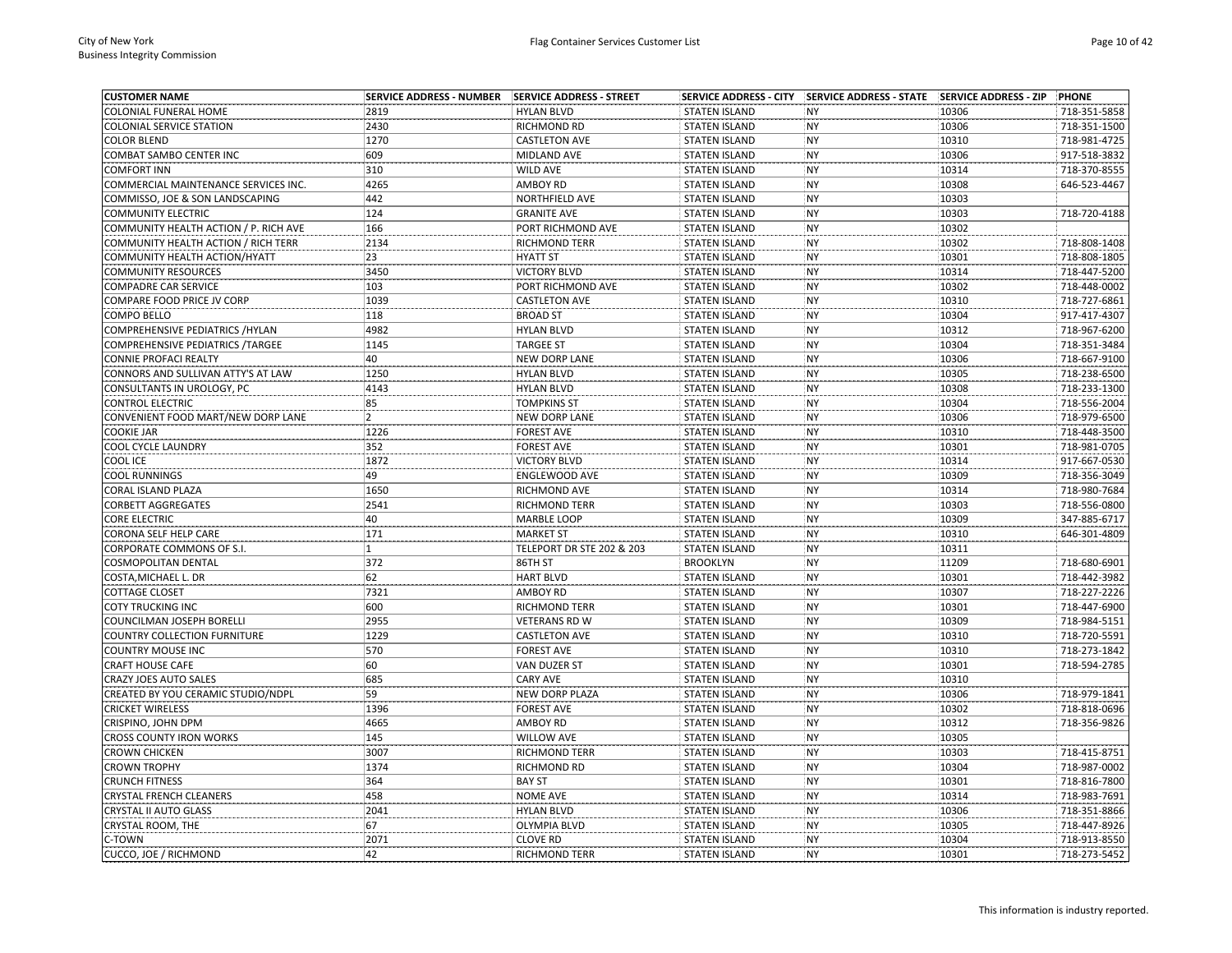| <b>CUSTOMER NAME</b>                   | <b>SERVICE ADDRESS - NUMBER</b> | SERVICE ADDRESS - STREET |                      | SERVICE ADDRESS - CITY SERVICE ADDRESS - STATE | <b>SERVICE ADDRESS - ZIP</b> | <b>PHONE</b> |
|----------------------------------------|---------------------------------|--------------------------|----------------------|------------------------------------------------|------------------------------|--------------|
| CUCCO, JOE/ROSE                        | 180                             | <b>ROSE AVE</b>          | <b>STATEN ISLAND</b> | <b>NY</b>                                      | 10306                        | 718-273-5452 |
| CUCINA MIA                             | 1898                            | <b>VICTORY BLVD</b>      | <b>STATEN ISLAND</b> | <b>NY</b>                                      | 10314                        | 718-815-0097 |
| CUE TIME BILLARDS/DBA J&D BILLARDS     | 319                             | <b>CLAWSON ST</b>        | <b>STATEN ISLAND</b> | <b>NY</b>                                      | 10306                        | 718-987-7176 |
| <b>CUESTA FRUITS &amp; VEGETABLES</b>  | 193                             | PORT RICHMOND AVE        | <b>STATEN ISLAND</b> | <b>NY</b>                                      | 10302                        |              |
| <b>CURTIS HILL DELI</b>                | 10                              | <b>DANIEL LOW TERR</b>   | <b>STATEN ISLAND</b> | NY                                             | 10301                        | 718-448-7877 |
| <b>CUSTOMIZE IT AUTO</b>               | 10                              | <b>ANDROS AVE</b>        | <b>STATEN ISLAND</b> | <b>NY</b>                                      | 10303                        | 718-816-5552 |
| <b>CUTEST COOKIE</b>                   | 1300                            | <b>HYLAN BLVD</b>        | <b>STATEN ISLAND</b> | <b>NY</b>                                      | 10305                        | 718-966-2883 |
| <b>CUTMASTER BARBERS</b>               | 604                             | RICHMOND RD              | <b>STATEN ISLAND</b> | <b>NY</b>                                      | 10304                        | 718-273-2011 |
| CUTOLO, LOUIS MD                       | 1557                            | <b>VICTORY BLVD</b>      | <b>STATEN ISLAND</b> | <b>NY</b>                                      | 10314                        | 917-902-2476 |
| <b>CUTS &amp; STYLES ALEXANDER</b>     | 251                             | PORT RICHMOND AVE        | <b>STATEN ISLAND</b> | <b>NY</b>                                      | 10302                        | 917-325-3484 |
| D K PARTNERS INC (C-TOWN)              | 778A                            | <b>MANOR RD</b>          | <b>STATEN ISLAND</b> | <b>NY</b>                                      | 10314                        | 718-370-1012 |
| <b>D&amp;H ELECTRICAL CONSTRUCTION</b> | 511                             | MIDLAND AVE              | <b>STATEN ISLAND</b> | <b>NY</b>                                      | 10306                        | 718-667-5760 |
| <b>D&amp;M HAIR SALON</b>              | 994                             | ROSSVILLE AVE            | <b>STATEN ISLAND</b> | <b>NY</b>                                      | 10309                        | 718-966-4247 |
| <b>D&amp;R GROCERY</b>                 | 1200                            | <b>BAY ST</b>            | <b>STATEN ISLAND</b> | <b>NY</b>                                      | 10305                        | 718-816-6342 |
| <b>D2 &amp; F2 INC</b>                 | 1975                            | <b>VICTORY BLVD</b>      | <b>STATEN ISLAND</b> | <b>NY</b>                                      | 10314                        | 917-528-2930 |
| <b>DA NOI /VICTORY</b>                 | 4358                            | <b>VICTORY BLVD</b>      | <b>STATEN ISLAND</b> | <b>NY</b>                                      | 10314                        | 718-982-5040 |
| DA NOI II / FINGERBOARD                | 138                             | FINGERBOARD RD           | <b>STATEN ISLAND</b> | <b>NY</b>                                      | 10305                        | 718-720-1650 |
| <b>DACA PRESS INC</b>                  | 1206                            | <b>CASTLETON AVE</b>     | <b>STATEN ISLAND</b> | <b>NY</b>                                      | 10310                        | 718-448-9697 |
| <b>DADU NY LTD</b>                     | 141                             | <b>LAKE AVE</b>          | <b>STATEN ISLAND</b> | <b>NY</b>                                      | 10303                        | 347-558-2828 |
| D'AGOSTINO, JONATHAN ESQ/BARLOW        | 622                             | <b>BARLOW AVE</b>        | <b>STATEN ISLAND</b> | <b>NY</b>                                      | 10312                        | 718-967-1600 |
| D'AGOSTINO, JONATHAN ESQ/RICH AVE      | 3309                            | RICHMOND AVE             | <b>STATEN ISLAND</b> | <b>NY</b>                                      | 10312                        | 718-967-1600 |
| <b>DAIRY QUEEN</b>                     | 2005                            | <b>FOREST AVE</b>        | <b>STATEN ISLAND</b> | <b>NY</b>                                      | 10303                        | 718-313-6535 |
| DANA LINCOLN MERCURY                   | 266                             | W SERVICE RD             | <b>STATEN ISLAND</b> | <b>NY</b>                                      | 10314                        | 718-983-8700 |
| <b>DANCE FACTORY</b>                   | 505                             | <b>SHARROTTS RD</b>      | <b>STATEN ISLAND</b> | <b>NY</b>                                      | 10309                        | 718-689-0019 |
| <b>DANCE XPRESS</b>                    | 267                             | <b>NEW DORP LANE</b>     | <b>STATEN ISLAND</b> | <b>NY</b>                                      | 10306                        | 718-979-4067 |
| <b>DANJO MEDICAL</b>                   | 24                              | <b>BRADLEY AVE</b>       | <b>STATEN ISLAND</b> | <b>NY</b>                                      | 10314                        | 718-667-5761 |
| D'ANNA, JEREMIAH DDS                   | 4571                            | <b>HYLAN BLVD</b>        | <b>STATEN ISLAND</b> | <b>NY</b>                                      | 10312                        | 718-966-4800 |
| D'ANNA, MICHAEL DDS                    | 115                             | <b>SEGUINE AVE</b>       | <b>STATEN ISLAND</b> | <b>NY</b>                                      | 10309                        | 718-948-4384 |
| <b>DATACOMM</b>                        | 1276                            | <b>CASTLETON AVE</b>     | <b>STATEN ISLAND</b> | <b>NY</b>                                      | 10310                        | 718-448-0807 |
| DATTOLI LANDSCAPING                    | 170                             | <b>BLOOMFIELD AVE</b>    | <b>STATEN ISLAND</b> | <b>NY</b>                                      | 10314                        | 718-494-5043 |
| DAVITA INC SI DIALYSIS CENTER #5317    | 1139                            | <b>HYLAN BLVD</b>        | <b>STATEN ISLAND</b> | <b>NY</b>                                      | 10305                        | 718-816-6200 |
| DAVITA INC/ RICHMOND KIDNEY CNTR #507  | 1366                            | <b>VICTORY BLVD</b>      | <b>STATEN ISLAND</b> | <b>NY</b>                                      | 10301                        | 718-816-6200 |
| DAZKOWSKI & CO                         | 1303                            | <b>CLOVE RD</b>          | <b>STATEN ISLAND</b> | <b>NY</b>                                      | 10301                        | 718-981-9600 |
| DE JOY/IM CAR SERVICE                  | 337                             | VanDuzer ST/196 Prospect | <b>STATEN ISLAND</b> | <b>NY</b>                                      | 10304                        | 718-447-2500 |
| DE LUCCIO, WILLIAM CPA                 | 440                             | LEVERETT AVE             | <b>STATEN ISLAND</b> | <b>NY</b>                                      | 10308                        | 718-948-3553 |
| DE MASO, ALAN DDS                      | 2604                            | <b>AMBOY RD</b>          | <b>STATEN ISLAND</b> | <b>NY</b>                                      | 10306                        | 718-351-0188 |
| DECARLO, JOHN DDS                      | 79                              | <b>GIFFORDS LANE</b>     | <b>STATEN ISLAND</b> | <b>NY</b>                                      | 10308                        | 718-984-4404 |
| <b>DECOR - RITE</b>                    | 151                             | <b>INDUSTRIAL LOOP</b>   | <b>STATEN ISLAND</b> | <b>NY</b>                                      | 10309                        | 718-967-5559 |
| <b>DEE'S AUTO BODY</b>                 | 336                             | <b>CLOVE RD</b>          | <b>STATEN ISLAND</b> | <b>NY</b>                                      | 10310                        | 718-727-3761 |
| <b>DEFONTE'S OF BROOKLYN</b>           | 95                              | <b>WATER ST</b>          | <b>STATEN ISLAND</b> | <b>NY</b>                                      | 10304                        | 718-285-4310 |
| DEL RAY & COMPANY CPA'S LLP            | 148                             | <b>NEW DORP LANE</b>     | <b>STATEN ISLAND</b> | <b>NY</b>                                      | 10306                        | 718-667-1500 |
| <b>DELAFIELD PIZZA</b>                 | 731                             | <b>DELAFIELD AVE</b>     | <b>STATEN ISLAND</b> | <b>NY</b>                                      | 10310                        | 718-682-1703 |
| DELI ON THE TERRACE                    | 2950                            | RICHMOND TERR            | <b>STATEN ISLAND</b> | <b>NY</b>                                      | 10303                        | 718-981-7692 |
| <b>DELIS CLEANERS</b>                  | 2726                            | <b>HYLAN BLVD</b>        | <b>STATEN ISLAND</b> | <b>NY</b>                                      | 10306                        |              |
| DELLIPAOLI, EDWARD ESQ                 | 129                             | NEW DORP PLAZA           | <b>STATEN ISLAND</b> | <b>NY</b>                                      | 10306                        | 718-984-5064 |
| DEMA'S AUTO CENTER, INC.               | 396                             | <b>BAY ST</b>            | <b>STATEN ISLAND</b> | NY                                             | 10301                        | 718-816-9229 |
| <b>DENINO'S PIZZARIA</b>               | 524                             | PORT RICHMOND AVE        | <b>STATEN ISLAND</b> | <b>NY</b>                                      | 10302                        | 718-442-9401 |
| DEPENDABLE AUTO                        | 110                             | <b>RECTOR ST</b>         | <b>STATEN ISLAND</b> | <b>NY</b>                                      | 10310                        | 718-447-4898 |
| DERESPINIS, PATRICK MD                 | 2504                            | RICHMOND RD              | <b>STATEN ISLAND</b> | <b>NY</b>                                      | 10306                        | 718-667-1010 |
| DeRUVO, MICHAEL, ARCHITECT             | $\overline{2}$                  | <b>GREEN ST</b>          | <b>STATEN ISLAND</b> | <b>NY</b>                                      | 10310                        | 718-448-2740 |
| DESANTIS, LOUIS F. DDS                 | 216                             | <b>ROSE AVE</b>          | <b>STATEN ISLAND</b> | <b>NY</b>                                      | 10306                        | 718-980-9769 |
| DESANTIS, ROBERT L. CPA                | 3117                            | <b>RICHMOND RD</b>       | <b>STATEN ISLAND</b> | <b>NY</b>                                      | 10306                        | 718-979-3200 |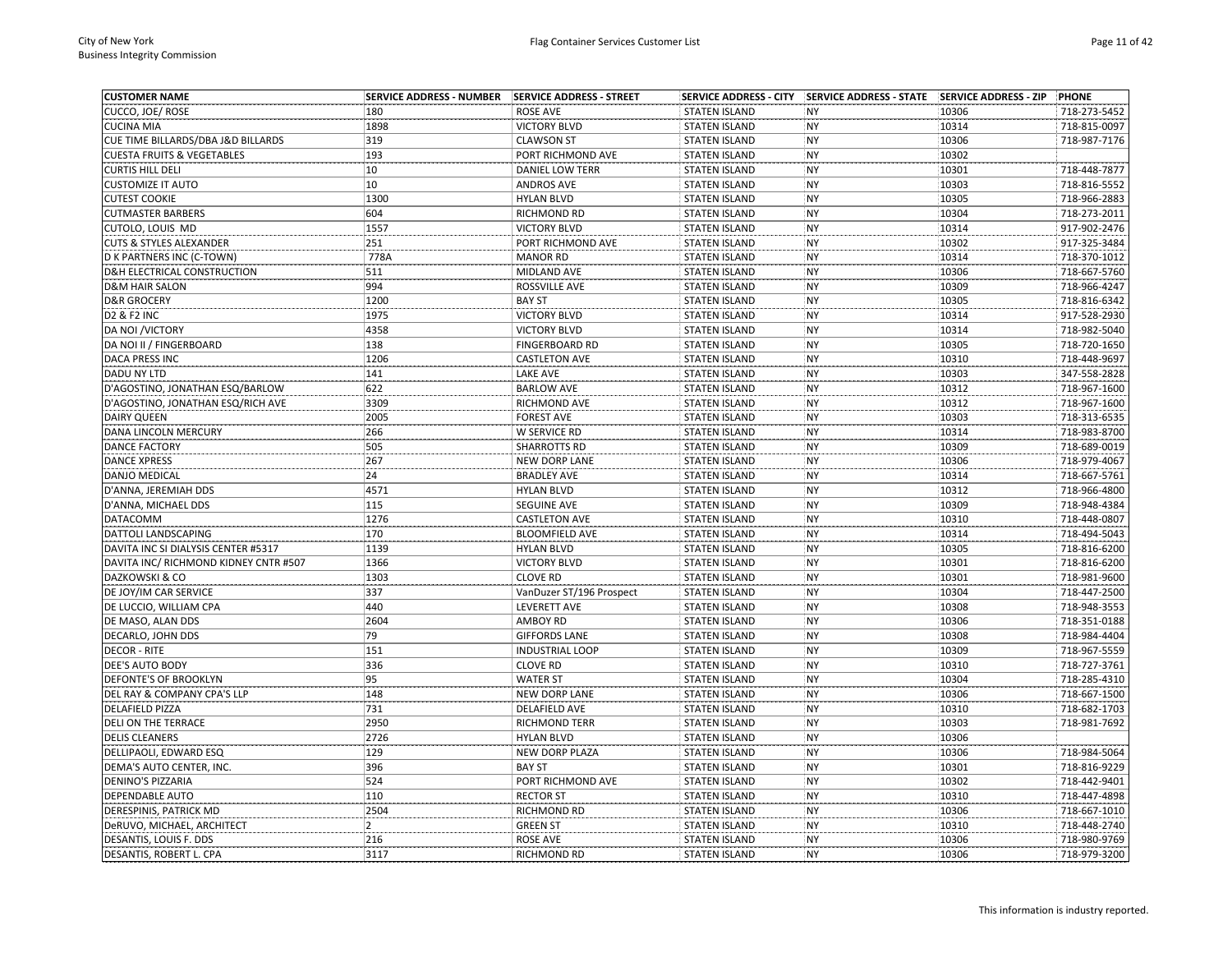| <b>CUSTOMER NAME</b>                  | <b>SERVICE ADDRESS - NUMBER</b> | SERVICE ADDRESS - STREET |                      | SERVICE ADDRESS - CITY SERVICE ADDRESS - STATE | <b>SERVICE ADDRESS - ZIP</b> | PHONE        |
|---------------------------------------|---------------------------------|--------------------------|----------------------|------------------------------------------------|------------------------------|--------------|
| DESANTIS, KIEFER, SHALL & SARCONE LLP | 1675                            | RICHMOND RD              | <b>STATEN ISLAND</b> | <b>NY</b>                                      | 10304                        | 718-351-2233 |
| DESIMONE, VINCENT REALTY INC          | 623                             | <b>FOREST AVE</b>        | <b>STATEN ISLAND</b> | <b>NY</b>                                      | 10310                        | 718-447-3000 |
| <b>DETAILS</b>                        | 186                             | <b>CLOVE RD</b>          | <b>STATEN ISLAND</b> | <b>NY</b>                                      | 10310                        | 718-448-2978 |
| DEVITO & ALVERADO PEDIATRICS ASSOC    | 3142                            | <b>VICTORY BLVD</b>      | <b>STATEN ISLAND</b> | <b>NY</b>                                      | 10314                        | 718-982-1136 |
| <b>DIALYSIS CLINIC INC</b>            | 741                             | <b>CASTLETON AVE</b>     | <b>STATEN ISLAND</b> | NY                                             | 10310                        | 718-816-6455 |
| DIDDLE DEE DAIRY & DELI/RICH RD       | 1334                            | RICHMOND RD              | <b>STATEN ISLAND</b> | <b>NY</b>                                      | 10304                        | 718-667-0856 |
| <b>DIESEL TECH</b>                    | 459                             | <b>SHARROTTS RD</b>      | <b>STATEN ISLAND</b> | <b>NY</b>                                      | 10309                        | 917-819-9069 |
| DIFAZIO CONSTRUCTION / KINSEY         | 38                              | KINSEY PL                | <b>STATEN ISLAND</b> | <b>NY</b>                                      | 10303                        | 718-720-6966 |
| DIFAZIO INDUSTRIES/ AMBOY             | 3996                            | <b>AMBOY RD</b>          | <b>STATEN ISLAND</b> | <b>NY</b>                                      | 10308                        | 646-294-0266 |
| DIFAZIO/ MANOR                        | 774                             | <b>MANOR RD</b>          | <b>STATEN ISLAND</b> | <b>NY</b>                                      | 10314                        | 718-720-6966 |
| DIMARZIO MUSICAL INSTRUMENTS          | 1388                            | RICHMOND TERR            | <b>STATEN ISLAND</b> | <b>NY</b>                                      | 10310                        | 718-981-9286 |
| DIMASO, GERALD G. MD                  | 68                              | <b>SEGUINE AVE</b>       | <b>STATEN ISLAND</b> | NY                                             | 10309                        | 718-227-5329 |
| DIMAURO, MICHAEL & ANGELA ESQ         | 159                             | <b>NEW DORP PLAZA</b>    | <b>STATEN ISLAND</b> | <b>NY</b>                                      | 10306                        | 718-351-7747 |
| DINA'S INTERNATIONAL FOOD STORE       | 128                             | <b>SAND LANE</b>         | <b>STATEN ISLAND</b> | <b>NY</b>                                      | 10305                        | 718-815-7686 |
| DINORAS MEAT MARKET                   | 198                             | <b>CANAL ST</b>          | <b>STATEN ISLAND</b> | <b>NY</b>                                      | 10304                        | 718-720-2626 |
| <b>DISCOUNT ISLAND</b>                | 327                             | <b>VICTORY BLVD</b>      | <b>STATEN ISLAND</b> | <b>NY</b>                                      | 10301                        | 718-815-1285 |
| <b>DISCOUNT KING</b>                  | 2271                            | <b>HYLAN BLVD</b>        | <b>STATEN ISLAND</b> | <b>NY</b>                                      | 10306                        | 718-987-7500 |
| <b>DISTRICT AUTO</b>                  | 62                              | MAPLE AVE                | <b>STATEN ISLAND</b> | <b>NY</b>                                      | 10302                        |              |
| DIVERNIERI, DRUCKER & D'ANGELO LLC    | 361                             | <b>EDISON ST</b>         | <b>STATEN ISLAND</b> | <b>NY</b>                                      | 10306                        | 718-980-0101 |
| DIVINE WOOD FURNITURE                 | 128                             | PORT RICHMOND AVE        | <b>STATEN ISLAND</b> | <b>NY</b>                                      | 10302                        | 718-981-9222 |
| <b>DJ GROCERY</b>                     | 228                             | VAN DUZER ST             | <b>STATEN ISLAND</b> | <b>NY</b>                                      | 10301                        | 718-816-6654 |
| <b>DNL DISTRIBUTORS</b>               | 170                             | LYNHURST AVE             | <b>STATEN ISLAND</b> | <b>NY</b>                                      | 10305                        | 718-420-6421 |
| DOMINO'S PIZZA /VICTORY               | 1785                            | <b>VICTORY BLVD</b>      | <b>STATEN ISLAND</b> | <b>NY</b>                                      | 10314                        | 718-208-4900 |
| <b>DONNA CURCIO</b>                   | 259                             | <b>LIBERTY AVE</b>       | <b>STATEN ISLAND</b> | <b>NY</b>                                      | 10305                        | 718-412-4790 |
| <b>DONOFRIO</b>                       | 8519                            | 4TH AVE                  | <b>BROOKLYN</b>      | NY                                             | 11209                        | 718-921-1818 |
|                                       | 265                             | <b>NEW DORP LANE</b>     | <b>STATEN ISLAND</b> | NY                                             | 10306                        | 718-351-1062 |
| DONOVAN, DAN, CONGRESSMAN             | 7308                            |                          |                      | <b>NY</b>                                      | 11228                        |              |
| DONOVAN, DAN, CONGRESSMAN             |                                 | 13TH AVE                 | <b>BROOKLYN</b>      |                                                |                              | 718-630-5277 |
| <b>DOSA GARDEN</b>                    | 323                             | <b>VICTORY BLVD</b>      | <b>STATEN ISLAND</b> | <b>NY</b><br>NY                                | 10301                        |              |
| DOUBLE DEE'S CHARIOT AUTO BODY        | 950                             | <b>BLOOMINGDALE RD</b>   | <b>STATEN ISLAND</b> |                                                | 10309                        | 718-984-8446 |
| DR ARDESHIR-TAHERI-TAFESHI DMD, PC    | 3200                            | <b>VICTORY BLVD</b>      | <b>STATEN ISLAND</b> | <b>NY</b>                                      | 10314                        | 718-761-3200 |
| <b>DRILLMASTER'S</b>                  | 97                              | <b>STORER AVE</b>        | <b>STATEN ISLAND</b> | <b>NY</b>                                      | 10309                        | 718-356-3826 |
| <b>DRS ASSOCIATES</b>                 | 71                              | <b>TODT HILL RD</b>      | <b>STATEN ISLAND</b> | <b>NY</b>                                      | 10314                        | 718-816-8102 |
| <b>DUFFY'S TAVERN</b>                 | 650                             | <b>FOREST AVE</b>        | STATEN ISLAND        | <b>NY</b>                                      | 10310                        | 718-447-9276 |
| DUNKIN DONUTS/1201 VICTORY LLC        | 1201                            | <b>VICTORY BLVD</b>      | <b>STATEN ISLAND</b> | <b>NY</b>                                      | 10301                        | 917-747-0778 |
| DUNKIN DONUTS/AMBOY PLEASANT LLC      | 6390                            | <b>AMBOY RD</b>          | <b>STATEN ISLAND</b> | <b>NY</b>                                      | 10309                        | 917-470-0778 |
| DUNKIN DONUTS/ARTHUR RICHMOND LLC     | 670                             | <b>ARTHUR KILL RD</b>    | <b>STATEN ISLAND</b> | <b>NY</b>                                      | 10308                        | 917-747-0778 |
| DUNKIN DONUTS/FOREST AVE LLC          | 2222                            | <b>FOREST AVE</b>        | <b>STATEN ISLAND</b> | <b>NY</b>                                      | 10303                        | 917-747-0778 |
| DUNKIN DONUTS/FOREST BROADWAY LLC     | 770                             | <b>FOREST AVE</b>        | <b>STATEN ISLAND</b> | <b>NY</b>                                      | 10310                        | 718-448-1500 |
| DUNKIN DONUTS/GREAVES LANE LLC        | 150                             | <b>GREAVES LANE</b>      | <b>STATEN ISLAND</b> | <b>NY</b>                                      | 10308                        | 917-747-0778 |
| DUNKIN DONUTS/HYLAN BACHE LLC         | 2435                            | <b>HYLAN BLVD</b>        | <b>STATEN ISLAND</b> | <b>NY</b>                                      | 10306                        | 732-572-5000 |
| DUNKIN DONUTS/HYLAN EBBITS LLC        | 2704                            | <b>HYLAN BLVD</b>        | <b>STATEN ISLAND</b> | NY                                             | 10306                        | 917-747-0778 |
| DUNKIN DONUTS/HYLAN NAUGHTON INC      | 1854                            | <b>HYLAN BLVD</b>        | <b>STATEN ISLAND</b> | <b>NY</b>                                      | 10305                        | 917-747-0778 |
| DUNKIN DONUTS/HYLAN NELSON LLC        | 4000                            | <b>HYLAN BLVD</b>        | <b>STATEN ISLAND</b> | <b>NY</b>                                      | 10308                        | 917-747-0778 |
| DUNKIN DONUTS/HYLAN QUINTARD LLC      | 1300                            | <b>HYLAN BLVD</b>        | <b>STATEN ISLAND</b> | NY                                             | 10305                        | 917-747-0778 |
| DUNKIN DONUTS/MANOR GANNON LLC        | 764                             | <b>MANOR RD</b>          | <b>STATEN ISLAND</b> | <b>NY</b>                                      | 10314                        |              |
| DUNKIN DONUTS/MANOR OCEAN LLC         | 995                             | <b>MANOR RD</b>          | <b>STATEN ISLAND</b> | <b>NY</b>                                      | 10314                        | 917-747-0778 |
| DUNKIN DONUTS/NAD2, INC               | 1145                            | <b>BAY ST</b>            | <b>STATEN ISLAND</b> | NY                                             | 10305                        | 917-747-0778 |
| DUNKIN DONUTS/RICHMOND FOREST LLC     | 1776                            | <b>FOREST AVE</b>        | <b>STATEN ISLAND</b> | <b>NY</b>                                      | 10303                        | 917-747-0778 |
| DUNKIN DONUTS/RICHMOND HILL RD LLC    | 77                              | RICHMOND HILL RD         | <b>STATEN ISLAND</b> | <b>NY</b>                                      | 10314                        | 917-747-0778 |
| DUNKIN DONUTS/RICHMOND JEFFERSON LLC  | 1781                            | RICHMOND RD              | <b>STATEN ISLAND</b> | <b>NY</b>                                      | 10306                        | 718-954-4452 |
| DUNKIN DONUTS/RICHMOND NOME LLC       | 2341                            | RICHMOND AVE             | <b>STATEN ISLAND</b> | <b>NY</b>                                      | 10314                        | 917-359-3149 |
| DUNKIN DONUTS/RICHMOND PLATINUM LLC   | 2795                            | <b>RICHMOND AVE</b>      | <b>STATEN ISLAND</b> | <b>NY</b>                                      | 10314                        | 917-747-0778 |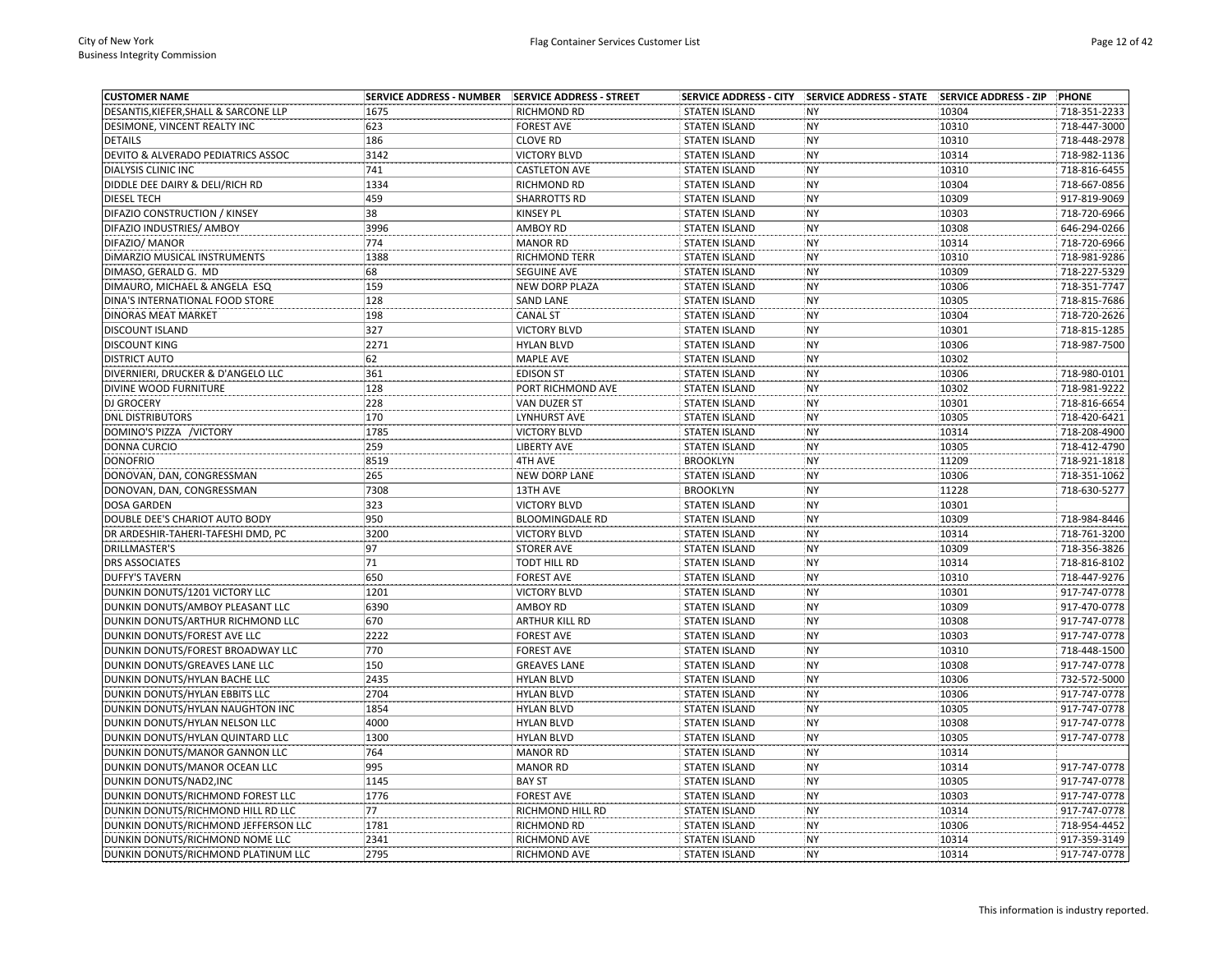| <b>CUSTOMER NAME</b>                 | <b>SERVICE ADDRESS - NUMBER</b> | SERVICE ADDRESS - STREET   |                      | SERVICE ADDRESS - CITY SERVICE ADDRESS - STATE | <b>SERVICE ADDRESS - ZIP</b> | PHONE        |
|--------------------------------------|---------------------------------|----------------------------|----------------------|------------------------------------------------|------------------------------|--------------|
| DUNKIN DONUTS/ROSSVILLE WOODROW LLC  | 655                             | ROSSVILLE AVE STORE 203    | <b>STATEN ISLAND</b> | <b>NY</b>                                      | 10309                        |              |
| DUNKIN DONUTS/VETERANS CROSSING LLC  | 2945                            | <b>VETERANS RD W</b>       | <b>STATEN ISLAND</b> | <b>NY</b>                                      | 10309                        | 917-747-0778 |
| DUNKIN DONUTS/VETERANS RD W          | 585                             | <b>VETERANS RD W</b>       | <b>STATEN ISLAND</b> | <b>NY</b>                                      | 10309                        | 917-747-0077 |
| DUNKIN DONUTS/VICTORY PERRY LLC      | 1955                            | <b>VICTORY BLVD</b>        | <b>STATEN ISLAND</b> | <b>NY</b>                                      | 10314                        | 732-572-5000 |
| DUNKIN DONUTS/WILLIAM BAY LLC        | 450                             | <b>BAY ST</b>              | <b>STATEN ISLAND</b> | <b>NY</b>                                      | 10304                        |              |
| <b>DUO PLUMBING</b>                  | 88                              | <b>KREISCHER ST</b>        | <b>STATEN ISLAND</b> | <b>NY</b>                                      | 10309                        | 718-948-4500 |
| <b>DYNASTY CHINESE</b>               | 77                              | RICHMOND HILL RD           | <b>STATEN ISLAND</b> | <b>NY</b>                                      | 10314                        | 718-982-8585 |
| <b>DYNASTY REAL ESTATE</b>           | 1578                            | <b>FOREST AVE</b>          | <b>STATEN ISLAND</b> | NY                                             | 10302                        | 718-816-0580 |
| <b>D-Z GAS CORP</b>                  | 2509                            | <b>VICTORY BLVD</b>        | <b>STATEN ISLAND</b> | <b>NY</b>                                      | 10314                        | 917-603-2621 |
| e MART CORP                          | 195                             | PORT RICHMOND AVE          | <b>STATEN ISLAND</b> | <b>NY</b>                                      | 10302                        | 718-720-4498 |
| E.J. MICHAEL'S INC                   | 137                             | <b>BARNARD AVE</b>         | <b>STATEN ISLAND</b> | <b>NY</b>                                      | 10307                        | 718-948-5333 |
| EAGLE 2 AUTO REPAIR                  | 1388                            | <b>RICHMOND TERR</b>       | <b>STATEN ISLAND</b> | <b>NY</b>                                      | 10310                        | 917-670-7018 |
| <b>EAGLE FENCE /BROADWAY</b>         | 66                              | <b>BROADWAY</b>            | <b>STATEN ISLAND</b> | <b>NY</b>                                      | 10310                        | 718-448-1800 |
| <b>EARLY PLUMBING &amp; HEATING</b>  | 608                             | MIDLAND AVE                | <b>STATEN ISLAND</b> | <b>NY</b>                                      | 10306                        | 718-351-4329 |
| EAST NEW SING BO INC                 | 1745                            | <b>VICTORY BLVD</b>        | <b>STATEN ISLAND</b> | <b>NY</b>                                      | 10314                        | 718-442-6622 |
| <b>EASTERN CONCRETE/707 SHARROTS</b> | 707                             | <b>SHARROTTS RD</b>        | <b>STATEN ISLAND</b> | <b>NY</b>                                      | 10309                        | 201-693-9726 |
| EASTERN CONCRETE/DIAMOND READY MIX   | 118                             | <b>GREENFIELD AVE</b>      | <b>STATEN ISLAND</b> | <b>NY</b>                                      | 10304                        | 201-693-9726 |
| EASY GRAB-N-GO DELI                  | 374                             | VAN DUZER ST               | <b>STATEN ISLAND</b> | <b>NY</b>                                      | 10304                        | 718-556-2839 |
| <b>ECOWAS AFRICAN FOOD</b>           | 480                             | <b>TARGEE ST</b>           | <b>STATEN ISLAND</b> | <b>NY</b>                                      | 10304                        |              |
| EDEN DELI/302 FOOD CORP              | 2894                            | RICHMOND TERR              | <b>STATEN ISLAND</b> | <b>NY</b>                                      | 10303                        |              |
| EDIBLE ARRANGEMENTS                  | 655                             | ROSSVILLE AVE STORE 226-27 | <b>STATEN ISLAND</b> | <b>NY</b>                                      | 10309                        | 732-754-5425 |
| EDIBLE ARRANGEMENTS/HYLAN            | 1854                            | <b>HYLAN BLVD</b>          | <b>STATEN ISLAND</b> | <b>NY</b>                                      | 10305                        | 718-667-3636 |
| <b>EDKINS AUTO</b>                   | 2265                            | RICHMOND TERR              | <b>STATEN ISLAND</b> | <b>NY</b>                                      | 10302                        | 718-448-9126 |
| EKE GOLD BUYERS INC                  | 1805                            | <b>FOREST AVE</b>          | <b>STATEN ISLAND</b> | <b>NY</b>                                      | 10303                        | 718-556-0274 |
| <b>EL AMIGO</b>                      | 487                             | <b>VANDERBILT AVE</b>      | <b>STATEN ISLAND</b> | <b>NY</b>                                      | 10304                        | 718-981-0745 |
| EL BRONKITO RESTAURANT LLC           | 97                              | <b>VICTORY BLVD</b>        | <b>STATEN ISLAND</b> | <b>NY</b>                                      | 10301                        | 718-273-3023 |
| EL CASTILLO DE JAGUAR                | 679                             | <b>FLATBUSH AVE</b>        | <b>BROOKLYN</b>      | <b>NY</b>                                      | 11225                        | 718-684-5187 |
| EL DORADO RESTAURANT/HYLAN           | 2236                            | <b>HYLAN BLVD</b>          | <b>STATEN ISLAND</b> | <b>NY</b>                                      | 10306                        | 347-215-0569 |
| EL MARIADRI GROCERY                  | 159                             | PORT RICHMOND AVE          | <b>STATEN ISLAND</b> | <b>NY</b>                                      | 10302                        | 718-556-9455 |
| <b>EL PATRON</b>                     | 520                             | <b>BAY ST</b>              | <b>STATEN ISLAND</b> | <b>NY</b>                                      | 10304                        | 917-524-5200 |
| EL POLLO RESTAURANT                  | 560                             | RICHMOND RD                | <b>STATEN ISLAND</b> | <b>NY</b>                                      | 10304                        | 718-815-4928 |
| EL POLLO RESTAURANT                  | 4168                            | <b>VICTORY BLVD</b>        | <b>STATEN ISLAND</b> | <b>NY</b>                                      | 10314                        | 718-698-4272 |
| <b>ELAN NAILS</b>                    | 1605                            | <b>FOREST AVE</b>          | <b>STATEN ISLAND</b> | <b>NY</b>                                      | 10302                        | 718-816-6026 |
| ELECTRIC HAIR CO, THE                | 100                             | STUYVESANT PLACE           | <b>STATEN ISLAND</b> | <b>NY</b>                                      | 10301                        | 718-447-8245 |
| ELECTRO MECHANIC                     | 19                              | <b>ANDROS AVE</b>          | <b>STATEN ISLAND</b> | <b>NY</b>                                      | 10303                        |              |
| <b>ELM PARK GROCERY</b>              | 127                             | <b>MORNINGSTAR RD</b>      | <b>STATEN ISLAND</b> | <b>NY</b>                                      | 10303                        | 718-447-1722 |
| ELTINGVILLE FLORIST                  | 3938                            | RICHMOND AVE               | <b>STATEN ISLAND</b> | <b>NY</b>                                      | 10312                        | 718-966-1666 |
| ELTINGVILLE PHARMACY                 | 3948                            | RICHMOND AVE               | <b>STATEN ISLAND</b> | <b>NY</b>                                      | 10312                        | 718-356-1789 |
| ELTINGVILLE SHOPPING CENTER/ 4434    | 4434                            | <b>AMBOY RD</b>            | <b>STATEN ISLAND</b> | <b>NY</b>                                      | 10312                        | 917-642-6357 |
| ELTINGVILLE SHOPPING CENTER/ 4456    | 4456                            | <b>AMBOY RD</b>            | <b>STATEN ISLAND</b> | <b>NY</b>                                      | 10312                        | 917-642-6357 |
| <b>ELVERTON BAGELS</b>               | 496                             | <b>ARTHUR KILL RD</b>      | <b>STATEN ISLAND</b> | <b>NY</b>                                      | 10308                        | 718-948-9662 |
| EM AND EN DELI GROCERY INC           | 2162                            | <b>FOREST AVE</b>          | <b>STATEN ISLAND</b> | <b>NY</b>                                      | 10303                        | 929-255-9692 |
| EMPIRE COMMERCIAL SERVICES L.P.      | 543                             | <b>CARY AVE</b>            | <b>STATEN ISLAND</b> | <b>NY</b>                                      | 10310                        | 718-727-9572 |
| <b>EMPIRE NAIL SALON</b>             | 293                             | NEW DORP LN                | <b>STATEN ISLAND</b> | <b>NY</b>                                      | 10306                        | 718-979-3888 |
| <b>EMPIRE STATE GOLD BUYERS</b>      | 1891                            | <b>VICTORY BLVD</b>        | <b>STATEN ISLAND</b> | <b>NY</b>                                      | 10314                        | 718-273-3533 |
| ENBAR INC.                           | 4521                            | <b>ARTHUR KILL RD</b>      | <b>STATEN ISLAND</b> | <b>NY</b>                                      | 10309                        | 718-967-4089 |
| ENGEL, ROBERT DPM                    | 1398                            | <b>VICTORY BLVD</b>        | <b>STATEN ISLAND</b> | <b>NY</b>                                      | 10301                        | 718-981-4515 |
| <b>ENOTECA MARIA CORP</b>            | 27                              | <b>HYATT ST</b>            | <b>STATEN ISLAND</b> | <b>NY</b>                                      | 10301                        | 917-670-2187 |
| <b>ENTECH</b>                        | 201                             | <b>ARLINGTON AVE</b>       | <b>STATEN ISLAND</b> | <b>NY</b>                                      | 10303                        | 201-784-1034 |
| ENTERPRISE RENT-A-CENTER #2461       | 1852                            | <b>RICHMOND TERR</b>       | <b>STATEN ISLAND</b> | <b>NY</b>                                      | 10310                        | 516-489-3708 |
| ENTERPRISE RENT-A-CENTER/#2476       | 2100                            | <b>HYLAN BLVD</b>          | <b>STATEN ISLAND</b> | <b>NY</b>                                      | 10306                        | 718-351-7892 |
| <b>ENTRY SYSTEMS INC</b>             | 2180                            | <b>FOREST AVE</b>          | <b>STATEN ISLAND</b> | <b>NY</b>                                      | 10303                        | 718-427-5301 |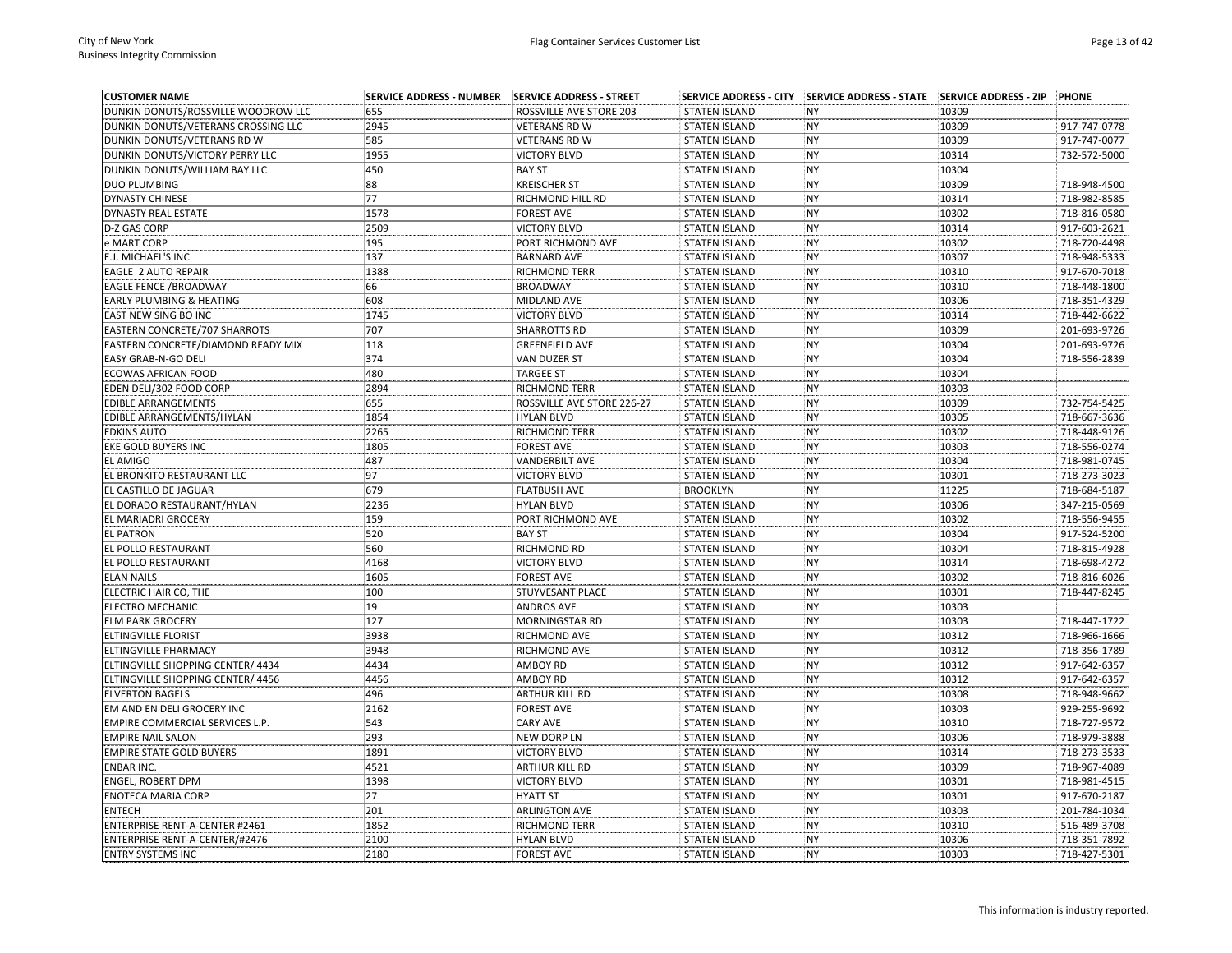| <b>CUSTOMER NAME</b>                  | <b>SERVICE ADDRESS - NUMBER</b> | <b>SERVICE ADDRESS - STREET</b> | <b>SERVICE ADDRESS - CITY</b> | <b>SERVICE ADDRESS - STATE</b> | <b>SERVICE ADDRESS - ZIP</b> | <b>PHONE</b> |
|---------------------------------------|---------------------------------|---------------------------------|-------------------------------|--------------------------------|------------------------------|--------------|
| <b>ENVIRO SERVICE SUPPLY</b>          | 45                              | MARBLE LOOP B                   | <b>STATEN ISLAND</b>          | <b>NY</b>                      | 10309                        | 347-838-6500 |
| EPOCH WEALTH LLC                      | 686-690                         | <b>BAY ST</b>                   | <b>STATEN ISLAND</b>          | <b>NY</b>                      | 10304                        |              |
| ERRIGOS PIZZERIA RESTAURANT           | 502                             | <b>BAY ST</b>                   | <b>STATEN ISLAND</b>          | <b>NY</b>                      | 10304                        | 917-747-7107 |
| <b>ESF TRADING INC</b>                | 3075                            | <b>RICHMOND TERR</b>            | <b>STATEN ISLAND</b>          | <b>NY</b>                      | 10303                        | 718-442-7400 |
| ETHAN ALLEN INC /#ETA300407           | 2935                            | <b>VETERANS RD W</b>            | <b>STATEN ISLAND</b>          | NY                             | 10309                        |              |
| ETNA MOTORS INC                       | 1264                            | <b>CASTLETON AVE</b>            | <b>STATEN ISLAND</b>          | <b>NY</b>                      | 10310                        | 718-447-2200 |
| EURO AMERICAN AUTO                    | 2065                            | <b>HYLAN BLVD</b>               | <b>STATEN ISLAND</b>          | <b>NY</b>                      | 10306                        | 347-729-2161 |
| EUROPEAN WAX CENTER / RICHMOND AVE    | 2329                            | RICHMOND AVE                    | <b>STATEN ISLAND</b>          | <b>NY</b>                      | 10302                        | 908-349-3139 |
| EUROPEAN WAX CENTER / VETERANS        | 2935                            | <b>VETERANS RD W</b>            | <b>STATEN ISLAND</b>          | <b>NY</b>                      | 10309                        | 732-212-1000 |
| <b>EVERGREEN FLORISTS</b>             | 882                             | <b>HUGUENOT AVE</b>             | <b>STATEN ISLAND</b>          | <b>NY</b>                      | 10312                        | 718-317-6400 |
| EVERY THING GOES, FURNITURE           | 17                              | <b>BROOK ST</b>                 | <b>STATEN ISLAND</b>          | <b>NY</b>                      | 10301                        | 718-273-0568 |
| EVERY THING GOES, INC                 | 208                             | <b>BAY ST</b>                   | <b>STATEN ISLAND</b>          | <b>NY</b>                      | 10301                        | 718-447-8256 |
| <b>EVOLUTION CHEER</b>                | 520                             | <b>INDUSTRIAL LOOP</b>          | <b>STATEN ISLAND</b>          | <b>NY</b>                      | 10309                        | 718-948-2333 |
| <b>EXCEL ELEVATOR &amp; ESCALATOR</b> | 3475                            | <b>VICTORY BLVD</b>             | <b>STATEN ISLAND</b>          | <b>NY</b>                      | 10314                        | 718-966-2600 |
| EXCEL ELEVATOR & ESCALATOR / NELSON   | 257                             | <b>NELSON AVE</b>               | <b>STATEN ISLAND</b>          | <b>NY</b>                      | 10308                        | 718-966-2600 |
| <b>EXCELSIOR GRAND</b>                | 2380                            | <b>HYLAN BLVD</b>               | <b>STATEN ISLAND</b>          | <b>NY</b>                      | 10306                        | 718-987-4800 |
| <b>EXCLUSIVE AUTO</b>                 | 669                             | VAN DUZER ST                    | <b>STATEN ISLAND</b>          | <b>NY</b>                      | 10304                        | 718-414-4325 |
| <b>EXOTIC MOTOR WORLD</b>             | 2351                            | <b>HYLAN BLVD</b>               | <b>STATEN ISLAND</b>          | <b>NY</b>                      | 10306                        | 347-674-2886 |
| <b>EXOTICA</b>                        | 1200                            | <b>HYLAN BLVD</b>               | <b>STATEN ISLAND</b>          | <b>NY</b>                      | 10305                        | 718-415-3130 |
| <b>EXPO SALON</b>                     | 326                             | <b>NEW DORP LANE</b>            | <b>STATEN ISLAND</b>          | <b>NY</b>                      | 10306                        | 718-980-1100 |
| <b>EXPRESSIONS BY JUNE</b>            | 1231                            | <b>BAY ST</b>                   | <b>STATEN ISLAND</b>          | <b>NY</b>                      | 10305                        | 718-447-0320 |
| EYE'S AND OPTICS FAMILY VISION CENTER | 1378                            | <b>FOREST AVE</b>               | <b>STATEN ISLAND</b>          | <b>NY</b>                      | 10302                        | 718-442-2727 |
| <b>F&amp;G BARBER SHOP</b>            | 1406                            | <b>FOREST AVE</b>               | <b>STATEN ISLAND</b>          | NY                             | 10302                        | 718-981-7938 |
| <b>FAB CUPS</b>                       | 605                             | <b>FOREST AVE</b>               | <b>STATEN ISLAND</b>          | <b>NY</b>                      | 10310                        | 917-593-3930 |
| <b>FAMILY DELI GROCERY</b>            | 1138                            | <b>CASTLETON AVE</b>            | <b>STATEN ISLAND</b>          | <b>NY</b>                      | 10310                        | 718-876-1989 |
| <b>FAMILY LIQUORS</b>                 | 88                              | <b>GUYON AVE</b>                | <b>STATEN ISLAND</b>          | <b>NY</b>                      | 10305                        | 718-351-1568 |
| <b>FAMILY SHOPPE</b>                  | 1720                            | <b>VICTORY BLVD</b>             | <b>STATEN ISLAND</b>          | <b>NY</b>                      | 10314                        |              |
| FAMOUS FOOTWEAR / STORE #FFW2836      | 2955                            | <b>VETERANS RD W</b>            | <b>STATEN ISLAND</b>          | <b>NY</b>                      | 10309                        |              |
| FAMOUS NY PIZZA /JERSEY ST            | 430                             | <b>JERSEY ST</b>                | <b>STATEN ISLAND</b>          | <b>NY</b>                      | 10301                        | 718-556-5558 |
| <b>FANELLI'S MEATS</b>                | 3936                            | RICHMOND AVE                    | <b>STATEN ISLAND</b>          | <b>NY</b>                      | 10312                        | 718-317-0082 |
| FANNELLI GARDEN CENTER                | 2059                            | RICHMOND AVE                    | <b>STATEN ISLAND</b>          | <b>NY</b>                      | 10314                        | 718-761-5698 |
| <b>FAST SIGNS</b>                     | 1209                            | <b>FOREST AVE</b>               | <b>STATEN ISLAND</b>          | <b>NY</b>                      | 10310                        | 718-273-7002 |
| <b>FAST TRACK AUTO BODY</b>           | 1264                            | <b>CASTLETON AVE</b>            | <b>STATEN ISLAND</b>          | <b>NY</b>                      | 10310                        | 917-442-2964 |
| FASTERNAL STORE/NYNE7                 | 3521                            | <b>VICTORY BLVD</b>             | <b>STATEN ISLAND</b>          | <b>NY</b>                      | 10314                        | 507-313-7181 |
| <b>FASTRACKID'S</b>                   | 1461                            | <b>HYLAN BLVD</b>               | <b>STATEN ISLAND</b>          | <b>NY</b>                      | 10305                        | 718-748-3000 |
| FATHER & SON 2ND HAND STORE II        | 115                             | <b>WATER ST</b>                 | <b>STATEN ISLAND</b>          | <b>NY</b>                      | 10304                        | 347-865-8851 |
| FAWEY, SALEEM DR                      | 903                             | <b>FOREST AVE</b>               | <b>STATEN ISLAND</b>          | <b>NY</b>                      | 10310                        | 718-273-5400 |
| FEIST GRAMPREY MEMORIALS              | 2266                            | RICHMOND RD                     | <b>STATEN ISLAND</b>          | <b>NY</b>                      | 10306                        | 718-351-1737 |
| FELIX AUTO POLISH DETAIL              | 1303                            | <b>TRAVIS AVE</b>               | <b>STATEN ISLAND</b>          | <b>NY</b>                      | 10314                        | 718-697-0016 |
| <b>FERRY AUTO BODY</b>                | 250                             | <b>VICTORY BLVD</b>             | <b>STATEN ISLAND</b>          | <b>NY</b>                      | 10301                        |              |
| FIBERAMA MFG CO                       | 1207                            | <b>HYLAN BLVD</b>               | <b>STATEN ISLAND</b>          | <b>NY</b>                      | 10305                        |              |
| FIFTH AVE FITNESS COLLECTIVE          | 42                              | <b>5TH AVE</b>                  | <b>BROOKLYN</b>               | <b>NY</b>                      | 11217                        | 718-789-8901 |
| FIGLIOLIA, ALEX JR.                   | 305                             | <b>TILLMAN ST</b>               | <b>STATEN ISLAND</b>          | <b>NY</b>                      | 10314                        | 917-273-1661 |
| <b>FIORE-DIMARE LLC</b>               | 227                             | <b>MANSION AVE</b>              | <b>STATEN ISLAND</b>          | <b>NY</b>                      | 10308                        | 718-227-9771 |
| FIORITO'S BELLA FAMIGLIA              | 725                             | <b>FOREST AVE</b>               | <b>STATEN ISLAND</b>          | <b>NY</b>                      | 10310                        | 917-981-0532 |
| FIRE GRILLED BURGERS                  | 1077                            | <b>BAY ST</b>                   | <b>STATEN ISLAND</b>          | <b>NY</b>                      | 10305                        | 917-525-6670 |
| FIREFLY SCI                           | 2071                            | <b>CLOVE RD</b>                 | <b>STATEN ISLAND</b>          | <b>NY</b>                      | 10304                        | 347-441-4277 |
| FIRST CHAMPION REALTY                 | 1605                            | <b>FOREST AVE</b>               | <b>STATEN ISLAND</b>          | <b>NY</b>                      | 10302                        | 718-556-6400 |
| <b>FIRST IMPRESSIONS</b>              | 1975                            | <b>VICTORY BLVD</b>             | <b>STATEN ISLAND</b>          | <b>NY</b>                      | 10314                        | 718-698-6500 |
| FIVE BELOW / HYLAN                    | 2530                            | <b>HYLAN BLVD</b>               | <b>STATEN ISLAND</b>          | <b>NY</b>                      | 10306                        |              |
| <b>FLAG</b>                           | $\mathbf{1}$                    | <b>FERRY ST</b>                 | <b>STATEN ISLAND</b>          | <b>NY</b>                      | 10309                        | 718-720-4650 |
| FLAGIELLO, RAYMOND DDS                | 1235                            | <b>RICHMOND RD</b>              | <b>STATEN ISLAND</b>          | <b>NY</b>                      | 10304                        | 718-351-2323 |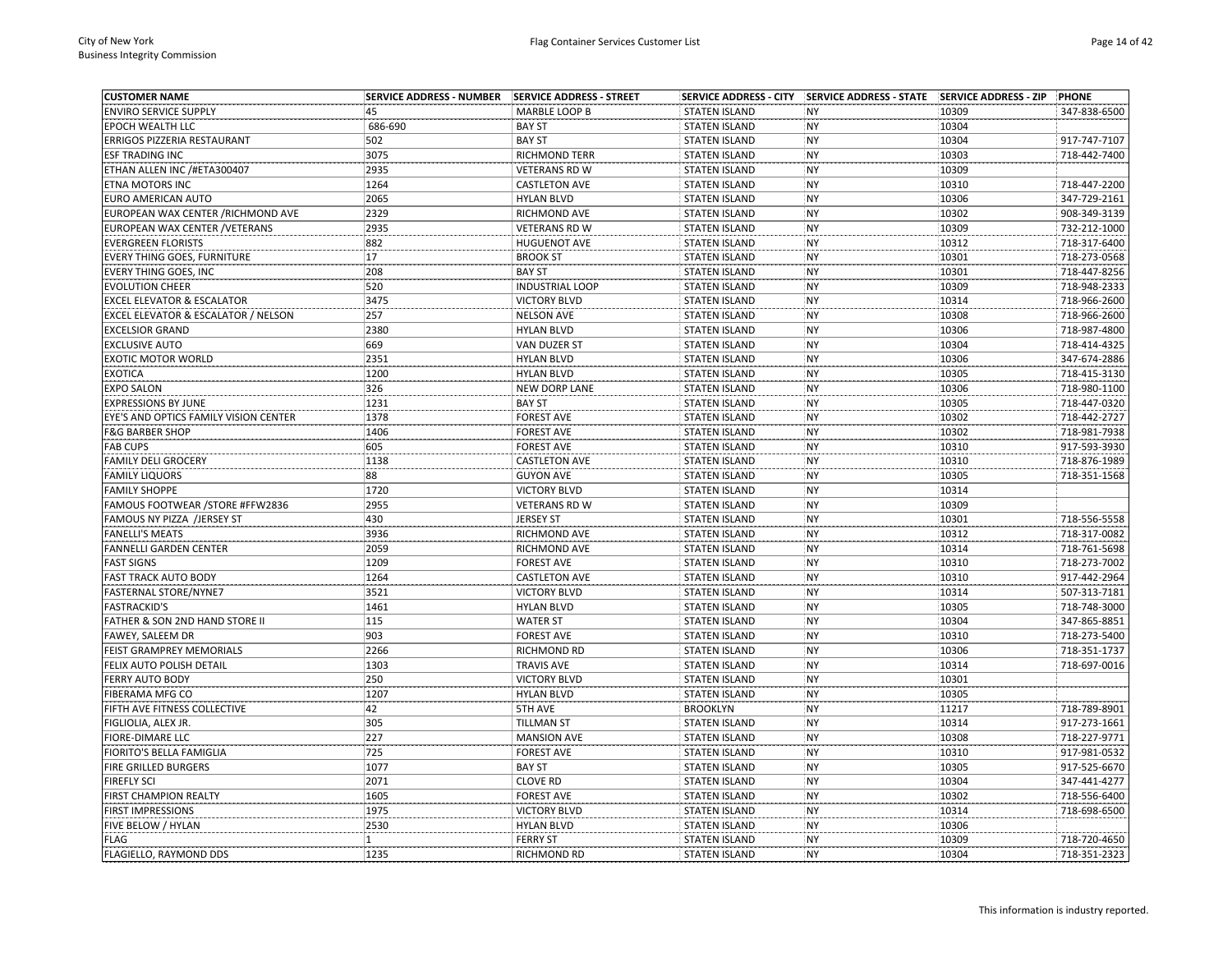| <b>CUSTOMER NAME</b>              | <b>SERVICE ADDRESS - NUMBER</b> | <b>SERVICE ADDRESS - STREET</b> |                      | SERVICE ADDRESS - CITY   SERVICE ADDRESS - STATE   SERVICE ADDRESS - ZIP |                | <b>PHONE</b>                 |
|-----------------------------------|---------------------------------|---------------------------------|----------------------|--------------------------------------------------------------------------|----------------|------------------------------|
| FLAGSHIP BREWING COMPANY          | 38-40                           | <b>MINTHORNE ST</b>             | <b>STATEN ISLAND</b> | <b>NY</b>                                                                | 10301          | 646-372-1328                 |
| FLOCK INDUSTRIAL TEXTILE INC      | 1864                            | <b>CLOVE RD</b>                 | <b>STATEN ISLAND</b> | <b>NY</b>                                                                | 10304          | 718-815-5000                 |
| FLOWERS BY BERNARD/AMBOY          | 6390                            | <b>AMBOY RD</b>                 | <b>STATEN ISLAND</b> | <b>NY</b>                                                                | 10309          |                              |
| FLOWERS BY BERNARD/HYLAN          | 1439                            | <b>HYLAN BLVD</b>               | <b>STATEN ISLAND</b> | <b>NY</b>                                                                | 10305          | 718-987-3635                 |
| FLYNN & O'HARA UNIFORMS, INC      | 2645                            | <b>FOREST AVE</b>               | <b>STATEN ISLAND</b> | NY                                                                       | 10303          | 718-227-5499                 |
| FOO SING CHINESE RESTAURANT       | 3979                            | AMBOY RD                        | <b>STATEN ISLAND</b> | <b>NY</b>                                                                | 10308          | 718-356-9554                 |
| FOO SING CHINESE RESTAURANT       | 3979                            | AMBOY RD                        | <b>STATEN ISLAND</b> | NY                                                                       | 10308          | 718-356-9554                 |
| FOREST ANIMAL HOSPITAL            | 1050                            | <b>FOREST AVE</b>               | <b>STATEN ISLAND</b> | <b>NY</b>                                                                | 10310          | 718-442-4377                 |
| FOREST AVE LAUNDROMAT             | 756                             | <b>FOREST AVE</b>               | <b>STATEN ISLAND</b> | NY                                                                       | 10310          | 718-815-6801                 |
| <b>FOREST BBQ</b>                 | 1098                            | <b>FOREST AVE</b>               | <b>STATEN ISLAND</b> | NY                                                                       | 10310          | 718-556-0099                 |
| FOREST CONVENIENCE                | 748                             | <b>FOREST AVE</b>               | <b>STATEN ISLAND</b> | <b>NY</b>                                                                | 10310          | 718-447-6324                 |
| FOREST CREATIVE NAIL              | 654                             | <b>FOREST AVE</b>               | <b>STATEN ISLAND</b> | <b>NY</b>                                                                | 10310          | 718-447-0111                 |
| <b>FOREST DELI</b>                | 1106                            | <b>FOREST AVE</b>               | <b>STATEN ISLAND</b> | <b>NY</b>                                                                | 10310          | 718-448-5287                 |
| FOREST DENTAL OFFICE              | 1340                            | <b>FOREST AVE</b>               | <b>STATEN ISLAND</b> | NY                                                                       | 10302          | 718-442-4440                 |
| <b>FOREST PLAZA</b>               | 2031                            | <b>FOREST AVE</b>               | <b>STATEN ISLAND</b> | NY                                                                       | 10303          | 718-238-8131                 |
| FOREST THAI CUISINE               | 1211                            | <b>FOREST AVE</b>               | <b>STATEN ISLAND</b> | <b>NY</b>                                                                | 10310          | 718-876-9888                 |
| FORK AND GROOVES                  | 95                              | STUYVESANT PL                   | <b>STATEN ISLAND</b> | NY                                                                       | 10301          | 347-993-1162                 |
| FORT PLACE DELI                   | 19                              | <b>FORT PL</b>                  | <b>STATEN ISLAND</b> | <b>NY</b>                                                                | 10301          | 718-273-4286                 |
| FORTUNE HAWAII SUSHI              | 900                             | <b>HYLAN BLVD</b>               | <b>STATEN ISLAND</b> | <b>NY</b>                                                                | 10305          | 718-981-8383                 |
| FOUR G'S DISTRIBUTORS             | 125                             | <b>INDUSTRIAL LOOP</b>          | <b>STATEN ISLAND</b> | <b>NY</b>                                                                | 10309          | 718-605-4400                 |
| <b>FOUR GUY'S</b>                 | 450                             | <b>FRONT ST</b>                 | <b>STATEN ISLAND</b> | NY                                                                       | 10304          | 929-233-4850                 |
| FOUR SEASON'S DAIRY INC           | $255 -$                         | 58TH ST                         | <b>BROOKLYN</b>      | NY                                                                       | 11220          | 718-567-7877                 |
| <b>FOUR WAY DELI</b>              | 199                             | PORT RICHMOND AVE               | <b>STATEN ISLAND</b> | NY                                                                       | 10302          | 718-720-4139                 |
| FRAMBOISE CATERING                | 491                             | <b>SEGUINE AVE</b>              | <b>STATEN ISLAND</b> | <b>NY</b>                                                                | 10309          | 201-924-2259                 |
| FRAN-MAR COLLISION, INC           | 111                             | <b>JEWETT AVE</b>               | <b>STATEN ISLAND</b> | NY                                                                       | 10302          | 718-447-6422                 |
| FRAZZETTO, VINCENT DDS            | 2109                            | <b>VICTORY BLVD</b>             | <b>STATEN ISLAND</b> | <b>NY</b>                                                                | 10314          | 718-494-1300                 |
| FREEDOM ELECTRIC                  | 20                              | <b>ENGERT ST</b>                | <b>STATEN ISLAND</b> | NY                                                                       | 10309          | 347-242-1090                 |
| <b>FREEDOM MORTGAGE</b>           | 1191                            | <b>FOREST AVE</b>               | <b>STATEN ISLAND</b> | <b>NY</b>                                                                | 10310          | 718-442-5626                 |
| FRESH TACO/TEX MEX                | 78                              | <b>VICTORY BLVD</b>             | <b>STATEN ISLAND</b> | <b>NY</b>                                                                | 10301          | 718-818-8669                 |
| <b>FUGGETTA CONTRACTING CORP</b>  | 486                             | <b>INDUSTRIAL LOOP</b>          | <b>STATEN ISLAND</b> | NY                                                                       | 10309          | 917-443-2769                 |
|                                   | 1205                            |                                 |                      | NY                                                                       | 10310          | 917-662-2638                 |
| FUNKY MONKEY BAR & GRILL          |                                 | <b>FOREST AVE</b>               | <b>STATEN ISLAND</b> |                                                                          |                |                              |
| <b>GABLES NEW YORK</b>            | 305<br>1164                     | <b>NEW DORP LANE</b>            | <b>STATEN ISLAND</b> | NY                                                                       | 10306          | 718-354-7310                 |
| GAFFNEY, MICHAEL ESQ              | 251                             | <b>VICTORY BLVD</b>             | <b>STATEN ISLAND</b> | <b>NY</b>                                                                | 10301<br>10301 | 718-815-6400<br>646-932-2205 |
| GALARZA, JOHN / 251 YORK AVE      |                                 | YORK AVE                        | <b>STATEN ISLAND</b> | <b>NY</b>                                                                |                |                              |
| <b>GALAXY LIQUOR'S</b>            | 2435                            | <b>HYLAN BLVD</b>               | <b>STATEN ISLAND</b> | NY                                                                       | 10306          | 718-864-0110                 |
| <b>GALLAGHER &amp; CO</b>         | 211                             | <b>OLYMPIA BLVD</b>             | <b>STATEN ISLAND</b> | NY                                                                       | 10305          | 718-448-6700                 |
| <b>GALLERY FAVORS &amp; GIFTS</b> | 420                             | <b>MANOR RD</b>                 | <b>STATEN ISLAND</b> | <b>NY</b>                                                                | 10314          | 718-442-4894                 |
| GALLO, VINCENT, LAW OFFICE        | 706                             | <b>FOREST AVE</b>               | <b>STATEN ISLAND</b> | <b>NY</b>                                                                | 10310          | 718-273-1699                 |
| GAMESTOP #6238                    | 2955                            | <b>VETERANS RD W</b>            | <b>STATEN ISLAND</b> | NY                                                                       | 10309          |                              |
| <b>GANNON ASSETTS LLC</b>         | 585                             | N GANNON AVE                    | <b>STATEN ISLAND</b> | NY                                                                       | 10314          | 718-236-7100                 |
| GARBER BLDG SUPPLY/ARTHUR KILL RD | 4890                            | ARTHUR KILL RD                  | <b>STATEN ISLAND</b> | <b>NY</b>                                                                | 10309          | 718-948-9495                 |
| GARBER BLDG SUPPLY/GREENFIELD     | 98                              | <b>GREENFIELD AVE</b>           | <b>STATEN ISLAND</b> | <b>NY</b>                                                                | 10304          | 718-447-2122                 |
| <b>GARY PRODUCTS</b>              | 19                              | <b>ANDROS AVE</b>               | <b>STATEN ISLAND</b> | NY                                                                       | 10303          |                              |
| <b>GARY'S ALL STAR AUTO</b>       | 1960                            | RICHMOND TERR                   | <b>STATEN ISLAND</b> | NY                                                                       | 10302          | 718-448-0350                 |
| <b>GAS MART ENTERPRISES</b>       | 2111                            | <b>HYLAN BLVD</b>               | <b>STATEN ISLAND</b> | NY                                                                       | 10306          | 718-987-0348                 |
| GASETERIA                         | 1098                            | RICHMOND RD                     | <b>STATEN ISLAND</b> | <b>NY</b>                                                                | 10304          | 718-980-1780                 |
| GASTALDI, MICHAEL DDS             | 86                              | MCCLEAN AVE                     | <b>STATEN ISLAND</b> | <b>NY</b>                                                                | 10305          | 718-816-6686                 |
| <b>GATEWAY ARMS</b>               | 56                              | <b>BAY ST</b>                   | <b>STATEN ISLAND</b> | NY                                                                       | 10301          | 718-273-3800                 |
| <b>GECKO WINDOWS</b>              | 71                              | <b>TREADWELL AVE</b>            | <b>STATEN ISLAND</b> | NY                                                                       | 10302          |                              |
| GEE'S PLACE/VELVET UNDERGROUND    | 1111                            | N RAILROAD AVE                  | <b>STATEN ISLAND</b> | NY                                                                       | 10306          | 718-979-8776                 |
| <b>GEMSTAR CONSTRUCTION CORP</b>  | 83                              | <b>JEWETT AVE</b>               | <b>STATEN ISLAND</b> | <b>NY</b>                                                                | 10302          | 718-442-8200                 |
| <b>GENERAL HAULING INC.</b>       | 2589                            | <b>RICHMOND TERR</b>            | <b>STATEN ISLAND</b> | <b>NY</b>                                                                | 10303          | 718-815-2049                 |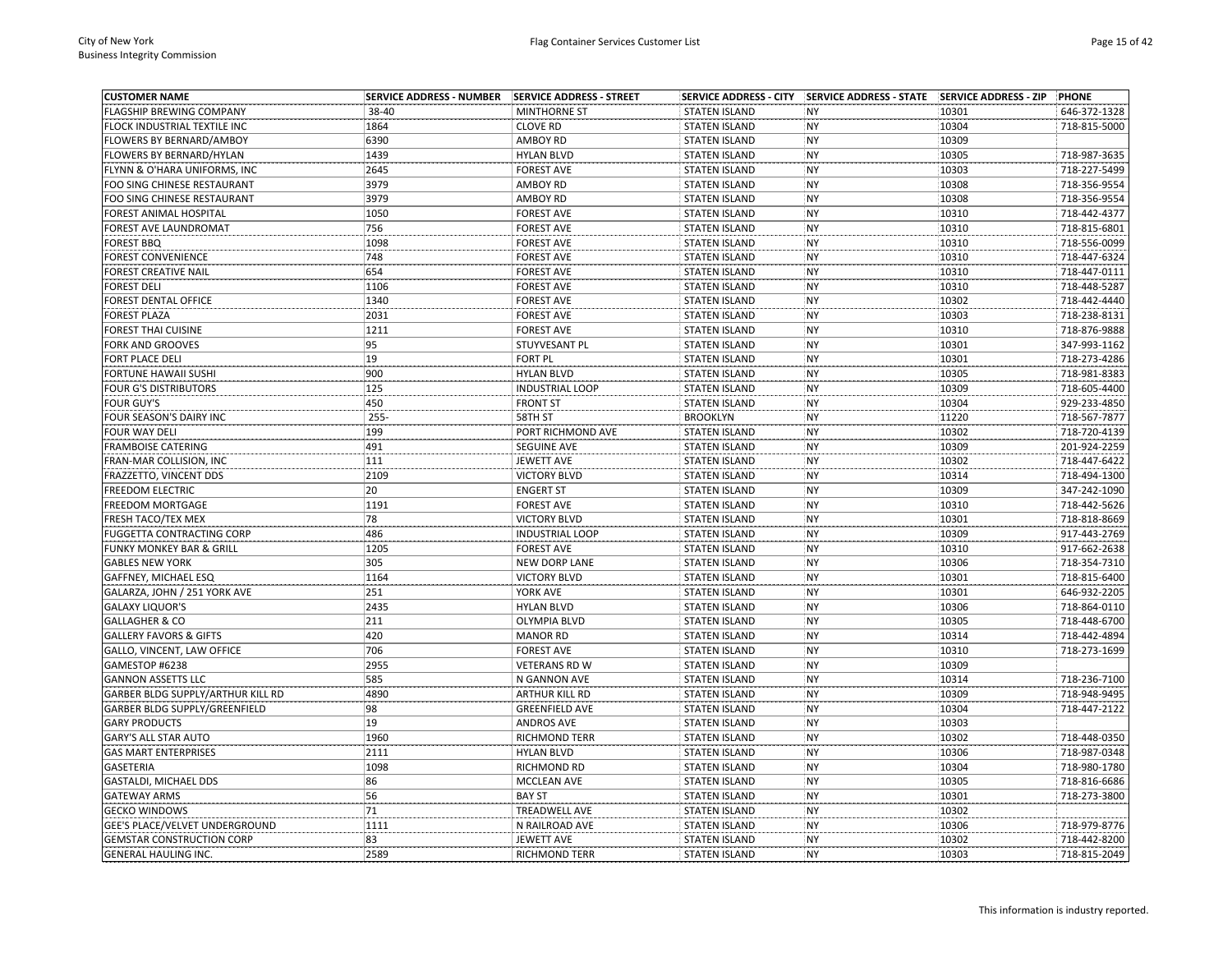| <b>CUSTOMER NAME</b>                     | <b>SERVICE ADDRESS - NUMBER</b> | SERVICE ADDRESS - STREET | <b>SERVICE ADDRESS - CITY</b> | SERVICE ADDRESS - STATE SERVICE ADDRESS - ZIP |       | <b>PHONE</b> |
|------------------------------------------|---------------------------------|--------------------------|-------------------------------|-----------------------------------------------|-------|--------------|
| GENERAL MARINE ELECTRIC LLC              | 66                              | <b>BROADWAY</b>          | <b>STATEN ISLAND</b>          | <b>NY</b>                                     | 10310 | 917-776-0228 |
| <b>GENTLE DRY CLEANING</b>               | 1140                            | <b>BAY ST</b>            | <b>STATEN ISLAND</b>          | <b>NY</b>                                     | 10305 | 718-981-1937 |
| <b>GEORGE FISCHER</b>                    | 2883                            | <b>RICHMOND TERR</b>     | <b>STATEN ISLAND</b>          | <b>NY</b>                                     | 10303 | 732-895-4847 |
| <b>GEORGE'S AUTO BODY</b>                | 419                             | <b>CASTLETON AVE</b>     | <b>STATEN ISLAND</b>          | <b>NY</b>                                     | 10301 | 718-720-0976 |
| <b>GEOVANNY AUTO REPAIR</b>              | 28                              | <b>GROVE AVE</b>         | <b>STATEN ISLAND</b>          | <b>NY</b>                                     | 10302 | 718-682-1816 |
| <b>GERARDI'S MARKET</b>                  | 561                             | RICHMOND TERR            | <b>STATEN ISLAND</b>          | <b>NY</b>                                     | 10301 | 718-727-7787 |
| GERIS, BILLY MD                          | 4335                            | <b>HYLAN BLVD</b>        | <b>STATEN ISLAND</b>          | <b>NY</b>                                     | 10312 | 718-227-3810 |
| GETTY SERVICE STATION/ N.SERVICE ROAD LL | 717                             | RICHMOND RD              | <b>STATEN ISLAND</b>          | <b>NY</b>                                     | 10304 | 646-651-9533 |
| <b>GETTY SERVICE STATION/FOREST</b>      | 1881                            | <b>FOREST AVE</b>        | <b>STATEN ISLAND</b>          | <b>NY</b>                                     | 10303 | 718-815-6285 |
| GIACALONE, JOSEPH F.                     | 114                             | <b>SEGUINE AVE</b>       | <b>STATEN ISLAND</b>          | <b>NY</b>                                     | 10309 | 718-317-5400 |
| GIANT FOOD MKT INC/BAGLE WORLD           | 1244                            | RICHMOND RD              | <b>STATEN ISLAND</b>          | <b>NY</b>                                     | 10304 | 718-980-3398 |
| GIAQUINTO, CESARE                        | 16                              | <b>FLAGG PL</b>          | <b>STATEN ISLAND</b>          | <b>NY</b>                                     | 10304 | 718-667-6340 |
| GIBRALTAR TRANSMISSIONS/HYLAN            | 2018                            | <b>HYLAN BLVD</b>        | <b>STATEN ISLAND</b>          | <b>NY</b>                                     | 10306 | 718-667-5800 |
| GIBRALTAR TRANSMISSIONS/RICHMOND         | 1380                            | <b>RICHMOND TERR</b>     | <b>STATEN ISLAND</b>          | <b>NY</b>                                     | 10310 | 718-815-4200 |
| GIFTED/FOREST                            | 717                             | <b>FOREST AVE</b>        | <b>STATEN ISLAND</b>          | <b>NY</b>                                     | 10310 | 718-442-4438 |
| GIOVE'S WOOD FIRED PIZZA                 | 278                             | <b>NEW DORP LANE</b>     | <b>STATEN ISLAND</b>          | <b>NY</b>                                     | 10306 |              |
| GIOVINAZZO, JOSEPH DDS                   | 247                             | RICHMOND HILL RD         | <b>STATEN ISLAND</b>          | <b>NY</b>                                     | 10314 | 718-698-0991 |
| <b>GLAMOUR SALON / VICTORY</b>           | 1743                            | <b>VICTORY BLVD</b>      | <b>STATEN ISLAND</b>          | <b>NY</b>                                     | 10314 | 718-987-7510 |
| <b>GLAMVIE INC</b>                       | 360                             | <b>INDUSTRIAL LOOP</b>   | <b>STATEN ISLAND</b>          | <b>NY</b>                                     | 10309 | 201-780-7618 |
| GLASER, JORDAN B. MD PC                  | 1408                            | RICHMOND RD              | <b>STATEN ISLAND</b>          | <b>NY</b>                                     | 10304 | 718-979-5646 |
| <b>GLIN GLASS</b>                        | 43                              | <b>BROAD ST</b>          | <b>STATEN ISLAND</b>          | <b>NY</b>                                     | 10304 | 718-816-1343 |
| <b>GLOBAL REDEMPTION</b>                 | 66                              | <b>BROADWAY</b>          | <b>STATEN ISLAND</b>          | <b>NY</b>                                     | 10310 | 917-819-9178 |
| <b>GM PUMP</b>                           | 389                             | <b>WILD AVE</b>          | <b>STATEN ISLAND</b>          | <b>NY</b>                                     | 10314 | 917-363-7508 |
| GNC STORE/#8107                          | 2935                            | <b>VETERANS RD W</b>     | <b>STATEN ISLAND</b>          | <b>NY</b>                                     | 10309 |              |
| <b>GOLDEN DELI</b>                       | 13                              | <b>TOMPKINS AVE</b>      | <b>STATEN ISLAND</b>          | <b>NY</b>                                     | 10304 | 646-388-3559 |
| <b>GOLDEN PALACE RESTAURANT</b>          | 1757                            | ARTHUR KILL RD           | <b>STATEN ISLAND</b>          | <b>NY</b>                                     | 10312 | 718-966-9888 |
| <b>GOLDEN PASTRY SHOP</b>                | 1                               | <b>CORSON AVE</b>        | <b>STATEN ISLAND</b>          | <b>NY</b>                                     | 10301 | 718-727-9393 |
| <b>GOLDENTHAL &amp; SUSS CPA</b>         | 800                             | <b>ANNADALE RD</b>       | <b>STATEN ISLAND</b>          | <b>NY</b>                                     | 10312 | 718-227-6035 |
| GOLDSTEIN, PENNY R. D.C.                 | 3932                            | <b>HYLAN BLVD</b>        | <b>STATEN ISLAND</b>          | <b>NY</b>                                     | 10308 | 718-317-5300 |
| GOLDSTEIN, STEVEN DR. CHIRO              | 4241                            | <b>HYLAN BLVD</b>        | <b>STATEN ISLAND</b>          | <b>NY</b>                                     | 10312 | 718-967-2225 |
| <b>GOOD BUILDERS</b>                     | 155                             | <b>BAY ST</b>            | <b>STATEN ISLAND</b>          | <b>NY</b>                                     | 10301 |              |
| <b>GOOD SHEPERD</b>                      | 1005                            | RICHMOND RD              | <b>STATEN ISLAND</b>          | <b>NY</b>                                     | 10304 | 917-678-3509 |
| GOOD WILL BARBER SHOP                    | 1066                            | <b>CASTLETON AVE</b>     | <b>STATEN ISLAND</b>          | <b>NY</b>                                     | 10310 | 718-447-2939 |
| GOOD WOK                                 | 375                             | <b>TOMPKINS AVE</b>      | <b>STATEN ISLAND</b>          | <b>NY</b>                                     | 10305 | 718-442-7200 |
| GOODMAN, RICHARD D.D.S.                  | 156                             | <b>LAMBERTS LANE</b>     | <b>STATEN ISLAND</b>          | <b>NY</b>                                     | 10314 | 718-983-8898 |
| GOODMAN, STEVEN DDS                      | 301                             | <b>SLOSSON AVE</b>       | <b>STATEN ISLAND</b>          | <b>NY</b>                                     | 10314 | 718-448-3366 |
| <b>GOODWILL AUTO REPAIR</b>              | 84                              | <b>GRANITE AVE</b>       | <b>STATEN ISLAND</b>          | <b>NY</b>                                     | 10303 | 718-300-0617 |
| <b>GOODY RESTAURANT</b>                  | 201                             | PORT RICHMOND AVE        | <b>STATEN ISLAND</b>          | <b>NY</b>                                     | 10302 |              |
| GOOG INC                                 | 250                             | <b>BROAD ST</b>          | <b>STATEN ISLAND</b>          | <b>NY</b>                                     | 10304 | 718-213-2529 |
| <b>GOTHAM MOTORCYLES</b>                 | 364                             | <b>BAY ST</b>            | <b>STATEN ISLAND</b>          | <b>NY</b>                                     | 10301 | 347-760-4264 |
| <b>GOURMET CHEF</b>                      | 3201                            | RICHMOND RD              | <b>STATEN ISLAND</b>          | <b>NY</b>                                     | 10306 | 718-980-0515 |
| <b>GRACE DRY CLEANERS</b>                | 1953                            | <b>VICTORY BLVD</b>      | <b>STATEN ISLAND</b>          | <b>NY</b>                                     | 10314 |              |
| GRAN CASTILLO DE JAGUA RESTAURANT        | 355                             | <b>FLATBUSH AVE</b>      | <b>BROOKLYN</b>               | <b>NY</b>                                     | 11238 | 718-622-8700 |
| <b>GRAND OAKS COUNTRY CLUB</b>           | 200                             | <b>HUGUENOT AVE</b>      | <b>STATEN ISLAND</b>          | <b>NY</b>                                     | 10312 |              |
| <b>GRAND PLAZA</b>                       | 23                              | <b>NELSON AVE</b>        | <b>STATEN ISLAND</b>          | <b>NY</b>                                     | 10308 | 718-227-7408 |
| <b>GRANDVIEW DENTAL</b>                  | 441                             | <b>GRANDVIEW AVE</b>     | <b>STATEN ISLAND</b>          | <b>NY</b>                                     | 10303 | 718-494-0037 |
| <b>GRANITE AVE UTILITY CORP</b>          | 133                             | <b>GRANITE AVE</b>       | <b>STATEN ISLAND</b>          | <b>NY</b>                                     | 10303 | 718-447-1115 |
| <b>GRANT ASSOC.</b>                      | 1972                            | RICHMOND TERR            | <b>STATEN ISLAND</b>          | <b>NY</b>                                     | 10302 | 646-358-4355 |
| <b>GRANT CITY CARS/PARKINSON</b>         | 246                             | PARKINSON AVE            | <b>STATEN ISLAND</b>          | <b>NY</b>                                     | 10305 | 718-979-6200 |
| <b>GRANT CITY MEDICAL LLC</b>            | 1910                            | RICHMOND RD              | <b>STATEN ISLAND</b>          | <b>NY</b>                                     | 10306 | 718-987-1420 |
| <b>GRANT CITY TAVERN / OVERTIME INN</b>  | 132                             | <b>FREMONT AVE</b>       | <b>STATEN ISLAND</b>          | <b>NY</b>                                     | 10306 | 718-667-9642 |
| <b>GREAT EXPECTATIONS</b>                | 1754                            | <b>VICTORY BLVD</b>      | <b>STATEN ISLAND</b>          | <b>NY</b>                                     | 10314 | 718-494-3664 |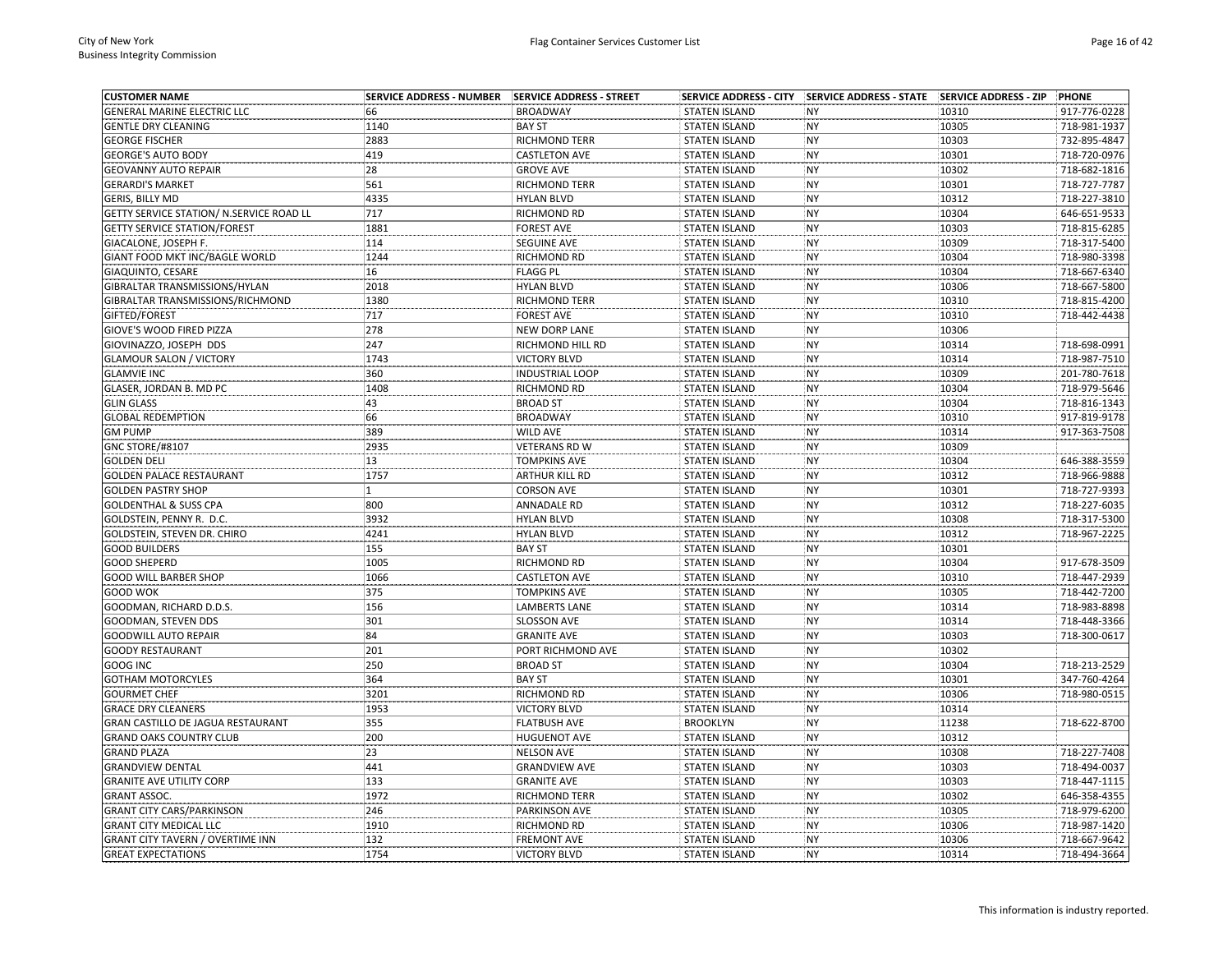| <b>CUSTOMER NAME</b>                    |      |                       |                      | SERVICE ADDRESS - CITY SERVICE ADDRESS - STATE | <b>SERVICE ADDRESS - ZIP</b> | PHONE        |
|-----------------------------------------|------|-----------------------|----------------------|------------------------------------------------|------------------------------|--------------|
| <b>GREAT KILLS BAIT &amp; TACKLE</b>    | 4044 | <b>HYLAN BLVD</b>     | <b>STATEN ISLAND</b> | <b>NY</b>                                      | 10308                        | 917-886-9096 |
| <b>GREAT KILLS PLUMBING SUPPLY</b>      | 4041 | <b>HYLAN BLVD</b>     | <b>STATEN ISLAND</b> | <b>NY</b>                                      | 10308                        | 718-356-2000 |
| <b>GREAT KILLS SWIM CLUB</b>            | 39   | <b>NAHANT ST</b>      | <b>STATEN ISLAND</b> | <b>NY</b>                                      | 10308                        | 718-966-4117 |
| <b>GREAT KILLS YACHT CLUB</b>           | 37   | <b>MANSION AVE</b>    | <b>STATEN ISLAND</b> | <b>NY</b>                                      | 10308                        | 718-948-7386 |
| <b>GREAT LAKES DREDGE &amp; DOCK CO</b> | 2705 | <b>RICHMOND TERR</b>  | <b>STATEN ISLAND</b> | NY                                             | 10303                        |              |
| <b>GRECIAN POOLS</b>                    | 3956 | RICHMOND AVE          | <b>STATEN ISLAND</b> | <b>NY</b>                                      | 10312                        | 718-966-6300 |
| <b>GREEN APPLE DELI</b>                 | 191  | <b>BROAD ST</b>       | <b>STATEN ISLAND</b> | <b>NY</b>                                      | 10304                        | 347-283-3896 |
| <b>GREEN GARDEN CHINESE REST</b>        | 752  | <b>FOREST AVE</b>     | <b>STATEN ISLAND</b> | <b>NY</b>                                      | 10310                        | 718-815-0161 |
| <b>GREGG MECHANICAL</b>                 | 198  | PULASKI AVE           | <b>STATEN ISLAND</b> | <b>NY</b>                                      | 10303                        | 718-761-2300 |
| <b>GRIFFS PLACE</b>                     | 702  | <b>NEW DORP LANE</b>  | <b>STATEN ISLAND</b> | <b>NY</b>                                      | 10306                        | 718-668-2645 |
| <b>GROCERY LANKA</b>                    | 353  | <b>VICTORY BLVD</b>   | <b>STATEN ISLAND</b> | <b>NY</b>                                      | 10301                        | 718-390-0337 |
| <b>GROOM ROOM</b>                       | 3917 | AMBOY RD              | <b>STATEN ISLAND</b> | <b>NY</b>                                      | 10308                        | 718-356-0036 |
| <b>GROUND LEVEL PUB &amp; GRUB</b>      | 958  | POST AVE              | <b>STATEN ISLAND</b> | <b>NY</b>                                      | 10302                        | 718-442-9307 |
| <b>GROUP MAINTAINANCE</b>               | 106  | LLEWELLEN PL          | <b>STATEN ISLAND</b> | NY                                             | 10310                        | 646-923-2176 |
| <b>GROVE LAUNDRY</b>                    | 41   | <b>GROVE AVE</b>      | <b>STATEN ISLAND</b> | <b>NY</b>                                      | 10302                        | 917-312-9057 |
| GS REALTY OF NY/1776 RICH RD            | 1776 | RICHMOND RD           | <b>STATEN ISLAND</b> | NY                                             | 10306                        | 718-980-5888 |
| GS REALTY OF NY/2052 RICH RD            | 2052 | RICHMOND RD           | <b>STATEN ISLAND</b> | <b>NY</b>                                      | 10306                        | 718-980-5888 |
| <b>GUARIGLIA, JAMES - CHIRO</b>         | 312  | <b>TYSENS LANE</b>    | <b>STATEN ISLAND</b> | <b>NY</b>                                      | 10306                        | 718-979-5300 |
| <b>GUYS TIRE BUYS/HYLAN</b>             | 4099 | <b>HYLAN BLVD</b>     | <b>STATEN ISLAND</b> | <b>NY</b>                                      | 10308                        | 718-317-7007 |
| <b>GUYS TIRE BUYS/VETERANS</b>          | 373  | <b>VETERANS RD W</b>  | <b>STATEN ISLAND</b> | <b>NY</b>                                      | 10309                        | 718-317-8473 |
| <b>GVS ASSOCIATES</b>                   | 4143 | RICHMOND AVE          | <b>STATEN ISLAND</b> | <b>NY</b>                                      | 10312                        | 718-984-7700 |
| H&D AUTOMOTIVE/1774 VICTORY/MOBILE      | 1774 | <b>VICTORY BLVD</b>   | <b>STATEN ISLAND</b> | <b>NY</b>                                      | 10314                        | 718-442-9151 |
| H&R BLOCK/136 BAY ST                    | 136  | <b>BAY ST</b>         | <b>STATEN ISLAND</b> | <b>NY</b>                                      | 10301                        |              |
| H&R BLOCK/1425 FOREST                   | 1425 | <b>FOREST AVE</b>     | <b>STATEN ISLAND</b> | <b>NY</b>                                      | 10302                        |              |
| H&R BLOCK/1766 HYLAN                    | 1766 | <b>HYLAN BLVD</b>     | <b>STATEN ISLAND</b> | NY                                             | 10305                        | 480-627-2882 |
| <b>H&amp;R BLOCK/426 FOREST</b>         | 426  | <b>FOREST AVE</b>     | <b>STATEN ISLAND</b> | <b>NY</b>                                      | 10301                        |              |
| <b>H&amp;S AUTO CENTER INC</b>          | 406  | <b>BAY ST</b>         | <b>STATEN ISLAND</b> | <b>NY</b>                                      | 10301                        | 718-556-9294 |
| HAI LONG PLUMBING                       | 930  | <b>HYLAN BLVD</b>     | <b>STATEN ISLAND</b> | <b>NY</b>                                      | 10305                        | 718-273-8808 |
| <b>HAIR CREATION &amp; COLOR</b>        | 3991 | <b>AMBOY RD</b>       | <b>STATEN ISLAND</b> | <b>NY</b>                                      | 10308                        | 718-967-0789 |
| HAIR EXPRESS/SNEDEN                     | 885  | <b>ANNADALE RD</b>    | <b>STATEN ISLAND</b> | <b>NY</b>                                      | 10312                        | 718-966-4257 |
| <b>HAIR ON EARTH</b>                    | 1300 | <b>HYLAN BLVD</b>     | <b>STATEN ISLAND</b> | <b>NY</b>                                      | 10305                        | 917-921-4236 |
| <b>HAIR STATION</b>                     | 66   | <b>NEW DORP PLAZA</b> | <b>STATEN ISLAND</b> | <b>NY</b>                                      | 10306                        | 718-682-1365 |
| HALAL FOOD DEPOT                        | 2589 | RICHMOND TERR BLDG#36 | <b>STATEN ISLAND</b> | <b>NY</b>                                      | 10303                        | 718-873-7120 |
| HALBREICH ACCOUNTING                    | 18   | <b>BRADLEY AVE</b>    | <b>STATEN ISLAND</b> | <b>NY</b>                                      | 10314                        | 718-982-9057 |
| <b>HALF PRICE MUFFLER</b>               | 18   | <b>RECTOR ST</b>      | <b>STATEN ISLAND</b> | NY                                             | 10310                        | 718-442-6701 |
| HALL & HALL LAW FIRM, LLP               | 57   | <b>BEACH ST</b>       | <b>STATEN ISLAND</b> | <b>NY</b>                                      | 10304                        | 718-447-1962 |
| <b>HALL HOMES REALTY</b>                | 7247 | <b>AMBOY RD</b>       | <b>STATEN ISLAND</b> | NY                                             | 10307                        | 212-203-1912 |
| <b>HALL OF FRAMES</b>                   | 2112 | <b>CLOVE RD</b>       | <b>STATEN ISLAND</b> | <b>NY</b>                                      | 10305                        | 718-442-1100 |
| HAMDEN ASSOCIATES LLC                   | 586  | MIDLAND AVE           | <b>STATEN ISLAND</b> | <b>NY</b>                                      | 10306                        | 718-702-4647 |
|                                         | 1120 |                       |                      |                                                |                              |              |
| <b>HAMPTON INN</b>                      | 60   | SOUTH AVE             | <b>STATEN ISLAND</b> | <b>NY</b><br><b>NY</b>                         | 10314                        | 718-477-2100 |
| HANLEY FUNERAL HOME                     |      | <b>NEW DORP LANE</b>  | <b>STATEN ISLAND</b> |                                                | 10306                        | 718-351-1800 |
| HAPPY FARMS/KANG                        | 2500 | <b>VICTORY BLVD</b>   | <b>STATEN ISLAND</b> | <b>NY</b>                                      | 10314                        |              |
| HAPPY ISLAND SENIOR CENTER              | 1671 | <b>HYLAN BLVD</b>     | <b>STATEN ISLAND</b> | <b>NY</b>                                      | 10305                        | 917-589-4596 |
| HARDEN HEALTHCARE                       | 118  | <b>BATTERY AVE</b>    | <b>BROOKLYN</b>      | <b>NY</b>                                      | 11209                        | 718-748-7447 |
| HARLEY DAVIDSON OF SI                   | 442  | <b>BAY ST</b>         | <b>STATEN ISLAND</b> | <b>NY</b>                                      | 10304                        | 718-447-4009 |
| HARMON FUNERAL HOME / SIC001149         | 571  | <b>FOREST AVE</b>     | <b>STATEN ISLAND</b> | <b>NY</b>                                      | 10310                        | 860-256-3031 |
| <b>HAWAII SPA</b>                       | 1201 | <b>HYLAN BLVD</b>     | <b>STATEN ISLAND</b> | <b>NY</b>                                      | 10305                        | 646-384-2169 |
| HAZEN, DENNIS                           | 49   | ENGLEWOOD AVE         | <b>STATEN ISLAND</b> | NY                                             | 10309                        | 917-282-4866 |
| <b>HEADQUARTERS HAIRCUTTERS</b>         | 3161 | <b>AMBOY RD</b>       | <b>STATEN ISLAND</b> | <b>NY</b>                                      | 10306                        | 718-667-8098 |
| HEALTH AID PHARMACY II INC              | 1781 | RICHMOND RD           | <b>STATEN ISLAND</b> | <b>NY</b>                                      | 10306                        | 718-668-1046 |
| HEALTHCARE ASSOC/3311 HYLAN             | 3311 | <b>HYLAN BLVD</b>     | <b>STATEN ISLAND</b> | <b>NY</b>                                      | 10306                        | 718-448-3210 |
| <b>HEALTHCARE ASSOC/3333 HYLAN</b>      | 3333 | <b>HYLAN BLVD</b>     | <b>STATEN ISLAND</b> | <b>NY</b>                                      | 10306                        | 718-448-3210 |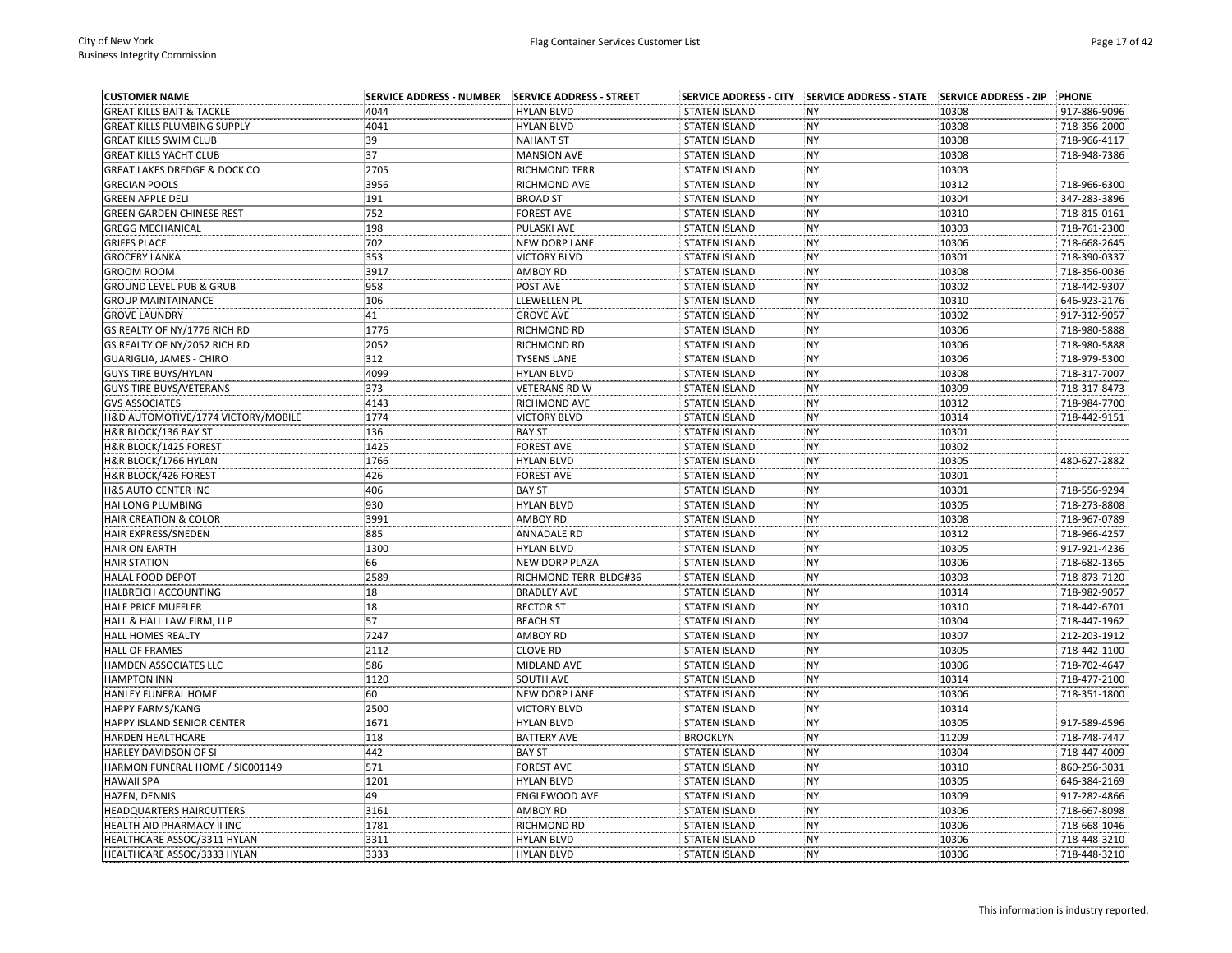| <b>CUSTOMER NAME</b>                     | <b>SERVICE ADDRESS - NUMBER</b> | SERVICE ADDRESS - STREET |                      | SERVICE ADDRESS - CITY   SERVICE ADDRESS - STATE   SERVICE ADDRESS - ZIP |       | PHONE        |
|------------------------------------------|---------------------------------|--------------------------|----------------------|--------------------------------------------------------------------------|-------|--------------|
| HEALTHCARE ASSOC/COLUMBUS                | 65                              | <b>COLUMBUS AVE</b>      | <b>STATEN ISLAND</b> | <b>NY</b>                                                                | 10304 | 718-448-3210 |
| HEALTHCARE ASSOC/TARGEE                  | 1099                            | <b>TARGEE ST</b>         | <b>STATEN ISLAND</b> | <b>NY</b>                                                                | 10304 | 718-448-3210 |
| HEALTHY SMILES OF STATEN ISLAND          | 142                             | <b>ANNADALE RD</b>       | <b>STATEN ISLAND</b> | <b>NY</b>                                                                | 10312 | 718-948-1600 |
| <b>HEARTLAND MARKET INC</b>              | 51                              | RICHMOND HILL RD         | <b>STATEN ISLAND</b> | <b>NY</b>                                                                | 10314 | 718-494-3354 |
| HEATH TAX                                | 558                             | RICHMOND RD              | <b>STATEN ISLAND</b> | <b>NY</b>                                                                | 10304 | 718-727-5555 |
| <b>HEATHER'S SALON 72</b>                | 72                              | JEFFERSON AVE            | <b>STATEN ISLAND</b> | <b>NY</b>                                                                | 10306 | 718-351-4422 |
| HEIDI'S MILK & THINGS                    | 159                             | <b>LAFAYETTE AVE</b>     | <b>STATEN ISLAND</b> | <b>NY</b>                                                                | 10301 | 718-727-4118 |
| HEIL, NORMAN G                           | 147                             | <b>NEW DORP LANE</b>     | <b>STATEN ISLAND</b> | <b>NY</b>                                                                | 10306 | 718-987-2772 |
| HELLER, ALAN DDS                         | 3556                            | RICHMOND AVE             | <b>STATEN ISLAND</b> | <b>NY</b>                                                                | 10312 | 718-948-2222 |
| HENRY F. MALARKEY & CO                   | 4864                            | ARTHUR KILL RD           | <b>STATEN ISLAND</b> | <b>NY</b>                                                                | 10309 | 718-317-5555 |
| <b>HERBALIFE / BAY</b>                   | 660                             | <b>BAY ST</b>            | <b>STATEN ISLAND</b> | <b>NY</b>                                                                | 10304 | 347-392-9340 |
| HERITAGE ART GALLERIES                   | 571                             | <b>CARY AVE</b>          | <b>STATEN ISLAND</b> | <b>NY</b>                                                                | 10310 | 718-273-2108 |
| <b>HERMANO DELI</b>                      | 438                             | PORT RICHMOND AVE        | <b>STATEN ISLAND</b> | <b>NY</b>                                                                | 10302 | 347-287-0672 |
| HIGH SOCIETY SALON                       | 207                             | OLD TOWN RD              | <b>STATEN ISLAND</b> | <b>NY</b>                                                                | 10305 | 718-667-0811 |
| <b>HILLIER COFFEE</b>                    | 91                              | <b>WRIGHT AVE</b>        | <b>STATEN ISLAND</b> | <b>NY</b>                                                                | 10303 | 718-556-2994 |
| HILLSIDE SWIM CLUB                       | 151                             | <b>SIGNS RD</b>          | <b>STATEN ISLAND</b> | <b>NY</b>                                                                | 10314 | 347-552-0239 |
| <b>HILTON GARDEN INN</b>                 | 1100                            | SOUTH AVE                | <b>STATEN ISLAND</b> | <b>NY</b>                                                                | 10314 | 718-477-2100 |
| HISTORICAL RICHMONDTOWN/DECKER FARMS     | 435                             | RICHMOND HILL RD         | <b>STATEN ISLAND</b> | <b>NY</b>                                                                | 10314 | 718-351-1611 |
| HMM GROCERY INC                          | 189                             | PORT RICHMOND AVE        | <b>STATEN ISLAND</b> | <b>NY</b>                                                                | 10302 | 718-273-1285 |
| HOLLY HILL POOL & PATIO                  | 204                             | <b>MORNINGSTAR RD</b>    | <b>STATEN ISLAND</b> | <b>NY</b>                                                                | 10303 | 718-448-8800 |
| HOLLYWOOD GARAGE                         | 6581                            | <b>AMBOY RD</b>          | <b>STATEN ISALND</b> | <b>NY</b>                                                                | 10309 | 718-356-4147 |
| HOLLYWOOD NAIL & SKIN CARE / STUDIO#3    | 1243                            | WOODROW RD UNIT 303      | <b>STATEN ISLAND</b> | <b>NY</b>                                                                | 10309 | 718-317-1597 |
| HOLM, ULRIKA MD OB/GYN                   | 539                             | <b>CASTLETON AVE</b>     | <b>STATEN ISLAND</b> | <b>NY</b>                                                                | 10301 | 718-727-9700 |
|                                          | 12                              | <b>SANDS ST</b>          |                      | <b>NY</b>                                                                |       | 718-816-7189 |
| HOLTERMANN, DEAN ROBERT                  |                                 |                          | <b>STATEN ISLAND</b> |                                                                          | 10304 |              |
| <b>HOLY SCHNITZEL</b>                    | 438                             | NOME AVE                 | <b>STATEN ISLAND</b> | <b>NY</b>                                                                | 10314 | 718-761-4659 |
| HOME ONE FURNITURE WAREHOUSE             | 102                             | PORT RICHMOND AVE        | <b>STATEN ISLAND</b> | <b>NY</b>                                                                | 10302 | 718-285-4238 |
| HONEST ONE FOOD CORP.                    | 418                             | <b>JERSEY ST</b>         | <b>STATEN ISLAND</b> | <b>NY</b>                                                                | 10301 | 347-379-5036 |
| HONEY BEE DELI & GROCERY/PORT RICH       | 744                             | PORT RICHMOND AVE        | <b>STATEN ISLAND</b> | <b>NY</b>                                                                | 10302 | 347-938-4342 |
| HONEY BEE LOTTO                          | 1774                            | <b>FOREST AVE</b>        | <b>STATEN ISLAND</b> | <b>NY</b>                                                                | 10303 | 718-761-6500 |
| HOP SHOP, THE                            | 372                             | VAN DUZER ST             | <b>STATEN ISLAND</b> | <b>NY</b>                                                                | 10304 | 718-448-3400 |
| HOROWITZ & PIROZZOLO OD                  | 50                              | <b>COOPER AVE</b>        | <b>STATEN ISLAND</b> | <b>NY</b>                                                                | 10305 | 718-979-2020 |
| <b>HOUSE OF TRENDS</b>                   | 21                              | PRALL AVE                | <b>STATEN ISLAND</b> | <b>NY</b>                                                                | 10312 |              |
| HOWE, WILLIAM H. MD                      | 1032                            | <b>VICTORY BLVD</b>      | <b>STATEN ISLAND</b> | <b>NY</b>                                                                | 10301 |              |
| <b>HUGUENOT PODIATRY GROUP</b>           | 1042                            | <b>HUGUENOT AVE</b>      | <b>STATEN ISLAND</b> | <b>NY</b>                                                                | 10312 | 718-948-3838 |
| HUNGRY GHOST / FLATBUSH                  | 253                             | <b>FLATBUSH AVE</b>      | <b>BROOKLYN</b>      | <b>NY</b>                                                                | 11217 | 202-679-6431 |
| <b>HUNGRY GHOST / FULTON</b>             | 781                             | <b>FULTON ST</b>         | <b>BROOKLYN</b>      | <b>NY</b>                                                                | 11217 | 718-483-8666 |
| HY-DELI                                  | 1990                            | <b>HYLAN BLVD</b>        | <b>STATEN ISLAND</b> | <b>NY</b>                                                                | 10306 | 718-667-0929 |
| <b>HY-JOE TOBACCO</b>                    | 1441                            | <b>HYLAN BLVD</b>        | <b>STATEN ISLAND</b> | <b>NY</b>                                                                | 10305 | 718-667-4042 |
| HYLAN & DONGAN ASSOC, LLC / OCEAN BREEZE | 235                             | DONGAN HILLS AVE         | <b>STATEN ISLAND</b> | <b>NY</b>                                                                | 10305 | 718-987-2525 |
| HYLAN AUTO SERVICE, LLC                  | 1416                            | <b>HYLAN BLVD</b>        | <b>STATEN ISLAND</b> | <b>NY</b>                                                                | 10305 | 718-668-0594 |
| HYLAN BAKERY INC INC/BUONO'S             | 1117                            | <b>HYLAN BLVD</b>        | <b>STATEN ISLAND</b> | <b>NY</b>                                                                | 10305 | 718-448-3229 |
| HYLAN BEAUTY HAIR & NAILS                | 1716                            | <b>HYLAN BLVD</b>        | <b>STATEN ISLAND</b> | <b>NY</b>                                                                | 10305 | 718-979-0676 |
| HYLAN COMMONS/QUALITY MANTENANCE         | 2530                            | <b>HYLAN BLVD</b>        | <b>STATEN ISLAND</b> | <b>NY</b>                                                                | 10306 |              |
| HYLAN DENTAL ARTS                        | 1975                            | <b>HYLAN BLVD</b>        | <b>STATEN ISLAND</b> | <b>NY</b>                                                                | 10306 | 718-351-0012 |
| HYLAN MEDICINE CABINET                   | 1988                            | <b>HYLAN BLVD.</b>       | <b>STATEN ISLAND</b> | <b>NY</b>                                                                | 10306 | 718-667-4300 |
| <b>HYLAN SPA</b>                         | 1660                            | <b>HYLAN BLVD</b>        | <b>STATEN ISLAND</b> | <b>NY</b>                                                                | 10305 | 347-506-8267 |
| I FIX                                    | 1885                            | <b>VICTORY BLVD</b>      | <b>STATEN ISLAND</b> | <b>NY</b>                                                                | 10314 | 917-821-2647 |
| I.C. BUS INC                             | 380                             | CHELSEA RD               | <b>STATEN ISLAND</b> | <b>NY</b>                                                                | 10314 | 718-448-4006 |
| .D. TEL COMMUNICATIONS CORP              | 55                              | <b>CANAL ST</b>          | <b>STATEN ISLAND</b> | <b>NY</b>                                                                | 10304 | 718-876-6000 |
| IANNACONE, ALPHONSE MD                   | 2371                            | <b>VICTORY BLVD</b>      | <b>STATEN ISLAND</b> | <b>NY</b>                                                                | 10314 | 718-981-0392 |
| <b>IDA ART SIGNS</b>                     | 476                             | <b>WILD AVE</b>          | <b>STATEN ISLAND</b> | <b>NY</b>                                                                | 10314 | 917-705-6089 |
| IES / INDOOR EXTREME SPORTS. SI LLC      | 501                             | <b>INDUSTRY ROAD</b>     | <b>STATEN ISLAND</b> | <b>NY</b>                                                                | 10314 | 718-361-9152 |
|                                          |                                 |                          |                      |                                                                          |       |              |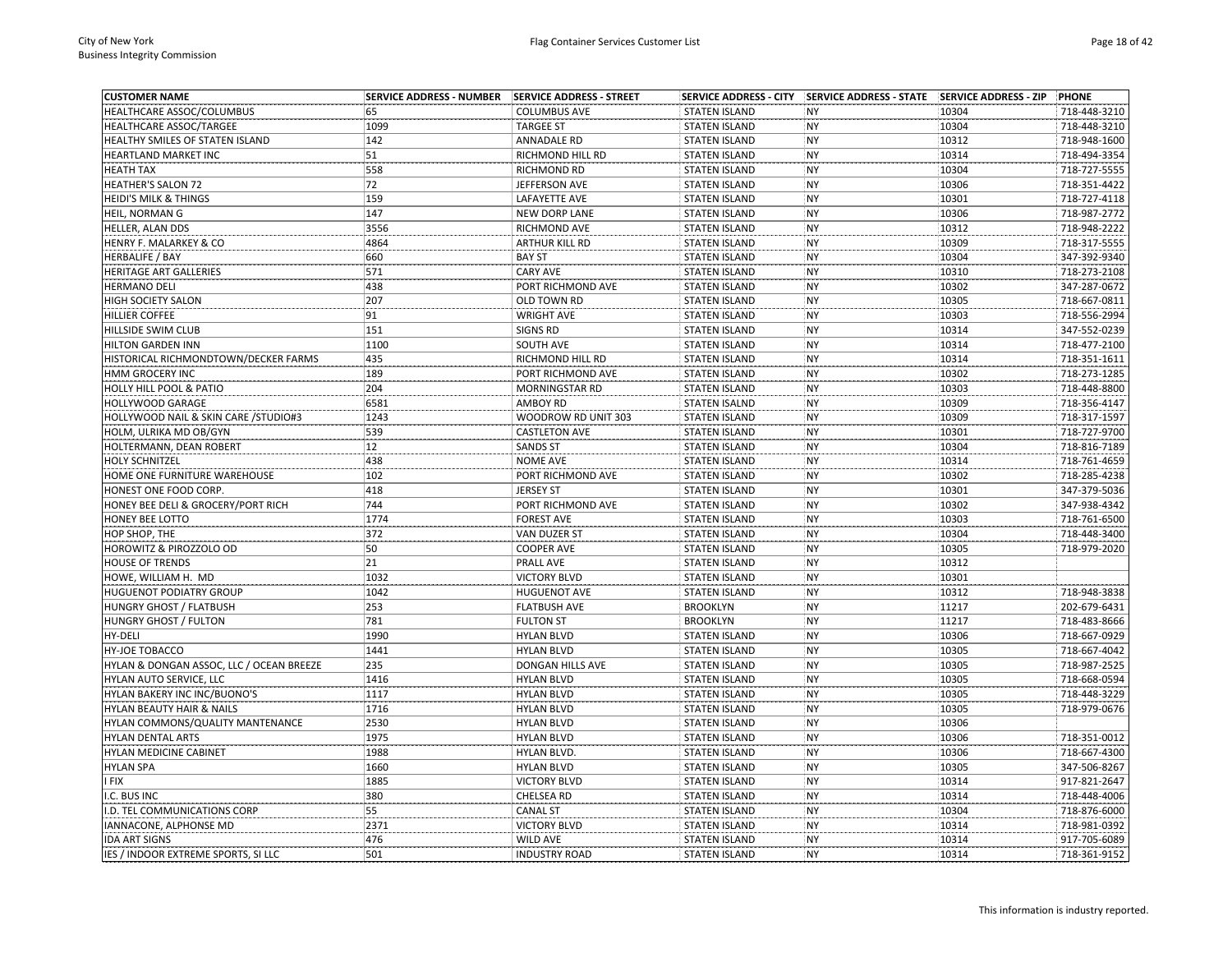| <b>CUSTOMER NAME</b>                  | <b>SERVICE ADDRESS - NUMBER</b> | SERVICE ADDRESS - STREET |                      | SERVICE ADDRESS - CITY SERVICE ADDRESS - STATE SERVICE ADDRESS - ZIP |       | PHONE        |
|---------------------------------------|---------------------------------|--------------------------|----------------------|----------------------------------------------------------------------|-------|--------------|
| II BUILDING SI LLC                    | 1446                            | <b>HYLAN BLVD</b>        | <b>STATEN ISLAND</b> | <b>NY</b>                                                            | 10305 | 917-584-5665 |
| IL FORNO PIZZA                        | 6382                            | AMBOY RD                 | <b>STATEN ISLAND</b> | <b>NY</b>                                                            | 10309 | 718-317-1251 |
| IL PANETTIERE                         | 5385                            | ARTHUR KILL RD           | <b>STATEN ISLAND</b> | <b>NY</b>                                                            | 10307 | 718-317-9595 |
| I'LL BE SEING YOU OPTICAL             | 1140                            | <b>BAY ST</b>            | <b>STATEN ISLAND</b> | <b>NY</b>                                                            | 10305 | 718-447-7483 |
| ILYA VAYNER, MD/GV PEDIATRICS         | 3767                            | RICHMOND AVE             | <b>STATEN ISLAND</b> | <b>NY</b>                                                            | 10312 | 718-966-5777 |
| <b>IMB FURNITURE</b>                  | 2589                            | <b>RICHMOND TERR</b>     | <b>STATEN ISLAND</b> | <b>NY</b>                                                            | 10303 | 917-494-3213 |
| IN LINE CABLE CORP                    | 211                             | <b>ARLINGTON AVE</b>     | <b>STATEN ISLAND</b> | <b>NY</b>                                                            | 10303 | 212-495-9233 |
| IN PHASE FASHIONS                     | 338                             | <b>NEW DORP LANE</b>     | <b>STATEN ISLAND</b> | <b>NY</b>                                                            | 10306 | 718-351-1334 |
| IN STYLE NAIL SALON                   | 2232                            | <b>VICTORY BLVD</b>      | <b>STATEN ISLAND</b> | <b>NY</b>                                                            | 10314 | 718-983-3818 |
| IN THE MIXX                           | 3960                            | RICHMOND AVE             | <b>STATEN ISLAND</b> | <b>NY</b>                                                            | 10312 | 718-317-1730 |
| INAKA JAPANESE RESTAURANT             | 8318                            | 3RD AVE                  | <b>BROOKLYN</b>      | <b>NY</b>                                                            | 11209 | 718-836-0888 |
| INGBER, ALAN S. DDS                   | 780                             | <b>FOREST AVE</b>        | <b>STATEN ISLAND</b> | <b>NY</b>                                                            | 10310 | 718-442-3482 |
| <b>INKSTAINED TATTOO STUDIO</b>       | 1828                            | <b>HYLAN BLVD</b>        | <b>STATEN ISLAND</b> | <b>NY</b>                                                            | 10305 | 718-979-4989 |
| INTER CONTETIC ELECTRIC               | 202                             | <b>INDUSTRIAL LOOP</b>   | <b>STATEN ISLAND</b> | NY                                                                   | 10309 | 718-748-9800 |
| INTERNATIONAL CHRISTIAN CENTER        | 1501                            | RICHMOND AVE             | <b>STATEN ISLAND</b> | <b>NY</b>                                                            | 10314 | 718-494-5433 |
| INTERVENTIONAL PAIN MANAGEMENT        | 2537                            | AMBOY RD                 | <b>STATEN ISLAND</b> | <b>NY</b>                                                            | 10306 | 718-351-0155 |
| <b>ISLAND ART CENTER</b>              | 1668                            | <b>HYLAN BLVD</b>        | <b>STATEN ISLAND</b> | <b>NY</b>                                                            | 10305 | 718-987-0506 |
| ISLAND AUTO GROUP / VOLKSWAGEN        | 1632                            | <b>HYLAN BLVD</b>        | <b>STATEN ISLAND</b> | <b>NY</b>                                                            | 10305 | 718-981-2660 |
| ISLAND AUTO GROUP/CHRYSLER            | 1239                            | <b>HYLAN BLVD</b>        | <b>STATEN ISLAND</b> | <b>NY</b>                                                            | 10305 | 718-979-0934 |
| ISLAND AUTO GROUP/HYUNDIA             | 1590                            | <b>HYLAN BLVD</b>        | <b>STATEN ISLAND</b> | <b>NY</b>                                                            | 10305 | 718-979-0934 |
| <b>ISLAND AUTO GROUP/SERVICE DEPT</b> | 111                             | <b>QUINTARD ST</b>       | <b>STATEN ISLAND</b> | <b>NY</b>                                                            | 10305 | 718-987-7100 |
| <b>ISLAND AUTO GROUP/TOYOTA</b>       | 1591                            | <b>HYLAN BLVD</b>        | <b>STATEN ISLAND</b> | <b>NY</b>                                                            | 10305 | 718-979-0934 |
| ISLAND BIRD CAT & DOG                 | 375                             | <b>MANOR RD</b>          | <b>STATEN ISLAND</b> | <b>NY</b>                                                            | 10314 | 718-370-9472 |
| <b>ISLAND COCINA</b>                  | 3                               | <b>CORSON AVE</b>        | <b>STATEN ISLAND</b> | <b>NY</b>                                                            | 10301 | 718-524-6523 |
| <b>ISLAND CONVENIENCE STORE</b>       | 2031                            | <b>FOREST AVE</b>        | <b>STATEN ISLAND</b> | NY                                                                   | 10303 | 718-420-0682 |
| ISLAND DELI, RICHMOND TERR            | 3400                            | RICHMOND TERR            | <b>STATEN ISLAND</b> | <b>NY</b>                                                            | 10303 |              |
| <b>ISLAND EMBROIDERY INC</b>          | 139                             | PORT RICHMOND AVE        | <b>STATEN ISLAND</b> | <b>NY</b>                                                            | 10302 | 718-981-6006 |
| <b>ISLAND FAMILY DENTAL</b>           | 4032                            | RICHMOND AVE             | <b>STATEN ISLAND</b> | <b>NY</b>                                                            | 10312 | 718-948-6500 |
| <b>ISLAND GARDENING</b>               | 6931                            | <b>AMBOY RD</b>          | <b>STATEN ISLAND</b> | <b>NY</b>                                                            | 10309 | 917-975-1470 |
| <b>ISLAND GAS PLUS</b>                | 535                             | <b>VANDERBILT AVE</b>    | <b>STATEN ISLAND</b> | <b>NY</b>                                                            | 10304 | 646-773-2630 |
| <b>ISLAND GROCERY</b>                 | 1789                            | <b>VICTORY BLVD</b>      | <b>STATEN ISLAND</b> | <b>NY</b>                                                            | 10314 | 718-689-0538 |
| <b>ISLAND HAIR BRAIDING</b>           | 1328                            | <b>FOREST AVE</b>        | <b>STATEN ISLAND</b> | <b>NY</b>                                                            | 10302 | 646-322-6741 |
| <b>ISLAND KITCHEN</b>                 | 462                             | NOME AVE                 | <b>STATEN ISLAND</b> | <b>NY</b>                                                            | 10314 | 718-370-8500 |
| <b>ISLAND LAND DESIGN</b>             | 6675                            | AMBOY RD                 | <b>STATEN ISLAND</b> | <b>NY</b>                                                            | 10309 | 718-317-7376 |
| ISLAND MEDICAL SPECIALISTS, PLLC      | 347                             | <b>EDISON ST</b>         | <b>STATEN ISLAND</b> | <b>NY</b>                                                            | 10306 | 718-351-1136 |
| ISLAND MITSUBISHI SHOWROOM            | 1449                            | <b>HYLAN BLVD</b>        | <b>STATEN ISLAND</b> | <b>NY</b>                                                            | 10305 |              |
| <b>ISLAND SENSORY SHOPPE</b>          | 16                              | <b>SYLVIA ST</b>         | <b>STATEN ISLAND</b> | <b>NY</b>                                                            | 10312 | 347-446-7983 |
| ISLAND TECH II AUTO REPAIR INC        | 135                             | <b>MORNINGSTAR RD</b>    | <b>STATEN ISLAND</b> | <b>NY</b>                                                            | 10303 | 718-442-9029 |
| <b>ISLANDER TASTE CHINESE REST</b>    | 645                             | ROSSVILLE AVE STORE 104  | <b>STATEN ISLAND</b> | <b>NY</b>                                                            | 10309 | 718-967-4160 |
| <b>ITALIANISSIMO RESTAURANT</b>       | 107                             | MCCLEAN AVE              | <b>STATEN ISLAND</b> | <b>NY</b>                                                            | 10305 | 718-442-4442 |
| <b>ITALO A&amp;S PORK STORE</b>       | 1566                            | <b>FOREST AVE</b>        | <b>STATEN ISLAND</b> | <b>NY</b>                                                            | 10302 | 718-273-9711 |
| <b>ITMAS INC</b>                      | 1140                            | <b>BAY ST</b>            | <b>STATEN ISLAND</b> | <b>NY</b>                                                            | 10305 | 718-720-5552 |
| <b>ITRE USA INC</b>                   | 104                             | <b>HOUSMAN AVE</b>       | <b>STATEN ISLAND</b> | <b>NY</b>                                                            | 10303 | 718-556-5400 |
| <b>IVORY &amp; COMPANY</b>            | 324                             | NEW DORP LANE            | <b>STATEN ISLAND</b> | NY                                                                   | 10306 |              |
| <b>J &amp; JENNIFER NAIL SPA INC</b>  | 424                             | <b>FOREST AVE</b>        | <b>STATEN ISLAND</b> | <b>NY</b>                                                            | 10301 | 718-420-9085 |
| <b>GROCERY</b>                        | 71                              | LAFAYETTE AVE            | <b>STATEN ISLAND</b> | <b>NY</b>                                                            | 10301 |              |
| <b>J&amp;A AUTO ELECTRONICS</b>       | 157                             | NEW DORP LANE            | <b>STATEN ISLAND</b> | <b>NY</b>                                                            | 10306 | 718-351-8531 |
| <b>J&amp;B PIZZA</b>                  | 2220                            | <b>FOREST AVE</b>        | <b>STATEN ISLAND</b> | <b>NY</b>                                                            | 10303 | 718-876-5700 |
| <b>J&amp;B REDEMPTION CORP</b>        | 440                             | <b>FRONT ST</b>          | <b>STATEN ISLAND</b> | <b>NY</b>                                                            | 10304 | 718-981-1600 |
| <b>J&amp;C BAGELS</b>                 | 655                             | ROSSVILLE AVE STORE 208  | <b>STATEN ISLAND</b> | <b>NY</b>                                                            | 10309 | 718-605-6100 |
| <b>J&amp;M AUTO BODY</b>              | 1341                            | <b>CASTLETON AVE</b>     | <b>STATEN ISLAND</b> | <b>NY</b>                                                            | 10310 | 718-273-1384 |
| <b>J&amp;M FAMILY CAR WASH</b>        | 160                             | <b>CLOVE RD</b>          | <b>STATEN ISLAND</b> | <b>NY</b>                                                            | 10310 | 718-556-9274 |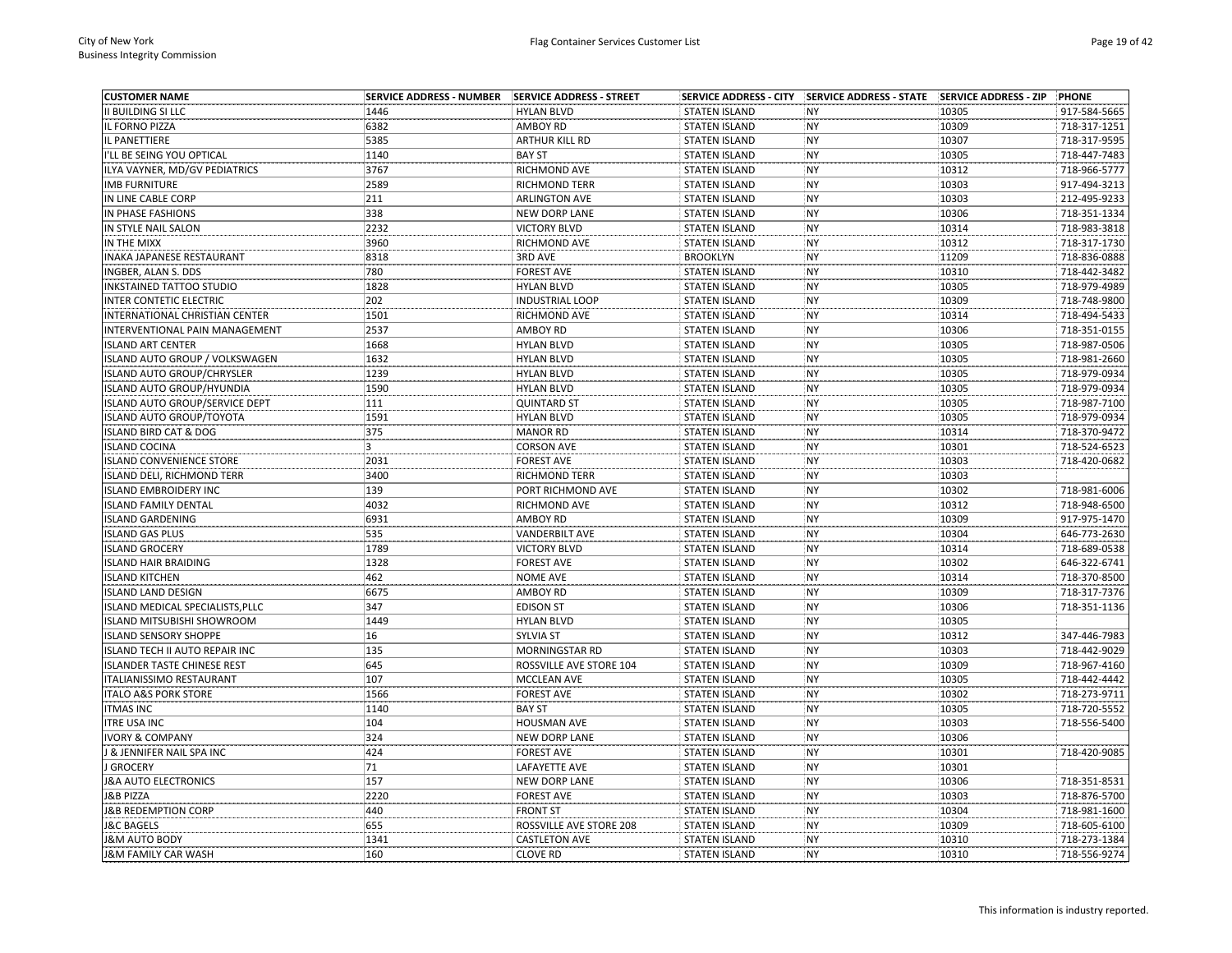| <b>CUSTOMER NAME</b>                 | <b>SERVICE ADDRESS - NUMBER</b> | SERVICE ADDRESS - STREET |                      |           |                | PHONE        |
|--------------------------------------|---------------------------------|--------------------------|----------------------|-----------|----------------|--------------|
| <b>8S AUTO CENTER INC</b>            | 505                             | <b>TOMPKINS AVE</b>      | <b>STATEN ISLAND</b> | <b>NY</b> | 10305          | 718-727-3377 |
| . HELM'S                             | 92                              | DAVIS AVE #100           | <b>STATEN ISLAND</b> | <b>NY</b> | 10310          | 718-273-1200 |
| J. MILO REAL ESTATE                  | 6276                            | <b>AMBOY RD</b>          | <b>STATEN ISLAND</b> | <b>NY</b> | 10309          | 718-872-9300 |
| J.A.K. BAGELS INC                    | 1160                            | <b>BAY ST</b>            | <b>STATEN ISLAND</b> | <b>NY</b> | 10305          | 718-815-1677 |
| J.R.PRODUCE NY LLC                   | 141                             | LAKE AVE                 | <b>STATEN ISLAND</b> | <b>NY</b> | 10303          | 718-442-4807 |
| <b>JACKIE'S CAKE BOUTIQUE</b>        | 1084                            | <b>BAY ST</b>            | <b>STATEN ISLAND</b> | <b>NY</b> | 10305          | 718-477-1770 |
| <b>IACK'S AUTO BODY</b>              | 60                              | <b>BARKER ST</b>         | <b>STATEN ISLAND</b> | <b>NY</b> | 10310          |              |
| JACQUELINE BRIDAL                    | 464                             | <b>NOME AVE</b>          | <b>STATEN ISLAND</b> | <b>NY</b> | 10314          | 718-370-3936 |
| JAMBA JUICE                          | 1275                            | WOODROW RD               | <b>STATEN ISLAND</b> | <b>NY</b> | 10309          | 718-594-7403 |
| JAYRIP GROCERY STORE INC             | 44                              | <b>NEW DORP PLAZA</b>    | <b>STATEN ISLAND</b> | <b>NY</b> | 10306          | 718-980-2889 |
| JAZZIE ENTERPRISE INC                | 1399                            | <b>HYLAN BLVD</b>        | <b>STATEN ISLAND</b> | <b>NY</b> | 10305          | 718-979-2880 |
| <b>JB PEST CONTROL</b>               | 97                              | <b>BROAD ST</b>          | <b>STATEN ISLAND</b> | <b>NY</b> | 10304          | 718-818-8600 |
| <b>JCS PROPERTIES</b>                | 981                             | <b>BAY ST</b>            | <b>STATEN ISLAND</b> | <b>NY</b> | 10305          |              |
| <b>-CUBED MANAGEMENT</b>             | 589                             | MIDLAND AVE              | <b>STATEN ISLAND</b> | <b>NY</b> | 10306          |              |
| <b>JD FUNDING</b>                    | 531                             | <b>WILD AVE</b>          | <b>STATEN ISLAND</b> | <b>NY</b> | 10314          | 917-577-9286 |
| JEAN'S FINE WINES & SPIRITS          | 642                             | <b>FOREST AVE</b>        | <b>STATEN ISLAND</b> | <b>NY</b> | 10310          | 718-815-7600 |
| JESIE ALIANEY SALON                  | 100                             | <b>VICTORY BLVD</b>      | <b>STATEN ISLAND</b> | <b>NY</b> | 10301          | 718-273-5861 |
| JEWETT LIQUORS & WINES               | 267                             | JEWETT AVE               | <b>STATEN ISLAND</b> | <b>NY</b> | 10302          | 718-442-8444 |
| JHU COMIC BOOKS                      | 299                             | <b>NEW DORP LANE</b>     | <b>STATEN ISLAND</b> | <b>NY</b> | 10306          | 718-351-6299 |
| JIMMY AUTO TOPS                      | 1902                            | <b>RICHMOND TERR</b>     | <b>STATEN ISLAND</b> | <b>NY</b> | 10302          | 718-816-7028 |
| JIMMY MAXX / WATCHOGUE               | 280                             | <b>WATCHOGUE RD</b>      | <b>STATEN ISLAND</b> | <b>NY</b> | 10314          | 718-772-3150 |
| JIQ REALTY CORP                      | 10                              | <b>CEBRA AVE</b>         | <b>STATEN ISLAND</b> | <b>NY</b> | 10301          | 917-873-2254 |
| JLL CAPITAL ONE / FOREST 1411        | 1411                            | <b>FOREST AVE</b>        | <b>STATEN ISLAND</b> | <b>NY</b> | 10302          | 480-718-4506 |
| JLL CAPITAL ONE / FOREST 386         | 386                             | <b>FOREST AVE</b>        | <b>STATEN ISLAND</b> | <b>NY</b> | 10301          |              |
| JLL CAPITAL ONE / GREAVES            | 150                             | <b>GREAVES LANE</b>      | <b>STATEN ISLAND</b> | <b>NY</b> | 10308          |              |
| JLL CAPITAL ONE / HYLAN              | 2083                            | <b>HYLAN BLVD</b>        | <b>STATEN ISLAND</b> | <b>NY</b> | 10306          |              |
| JLL CAPITAL ONE / PAGE               | 240                             | PAGE AVE                 | <b>STATEN ISLAND</b> | <b>NY</b> | 10307          |              |
| JO JO AUTO PARTS                     | 125                             | PAGE AVE                 | <b>STATEN ISLAND</b> | <b>NY</b> | 10309          | 718-317-5656 |
| <b>IODAN INDUSTRIES</b>              | 300                             | SOUTH AVE                | <b>STATEN ISLAND</b> | <b>NY</b> | 10303          | 718-983-8855 |
| JOE & PATS PIZZERIA                  | 1758                            | <b>VICTORY BLVD</b>      | <b>STATEN ISLAND</b> | <b>NY</b> | 10314          | 718-981-0887 |
| <b>JOE BROADWAY'S</b>                | 4029                            | <b>HYLAN BLVD</b>        | <b>STATEN ISLAND</b> | <b>NY</b> | 10308          | 347-992-7845 |
| JOE MORACE                           | 3195                            | RICHMOND RD              | <b>STATEN ISLAND</b> | <b>NY</b> | 10306          | 718-979-3066 |
| <b>IOE'S AUTO PARTS/BKLYN</b>        | 797                             | 4TH AVE                  | <b>BROOKLYN</b>      | <b>NY</b> | 11232          |              |
| IOE'S AUTO PARTS/PORT RICHMOND       | 421                             | PORT RICHMOND AVE        | <b>STATEN ISLAND</b> | <b>NY</b> | 10302          | 718-876-7000 |
| <b>JOHN CORBO</b>                    | 288                             | <b>MANOR RD</b>          | <b>STATEN ISLAND</b> | <b>NY</b> | 10314          | 917-715-2729 |
| <b>JOHN J GALL CRANE SERVICE INC</b> | 71                              | <b>CATHERINE ST</b>      | <b>STATEN ISLAND</b> | <b>NY</b> | 10302          | 718-442-3693 |
| IOHN JOSEPH INSURANCE                | 45                              | PAGE AVE                 | <b>STATEN ISLAND</b> | <b>NY</b> | 10309          | 718-966-8500 |
| <b>IOHN'S FAMOUS DELI</b>            | 15                              | <b>INNIS ST</b>          | <b>STATEN ISLAND</b> | <b>NY</b> | 10302          | 718-815-9100 |
| <b>IOHNSON BROTHERS</b>              | 496                             | MOSEL AVE                | <b>STATEN ISLAND</b> | <b>NY</b> | 10304          | 718-816-1890 |
| <b>JOSEPH ASHLEY HAIR SALON</b>      | 2451                            | <b>VICTORY BLVD</b>      | <b>STATEN ISLAND</b> | <b>NY</b> | 10314          | 718-698-9383 |
| <b>IOSEPH D TAITELBAUM DDS</b>       | 159                             | SHERADEN AVE             | <b>STATEN ISLAND</b> | <b>NY</b> | 10314          | 718-761-7271 |
|                                      | 6232                            |                          |                      | <b>NY</b> |                |              |
| JOSEPH HALL & SON/MONUMENTS          | 871                             | AMBOY RD                 | <b>STATEN ISLAND</b> | <b>NY</b> | 10309<br>10310 | 718-356-9139 |
| <b>JOVENES CRISTIANOS</b>            |                                 | <b>CASTLETON AVE</b>     | <b>STATEN ISLAND</b> |           |                | 347-424-2762 |
| JOY WOODROW CLEANERS CORP.           | 645                             | ROSSVILLE AVE STORE 105  | <b>STATEN ISLAND</b> | <b>NY</b> | 10309          | 718-967-3184 |
| JP HOGAN CORING & SAWING, CO         | 680                             | <b>GULF AVE</b>          | <b>STATEN ISLAND</b> | <b>NY</b> | 10314          | 718-761-7014 |
| JP MORGAN / AMBOY                    | 6390                            | <b>AMBOY RD</b>          | <b>STATEN ISLAND</b> | <b>NY</b> | 10309          |              |
| JPE ELECTRICAL CONTRACTORS           | 35                              | <b>MARBLE LOOP</b>       | <b>STATEN ISLAND</b> | <b>NY</b> | 10309          | 718-356-6891 |
| JPQ REALTY/3167 VICTORY BLVD         | 3167                            | <b>VICTORY BLVD</b>      | <b>STATEN ISLAND</b> | <b>NY</b> | 10314          | 718-447-4898 |
| JPR LIGHTING GROUP                   | 20                              | <b>ENGLEWOOD AVE</b>     | <b>STATEN ISLAND</b> | <b>NY</b> | 10309          | 718-608-2900 |
| <b>IP'S PERFUME OUTLET</b>           | 60                              | NEW DORP PLAZA           | <b>STATEN ISLAND</b> | <b>NY</b> | 10306          | 718-987-7159 |
| JTC PAINTING & DECORATING            | 144                             | <b>MCCLEAN AVE</b>       | <b>STATEN ISLAND</b> | <b>NY</b> | 10305          | 718-816-8666 |
| <b>JUANS CORP</b>                    | l 9                             | <b>UNION AVE</b>         | <b>STATEN ISLAND</b> | <b>NY</b> | 10303          | 718-447-5285 |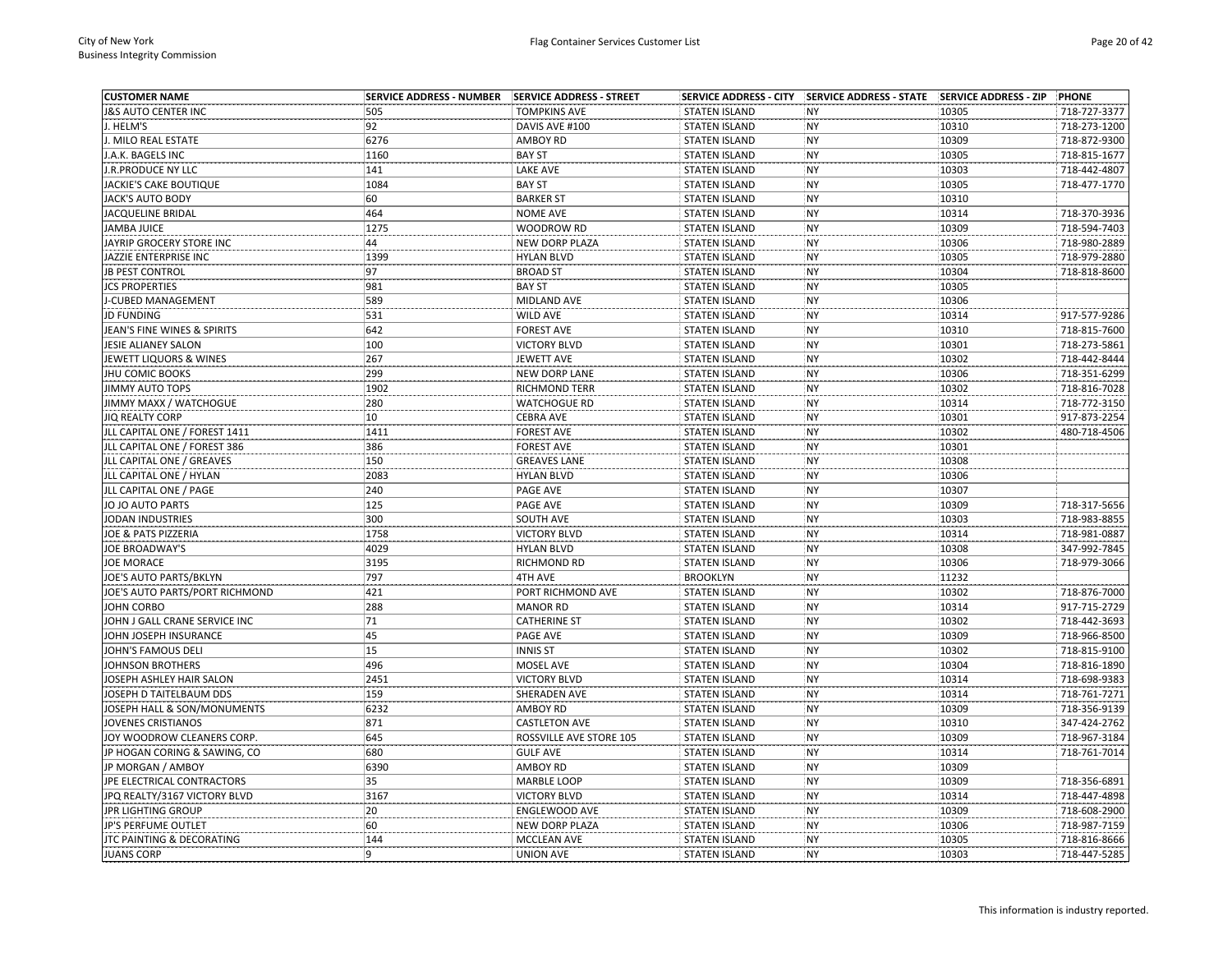| <b>CUSTOMER NAME</b>                 | <b>SERVICE ADDRESS - NUMBER</b> | SERVICE ADDRESS - STREET      |                      |           |       | <b>PHONE</b> |
|--------------------------------------|---------------------------------|-------------------------------|----------------------|-----------|-------|--------------|
| <b>JUQUILITA LAUNDRY &amp; DELI</b>  | 343                             | <b>BROADWAY</b>               | <b>STATEN ISLAND</b> | <b>NY</b> | 10310 | 347-851-3617 |
| JUST B.                              | 1574                            | RICHMOND RD                   | <b>STATEN ISLAND</b> | NY        | 10304 | 718-980-5878 |
| JUSTICE / ASG00773JU                 | 430                             | NEW DORP LANE SPACE-B3        | <b>STATEN ISLAND</b> | NY        | 10306 |              |
| JUSTICE / ASG00873JU                 | 2955                            | <b>VETERANS RD W</b>          | <b>STATEN ISLAND</b> | NY        | 10309 |              |
| <b>K&amp;S AUTO</b>                  | 141                             | <b>INDUSTRAIL LOOP UNIT D</b> | <b>STATEN ISLAND</b> | <b>NY</b> | 10309 | 347-636-2227 |
| <b>K&amp;S DENTAL</b>                | 2955                            | <b>VETERANS RD W</b>          | <b>STATEN ISLAND</b> | <b>NY</b> | 10309 |              |
| KAMINKER, SCOTT DDS                  | 331                             | <b>SEAVIEW AVE</b>            | <b>STATEN ISLAND</b> | NY        | 10305 | 718-979-3100 |
| KANNER, JOSHUA H. DDS, PC            | 763                             | <b>CLOVE RD</b>               | <b>STATEN ISLAND</b> | <b>NY</b> | 10310 | 718-442-5319 |
| KAPLAN, SANDRA DDS                   | 2936                            | <b>HYLAN BLVD</b>             | <b>STATEN ISLAND</b> | <b>NY</b> | 10306 | 718-980-4492 |
| KARPICKI & ZANELOTTI ASSOCS.         | 4017                            | RICHMOND AVE                  | <b>STATEN ISLAND</b> | <b>NY</b> | 10312 | 718-948-4465 |
| KATY & JESSY AUTO COLLISION          | $\overline{\mathbf{8}}$         | <b>GRANT ST</b>               | <b>STATEN ISLAND</b> | NY        | 10301 | 718-720-7706 |
| KAYE, ALLEN DDS                      | 3595                            | RICHMOND AVE                  | <b>STATEN ISLAND</b> | NY        | 10312 | 718-356-1450 |
| KEANE AUTO REPAIR INC                | 99                              | <b>ALASKA ST</b>              | <b>STATEN ISLAND</b> | <b>NY</b> | 10310 | 718-273-7633 |
| KEEPERS SELF STORAGE CENTERS         | 2577                            | <b>FOREST AVE</b>             | <b>STATEN ISLAND</b> | NY        | 10303 | 718-816-0600 |
| <b>KEFK CORP</b>                     | 1612                            | RICHMOND RD                   | <b>STATEN ISLAND</b> | NY        | 10304 | 646-261-1696 |
| <b>KENNEDY CHICKEN</b>               | 253                             | <b>BROADWAY</b>               | <b>STATEN ISLAND</b> | NY        | 10310 | 718-447-0960 |
| KENNEDY FRIED CHICKEN/BROAD          | 229                             | <b>BROAD ST</b>               | <b>STATEN ISLAND</b> | NY        | 10304 | 917-830-0071 |
| <b>KEN'S 99 CENT STORE</b>           | 196                             | PORT RICHMOND AVE             | <b>STATEN ISLAND</b> | NY        | 10302 | 347-506-5653 |
| <b>KEN'S HOME &amp; FASHION</b>      | 108                             | <b>CANAL ST</b>               | <b>STATEN ISLAND</b> | NY        | 10304 | 917-415-2775 |
| KERBER & SONS SUPPLY CO              | 451                             | <b>JEWETT AVE</b>             | <b>STATEN ISLAND</b> | NY        | 10302 | 718-720-5820 |
| <b>KERN &amp; SULLIVAN</b>           | 4459                            | AMBOY RD                      | <b>STATEN ISLAND</b> | NY        | 10312 | 718-984-2916 |
| KEYFOOD / BAY                        | 155                             | <b>BAY ST</b>                 | <b>STATEN ISLAND</b> | NY        | 10301 | 646-996-5454 |
| <b>KEYFOOD / PORT RICHMOND</b>       | 331                             | PORT RICHMOND AVE             | <b>STATEN ISLAND</b> | NY        | 10302 | 718-720-9500 |
| KEYFOOD / SAND                       | 300                             | <b>SAND LANE</b>              | <b>STATEN ISLAND</b> | <b>NY</b> | 10305 | 718-273-4000 |
| <b>KIARAS SALON</b>                  | 696                             | <b>BAY ST</b>                 | <b>STATEN ISLAND</b> | NY        | 10304 | 718-815-5550 |
| KIDDIE WONDERLAND                    | 298                             | <b>NAUGHTON AVE</b>           | <b>STATEN ISLAND</b> | NY        | 10305 | 718-701-0439 |
| KIDS ARTS AND DESIGN                 | 68                              | <b>NEW DORP PLAZA</b>         | <b>STATEN ISLAND</b> | NY        | 10306 | 917-670-5497 |
|                                      | $\boldsymbol{8}$                |                               |                      | NY        |       | 718-966-5990 |
| KIDZROCK                             | 50                              | <b>JOHNSON ST</b>             | <b>STATEN ISLAND</b> |           | 10309 |              |
| KIM, MARIA E.                        |                                 | NEW DORP PLAZA                | <b>STATEN ISLAND</b> | <b>NY</b> | 10306 | 718-668-1942 |
| KIM'S ELTINGVILLE LIQUOR             | 3958                            | RICHMOND AVE                  | <b>STATEN ISLAND</b> | NY        | 10312 | 718-356-1833 |
| KIMZA UPHOLSTERY                     | 1316                            | <b>CASTLETON AVE</b>          | <b>STATEN ISLAND</b> | NY        | 10310 | 917-282-3605 |
| KINETIC ELECTRICAL CONTRACTING       | 6                               | <b>DRIPROCK ST</b>            | <b>STATEN ISLAND</b> | <b>NY</b> | 10310 | 718-447-6082 |
| KING DAVID DINETTES                  | 4288                            | ARTHUR KILL RD                | <b>STATEN ISLAND</b> | NY        | 10309 | 718-317-1700 |
| KINGS ARMS REST/#500 FOREST AVE CORP | 500                             | <b>FOREST AVE</b>             | <b>STATEN ISLAND</b> | <b>NY</b> | 10310 | 718-448-0326 |
| KINGS DELI / NEW DORP                | 658                             | NEW DORP LANE                 | <b>STATEN ISLAND</b> | NY        | 10306 | 718-987-5959 |
| KINGS DELI / WATER ST                | 99                              | <b>WATER ST</b>               | <b>STATEN ISLAND</b> | NY        | 10304 | 347-322-5905 |
| KITCHENS n'THINGS                    | 53                              | NEW DORP PLAZA                | <b>STATEN ISLAND</b> | NY        | 10306 | 718-979-5450 |
| <b>KLG REALTY</b>                    | 176                             | <b>HART BLVD</b>              | <b>STATEN ISLAND</b> | <b>NY</b> | 10301 | 917-992-4056 |
| <b>KNARRAFI SMOKE SHOP</b>           | 1759                            | <b>VICTORY BLVD</b>           | <b>STATEN ISLAND</b> | <b>NY</b> | 10314 | 347-484-6666 |
| KNIGHTS OF COLUMBUS / CEDARGROVE     | 185                             | <b>CEDARGROVE AVE</b>         | <b>STATEN ISLAND</b> | NY        | 10306 | 718-987-4430 |
| KNIGHTS OF COLUMBUS / CLARK          | 397                             | <b>CLARKE AVE</b>             | <b>STATEN ISLAND</b> | NY        | 10306 | 718-667-9852 |
| KOREAN CATHOLIC APOSTOLATE OF S.I.   | 76                              | <b>JACKSON ST</b>             | <b>STATEN ISLAND</b> | NY        | 10304 | 917-916-6974 |
| <b>KORZO KLUB</b>                    | 977                             | <b>BAY ST</b>                 | <b>STATEN ISLAND</b> | NY        | 10305 | 347-374-0458 |
| KRIETCHMAN, RAYMOND DDS/81ST ST      | 1302                            | 81ST ST                       | <b>BROOKLYN</b>      | NY        | 11228 | 718-331-4337 |
| KRIETCHMAN, RAYMOND DDS/CLAWSON      | 255                             | <b>CLAWSON ST</b>             | <b>STATEN ISLAND</b> | NY        | 10306 | 718-980-4493 |
| KUKULINA JEWELERS                    | 154                             | <b>NEW DORP LANE</b>          | STATEN ISLAND        | NY        | 10306 | 718-667-3850 |
| KUM FUNG KITCHEN                     | 838                             | <b>BAY ST</b>                 | <b>STATEN ISLAND</b> | <b>NY</b> | 10304 | 718-727-7286 |
| <b>KYOTO SUSHI</b>                   | 418                             | <b>FOREST AVE</b>             | <b>STATEN ISLAND</b> | NY        | 10301 | 718-727-6656 |
| L FURS INC                           | 334                             | <b>NEW DORP LANE</b>          | <b>STATEN ISLAND</b> | <b>NY</b> | 10306 | 718-351-3877 |
| L&S COLLISION AUTO BODY              | 41                              | <b>RECTOR ST</b>              | <b>STATEN ISLAND</b> | NY        | 10310 | 718-876-5370 |
| LA CANDELA ESPANOLA                  | 3921                            | AMBOY RD                      | <b>STATEN ISLAND</b> | <b>NY</b> | 10308 | 718-356-8798 |
| LA DOLCE PASTERY SHOPPE              | 655                             | ROSSVILLE AVE STORE 212       | <b>STATEN ISLAND</b> | NY        | 10309 |              |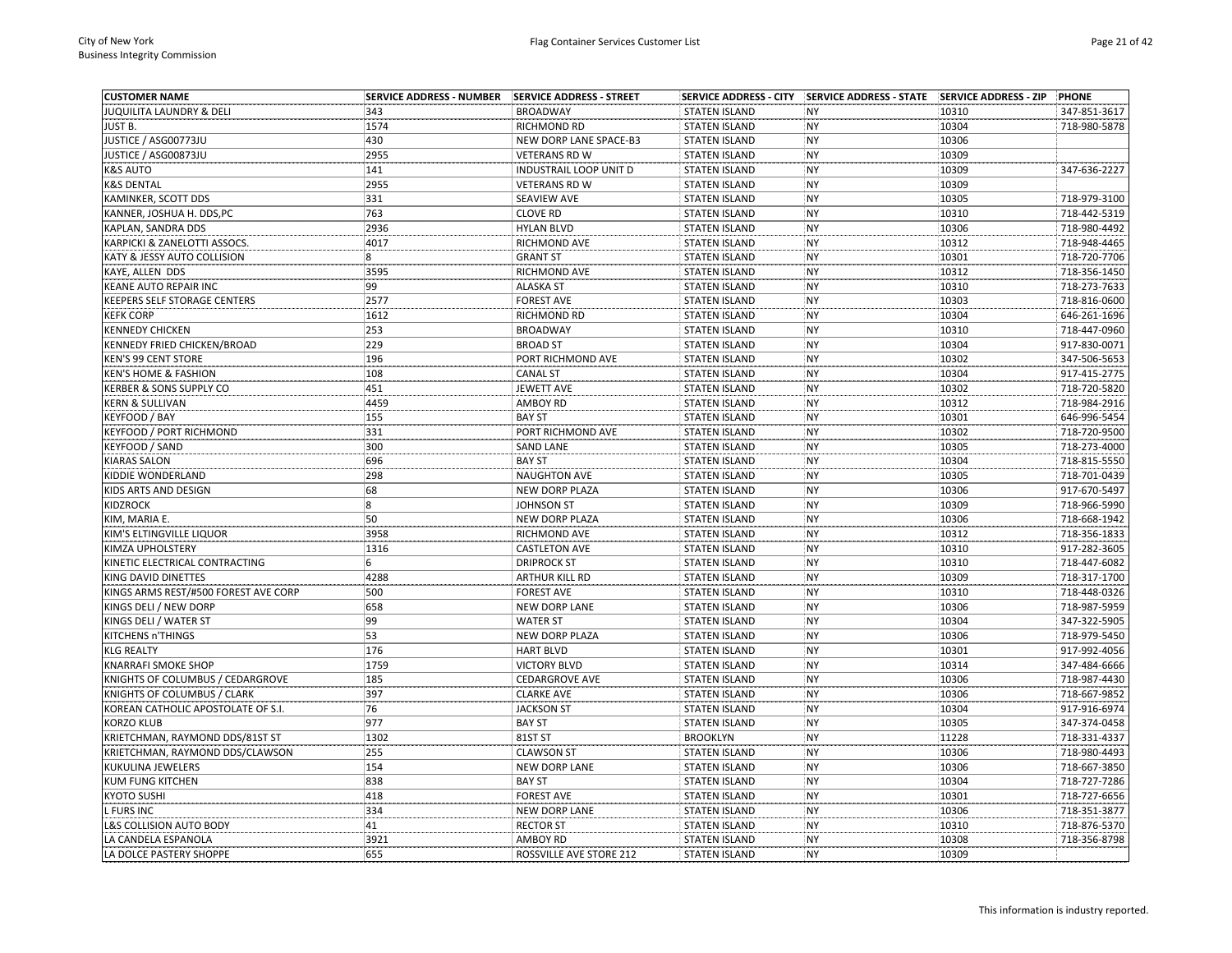| <b>CUSTOMER NAME</b>              | <b>SERVICE ADDRESS - NUMBER</b> | SERVICE ADDRESS - STREET |                      |           |       | PHONE        |
|-----------------------------------|---------------------------------|--------------------------|----------------------|-----------|-------|--------------|
| LA FITNESS /553                   | 145                             | E SERVICE RD             | <b>STATEN ISLAND</b> | <b>NY</b> | 10314 | 718-761-5606 |
| LA FITNESS/LAF034585              | 1565                            | <b>FOREST AVE</b>        | <b>STATEN ISLAND</b> | <b>NY</b> | 10302 |              |
| LA FONTANA REST                   | 2879                            | AMBOY RD                 | <b>STATEN ISLAND</b> | <b>NY</b> | 10306 | 718-667-4343 |
| LA GARDERIE DAYCARE               | 965                             | <b>FOREST AVE</b>        | <b>STATEN ISLAND</b> | <b>NY</b> | 10310 | 718-981-9245 |
| LA HACIENDA                       | 131                             | PORT RICHMOND AVE        | <b>STATEN ISLAND</b> | <b>NY</b> | 10302 |              |
| LA LA BEAUTY NAIL SPA INC         | 7515                            | AMBOY RD                 | <b>STATEN ISLAND</b> | <b>NY</b> | 10307 |              |
| LA MEXICANA DELI                  | 302                             | MORNINGSTAR RD           | <b>STATEN ISLAND</b> | <b>NY</b> | 10303 | 718-273-4484 |
| LA STRADA RESTAURANT              | 139                             | <b>NEW DORP LANE</b>     | <b>STATEN ISLAND</b> | <b>NY</b> | 10306 | 718-667-4040 |
| LABETTI VFW POST #2159            | 390                             | <b>HYLAN BLVD</b>        | <b>STATEN ISLAND</b> | <b>NY</b> | 10305 | 718-448-6518 |
| LACEY'S BRIDGE TAVERN             | 75                              | <b>INNIS ST</b>          | <b>STATEN ISLAND</b> | <b>NY</b> | 10302 | 347-742-6815 |
| LAFFERTY/THOMAS, DRS              | 175                             | <b>GUYON AVE</b>         | <b>STATEN ISLAND</b> | <b>NY</b> | 10306 |              |
| LAHR, DILLON & MANZULLI, ESQ'S    | 33                              | <b>DECKER AVE</b>        | <b>STATEN ISLAND</b> | <b>NY</b> | 10302 | 718-447-0836 |
| LAMENDELLA, JOSEPH DMD PC         | 1235                            | RICHMOND AVE             | <b>STATEN ISLAND</b> | <b>NY</b> | 10314 | 718-761-8856 |
| LAND PLANNING & ENGR CONSULTS     | 2178                            | <b>FOREST AVE</b>        | <b>STATEN ISLAND</b> | <b>NY</b> | 10303 | 718-273-7825 |
| LANDMARK SURGICAL                 | 1504                            | RICHMOND RD              | <b>STATEN ISLAND</b> | <b>NY</b> | 10304 | 718-667-0890 |
| <b>LANGDON FLORIST</b>            | 62                              | <b>READE ST</b>          | <b>NEW YORK</b>      | <b>NY</b> | 10007 | 718-858-8522 |
| LANSIGAN, SWAMY ASSOCIATES LLC    | 1366                            | <b>VICTORY BLVD</b>      | <b>STATEN ISLAND</b> | <b>NY</b> | 10301 | 718-442-4777 |
| LANZA, SALVATORE DDS              | 55                              | LINDENWOOD RD            | <b>STATEN ISLAND</b> | <b>NY</b> | 10308 | 718-967-2282 |
| LAR ASSOCIATES                    | 2222                            | RICHMOND AVE             | <b>STATEN ISLAND</b> | <b>NY</b> | 10314 | 718-698-2221 |
| LAREDO ELECTRIC                   | 2477                            | ARTHUR KILL RD           | <b>STATEN ISLAND</b> | <b>NY</b> | 10309 | 718-267-6607 |
| LASER LITE ELECTRICAL INC         | 40                              | <b>GATON ST</b>          | <b>STATEN ISLAND</b> | <b>NY</b> | 10309 | 718-356-8900 |
| LASKY, STEPHEN G., D.D.S.         | 1082                            | <b>CASTLETON AVE</b>     | <b>STATEN ISLAND</b> | <b>NY</b> | 10310 | 718-727-6026 |
| LATOURETTE GOLF/AGC 000124        | 1001                            | RICHMOND HILL RD         | <b>STATEN ISLAND</b> | <b>NY</b> | 10306 | 718-351-1889 |
| LAUB'S AUTO BODY                  | 550                             | RICHMOND TERR            | <b>STATEN ISLAND</b> | <b>NY</b> | 10301 | 718-447-2864 |
| LAUDICINO, ROBERT, J. MD          | 4131                            | RICHMOND AVE             | <b>STATEN ISLAND</b> | <b>NY</b> | 10312 | 718-356-9663 |
| LAUNDROMAT, TOMPKINS CORNER #1    | 393                             | <b>TOMPKINS AVE</b>      | <b>STATEN ISLAND</b> | <b>NY</b> | 10305 | 718-447-2900 |
| <b>LAUNDRY LLC</b>                | 158                             | SOUTH AVE                | <b>STATEN ISLAND</b> | <b>NY</b> | 10303 | 718-737-5697 |
| LAURA & ARBA HAIR SALON           | 373                             | <b>MANOR RD</b>          | <b>STATEN ISLAND</b> | <b>NY</b> | 10314 | 718-698-4400 |
| LDS CHURCH / ROCKLAND #5163331    | 913                             | ROCKLAND AVE             | <b>STATEN ISLAND</b> | <b>NY</b> | 10314 | 973-984-2258 |
| LDS CHURCH / ST AUSTINS # 5432227 | 151                             | N ST AUSTINS PL          | <b>STATEN ISLAND</b> | <b>NY</b> | 10310 | 973-984-2258 |
| LEADER, RONALD DDS                | 4236                            | RICHMOND AVE             | <b>STATEN ISLAND</b> | <b>NY</b> | 10312 | 718-227-6222 |
| LEE LEE NAILS                     | 1731                            | RICHMOND RD              | <b>STATEN ISLAND</b> | NY        | 10306 | 718-351-6618 |
| LEFF, PAUL A                      | 1573                            | RICHMOND RD              | <b>STATEN ISLAND</b> | <b>NY</b> | 10304 | 718-667-7111 |
| LEGACY AFRICANA                   | 671                             | <b>BAY ST</b>            | <b>STATEN ISLAND</b> | <b>NY</b> | 10304 | 718-876-6695 |
| LEGENDS PUB                       | 1975                            | <b>VICTORY BLVD</b>      | <b>STATEN ISLAND</b> | <b>NY</b> | 10314 | 718-442-1320 |
| LEININGER, WILLIAM                | 34                              | <b>DUMONT AVE</b>        | <b>STATEN ISLAND</b> | <b>NY</b> | 10305 |              |
| LEMON TREE PRE SCHOOL             | 341                             | <b>ELVIN ST</b>          | <b>STATEN ISLAND</b> | <b>NY</b> | 10314 | 917-816-1138 |
| LEON, JEFFREY S. DMD              | 631                             | <b>COLLEGE AVE</b>       | <b>STATEN ISLAND</b> | <b>NY</b> | 10302 | 718-447-0607 |
| LEO'S DELI                        | 1153                            | <b>FOREST AVE</b>        | <b>STATEN ISLAND</b> | <b>NY</b> | 10310 | 718-612-2010 |
| LEVEL SOLAR/NEW DORP              | 358                             | NEW DORP LANE            | <b>STATEN ISLAND</b> | <b>NY</b> | 10306 | 917-825-9592 |
| LEVERETT AVENUE REALTY LLC        | 16                              | <b>DRIGGS ST</b>         | <b>STATEN ISLAND</b> | <b>NY</b> | 10308 | 718-351-1600 |
| LEXIA TRANSPORTATION INC          | 436                             | SPENCER                  | <b>STATEN ISLAND</b> | <b>NY</b> | 10314 | 718-569-5224 |
| LEXINGTON PENSION CONSULT INC     | 2078                            | RICHMOND AVE             | <b>STATEN ISLAND</b> | <b>NY</b> | 10314 | 718-889-7324 |
| LEXUS OF MANHATTAN                | 646                             | 11TH AVE                 | <b>NEW YORK</b>      | NY        | 10036 | 212-459-1500 |
| LEXUS OF QUEENS                   | 4040                            | NORTHERN BLVD            | LONG ISL. CITY       | NY        | 11101 |              |
| LIBERTY AUTO REPAIR               | 36                              | LAFAYETTE AVE            | <b>STATEN ISLAND</b> | <b>NY</b> | 10301 | 718-981-5700 |
| LIBERTY TAX /FOREST               | 2220                            | <b>FOREST AVE</b>        | <b>STATEN ISLAND</b> | <b>NY</b> | 10303 | 718-816-8299 |
| LIBERTY TAX /HYLAND               | 1888                            | <b>HYLAN BLVD</b>        | <b>STATEN ISLAND</b> | <b>NY</b> | 10305 | 718-351-8299 |
| LIBERTY TAX /NEW DORP             | 360                             | <b>NEW DORP LANE</b>     | <b>STATEN ISLAND</b> | <b>NY</b> | 10306 | 718-667-8299 |
| LIEDY'S SHORE TAVERN              | 748                             | RICHMOND TERR            | <b>STATEN ISLAND</b> | <b>NY</b> | 10301 | 718-447-9240 |
| <b>LIGHTING WORLD</b>             | 279                             | <b>NEW DORP LANE</b>     | <b>STATEN ISLAND</b> | <b>NY</b> | 10306 |              |
| LILY REDS LLC                     | 507                             | <b>SEGUINE AVE</b>       | <b>STATEN ISLAND</b> | <b>NY</b> | 10309 | 718-948-9834 |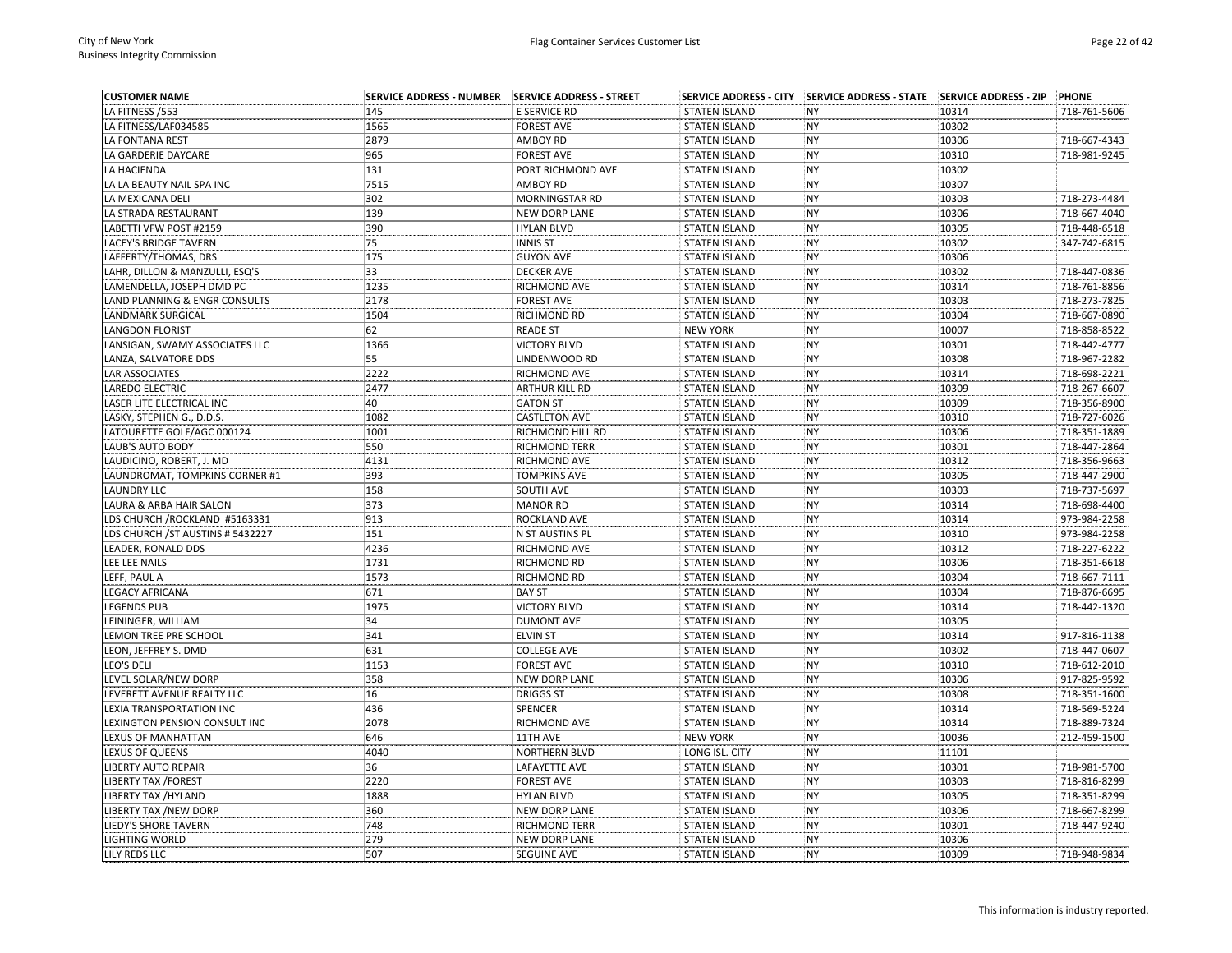| <b>CUSTOMER NAME</b>                  | <b>SERVICE ADDRESS - NUMBER</b> | SERVICE ADDRESS - STREET                |                                              | SERVICE ADDRESS - CITY SERVICE ADDRESS - STATE | <b>SERVICE ADDRESS - ZIP</b> | <b>PHONE</b> |
|---------------------------------------|---------------------------------|-----------------------------------------|----------------------------------------------|------------------------------------------------|------------------------------|--------------|
| LIMERI, FRED                          | 3929                            | <b>AMBOY RD</b>                         | <b>STATEN ISLAND</b>                         | <b>NY</b>                                      | 10308                        | 718-227-0808 |
| LIN, FRANK                            | 1491                            | RICHMOND RD                             | <b>STATEN ISLAND</b>                         | <b>NY</b>                                      | 10304                        | 646-283-7000 |
| LINDENWOOD HOUSE MEDICAL              | 59                              | LINDENWOOD RD                           | <b>STATEN ISLAND</b>                         | <b>NY</b>                                      | 10308                        | 718-979-6300 |
| LINS LIQUOR & WINE                    | 645                             | ROSSVILLE AVE STORE 101-B               | <b>STATEN ISLAND</b>                         | <b>NY</b>                                      | 10309                        | 718-984-7286 |
| <b>LIQUOR CASTLE</b>                  | 1196                            | <b>CASTLETON AVE</b>                    | <b>STATEN ISLAND</b>                         | NY                                             | 10310                        | 718-578-5955 |
| LIS HAPPY FAMILY                      | 8                               | NEW DORP LANE                           | <b>STATEN ISLAND</b>                         | <b>NY</b>                                      | 10306                        | 718-351-1999 |
| <b>LISA NAIL SALON</b>                | 1300                            | <b>HYLAN BLVD</b>                       | <b>STATEN ISLAND</b>                         | <b>NY</b>                                      | 10305                        | 718-873-7967 |
| LITTLE CAESARS INC / 5TH AVE          | 4202                            | 5TH AVE                                 | <b>BROOKLYN</b>                              | <b>NY</b>                                      | 11232                        | 917-807-1583 |
| LITTLE EXCELLENCE                     | 2144                            | RICHMOND AVE                            | <b>STATEN ISLAND</b>                         | <b>NY</b>                                      | 10314                        | 718-370-3784 |
| LITTLE ITALY DELI                     | 1375                            | N RAILROAD AVE                          | <b>STATEN ISLAND</b>                         | <b>NY</b>                                      | 10306                        | 718-980-3663 |
| <b>LITTLE SMARTIES</b>                | 329                             | NORWAY AVE                              | <b>STATEN ISLAND</b>                         | <b>NY</b>                                      | 10305                        | 718-351-6102 |
| LIZ CUSTOM CLEARNERS INC              | 900                             | <b>HYLAN BLVD</b>                       | <b>STATEN ISLAND</b>                         | <b>NY</b>                                      | 10305                        | 718-816-1864 |
| LOBITO RESTAURANT INC                 | 330                             | <b>HEBERTON AVE</b>                     | <b>STATEN ISLAND</b>                         | <b>NY</b>                                      | 10302                        | 347-466-4790 |
| LOBUE & VALENZIANO, AIA               | 800                             | <b>ANNADALE RD</b>                      | <b>STATEN ISLAND</b>                         | NY                                             | 10312                        | 718-948-3939 |
| <b>LONG NAILS</b>                     | 566                             | <b>BAY ST</b>                           | <b>STATEN ISLAND</b>                         | <b>NY</b>                                      | 10304                        | 718-687-3378 |
| LORRETTA DESIGN BOUTIQUE              | 1861                            | <b>FOREST AVE</b>                       | <b>STATEN ISLAND</b>                         | <b>NY</b>                                      | 10303                        | 347-302-7785 |
| LOS COMPADRES                         | 1259                            | <b>CASTLETON AVE</b>                    | <b>STATEN ISLAND</b>                         | <b>NY</b>                                      | 10310                        | 718-720-8714 |
| <b>LOS PAISANO CARS</b>               | 8                               | <b>ST PAULS AVE</b>                     | <b>STATEN ISLAND</b>                         | <b>NY</b>                                      | 10301                        | 718-448-2222 |
| LOT LESS CLOSEOUTS                    | 3155                            | <b>AMBOY RD</b>                         | <b>STATEN ISLAND</b>                         | <b>NY</b>                                      | 10306                        | 718-275-0461 |
| LOYAL ORDER OF MOOSE LODGE #135       | 217                             | NICHOLAS AVE                            | <b>STATEN ISLAND</b>                         | <b>NY</b>                                      | 10302                        | 718-727-5485 |
| LP FOREST REALTY                      | 2015                            | <b>FOREST AVE</b>                       | <b>STATEN ISLAND</b>                         | <b>NY</b>                                      | 10303                        | 718-450-9550 |
| <b>LUCKY FARM</b>                     | 655                             | ROSSVILLE AVE STORE 219-20              | <b>STATEN ISLAND</b>                         | <b>NY</b>                                      | 10309                        | 718-317-9712 |
| <b>LUCKY FORTUNE</b>                  | 3945                            | AMBOY RD                                | <b>STATEN ISLAND</b>                         | NY                                             | 10308                        | 718-984-1120 |
| LUCKY WINDOW PRODUCTS                 | 5401                            | 3RD AVE                                 | <b>BROOKLYN</b>                              | <b>NY</b>                                      | 11220                        | 718-492-7774 |
| LUIS ICE CREAM INC.                   | 762                             | <b>MANOR RD</b>                         | <b>STATEN ISLAND</b>                         | <b>NY</b>                                      | 10314                        | 718-494-9679 |
| LUNA'S DESIGN NAILS                   | 1140                            | <b>BAY ST</b>                           | <b>STATEN ISLAND</b>                         | <b>NY</b>                                      | 10305                        | 718-815-2881 |
| M YOUNG NAILS                         | 4561                            | <b>AMBOY RD</b>                         | <b>STATEN ISLAND</b>                         | <b>NY</b>                                      | 10312                        | 917-282-9848 |
| M&K #1                                | 190                             | <b>BAY ST</b>                           | <b>STATEN ISLAND</b>                         | <b>NY</b>                                      | 10301                        | 718-981-7182 |
| M&K #2                                | 56                              | RICHMOND TERR                           | <b>STATEN ISLAND</b>                         | <b>NY</b>                                      | 10301                        | 718-351-6612 |
| M&K SPANISH REST / RICHMOND RD        | 1727                            | RICHMOND RD                             | <b>STATEN ISLAND</b>                         | <b>NY</b>                                      | 10306                        | 347-200-1772 |
| M&L STEEL                             | 27                              | HOUSMAN AVE                             | <b>STATEN ISLAND</b>                         | <b>NY</b>                                      | 10303                        |              |
| M&S DELI                              | 1346                            | <b>FOREST AVE</b>                       | <b>STATEN ISLAND</b>                         | <b>NY</b>                                      | 10302                        | 718-442-3190 |
| M&S DRY CLEANERS                      | 294                             | PORT RICHMOND AVE                       | <b>STATEN ISLAND</b>                         | <b>NY</b>                                      | 10302                        | 718-442-6866 |
| M&T BANK/ FOREST AVE                  | 2220                            | <b>FOREST AVE</b>                       | <b>STATEN ISLAND</b>                         | <b>NY</b>                                      | 10303                        | 718-720-1007 |
| M&T BANK/ HYLAN 2212                  | 2212                            | <b>HYLAN BLVD</b>                       | <b>STATEN ISLAND</b>                         | <b>NY</b>                                      | 10306                        | 718-987-2125 |
| M&T BANK/ HYLAN 4106                  | 4106                            | <b>HYLAN BLVD</b>                       | <b>STATEN ISLAND</b>                         | <b>NY</b>                                      | 10308                        |              |
| <b>M&amp;T BANK/ RICHMOND RD</b>      | 1591                            | RICHMOND RD                             | <b>STATEN ISLAND</b>                         | <b>NY</b>                                      | 10304                        | 718-980-1334 |
| M&T BANK/VETERANS                     | 2935                            | VETERANS RD W                           | <b>STATEN ISLAND</b>                         | <b>NY</b>                                      | 10309                        | 718-608-9701 |
| <b>MAC TRUCK NYC</b>                  | 97                              | <b>VREELAND ST</b>                      | <b>STATEN ISLAND</b>                         | <b>NY</b>                                      | 10302                        | 718-702-4734 |
| MAGDALINE BEAUTY SALON                | 379                             | VAN DUZER ST                            | <b>STATEN ISLAND</b>                         | <b>NY</b>                                      | 10304                        | 718-816-7517 |
| MAGGIE CREATIVE NAILS                 | 855                             | <b>ANNADALE RD</b>                      | <b>STATEN ISLAND</b>                         | <b>NY</b>                                      | 10312                        |              |
| <b>MAGIC NAILS</b>                    | 2243                            | <b>HYLAN BLVD</b>                       | <b>STATEN ISLAND</b>                         | <b>NY</b>                                      | 10306                        | 718-979-8888 |
| MAILMAN, FLUG & OZER DRS              | 1800                            | RICHMOND AVE                            | <b>STATEN ISLAND</b>                         | <b>NY</b>                                      | 10314                        | 718-761-1800 |
| MAIZAL RESTAURANT                     | 990                             | <b>BAY ST</b>                           | <b>STATEN ISLAND</b>                         | <b>NY</b>                                      | 10305                        | 347-825-3776 |
| MAJESTIC ARMS LTD                     | 101                             | <b>ELLIS ST</b>                         | <b>STATEN ISLAND</b>                         | <b>NY</b>                                      | 10307                        | 718-356-6765 |
| MAJESTIC VENDING & SERVICES INC       | 45                              | VAN DUZER ST                            | <b>STATEN ISLAND</b>                         | NY                                             | 10301                        | 718-556-3734 |
| <b>MAJOLIE SALON</b>                  | 684                             | <b>BAY ST</b>                           | <b>STATEN ISLAND</b>                         | <b>NY</b>                                      | 10304                        | 718-727-6344 |
| MAJOR AUTO GROUP                      | 1635                            | <b>HYLAN BLVD</b>                       | <b>STATEN ISLAND</b>                         | <b>NY</b>                                      | 10305                        | 718-351-6788 |
|                                       | 12                              |                                         |                                              |                                                |                              | 718-442-3462 |
| <b>MAJOR RECORDS</b><br>MAKE THE ROAD | 161                             | <b>BARRETT AVE</b><br>PORT RICHMOND AVE | <b>STATEN ISLAND</b><br><b>STATEN ISLAND</b> | <b>NY</b><br><b>NY</b>                         | 10302<br>10302               | 718-679-2480 |
| <b>MAKEOVER'S SALON</b>               | 4225                            | <b>AMBOY RD</b>                         | <b>STATEN ISLAND</b>                         | <b>NY</b>                                      | 10308                        | 718-966-7677 |
| <b>MALTESE CPA</b>                    | 600                             | <b>FOREST AVE</b>                       | <b>STATEN ISLAND</b>                         | <b>NY</b>                                      | 10310                        | 718-227-2700 |
|                                       |                                 |                                         |                                              |                                                |                              |              |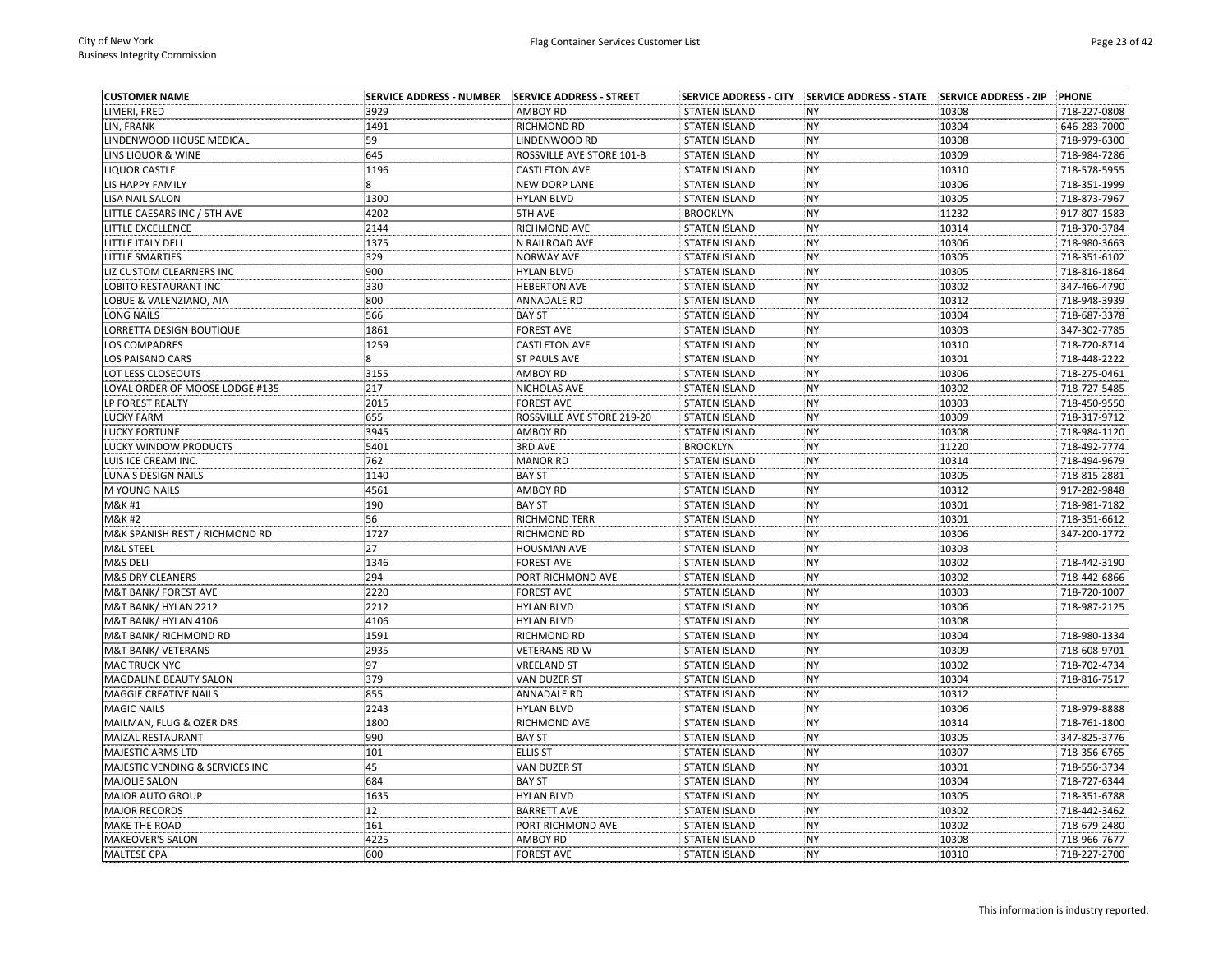| <b>CUSTOMER NAME</b>                     | <b>SERVICE ADDRESS - NUMBER</b> | <b>SERVICE ADDRESS - STREET</b> | <b>SERVICE ADDRESS - CITY</b> | SERVICE ADDRESS - STATE SERVICE ADDRESS - ZIP |       | <b>PHONE</b> |
|------------------------------------------|---------------------------------|---------------------------------|-------------------------------|-----------------------------------------------|-------|--------------|
| MANFREDI CHEVROLET                       | 2519                            | <b>HYLAN BLVD</b>               | <b>STATEN ISLAND</b>          | <b>NY</b>                                     | 10306 | 718-351-4200 |
| MANGIA HEALTHY KITCHEN SI NY             | 22                              | JEFFERSON BLVD                  | <b>STATEN ISLAND</b>          | <b>NY</b>                                     | 10312 | 718-356-4400 |
| MANOR ART & FRAMING CO.                  | 607                             | <b>MANOR RD</b>                 | <b>STATEN ISLAND</b>          | <b>NY</b>                                     | 10314 | 718-720-8093 |
| <b>MANOR HOUSE</b>                       | 917                             | <b>MANOR RD</b>                 | <b>STATEN ISLAND</b>          | <b>NY</b>                                     | 10314 | 718-494-9742 |
| <b>MANOR TAILORING CO</b>                | 432                             | <b>MANOR RD</b>                 | <b>STATEN ISLAND</b>          | <b>NY</b>                                     | 10314 | 718-442-0755 |
| <b>MANOR WINE</b>                        | 893                             | <b>MANOR RD</b>                 | <b>STATEN ISLAND</b>          | <b>NY</b>                                     | 10314 | 718-698-6480 |
| <b>MANSION MARINA</b>                    | 112                             | <b>MANSION AVE</b>              | <b>STATEN ISLAND</b>          | <b>NY</b>                                     | 10308 | 718-984-6611 |
| <b>MARCH OF DIMES</b>                    | 114                             | MCCLEAN AVE                     | <b>STATEN ISLAND</b>          | <b>NY</b>                                     | 10305 | 718-981-3000 |
| MARGARELLA INDUSTRIES                    | 2351                            | <b>RICHMOND TERR</b>            | <b>STATEN ISLAND</b>          | <b>NY</b>                                     | 10302 | 718-980-7569 |
| <b>MARIA'S BAKERY</b>                    | 598                             | RICHMOND RD                     | <b>STATEN ISLAND</b>          | <b>NY</b>                                     | 10304 |              |
| MARIE'S GOURMET                          | 977                             | <b>VICTORY BLVD</b>             | <b>STATEN ISLAND</b>          | <b>NY</b>                                     | 10301 | 718-473-7456 |
| MARINA BAIT & TACKLE                     | 187                             | <b>MANSION AVE</b>              | <b>STATEN ISLAND</b>          | <b>NY</b>                                     | 10308 | 718-984-9733 |
| <b>MARINA CAFE</b>                       | 154                             | <b>MANSION AVE</b>              | <b>STATEN ISLAND</b>          | <b>NY</b>                                     | 10308 | 718-967-3077 |
| MARINA GRAND INC                         | 141                             | <b>MANSION AVE</b>              | <b>STATEN ISLAND</b>          | NY                                            | 10308 | 718-605-9200 |
| MARINERS HARBOR CONGREGATION JEHOVAH'S W | 156                             | <b>WALKER ST</b>                | <b>STATEN ISLAND</b>          | <b>NY</b>                                     | 10302 | 718-442-7955 |
| MARIO'S FRENCH CLEANERS                  | 191                             | <b>NEW DORP LANE</b>            | <b>STATEN ISLAND</b>          | <b>NY</b>                                     | 10306 | 718-351-1288 |
| <b>MARK'S BAKE SHOPPE</b>                | 3481                            | RICHMOND RD                     | <b>STATEN ISLAND</b>          | <b>NY</b>                                     | 10306 | 718-351-3068 |
| MARMAR RESTAURANT CORP                   | 370                             | <b>FOREST AVE</b>               | <b>STATEN ISLAND</b>          | <b>NY</b>                                     | 10301 | 718-556-2220 |
| <b>MARSHA'S HAIR SALON</b>               | 480                             | <b>CASTLETON AVE</b>            | <b>STATEN ISLAND</b>          | <b>NY</b>                                     | 10301 | 718-720-6061 |
| <b>MARUCCI HAIR DESIGN</b>               | 128                             | <b>WATCHOGUE RD</b>             | <b>STATEN ISLAND</b>          | <b>NY</b>                                     | 10314 | 718-477-5051 |
| <b>MASTER MIX</b>                        | 333                             | CHELSEA RD                      | <b>STATEN ISLAND</b>          | <b>NY</b>                                     | 10314 | 718-370-0245 |
| MATAMOROS COFFEE SHOP                    | 570                             | <b>BAY ST</b>                   | <b>STATEN ISLAND</b>          | <b>NY</b>                                     | 10304 | 718-987-6161 |
| MATTHEW FUNERAL HOME                     | 2508                            | <b>VICTORY BLVD</b>             | <b>STATEN ISLAND</b>          | <b>NY</b>                                     | 10314 |              |
| MATTIA, NICHOLAS DDS                     | 694                             | <b>FOREST AVE</b>               | <b>STATEN ISLAND</b>          | <b>NY</b>                                     | 10310 | 718-442-8440 |
| MAX FLEET AUTO REPAIR INC                | 115                             | MONTGOMERY AVE                  | <b>STATEN ISLAND</b>          | <b>NY</b>                                     | 10301 | 718-727-8889 |
| MAXI BOUTIQUE                            | 1664                            | <b>HYLAN BLVD</b>               | <b>STATEN ISLAND</b>          | <b>NY</b>                                     | 10305 | 718-980-6294 |
| MAX'S ES-CA RESTAURANT                   | 1559                            | RICHMOND RD                     | <b>STATEN ISLAND</b>          | <b>NY</b>                                     | 10304 | 718-980-5006 |
| MAY KAM AUTO CENTER INC                  | 59                              | <b>RECTOR ST</b>                | <b>STATEN ISLAND</b>          | <b>NY</b>                                     | 10310 | 718-815-9807 |
| MAY KAM AUTO PARTS                       | 59                              | <b>RECTOR ST</b>                | <b>STATEN ISLAND</b>          | <b>NY</b>                                     | 10310 | 718-815-9807 |
| <b>MAYFLOWER REST</b>                    | 1116                            | <b>CASTLETON AVE</b>            | <b>STATEN ISLAND</b>          | <b>NY</b>                                     | 10310 | 718-720-3131 |
| MC EVOY LANDSCAPING LLC                  | 6931                            | <b>AMBOY RD</b>                 | <b>STATEN ISLAND</b>          | <b>NY</b>                                     | 10309 | 718-967-4615 |
| <b>MCALLISTER TOWING</b>                 | 3165                            | RICHMOND TERR                   | <b>STATEN ISLAND</b>          | <b>NY</b>                                     | 10303 | 718-273-6300 |
| MCCLEAN LAUNDRY                          | 143                             | MCCLEAN AVE                     | <b>STATEN ISLAND</b>          | <b>NY</b>                                     | 10305 | 718-815-8999 |
| MCDONALD'S/BAY #11112                    | 501                             | <b>BAY ST</b>                   | <b>STATEN ISLAND</b>          | <b>NY</b>                                     | 10304 | 718-273-6688 |
| MCDONALD'S/FOREST                        | 1815                            | <b>FOREST AVE</b>               | <b>STATEN ISLAND</b>          | <b>NY</b>                                     | 10303 | 203-373-9126 |
| MCDONALD'S/HYLAN #16657                  | 1388                            | <b>HYLAN BLVD</b>               | <b>STATEN ISLAND</b>          | <b>NY</b>                                     | 10305 | 718-227-7331 |
| MCDONALDS/PAGE #25479                    | 280                             | PAGE AVE                        | <b>STATEN ISLAND</b>          | <b>NY</b>                                     | 10307 | 203-913-3985 |
| MCERLEAN, ROBERT W.                      | 475                             | MORNINGSTAR RD                  | <b>STATEN ISLAND</b>          | <b>NY</b>                                     | 10303 | 718-317-8070 |
| MCGINNS INN / AMBOY                      | 3932                            | AMBOY RD                        | <b>STATEN ISLAND</b>          | <b>NY</b>                                     | 10308 | 718-689-3632 |
| McMAHON, BRIAN MD                        | 125                             | <b>SLOSSON AVE</b>              | <b>STATEN ISLAND</b>          | <b>NY</b>                                     | 10314 | 718-273-8723 |
| MD BAGELS/CASTLETON                      | 434                             | <b>CASTLETON AVE</b>            | <b>STATEN ISLAND</b>          | NY                                            | 10301 | 718-876-4960 |
| <b>MDS CORP</b>                          | 1194                            | <b>HYLAN BLVD</b>               | <b>STATEN ISLAND</b>          | <b>NY</b>                                     | 10305 | 917-270-6252 |
| MEADOWS WYE & CO INC                     | 2506                            | <b>FOREST AVE</b>               | <b>STATEN ISLAND</b>          | <b>NY</b>                                     | 10303 | 718-983-9702 |
| <b>MECCA MART</b>                        | 2111                            | <b>FOREST AVE</b>               | <b>STATEN ISLAND</b>          | <b>NY</b>                                     | 10303 | 718-981-8200 |
| MECO ELECTRIC                            | 56                              | <b>WEST ST</b>                  | <b>STATEN ISLAND</b>          | <b>NY</b>                                     | 10310 | 718-273-3900 |
| MEDICAL ARTS PAVILION-MAP                | 8714                            | 5TH AVE                         | <b>BROOKLYN</b>               | <b>NY</b>                                     | 11209 |              |
| <b>MEDICAL RECORDS</b>                   | 137                             | <b>KREISCHER ST</b>             | <b>STATEN ISLAND</b>          | <b>NY</b>                                     | 10309 | 212-931-5096 |
| MEINEKE CAR CARE CENTER/FOREST           | 2097                            | <b>FOREST AVE</b>               | <b>STATEN ISLAND</b>          | <b>NY</b>                                     | 10303 | 718-720-0606 |
| MEINEKE CAR CARE CENTER/ROSS             | 1162                            | ROSSVILLE AVE                   | <b>STATEN ISLAND</b>          | <b>NY</b>                                     | 10309 | 718-356-6114 |
| MEISLOHN, SILVIE FUNERAL HOME            | 1289                            | <b>FOREST AVE</b>               | <b>STATEN ISLAND</b>          | <b>NY</b>                                     | 10302 | 718-442-9047 |
| MELONE BROTHERS, QUALITY ITALIAN BAKING  | 17                              | <b>HOOKER PL</b>                | <b>STATEN ISLAND</b>          | <b>NY</b>                                     | 10302 | 718-816-5111 |
| <b>MEMO'S PIZZA</b>                      | 6                               | <b>SNEDEN AVE</b>               | <b>STATEN ISLAND</b>          | <b>NY</b>                                     | 10312 | 718-356-5354 |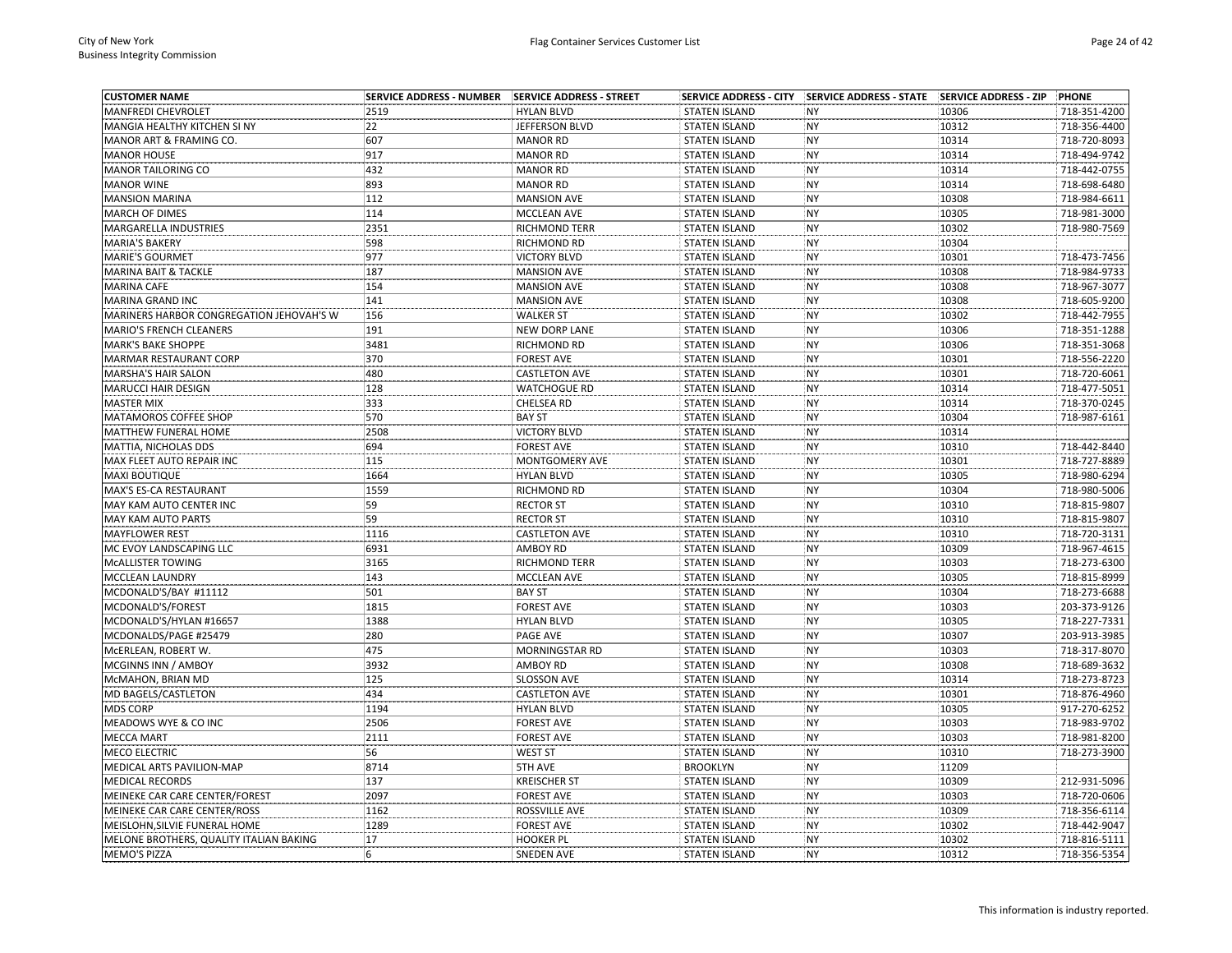| <b>CUSTOMER NAME</b>                    | <b>SERVICE ADDRESS - NUMBER</b> | SERVICE ADDRESS - STREET  | <b>SERVICE ADDRESS - CITY</b> | SERVICE ADDRESS - STATE SERVICE ADDRESS - ZIP |       | <b>PHONE</b> |
|-----------------------------------------|---------------------------------|---------------------------|-------------------------------|-----------------------------------------------|-------|--------------|
| MENA SI AUTO REPAIRS INC                | 3                               | MORNINGSTAR RD            | <b>STATEN ISLAND</b>          | <b>NY</b>                                     | 10303 | 718-981-5996 |
| MENDOLA, STEVEN DC                      | 3999                            | RICHMOND AVE              | <b>STATEN ISLAND</b>          | <b>NY</b>                                     | 10312 | 718-356-8890 |
| <b>MERIDIAN PLATE GLASS</b>             | 257                             | <b>NELSON AVE</b>         | <b>STATEN ISLAND</b>          | <b>NY</b>                                     | 10308 | 718-317-6500 |
| MERLINO, JOHN A. DPM                    | 2305                            | <b>VICTORY BLVD</b>       | <b>STATEN ISLAND</b>          | <b>NY</b>                                     | 10314 | 718-761-6665 |
| MET LIFE INSURANCE                      | 1946                            | <b>VICTORY BLVD</b>       | <b>STATEN ISLAND</b>          | <b>NY</b>                                     | 10314 | 718-273-3584 |
| METRO BAR & BISTRO                      | 2561                            | <b>HYLAN BLVD</b>         | <b>STATEN ISLAND</b>          | <b>NY</b>                                     | 10306 |              |
| METRO ONE LOSS PREVENTION SERICES GROUP | 32                              | <b>CARLIN ST</b>          | <b>STATEN ISLAND</b>          | <b>NY</b>                                     | 10309 | 718-370-6778 |
| <b>METRO PIZZA</b>                      | 1218                            | <b>FOREST AVE</b>         | <b>STATEN ISLAND</b>          | <b>NY</b>                                     | 10310 | 917-681-3547 |
| METROLUBE / ARLINGTON                   | 229                             | <b>ARLINGTON AVE</b>      | <b>STATEN ISLAND</b>          | <b>NY</b>                                     | 10303 | 718-720-3434 |
| METROLUBE / DAVIDSON                    | 60                              | <b>DAVIDSON CT</b>        | <b>STATEN ISLAND</b>          | <b>NY</b>                                     | 10303 | 718-720-3434 |
| <b>METROPOLITAN CITY MKT</b>            | 9310                            | 4TH AVE                   | <b>BROOKLYN</b>               | <b>NY</b>                                     | 11209 | 718-913-8550 |
| MEXICAN TAMALES MARKETA                 | 99                              | PORT RICHMOND AVE         | <b>STATEN ISLAND</b>          | <b>NY</b>                                     | 10302 | 347-729-9235 |
| MEXICO CITY FLORIST                     | 125                             | PORT RICHMOND AVE         | <b>STATEN ISLAND</b>          | <b>NY</b>                                     | 10302 |              |
| MEXICO AZTECA II                        | 33                              | <b>BROAD ST</b>           | <b>STATEN ISLAND</b>          | <b>NY</b>                                     | 10304 | 718-448-4688 |
| MEYERBERG, ALAN DPM                     | 4277                            | RICHMOND AVE              | <b>STATEN ISLAND</b>          | <b>NY</b>                                     | 10312 | 718-948-3788 |
| MEZCAL'S                                | 20                              | <b>BRADLEY AVE</b>        | <b>STATEN ISLAND</b>          | <b>NY</b>                                     | 10314 | 718-494-4547 |
| MICELI, JACK, DDS                       | 255                             | <b>MASON AVE</b>          | <b>STATEN ISLAND</b>          | <b>NY</b>                                     | 10305 | 718-987-6543 |
| MICHAEL ANGELO'S MIRROR'S               | 49                              | <b>ENGLEWOOD AVE</b>      | <b>STATEN ISLAND</b>          | <b>NY</b>                                     | 10309 | 718-317-5259 |
| MICHAELANGELO HAIR CUTTERS LTD          | 605                             | <b>MANOR RD</b>           | <b>STATEN ISLAND</b>          | <b>NY</b>                                     | 10314 | 718-370-1757 |
| MICHAEL'S DELI                          | 454                             | <b>CASTLETON AVE</b>      | <b>STATEN ISLAND</b>          | <b>NY</b>                                     | 10301 | 718-612-9917 |
| MIDLAND GROCERY INC                     | 508                             | MIDLAND AVE               | <b>STATEN ISLAND</b>          | <b>NY</b>                                     | 10306 | 718-979-2306 |
| MIDLAND LIQUORS                         | 578                             | MIDLAND AVE               | <b>STATEN ISLAND</b>          | <b>NY</b>                                     | 10306 | 718-351-0870 |
| <b>MIDWAY MINI MART</b>                 | 207                             | <b>BROAD ST</b>           | <b>STATEN ISLAND</b>          | <b>NY</b>                                     | 10304 | 347-933-5373 |
| MIKE'S BARBER SHOP                      | 4085                            | <b>HYLAN BLVD</b>         | <b>STATEN ISLAND</b>          | <b>NY</b>                                     | 10308 | 718-966-0244 |
| MIKHAIL, GORDEEV                        | 592                             | RICHMOND RD               | <b>STATEN ISLAND</b>          | <b>NY</b>                                     | 10304 | 732-902-2229 |
| MILK-N-THINGS/FOREST                    | 843                             | <b>FOREST AVE</b>         | <b>STATEN ISLAND</b>          | <b>NY</b>                                     | 10310 | 718-815-7884 |
| MILK-N-THINGS/MCCLEAN                   | 183                             | MCCLEAN AVE               | <b>STATEN ISLAND</b>          | <b>NY</b>                                     | 10305 | 718-448-5750 |
| MINI MART/ HOT BAGELS/NEW               | 3835                            | RICHMOND AVE              | <b>STATEN ISLAND</b>          | <b>NY</b>                                     | 10312 | 718-356-1222 |
| MINKEL SAFE & LOCK CO INC               | 905                             | <b>FOREST AVE</b>         | <b>STATEN ISLAND</b>          | <b>NY</b>                                     | 10310 | 718-442-2626 |
| MINKOFF ENTERPRISE LLC (ALLSTATE INS)   | 4089                            | <b>VICTORY BLVD</b>       | <b>STATEN ISLAND</b>          | <b>NY</b>                                     | 10314 | 718-370-0400 |
| MIRO DELI & GROCERY                     | 735                             | <b>HENDERSON AVE</b>      | <b>STATEN ISLAND</b>          | <b>NY</b>                                     | 10310 | 718-524-6127 |
| MISS CAROLINE'S DANCE ELITE             | 32                              | JEFFERSON BLVD            | <b>STATEN ISLAND</b>          | <b>NY</b>                                     | 10312 | 718-984-8709 |
| MISS JESSICA JAMZ STUDIO                | 1071                            | <b>TARGEE ST</b>          | <b>STATEN ISLAND</b>          | <b>NY</b>                                     | 10304 | 718-356-7272 |
| MOBILE HEALTH MANAGEMENT/2ND FL         | 294                             | <b>NEW DORP LANE</b>      | <b>STATEN ISLAND</b>          | <b>NY</b>                                     | 10306 | 212-695-5122 |
| MOBILIA, DR                             | 2338                            | RICHMOND RD               | <b>STATEN ISLAND</b>          | <b>NY</b>                                     | 10306 | 718-979-1333 |
| MODELL'S SPORT GOODS #164 /VETERANS     | 2965                            | <b>VETERANS RD W</b>      | <b>STATEN ISLAND</b>          | <b>NY</b>                                     | 10309 |              |
| MODELL'S SPORT GOODS #49 /SOUTH         | 1801                            | SOUTH AVE                 |                               | <b>NY</b>                                     | 10314 |              |
| MODELL'S SPORT GOODS #62 / HYLAN        | 2600                            | <b>HYLAN BLVD</b>         | <b>STATEN ISLAND</b>          | <b>NY</b>                                     | 10306 |              |
| <b>MODERN MALE</b>                      | 2965                            |                           | <b>STATEN ISLAND</b>          | <b>NY</b>                                     | 10309 | 718-317-5000 |
|                                         |                                 | <b>VETERANS RD W</b>      | <b>STATEN ISLAND</b>          |                                               |       |              |
| MODERN RAINBOW NAILS                    | 3993                            | AMBOY RD                  | <b>STATEN ISLAND</b>          | <b>NY</b>                                     | 10308 | 718-605-5438 |
| MOE'S SOUTHWEST GRILL                   | 2397                            | <b>HYLAN BLVD</b>         | <b>STATEN ISLAND</b>          | <b>NY</b>                                     | 10306 | 718-979-8226 |
| MOE'S SOUTHWEST GRILL/ARDEN             | 262                             | ARDEN AVE                 | <b>STATEN ISLAND</b>          | <b>NY</b>                                     | 10312 | 917-273-8330 |
| MOFFETT, DONALD                         | 2589                            | RICHMOND TERR BLDG 34     | <b>STATEN ISLAND</b>          | <b>NY</b>                                     | 10303 | 718-420-1120 |
| <b>MOLO RISTORANTE</b>                  | 987                             | <b>BAY ST</b>             | <b>STATEN ISLAND</b>          | <b>NY</b>                                     | 10305 | 917-613-4076 |
| <b>MOLYN ENTERPRISES</b>                | 388                             | SOUTH AVE                 | <b>STATEN ISLAND</b>          | <b>NY</b>                                     | 10303 | 718-442-9005 |
| MONTAGE DECOR INC                       | 11                              | <b>BRICK CT UNIT 3</b>    | <b>STATEN ISLAND</b>          | <b>NY</b>                                     | 10309 | 718-227-4464 |
| MONTALBANO ITALIAN FOODS                | 1140                            | <b>BAY ST</b>             | <b>STATEN ISLAND</b>          | <b>NY</b>                                     | 10305 | 718-448-8077 |
| MONTALBANO POOLS                        | 1894                            | <b>HYLAN BLVD</b>         | <b>STATEN ISLAND</b>          | <b>NY</b>                                     | 10306 | 718-370-3341 |
| MONTGOMERY DEVELOPMENT CORP             | 30                              | <b>MONTGOMERY AVE #38</b> | <b>STATEN ISLAND</b>          | <b>NY</b>                                     | 10301 | 718-981-3400 |
| MONUMENTAL MARBLE                       | 526                             | RICHMOND TERR             | <b>STATEN ISLAND</b>          | <b>NY</b>                                     | 10301 | 718-524-1000 |
| MOORE'S BUSINESS MACHINE                | 98                              | <b>VREELAND ST</b>        | <b>STATEN ISLAND</b>          | <b>NY</b>                                     | 10302 | 718-273-4494 |
| <b>MORAVIAN FLORIST</b>                 | 2286                            | <b>RICHMOND RD</b>        | <b>STATEN ISLAND</b>          | <b>NY</b>                                     | 10306 | 718-351-4440 |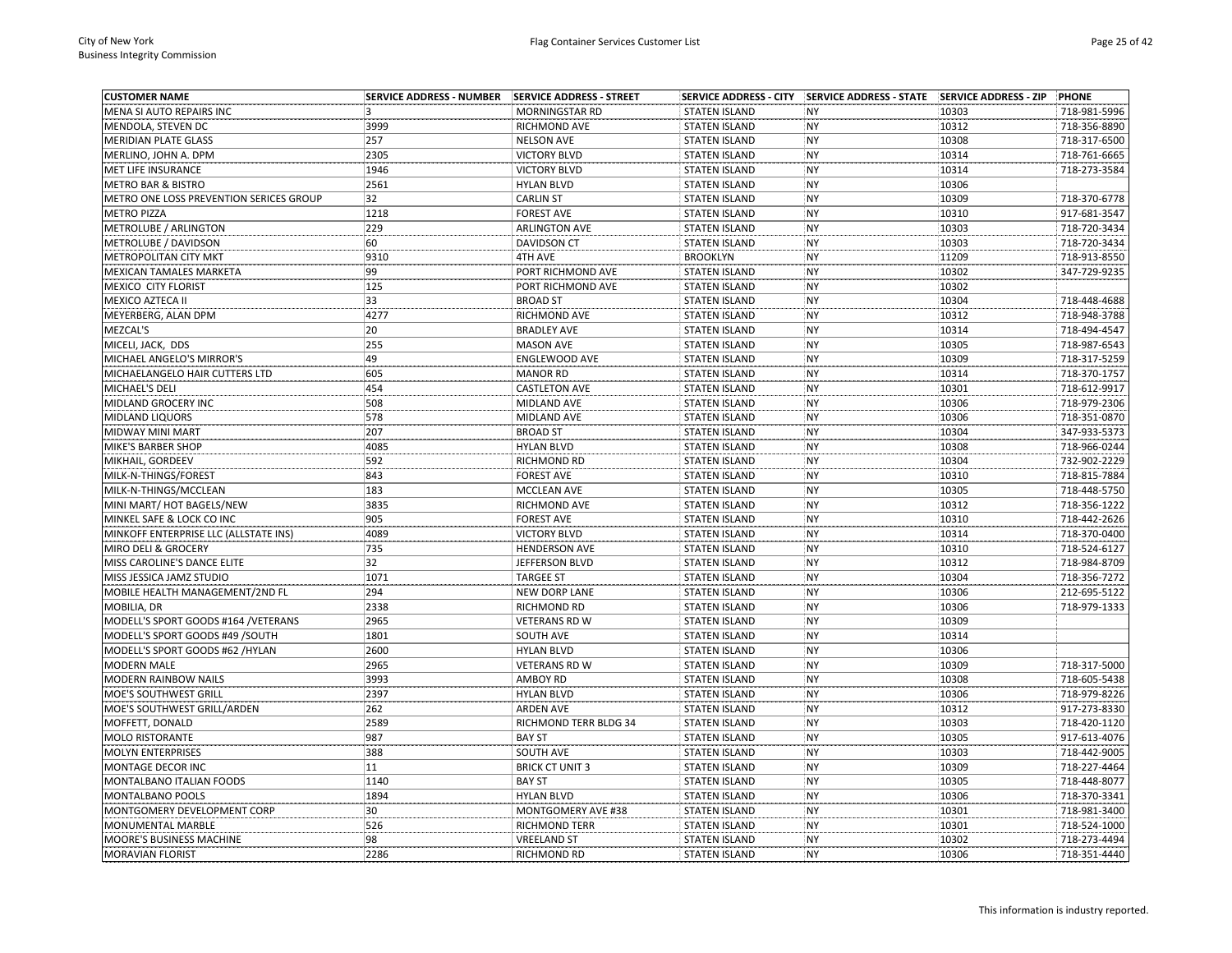| <b>CUSTOMER NAME</b>            | <b>SERVICE ADDRESS - NUMBER</b> | SERVICE ADDRESS - STREET     |                      | SERVICE ADDRESS - CITY SERVICE ADDRESS - STATE SERVICE ADDRESS - ZIP |       | PHONE        |
|---------------------------------|---------------------------------|------------------------------|----------------------|----------------------------------------------------------------------|-------|--------------|
| MORETTI & RACCO MEDICAL ASSOC   | 1870                            | RICHMOND RD                  | <b>STATEN ISLAND</b> | <b>NY</b>                                                            | 10306 | 718-351-2192 |
| <b>MORETTI BAKERY</b>           | 640                             | <b>FOREST AVE</b>            | <b>STATEN ISLAND</b> | <b>NY</b>                                                            | 10310 | 718-815-0252 |
| <b>MORGAN PROPERTIES</b>        | 2040                            | <b>VICTORY BLVD</b>          | <b>STATEN ISLAND</b> | <b>NY</b>                                                            | 10314 | 718-667-9090 |
| MORNINGSTAR AUTO PARTS          | 224                             | MORNINGSTAR RD               | <b>STATEN ISLAND</b> | <b>NY</b>                                                            | 10303 | 718-448-4100 |
| MOSQUERA, EDWARD                | 893                             | <b>FOREST AVE</b>            | <b>STATEN ISLAND</b> | NY                                                                   | 10310 |              |
| MOUNT SINAI DOCTORS-DR. DAS     | 774                             | <b>MANOR RD</b>              | <b>STATEN ISLAND</b> | <b>NY</b>                                                            | 10314 | 718-273-9080 |
| MR CIAO RESTAURANT              | 2945                            | <b>VETERANS RD W</b>         | <b>STATEN ISLAND</b> | <b>NY</b>                                                            | 10309 | 917-335-6543 |
| MTC DAY CARE CENTER             | 555                             | <b>TOMPKINS AVE</b>          | <b>STATEN ISLAND</b> | <b>NY</b>                                                            | 10305 | 718-273-0334 |
| MTS SUPERETTE/QUICK MART        | 2071                            | <b>CLOVE RD</b>              | <b>STATEN ISLAND</b> | <b>NY</b>                                                            | 10304 | 718-720-8380 |
| MUF MEDICAL SUPPLY              | 160                             | NEW DORP LANE                | <b>STATEN ISLAND</b> | <b>NY</b>                                                            | 10306 | 718-351-3045 |
| <b>MUGSHOTS BAR &amp; GRILL</b> | 3785                            | <b>VICTORY BLVD</b>          | <b>STATEN ISLAND</b> | <b>NY</b>                                                            | 10314 | 718-494-4205 |
| MULTIPLE SERVE LAUNDRY          | 1202                            | <b>BAY ST</b>                | <b>STATEN ISLAND</b> | <b>NY</b>                                                            | 10305 | 718-727-8868 |
| MUNICIPAL CREDIT UNION          | 2546                            | <b>HYLAN BLVD</b>            | <b>STATEN ISLAND</b> | <b>NY</b>                                                            | 10308 |              |
| MUNOZ AUTO REPAIR               | 199                             | 20TH ST                      | <b>BROOKLYN</b>      | NY                                                                   | 11232 | 347-828-0948 |
| <b>MURANO FURNITURE</b>         | 1510                            | <b>HYLAN BLVD</b>            | <b>STATEN ISLAND</b> | <b>NY</b>                                                            | 10305 | 718-668-9570 |
| <b>MUSTARD SEED CAFE</b>        | 572                             | <b>FOREST AVE</b>            | <b>STATEN ISLAND</b> | <b>NY</b>                                                            | 10310 | 646-321-3013 |
| MVS MECHANICAL                  | 600                             | <b>RICHMOND TERR</b>         | <b>STATEN ISLAND</b> | <b>NY</b>                                                            | 10301 | 718-420-1096 |
| <b>MY CLEANERS</b>              | 1739                            | <b>RICHMOND RD</b>           | <b>STATEN ISLAND</b> | <b>NY</b>                                                            | 10306 | 718-667-7604 |
| MY DELI / BROAD ST              | 201                             | <b>BROAD ST</b>              | <b>STATEN ISLAND</b> | <b>NY</b>                                                            | 10304 | 718-524-8111 |
| MY DELI/RHINE                   | 200                             | <b>RHINE AVE</b>             | <b>STATEN ISLAND</b> | <b>NY</b>                                                            | 10304 | 718-816-4470 |
| MY FAMILY LAUNDROMAT INC        | 76                              | <b>WESTERVELT AVE</b>        | <b>STATEN ISLAND</b> | <b>NY</b>                                                            | 10301 | 718-876-5203 |
| MY FAMILY PIZZA/CASTLETON       | 1032                            | <b>CASTLETON AVE</b>         | <b>STATEN ISLAND</b> | <b>NY</b>                                                            | 10310 | 718-816-7700 |
| MY FAMILY PIZZA/VICTORY         | 340                             | <b>VICTORY BLVD</b>          | <b>STATEN ISLAND</b> | NY                                                                   | 10301 | 718-720-4500 |
| MY MECHANIC CAR CARE            | 1870                            | <b>HYLAN BLVD</b>            | <b>STATEN ISLAND</b> | <b>NY</b>                                                            | 10305 | 718-668-0642 |
| MY PIZZA/TARGEE                 | 755                             | <b>TARGEE ST</b>             | <b>STATEN ISLAND</b> | <b>NY</b>                                                            | 10304 | 718-720-7777 |
| MY RELAXING HAIR SALON          | 1570                            | <b>FOREST AVE</b>            | <b>STATEN ISLAND</b> | <b>NY</b>                                                            | 10302 | 718-818-8777 |
| MY REPAIR SHOP                  | 419                             | <b>CASTLETON AVE</b>         | <b>STATEN ISLAND</b> | <b>NY</b>                                                            | 10301 | 718-273-2207 |
| <b>N&amp;M GROCERY</b>          | 202                             | SIMONSON AVE                 | <b>STATEN ISLAND</b> | <b>NY</b>                                                            | 10303 | 718-634-4457 |
| N.A.C. STEEL STRUCTURES, INC.   | 114                             | <b>KREISCHER ST</b>          | <b>STATEN ISLAND</b> | <b>NY</b>                                                            | 10309 | 718-356-6826 |
| <b>NAIL ESSENCE</b>             | 2220                            | <b>FOREST AVE</b>            | <b>STATEN ISLAND</b> | <b>NY</b>                                                            | 10303 | 718-273-9143 |
| <b>NAILS TRAP</b>               | 2746                            | <b>HYLAN BLVD</b>            | <b>STATEN ISLAND</b> | <b>NY</b>                                                            | 10306 | 718-979-8621 |
| NALLEY, CHRISTOPHER ATTY        | 432                             | <b>FOREST AVE</b>            | <b>STATEN ISLAND</b> | <b>NY</b>                                                            | 10301 | 718-816-9060 |
| NANSEN PROPERTIES INC.          | 3465                            | <b>VICTORY BLVD</b>          | <b>STATEN ISLAND</b> | <b>NY</b>                                                            | 10314 | 718-983-0464 |
| NAOMI NAIL SALON                | 908                             | <b>HYLAN BLVD</b>            | <b>STATEN ISLAND</b> | <b>NY</b>                                                            | 10305 | 718-815-1998 |
| <b>NARROWS ABSTRACT</b>         | 2071                            | <b>CLOVE RD</b>              | <b>STATEN ISLAND</b> | <b>NY</b>                                                            | 10304 | 718-727-9780 |
| NASSO & OLSEN DDS               | 4546                            | <b>HYLAN BLVD</b>            | <b>STATEN ISLAND</b> | <b>NY</b>                                                            | 10312 | 718-948-5111 |
| NASSO, FRANK / MONTGOMERY       | 87                              | <b>MONTGOMERY AVE</b>        | <b>STATEN ISLAND</b> | <b>NY</b>                                                            | 10301 | 718-698-7869 |
| NASSO, FRANK A. DC PC           | 4546                            | <b>HYLAN BLVD</b>            | <b>STATEN ISLAND</b> | <b>NY</b>                                                            | 10312 | 718-966-7100 |
| NATALIE GOURMET DELI            | 1410                            | RICHMOND TERR                | <b>STATEN ISLAND</b> | <b>NY</b>                                                            | 10310 | 718-682-1809 |
| NATHAN MANAGEMENT CORP          | 2305                            | <b>HYLAN BLVD</b>            | <b>STATEN ISLAND</b> | <b>NY</b>                                                            | 10306 | 718-667-0297 |
| NBO LLC/ INDUSTRAIL             | 486                             | <b>INDUSTRAIL LOOP BAY 5</b> | <b>STATEN ISLAND</b> | <b>NY</b>                                                            | 10309 | 917-337-1453 |
| <b>NCL AUTO REPAIR</b>          | 2062                            | <b>RICHMOND RD</b>           | <b>STATEN ISLAND</b> | <b>NY</b>                                                            | 10306 | 718-987-0006 |
| NEARY, TJ                       | 11                              | <b>BROWN AVE</b>             | <b>STATEN ISLAND</b> | <b>NY</b>                                                            | 10308 | 917-825-8700 |
| <b>NEIL'S UPHOLSTERY</b>        | 430                             | <b>CASTLETON AVE</b>         | <b>STATEN ISLAND</b> | <b>NY</b>                                                            | 10301 | 718-727-7507 |
| NET COST LIQUOR STORE           | 3161                            | <b>AMBOY RD</b>              | <b>STATEN ISLAND</b> | <b>NY</b>                                                            | 10306 | 718-351-2223 |
| <b>NETWORK AGENCY INC</b>       | 1142                            | S RAILROAD AVE               | <b>STATEN ISLAND</b> | <b>NY</b>                                                            | 10306 | 718-980-4855 |
| NEW BLONDIE III DELI            | 466                             | <b>BAY ST</b>                | <b>STATEN ISLAND</b> | <b>NY</b>                                                            | 10304 | 347-987-6590 |
| <b>NEW BRIDGE AUTO</b>          | 5270                            | <b>AMBOY RD</b>              | <b>STATEN ISLAND</b> | <b>NY</b>                                                            | 10312 |              |
| NEW CHANSEZ NAIL INC.           | 829                             | <b>ANNADALE RD</b>           | <b>STATEN ISLAND</b> | <b>NY</b>                                                            | 10312 | 718-966-4998 |
| NEW CITGO FOOD/HYLAN            | 1870                            | <b>HYLAN BLVD</b>            | <b>STATEN ISLAND</b> | <b>NY</b>                                                            | 10305 | 718-979-5943 |
| NEW COCO NAILS                  | 164                             | <b>NEW DORP LANE</b>         | <b>STATEN ISLAND</b> | <b>NY</b>                                                            | 10306 | 718-980-1020 |
| <b>NEW DESIGN STUDIO</b>        | 1572                            | <b>RICHMOND RD</b>           | <b>STATEN ISLAND</b> | <b>NY</b>                                                            | 10304 | 718-987-6103 |
|                                 |                                 |                              |                      |                                                                      |       |              |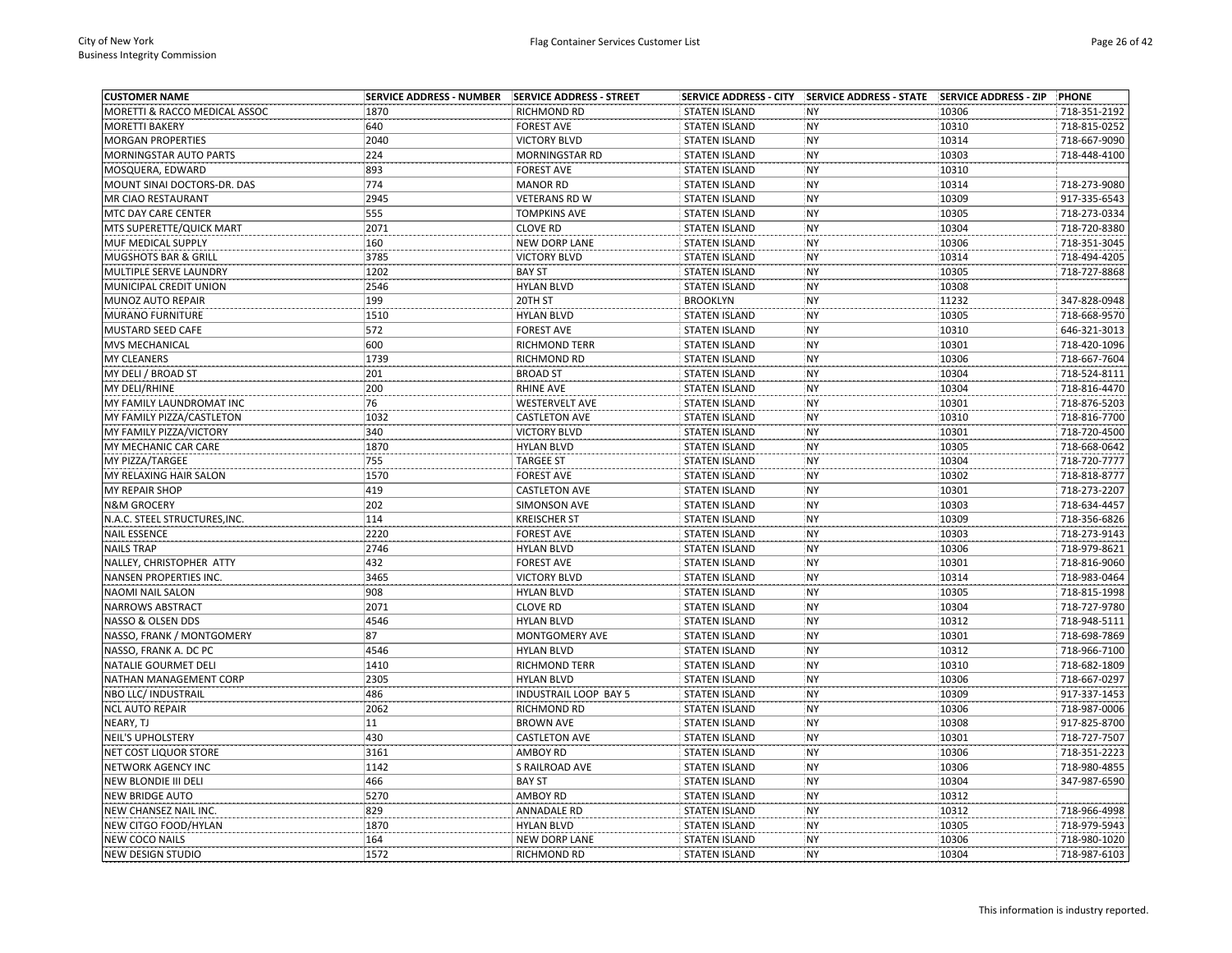| <b>CUSTOMER NAME</b>              | <b>SERVICE ADDRESS - NUMBER</b> | SERVICE ADDRESS - STREET     |                      | SERVICE ADDRESS - CITY SERVICE ADDRESS - STATE SERVICE ADDRESS - ZIP |       | PHONE                        |
|-----------------------------------|---------------------------------|------------------------------|----------------------|----------------------------------------------------------------------|-------|------------------------------|
| NEW DIAMOND FOREST RESTAURANT     | 356                             | <b>FOREST AVE</b>            | <b>STATEN ISLAND</b> | <b>NY</b>                                                            | 10301 | 718-720-6669                 |
| <b>NEW DINETTE</b>                | 187                             | PORT RICHMOND AVE            | <b>STATEN ISLAND</b> | <b>NY</b>                                                            | 10302 | 718-447-6681                 |
| NEW DORP DELI                     | 308                             | NEW DORP LANE                | <b>STATEN ISLAND</b> | <b>NY</b>                                                            | 10306 | 718-980-1207                 |
| NEW DORP EYE SPECIALIST           | 445                             | <b>CLAWSON ST</b>            | <b>STATEN ISLAND</b> | <b>NY</b>                                                            | 10306 | 718-351-0525                 |
| <b>NEW DORP MEDICAL</b>           | 4247                            | RICHMOND AVE                 | <b>STATEN ISLAND</b> | <b>NY</b>                                                            | 10312 | 718-605-4000                 |
| <b>NEW DORP NAILS</b>             | 323                             | <b>NEW DORP LANE</b>         | <b>STATEN ISLAND</b> | <b>NY</b>                                                            | 10306 | 718-980-0449                 |
| <b>NEW DORP PHARMACY</b>          | 62                              | NEW DORP PLAZA               | <b>STATEN ISLAND</b> | <b>NY</b>                                                            | 10306 | 718-667-6668                 |
| NEW HIP WO KITCHEN INC            | 255                             | JEFFERSON AVE                | <b>STATEN ISLAND</b> | <b>NY</b>                                                            | 10306 | 718-667-5456                 |
| NEW HORIZON HOME DECOR            | 7224                            | <b>AMBOY RD</b>              | <b>STATEN ISLAND</b> | <b>NY</b>                                                            | 10307 | 718-967-4713                 |
| NEW ISLAND GARDEN II              | 823                             | <b>CASTLETON AVE</b>         | <b>STATEN ISLAND</b> | <b>NY</b>                                                            | 10310 |                              |
| <b>NEW KING FOOD</b>              | 281                             | <b>BROADWAY</b>              | <b>STATEN ISLAND</b> | <b>NY</b>                                                            | 10310 | 718-442-0330                 |
| <b>NEW LA NAILS</b>               | 1582                            | <b>RICHMOND RD</b>           | <b>STATEN ISLAND</b> | <b>NY</b>                                                            | 10304 | 718-667-6609                 |
| NEW MANOR DELI INC                | 444                             | <b>MANOR RD</b>              | <b>STATEN ISLAND</b> | <b>NY</b>                                                            | 10314 | 718-815-8103                 |
| NEW PAIR JAIN RESTAURANT          | 403                             | <b>JERSEY ST</b>             | <b>STATEN ISLAND</b> | <b>NY</b>                                                            | 10301 | 718-448-1831                 |
| NEW PHOENIX RESTAURANT/LIN JIANG  | 480                             | <b>TARGEE ST</b>             | <b>STATEN ISLAND</b> | <b>NY</b>                                                            | 10304 | 718-818-0105                 |
| <b>NEW SWAN CLEANERS</b>          | 744                             | <b>FOREST AVE</b>            | <b>STATEN ISLAND</b> | <b>NY</b>                                                            | 10310 | 718-720-9077                 |
| <b>NEW TANG NAIL SALON</b>        | 1656                            | <b>HYLAN BLVD</b>            | <b>STATEN ISLAND</b> | <b>NY</b>                                                            | 10305 | 718-668-2170                 |
| NEW WAY AUTO GLASS/RICHMOND TERR  | 1923                            | <b>RICHMOND TERR</b>         | <b>STATEN ISLAND</b> | <b>NY</b>                                                            | 10302 | 347-424-5738                 |
| NEW WIN HING KITCHEN/BAY          | 1180                            | <b>BAY ST</b>                | <b>STATEN ISLAND</b> | <b>NY</b>                                                            | 10305 | 718-981-5335                 |
| NEW YORK CONCRETE CORP            | 708                             | <b>SHARROTTS RD</b>          | <b>STATEN ISLAND</b> | <b>NY</b>                                                            | 10309 | 718-967-3720                 |
| <b>NEW YORK NAILS</b>             | 672                             | <b>FOREST AVE</b>            | <b>STATEN ISLAND</b> | <b>NY</b>                                                            | 10310 | 718-818-8817                 |
| NEW YORK SPEED ENTERPRISES        | 863                             | <b>CASTLETON AVE</b>         | <b>STATEN ISLAND</b> | <b>NY</b>                                                            | 10310 | 718-442-7881                 |
| NEW YORK&COMPANY/STORENYO00062    | 430                             | <b>NEW DORP LANE</b>         | <b>STATEN ISLAND</b> | <b>NY</b>                                                            | 10306 | 718-668-0214                 |
| NEWSTAD, WM.J. ESQ.               | 3884                            | <b>AMBOY RD</b>              | <b>STATEN ISLAND</b> | <b>NY</b>                                                            | 10308 | 718-815-5800                 |
| <b>NICE HYLAN FASHION NAILS</b>   | 4014                            | <b>HYLAN BLVD</b>            | <b>STATEN ISLAND</b> | <b>NY</b>                                                            | 10308 | 718-948-6769                 |
| NICEPLUS 99 CENT                  | 648                             | <b>FOREST AVE</b>            | <b>STATEN ISLAND</b> | <b>NY</b>                                                            | 10310 | 718-727-9089                 |
| NICHOLS GREAT KILLS PARK MARINA   | GREAT                           | <b>KILLS PARK AREA</b>       | <b>STATEN ISLAND</b> | <b>NY</b>                                                            | 10308 | 718-351-8476                 |
| NICOTRA CORP (TRAILERS/SCHOOL)    | 1                               | <b>TELEPORT DR</b>           | <b>STATEN ISLAND</b> | <b>NY</b>                                                            | 10311 |                              |
| NICOTRA CORP. COMMONS             | 1                               | <b>TELEPORT DR</b>           | <b>STATEN ISLAND</b> | <b>NY</b>                                                            | 10314 |                              |
| NICOTRA GROUP #900                | 900                             | SOUTH AVE                    | <b>STATEN ISLAND</b> | <b>NY</b>                                                            | 10314 | 718-477-2100                 |
|                                   | 1000                            |                              |                      |                                                                      |       |                              |
| NICOTRA GROUP #1000               | 1110                            | SOUTH AVE                    | <b>STATEN ISLAND</b> | <b>NY</b><br><b>NY</b>                                               | 10314 | 718-477-2100<br>718-477-2100 |
| NICOTRA GROUP #1110               |                                 | SOUTH AVE                    | <b>STATEN ISLAND</b> |                                                                      | 10314 |                              |
| NICOTRA GROUP #1200               | 1200<br>710                     | SOUTH AVE                    | <b>STATEN ISLAND</b> | <b>NY</b>                                                            | 10314 | 718-477-2100                 |
| NINI'S RESTAURANT                 |                                 | <b>NEW DORP LANE</b>         | <b>STATEN ISLAND</b> | <b>NY</b>                                                            | 10306 | 718-351-9024                 |
| NINO AUTO REPAIR INC (GETTY)      | 1820                            | <b>RICHMOND RD</b>           | <b>STATEN ISLAND</b> | <b>NY</b>                                                            | 10306 | 718-667-1014                 |
| NINO'S PIZZA                      | 1757                            | ARTHUR KILL RD               | <b>STATEN ISLAND</b> | <b>NY</b>                                                            | 10312 | 718-948-0440                 |
| NINO'S RESTAURANT                 | 1110                            | <b>HYLAN BLVD</b>            | <b>STATEN ISLAND</b> | <b>NY</b>                                                            | 10305 | 718-448-3838                 |
| NINO'S WOODCRAFT                  | 95                              | <b>MONTGOMERY AVE</b>        | <b>STATEN ISLAND</b> | <b>NY</b>                                                            | 10301 | 718-442-7491                 |
| NISSAN OF SI/SERVICE & PARTS      | 222                             | PARKINSON AVE                | <b>STATEN ISLAND</b> | <b>NY</b>                                                            | 10305 |                              |
| NISSAN OF SI/SHOWROOM             | 1220                            | <b>HYLAN BLVD</b>            | <b>STATEN ISLAND</b> | <b>NY</b>                                                            | 10305 | 718-447-3800                 |
| NISSIAN OF STATEN ISLAND SHOWROOM | 1976                            | <b>HYLAN BLVD</b>            | <b>STATEN ISLAND</b> | <b>NY</b>                                                            | 10306 | 718-447-3800                 |
| <b>NITE CAP</b>                   | 690                             | <b>GULF AVE</b>              | <b>STATEN ISLAND</b> | <b>NY</b>                                                            | 10314 | 718-370-0405                 |
| <b>NLP GYM</b>                    | 80                              | INDUSTRAIL LOOP BAY #1 AND 2 | <b>STATEN ISLAND</b> | <b>NY</b>                                                            | 10309 | 917-922-8513                 |
| <b>NOME SUPERETTE</b>             | 452                             | <b>NOME AVE</b>              | <b>STATEN ISLAND</b> | <b>NY</b>                                                            | 10314 | 718-370-3354                 |
| NOOR AL-ISLAM SOCIETY             | 3075                            | <b>RICHMOND TERR</b>         | <b>STATEN ISLAND</b> | <b>NY</b>                                                            | 10303 | 718-442-9700                 |
| <b>NORI SUSHI RESTAURANT</b>      | 55                              | <b>NEW DORP PLAZA</b>        | <b>STATEN ISLAND</b> | <b>NY</b>                                                            | 10306 | 718-668-0288                 |
| NORTH CENTER INC (BP GAS)         | 387                             | PORT RICHMOND AVE            | <b>STATEN ISLAND</b> | <b>NY</b>                                                            | 10302 | 347-668-4569                 |
| NORTH RAILROAD REALTY             | 623                             | N RAILROAD AVE               | <b>STATEN ISLAND</b> | <b>NY</b>                                                            | 10304 | 718-351-3000                 |
| NORTHFIELD BANK/ 11 WEST BRIGHTON | 519                             | <b>FOREST AVE</b>            | <b>STATEN ISLAND</b> | <b>NY</b>                                                            | 10310 | 732-499-7200                 |
| NORTHSHORE HARDWARE               | 647                             | <b>FOREST AVE</b>            | <b>STATEN ISLAND</b> | <b>NY</b>                                                            | 10310 | 718-981-1013                 |
| NORTHSIDE ANIMAL HOSPITAL         | 773                             | POST AVE                     | <b>STATEN ISLAND</b> | <b>NY</b>                                                            | 10310 | 718-981-4445                 |
| <b>NOT GUILTY DELI</b>            | 19                              | <b>HYATT ST</b>              | <b>STATEN ISLAND</b> | <b>NY</b>                                                            | 10301 | 718-448-5143                 |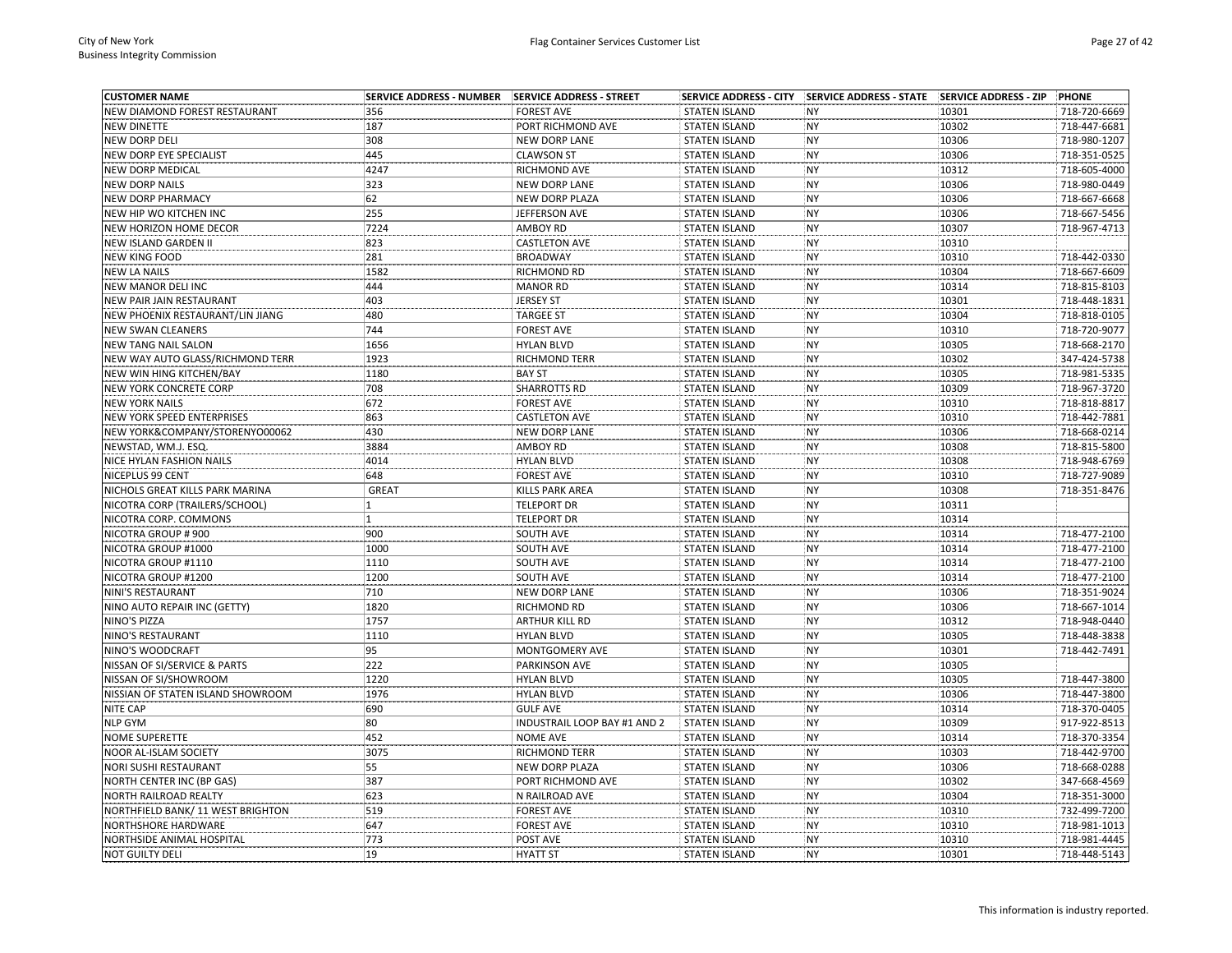| <b>CUSTOMER NAME</b>               | <b>SERVICE ADDRESS - NUMBER</b> | SERVICE ADDRESS - STREET | <b>SERVICE ADDRESS - CITY</b> | <b>SERVICE ADDRESS - STATE</b> | <b>SERVICE ADDRESS - ZIP</b> | PHONE        |
|------------------------------------|---------------------------------|--------------------------|-------------------------------|--------------------------------|------------------------------|--------------|
| <b>NOVELLI PORK STORE</b>          | 3161                            | <b>AMBOY RD</b>          | <b>STATEN ISLAND</b>          | <b>NY</b>                      | 10306                        | 718-351-0790 |
| NOVO, ROBERT M. DDS PC             | 209                             | <b>MARTLING AVE</b>      | <b>STATEN ISLAND</b>          | <b>NY</b>                      | 10310                        | 718-981-9700 |
| NSS PETROLEUM INC                  | 470                             | <b>VANDERBILT AVE</b>    | <b>STATEN ISLAND</b>          | <b>NY</b>                      | 10304                        |              |
| NU CASTLETON II AUTO/HYLAN         | 2041                            | <b>HYLAN BLVD</b>        | <b>STATEN ISLAND</b>          | <b>NY</b>                      | 10306                        | 718-979-7500 |
| NU DIMENSIONS AUTOBODY             | 137                             | <b>ALASKA ST</b>         | <b>STATEN ISLAND</b>          | NY                             | 10310                        | 718-448-3300 |
| NU EXPRESSIONS DENTAL LAB          | 851                             | <b>FOREST AVE</b>        | <b>STATEN ISLAND</b>          | <b>NY</b>                      | 10310                        | 718-727-8710 |
| NUEVO MEXICO AUTO                  | 5                               | <b>HOUSMAN AVE</b>       | <b>STATEN ISLAND</b>          | <b>NY</b>                      | 10303                        |              |
| NUNZIO PIZZA                       | 2155                            | <b>HYLAN BLVD</b>        | <b>STATEN ISLAND</b>          | <b>NY</b>                      | 10306                        |              |
| NURNBERGER BEER HOUSE              | 817                             | <b>CASTLETON AVE</b>     | <b>STATEN ISLAND</b>          | <b>NY</b>                      | 10310                        | 917-842-7260 |
| <b>NY ASPHALT</b>                  | 366                             | <b>INDUSTRIAL LOOP</b>   | <b>STATEN ISLAND</b>          | <b>NY</b>                      | 10309                        | 718-966-6466 |
| NY ASPHALT/AMBOY                   | 3982                            | <b>AMBOY RD</b>          | <b>STATEN ISLAND</b>          | <b>NY</b>                      | 10308                        | 718-966-6466 |
| NY CARDIO CARE                     | 1112                            | SOUTH AVE                | <b>STATEN ISLAND</b>          | <b>NY</b>                      | 10314                        | 718-938-7574 |
| <b>NY CHICKEN BURGHER</b>          | 2047                            | RICHMOND TERR            | <b>STATEN ISLAND</b>          | <b>NY</b>                      | 10302                        | 347-825-3312 |
| NY COMMITY BANK/HYLAN 1833         | 1833                            | <b>HYLAN BLVD</b>        | <b>STATEN ISLAND</b>          | <b>NY</b>                      | 10305                        | 718-448-7272 |
| NY COMMITY BANK/ROSSVILLE 645 #127 | 645                             | ROSSVILLE AVE STORE 100  | <b>STATEN ISLAND</b>          | <b>NY</b>                      | 10309                        | 718-569-3120 |
| <b>NY CUSTOM FABRICATORS</b>       | 450                             | <b>FRONT ST</b>          | <b>STATEN ISLAND</b>          | <b>NY</b>                      | 10304                        | 718-273-3951 |
| NY FINEST TAE KWON DO              | 705                             | <b>FOREST AVE</b>        | <b>STATEN ISLAND</b>          | <b>NY</b>                      | 10310                        | 718-815-7275 |
| NY LAND SURVEYORS                  | 63                              | MONTGOMERY AVE           | <b>STATEN ISLAND</b>          | <b>NY</b>                      | 10301                        | 718-816-8182 |
| NY QUALITY WASH                    | 1739                            | RICHMOND RD              | <b>STATEN ISLAND</b>          | <b>NY</b>                      | 10306                        | 718-351-8193 |
| <b>NY WHOLESALE</b>                | 600                             | <b>RICHMOND TERR</b>     | <b>STATEN ISLAND</b>          | <b>NY</b>                      | 10301                        |              |
| <b>NYC BIKE SHOP</b>               | 1178                            | <b>BAY ST</b>            | <b>STATEN ISLAND</b>          | <b>NY</b>                      | 10305                        |              |
| NYC HOUSING RECOVERY / CLOVE RD    | 2071                            | <b>CLOVE RD</b>          | <b>STATEN ISLAND</b>          | <b>NY</b>                      | 10304                        |              |
| NYC HOUSING RECOVERY / MIDLAND     | 600                             | MIDLAND AVE              | <b>STATEN ISLAND</b>          | NY                             | 10306                        |              |
| NYMHB FERTILITY SERVICES           | 4855                            | <b>HYLAN BLVD</b>        | <b>STATEN ISLAND</b>          | <b>NY</b>                      | 10312                        | 718-356-4000 |
| NYS D.E.C.                         | 6581                            | <b>HYLAN BLVD</b>        | <b>STATEN ISLAND</b>          | <b>NY</b>                      | 10309                        | 646-772-1237 |
| OB/GYN ASSOCIATES OF SI, PC        | 1984                            | RICHMOND RD              | <b>STATEN ISLAND</b>          | <b>NY</b>                      | 10306                        | 718-668-2096 |
| <b>OCEAN DELI</b>                  | 112                             | <b>OCEAN AVE</b>         | <b>STATEN ISLAND</b>          | <b>NY</b>                      | 10305                        | 347-534-7089 |
| <b>OCEAN NAILS/TOMPKINS</b>        | 559                             | <b>TOMPKINS AVE</b>      | <b>STATEN ISLAND</b>          | <b>NY</b>                      | 10305                        | 718-818-8899 |
| <b>OCEAN SUSHI</b>                 | 20                              | JEFFERSON BLVD           | <b>STATEN ISLAND</b>          | <b>NY</b>                      | 10312                        | 646-288-5985 |
| <b>OCEAN YACHT CLUB</b>            | 370                             | <b>FRONT ST</b>          | <b>STATEN ISLAND</b>          | <b>NY</b>                      | 10304                        | 718-720-1859 |
| OFFICE EQUIPMENT OF SI             | 2366                            | <b>FOREST AVE</b>        | <b>STATEN ISLAND</b>          | <b>NY</b>                      | 10303                        | 718-273-3605 |
| OK AUTO BODY/BARKER                | 41                              | <b>BARKER ST</b>         | <b>STATEN ISLAND</b>          | <b>NY</b>                      | 10310                        | 718-273-9441 |
| <b>OLD NAVY #3987</b>              | 2845                            | RICHMOND AVE             | <b>STATEN ISLAND</b>          | <b>NY</b>                      | 10314                        |              |
| <b>OLD TOWN PHARMACY</b>           | 1250                            | <b>HYLAN BLVD</b>        | <b>STATEN ISLAND</b>          | <b>NY</b>                      | 10305                        | 718-815-2600 |
| OLYMPIA AUTO REPAIR CENTER         | 167                             | <b>OLYMPIA BLVD</b>      | <b>STATEN ISLAND</b>          | <b>NY</b>                      | 10305                        | 718-448-9759 |
| ON CALL MECHANICAL                 | 101                             | <b>VETERANS RD W</b>     | <b>STATEN ISLAND</b>          | <b>NY</b>                      | 10309                        | 646-299-4510 |
| ON YOUR MARK                       | 645                             | <b>FOREST AVE</b>        | <b>STATEN ISLAND</b>          | <b>NY</b>                      | 10310                        | 718-720-9411 |
| ONE CAR DOC                        | 62                              | <b>RECTOR ST</b>         | <b>STATEN ISLAND</b>          | <b>NY</b>                      | 10310                        | 718-720-7649 |
| ONE ON ONE PHYICAL THERAPY         | 1243                            | WOODROW RD               | <b>STATEN ISLAND</b>          | <b>NY</b>                      | 10309                        | 718-390-0060 |
| ONE ON ONE PHYSICAL THERAPY        | 33                              | RICHMOND HILL RD         | <b>STATEN ISLAND</b>          | <b>NY</b>                      | 10314                        | 718-982-6340 |
| ONE STEP BEYOND                    | 3936                            | <b>AMBOY RD</b>          | <b>STATEN ISLAND</b>          | <b>NY</b>                      | 10308                        | 718-317-6390 |
| O'NEIL & O'NEIL ESQ                | 328                             | <b>MANOR RD</b>          | <b>STATEN ISLAND</b>          | <b>NY</b>                      | 10314                        | 718-556-3800 |
| O'NEILL'S PUB                      | 1614                            | <b>FOREST AVE</b>        | <b>STATEN ISLAND</b>          | <b>NY</b>                      | 10302                        | 718-273-4481 |
| OOHLALA HAIR ARTIST INC            | 1894                            | <b>VICTORY BLVD</b>      | <b>STATEN ISLAND</b>          | <b>NY</b>                      | 10314                        | 718-727-2695 |
| ORANGE THEORY GYM                  | 2409                            | RICHMOND AVE             | <b>STATEN ISLAND</b>          | <b>NY</b>                      | 10314                        | 347-442-7020 |
| ORTHOPAEDIC SURGICAL CONSULTANTS   | 25                              | <b>MANOR RD</b>          | <b>STATEN ISLAND</b>          | <b>NY</b>                      | 10310                        | 718-556-4700 |
| OSN DELI GROCERY INC               | 6                               | <b>DECKER AVE</b>        | <b>STATEN ISLAND</b>          | <b>NY</b>                      | 10302                        | 718-448-5951 |
| OTTERBECK, PHILIP E. DDS           | 2517                            | AMBOY RD                 | <b>STATEN ISLAND</b>          | <b>NY</b>                      | 10306                        | 718-605-7086 |
| <b>OUTBACK STEAKHOUSE #3335</b>    | 280                             | MARSH AVE #1804          | <b>STATEN ISLAND</b>          | <b>NY</b>                      | 10314                        | 718-720-4650 |
| OZNICO, LTD                        | 105                             | <b>WATER ST</b>          | <b>STATEN ISLAND</b>          | <b>NY</b>                      | 10304                        | 718-815-4805 |
| <b>P&amp;R PLUMBING</b>            | 329-331                         | 38TH ST                  | <b>BROOKLYN</b>               | <b>NY</b>                      | 11232                        | 718-492-1100 |
| <b>P&amp;S PRINTING</b>            | 40                              | <b>ORDELL AVE</b>        | <b>STATEN ISLAND</b>          | <b>NY</b>                      | 10302                        | 718-727-2245 |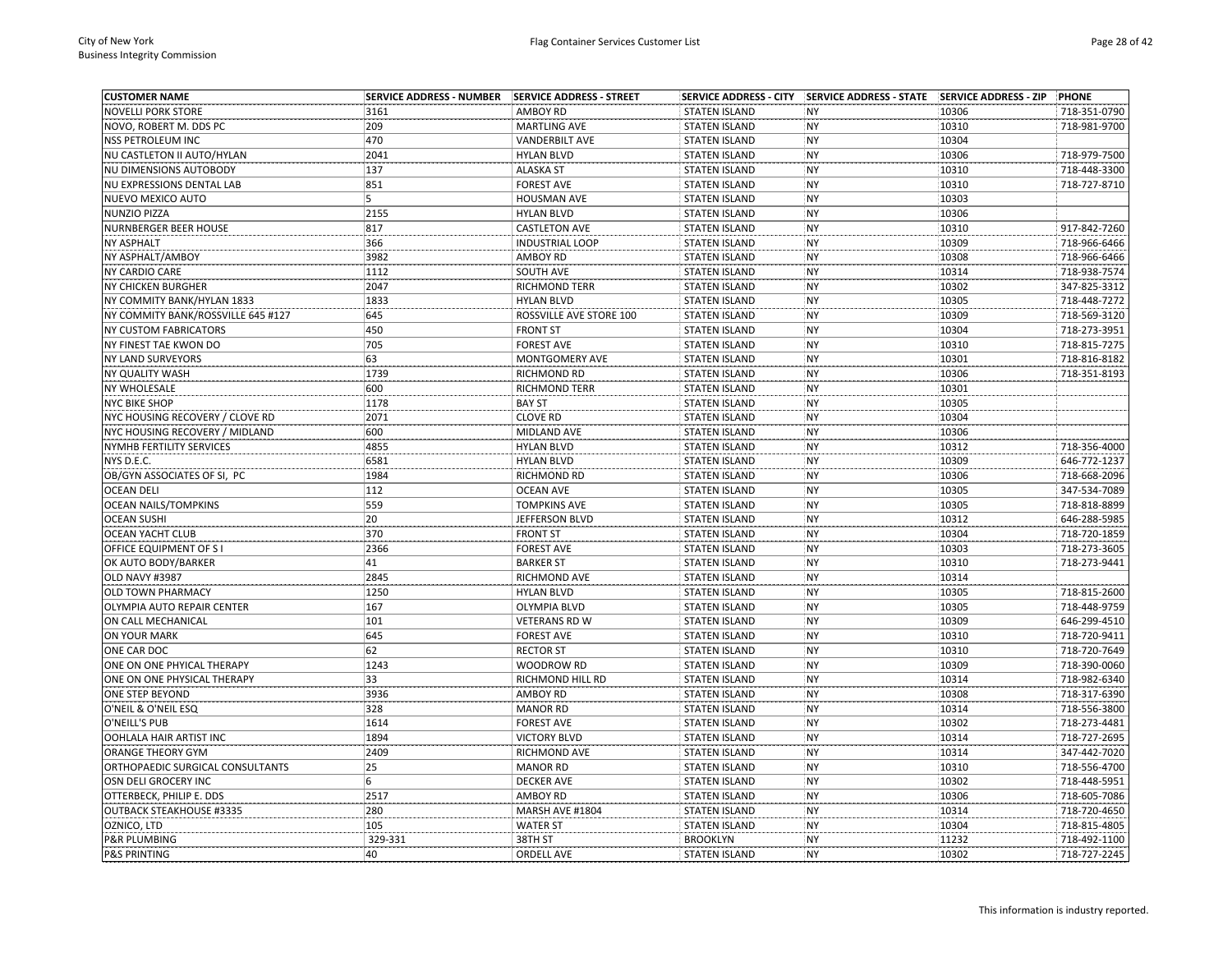| <b>CUSTOMER NAME</b>                     | <b>SERVICE ADDRESS - NUMBER</b> | SERVICE ADDRESS - STREET | <b>SERVICE ADDRESS - CITY</b> | SERVICE ADDRESS - STATE SERVICE ADDRESS - ZIP |       | <b>PHONE</b> |
|------------------------------------------|---------------------------------|--------------------------|-------------------------------|-----------------------------------------------|-------|--------------|
| P&T AUTO REPAIR                          | 2062                            | RICHMOND RD              | <b>STATEN ISLAND</b>          | NY                                            | 10306 | 718-979-2424 |
| PAC PLUMBING, HEATING & A/C              | 545                             | PORT RICHMOND AVE        | <b>STATEN ISLAND</b>          | <b>NY</b>                                     | 10302 | 718-720-4980 |
| PACIFIC KITCHEN                          | 4255                            | <b>AMBOY RD</b>          | <b>STATEN ISLAND</b>          | NY                                            | 10308 | 718-948-6888 |
| PACK & CARRY                             | 3755                            | <b>VICTORY BLVD</b>      | <b>STATEN ISLAND</b>          | NY                                            | 10314 | 718-496-8415 |
| PAESANO'S PIZZERIA                       | 12                              | <b>BRADLEY AVE</b>       | <b>STATEN ISLAND</b>          | NY                                            | 10314 | 718-761-2070 |
| PAGE BAGELS                              | 289                             | PAGE AVE                 | <b>STATEN ISLAND</b>          | <b>NY</b>                                     | 10307 | 718-948-1414 |
| PAGE PLAZA DINER                         | 75                              | PAGE AVE                 | <b>STATEN ISLAND</b>          | NY                                            | 10309 | 718-966-1800 |
| PAINTING WITH A TWIST                    | 2271                            | <b>HYLAN BLVD</b>        | <b>STATEN ISLAND</b>          | NY                                            | 10305 | 718-979-7928 |
| PAMELA BEAUTY SALON                      | 517                             | 51ST ST                  | <b>BROOKLYN</b>               | NY                                            | 11220 | 718-714-8828 |
| PANADERIA LA MIXTECA                     | 104                             | <b>VICTORY BLVD</b>      | <b>STATEN ISLAND</b>          | <b>NY</b>                                     | 10301 | 718-720-1221 |
| PANERA BREAD                             | 2935                            | <b>VETERANS RD W</b>     | <b>STATEN ISLAND</b>          | NY                                            | 10309 | 718-966-0304 |
| PANSINI STEVE / AUTO MECHANIC            | 515                             | WILD AVE                 | <b>STATEN ISLAND</b>          | NY                                            | 10314 | 718-494-0493 |
| PAPA JOE'S UNCOMMON DELI                 | 280                             | MORNINGSTAR RD           | <b>STATEN ISLAND</b>          | <b>NY</b>                                     | 10303 | 718-816-5285 |
| PAPOUTSIA NEW YORK                       | 7323                            | <b>AMBOY RD</b>          | <b>STATEN ISLAND</b>          | NY                                            | 10307 | 917-816-1506 |
| PARK TYSEN CNT LLC/SUITE 302             | 2700                            | <b>HYLAN BLVD</b>        | <b>STATEN ISLAND</b>          | <b>NY</b>                                     | 10306 | 718-816-7575 |
| PARKER, MARCIA/JEFF MD'S                 | 4222                            | <b>HYLAN BLVD</b>        | <b>STATEN ISLAND</b>          | NY                                            | 10308 | 718-356-2700 |
| PARNESE, JOHN                            | 4308                            | RICHMOND AVE             | <b>STATEN ISLAND</b>          | NY                                            | 10312 |              |
| PARSHIN DENTAL                           | 255                             | RICHMOND HILL RD         | <b>STATEN ISLAND</b>          | NY                                            | 10314 | 718-494-2010 |
| PARTNERS IN SOUND                        | 18                              | <b>HERVEY ST</b>         | <b>STATEN ISLAND</b>          | <b>NY</b>                                     | 10309 | 917-584-0917 |
| PARTY JUNGLE                             | 66                              | <b>INDUSTRIAL LOOP</b>   | <b>STATEN ISLAND</b>          | <b>NY</b>                                     | 10309 | 718-757-1384 |
| PASSARELLO & LAROSA, ESQ                 | 94                              | <b>LINCOLN AVE</b>       | <b>STATEN ISLAND</b>          | NY                                            | 10306 | 718-987-1100 |
| PASTOSA RAVIOLI/RICHMOND AVE             | 3817                            | RICHMOND AVE             | <b>STATEN ISLAND</b>          | <b>NY</b>                                     | 10312 | 718-356-4600 |
| PASTOSA RAVIOLI/RICHMOND RD              | 1076                            | RICHMOND RD              | <b>STATEN ISLAND</b>          | NY                                            | 10304 | 718-667-2194 |
| PASTRY LOVERS CHOICE                     | 370                             | VAN DUZER ST             | <b>STATEN ISLAND</b>          | <b>NY</b>                                     | 10304 | 917-597-8972 |
| PAT TOTINO LANDSCAPE                     | 141                             | <b>ANDROS AVE</b>        | <b>STATEN ISLAND</b>          | NY                                            | 10303 | 917-903-8946 |
| PATEL, NILA DR.                          | 3768                            | RICHMOND AVE             | <b>STATEN ISLAND</b>          | NY                                            | 10312 | 718-948-2633 |
| PATRIZIA'S OF BROOKLYN                   | 4255                            | <b>AMBOY RD</b>          | <b>STATEN ISLAND</b>          | NY                                            | 10308 | 732-895-7785 |
| PAYLESS AUTO REPAIR                      | 151                             | <b>VICTORY BLVD</b>      | <b>STATEN ISLAND</b>          | NY                                            | 10301 | 718-727-8121 |
| PAY-O-MATIC                              | 2510                            | <b>HYLAN BLVD</b>        | <b>STATEN ISLAND</b>          | <b>NY</b>                                     | 10306 | 718-667-0551 |
| PEARSO, MELVIN DDS                       | 3436                            | RICHMOND AVE             | <b>STATEN ISLAND</b>          | <b>NY</b>                                     | 10312 | 718-948-5100 |
| PECKS ROSEBANK TAVERN                    | 1258                            | <b>BAY ST</b>            | <b>STATEN ISLAND</b>          | NY                                            | 10305 | 718-447-9423 |
| PEDIATRIC HEALTH CARE / ALLIED PHYSICIAN | 148                             | <b>NEW DORP LANE</b>     | <b>STATEN ISLAND</b>          | <b>NY</b>                                     | 10306 |              |
| PENN JERSEY MACHINERY                    | 20                              | <b>KINSEY PL</b>         | <b>STATEN ISLAND</b>          | NY                                            | 10303 | 610-524-4519 |
| PENNROCK IND/RIVIERA PLAZA               | 3295                            | <b>AMBOY RD</b>          | <b>STATEN ISLAND</b>          | NY                                            | 10306 | 718-356-6290 |
| PEOPLE'S WORKSHOP                        | 33                              | <b>OLYMPIA BLVD</b>      | <b>STATEN ISLAND</b>          | <b>NY</b>                                     | 10305 | 718-720-2564 |
| PERFECT 10                               | 1547                            | <b>ARTHUR KILL RD</b>    | <b>STATEN ISLAND</b>          | NY                                            | 10312 | 718-605-8274 |
| PERFETTO                                 | 4434                            | <b>AMBOY RD</b>          | <b>STATEN ISLAND</b>          | <b>NY</b>                                     | 10312 | 718-442-4212 |
| PERFETTO ENTERPRISES                     | 2076                            | <b>RICHMOND TERR</b>     | <b>STATEN ISLAND</b>          | <b>NY</b>                                     | 10302 | 718-442-4212 |
| PERRONE, DANIEL C. DDS                   | 2136                            | <b>VICTORY BLVD</b>      | <b>STATEN ISLAND</b>          | NY                                            | 10314 | 718-761-4566 |
| PERRY'S BRICK CO INC/ARLINGTON           | 221                             | <b>ARLINGTON AVE</b>     | <b>STATEN ISLAND</b>          | NY                                            | 10303 | 718-448-5050 |
| PERRY'S BRICK CO INC/BLOOMINGDALE        | 961                             | <b>BLOOMINGDALE RD</b>   | <b>STATEN ISLAND</b>          | NY                                            | 10309 | 718-967-9600 |
| PERSONAL CARE CENTER                     | 774                             | <b>MANOR RD</b>          | <b>STATEN ISLAND</b>          | NY                                            | 10314 | 718-370-1088 |
| PERSONAL TAX SERVICE                     | 280                             | PAGE AVE                 | <b>STATEN ISLAND</b>          | NY                                            | 10307 | 718-967-0759 |
| PETE MILANO'S DISCOUNT WINE & LIQUOR     | 1441                            | <b>FOREST AVE</b>        | <b>STATEN ISLAND</b>          | NY                                            | 10302 | 718-447-2888 |
| PETER UNGARO AGNCY INC                   | 4156                            | <b>HYLAN BLVD</b>        | <b>STATEN ISLAND</b>          | NY                                            | 10308 | 718-948-4141 |
| PETOSA, LESLIE DDS                       | 156                             | THIRD ST                 | <b>STATEN ISLAND</b>          | <b>NY</b>                                     | 10306 | 718-351-1625 |
| PETS DISCOUNT/HYLAN                      | 2026                            | <b>HYLAN BLVD</b>        | <b>STATEN ISLAND</b>          | <b>NY</b>                                     | 10306 |              |
| PETS DISCOUNT/PAGE                       | 240                             | PAGE AVE                 | <b>STATEN ISLAND</b>          | NY                                            | 10307 |              |
| PETS DISCOUNT/PORT RICHMOND              | 192                             | PORT RICHMOND AVE        | <b>STATEN ISLAND</b>          | NY                                            | 10302 |              |
| PFM SI-2LLC                              | 1275                            | WOODROW RD               | <b>STATEN ISLAND</b>          | NY                                            | 10309 | 718-926-7161 |
| <b>PGL DELI &amp; GROCERY</b>            | 340                             | <b>HEBERTON AVE</b>      | <b>STATEN ISLAND</b>          | NY                                            | 10302 | 718-442-2192 |
| PHIL'S AIR CONDITIONING                  | 486                             | <b>INDUSTRIAL LOOP</b>   | <b>STATEN ISLAND</b>          | <b>NY</b>                                     | 10309 | 718-966-8884 |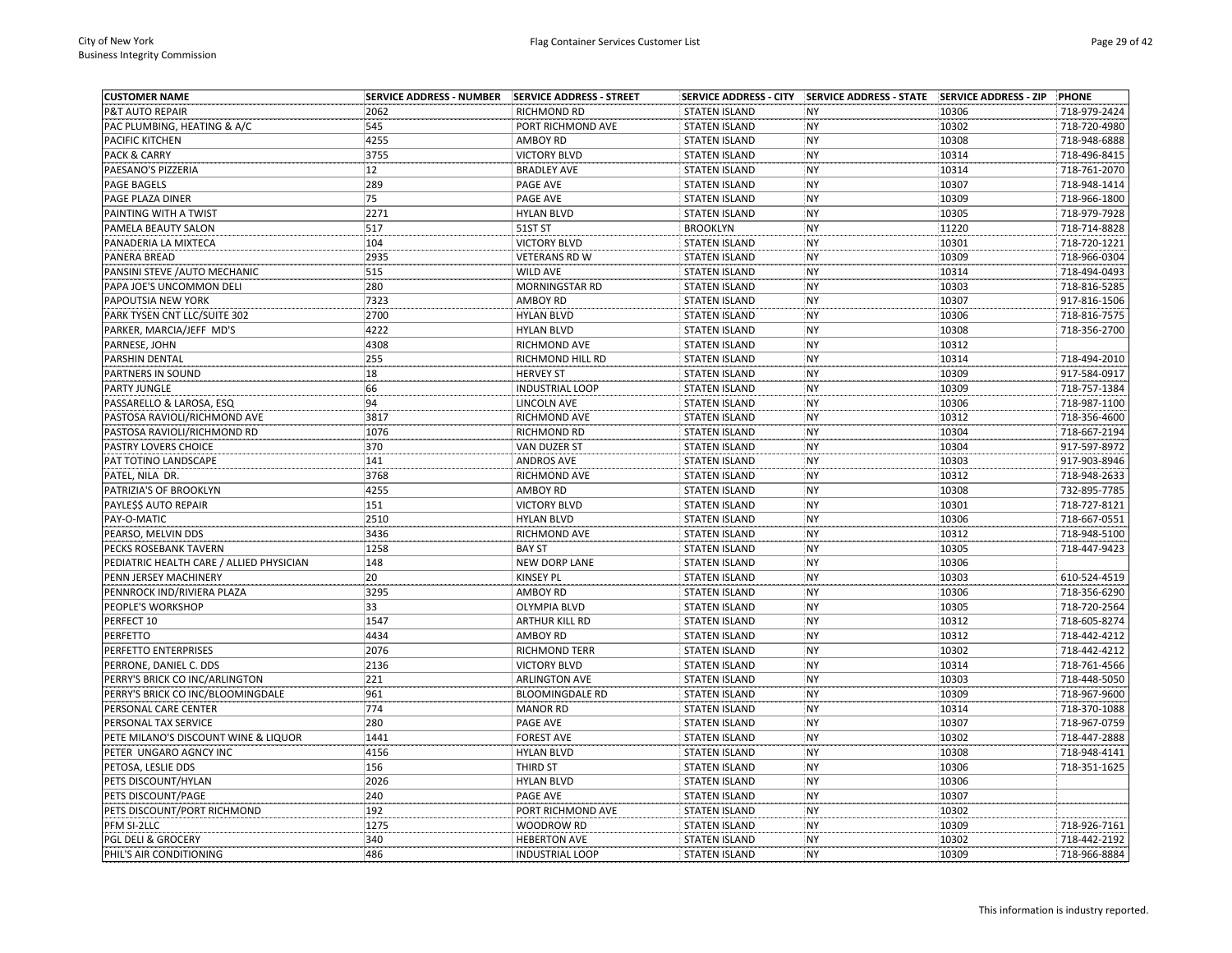| <b>CUSTOMER NAME</b>                  |                |                       |                      | SERVICE ADDRESS - CITY SERVICE ADDRESS - STATE SERVICE ADDRESS - ZIP |       | <b>PHONE</b> |
|---------------------------------------|----------------|-----------------------|----------------------|----------------------------------------------------------------------|-------|--------------|
| PHOENIX PALACE                        | 677            | <b>BAY ST</b>         | <b>STATEN ISLAND</b> | <b>NY</b>                                                            | 10304 | 718-273-5228 |
| PHOTO GRAVE                           | 1140           | S RAILROAD AVE        | <b>STATEN ISLAND</b> | <b>NY</b>                                                            | 10306 | 718-667-4825 |
| PHUNKY ELEPHANT                       | 1271           | <b>BAY ST</b>         | <b>STATEN ISLAND</b> | <b>NY</b>                                                            | 10305 | 718-448-4282 |
| PHYSICIANS & SURGEONS SPECIALTY BLDG. | 1460           | <b>VICTORY BLVD</b>   | <b>STATEN ISLAND</b> | <b>NY</b>                                                            | 10301 | 718-727-7287 |
| PIAZZA BROTHER'S WINE ROOM            | 690            | <b>GULF AVE</b>       | <b>STATEN ISLAND</b> | <b>NY</b>                                                            | 10314 | 718-982-9463 |
| PIAZZA ICE                            | 41             | HOUSMAN AVE           | <b>STATEN ISLAND</b> | <b>NY</b>                                                            | 10303 | 917-560-5291 |
| PICCOLINO RESTAURANT                  | 3935           | <b>AMBOY RD</b>       | <b>STATEN ISLAND</b> | <b>NY</b>                                                            | 10308 | 201-723-2661 |
| PIECE A. CAKE LLC                     | 177            | <b>NEW DORP LANE</b>  | <b>STATEN ISLAND</b> | <b>NY</b>                                                            | 10306 | 917-566-7404 |
| <b>PIER 76</b>                        | 76             | <b>BAY ST</b>         | <b>STATEN ISLAND</b> | <b>NY</b>                                                            | 10301 | 718-447-7437 |
| PIONEER TRANSPORTATION / SHARROTTS    | 448            | <b>SHARROTTS RD</b>   | <b>STATEN ISLAND</b> | <b>NY</b>                                                            | 10309 | 718-984-6486 |
| PIONEER TRANSPORTATION CORP           | 2890           | <b>ARTHUR KILL RD</b> | <b>STATEN ISLAND</b> | <b>NY</b>                                                            | 10309 | 917-984-8218 |
| PITMAN PLUMBING                       | 201            | <b>ARLINGTON AVE</b>  | <b>STATEN ISLAND</b> | <b>NY</b>                                                            | 10303 | 718-816-8001 |
| PIZZA TOWN/GENNAROS                   | 413            | <b>NEW DORP LANE</b>  | <b>STATEN ISLAND</b> | <b>NY</b>                                                            | 10306 | 718-979-2382 |
| PLANET WINGS/FOREST                   | 2220           | <b>FOREST AVE</b>     | <b>STATEN ISLAND</b> | <b>NY</b>                                                            | 10303 | 718-273-7575 |
| PLANET WINGS/HYLAN                    | 2211           | <b>HYLAN BLVD</b>     | <b>STATEN ISLAND</b> | <b>NY</b>                                                            | 10306 | 718-668-9464 |
| PLATINUM PLUMBING                     | 66             | <b>BROAD ST</b>       | <b>STATEN ISLAND</b> | <b>NY</b>                                                            | 10304 |              |
| PLAY SPORTS LOUNGE                    | $\overline{2}$ | <b>SNEDEN AVE</b>     | <b>STATEN ISLAND</b> | <b>NY</b>                                                            | 10312 | 718-984-3700 |
| PLAZA PIZZA                           | 50             | <b>NEW DORP PLAZA</b> | <b>STATEN ISLAND</b> | <b>NY</b>                                                            | 10306 | 718-667-7170 |
| PLAZA SAN JERONEMO                    | 465            | PORT RICHMOND AVE     | <b>STATEN ISLAND</b> | <b>NY</b>                                                            | 10302 | 347-615-4893 |
| PLS FINANCIAL SERVICES                | 2234           | <b>FOREST AVE</b>     | <b>STATEN ISLAND</b> | <b>NY</b>                                                            | 10303 | 860-256-2363 |
| PLS/STORE #CC915 RICH HILL            | 51             | RICHMOND HILL RD      | <b>STATEN ISLAND</b> | <b>NY</b>                                                            | 10314 |              |
| PLS/STORE#CC907/JEWETT AVE            | 954            | JEWETT AVE            | <b>STATEN ISLAND</b> | <b>NY</b>                                                            | 10314 | 888-549-2233 |
| PLS/STORE#CC918 VICTORY               | 41             | <b>VICTORY BLVD</b>   | <b>STATEN ISLAND</b> | <b>NY</b>                                                            | 10301 | 718-442-5111 |
| PLS/STORE#CC919/770 PT RICHMOND AVE   | 770            | PORT RICHMOND AVE     | <b>STATEN ISLAND</b> | <b>NY</b>                                                            | 10302 | 718-442-5330 |
| PLS/STORE#CC920/169 PT RICHMOND AVE   | 169            | PORT RICHMOND AVE     | <b>STATEN ISLAND</b> | <b>NY</b>                                                            | 10302 | 718-442-5330 |
| PM PEDIATRICS                         | 2407           | RICHMOND AVE          | <b>STATEN ISLAND</b> | <b>NY</b>                                                            | 10314 | 631-935-2281 |
| POCO LOCO BAR OF SI                   | 8              | VAN DUZER ST          | <b>STATEN ISLAND</b> | <b>NY</b>                                                            | 10301 | 347-944-7947 |
| PODER Y FUEGO DEL ALTISIMO            | 418            | PORT RICHMOND AVE     | <b>STATEN ISLAND</b> | <b>NY</b>                                                            | 10302 | 917-743-2830 |
| POLISHING PAD INC                     | 5              | <b>NEWARK AVE</b>     | <b>STATEN ISLAND</b> | <b>NY</b>                                                            | 10302 | 718-273-9561 |
| POMPA, DR                             | 78             | 9TH ST                | <b>STATEN ISLAND</b> | <b>NY</b>                                                            | 10306 | 718-351-7683 |
| PONTERIO, NICHOLAS B.                 | 680            | SHARROTS RD UNIT #12  | <b>STATEN ISLAND</b> | <b>NY</b>                                                            | 10309 | 347-392-9711 |
| PORT REGALLE YACHT CLUB               | 23             | <b>HARBOUR CT</b>     | <b>STATEN ISLAND</b> | <b>NY</b>                                                            | 10308 |              |
| PORT RICHMOND EMPORIUM & BILLIARDS    | 350            | PORT RICHMOND AVE     | <b>STATEN ISLAND</b> | <b>NY</b>                                                            | 10302 | 347-552-8784 |
| PORT RICHMOND LIQUORS                 | 292            | PORT RICHMOND AVE     | <b>STATEN ISLAND</b> | <b>NY</b>                                                            | 10302 | 718-420-0500 |
| PORTA, MIKE                           | 65             | <b>KREISCHER ST</b>   | <b>STATEN ISLAND</b> | <b>NY</b>                                                            | 10309 |              |
| PORTOBELLO CAFE                       | 4221           | <b>HYLAN BLVD</b>     | <b>STATEN ISLAND</b> | <b>NY</b>                                                            | 10308 | 718-356-2233 |
|                                       | 2935           |                       |                      | <b>NY</b>                                                            |       | 718-227-7506 |
| POSH BABY                             | 6400           | <b>VETERANS RD W</b>  | <b>STATEN ISLAND</b> |                                                                      | 10309 |              |
| POSH FRENCH CLEANERS                  | 1108           | <b>AMBOY RD</b>       | <b>STATEN ISLAND</b> | <b>NY</b>                                                            | 10309 | 718-605-5300 |
| POSH NAILS                            |                | <b>FOREST AVE</b>     | <b>STATEN ISLAND</b> | <b>NY</b>                                                            | 10310 | 718-273-6800 |
| POSITIVE ON-LINE SYSTEMS              | 111            | <b>STORER AVE</b>     | <b>STATEN ISLAND</b> | <b>NY</b>                                                            | 10309 | 718-984-4767 |
| POSTAL PLAZA                          | 4077           | <b>HYLAN BLVD</b>     | <b>STATEN ISLAND</b> | <b>NY</b>                                                            | 10308 | 718-227-5681 |
| PREFERRED AUTO BODY                   | 393            | <b>TOMPKINS AVE</b>   | <b>STATEN ISLAND</b> | <b>NY</b>                                                            | 10305 | 718-448-3553 |
| PREFFERED BELAIR AUTO                 | 496            | ARTHUR KILL RD        | <b>STATEN ISLAND</b> | <b>NY</b>                                                            | 10308 | 718-948-9745 |
| PREMIER AUTO                          | 2109           | <b>FOREST AVE</b>     | <b>STATEN ISLAND</b> | <b>NY</b>                                                            | 10303 | 917-865-5181 |
| PREMIER AUTO COLLISION                | 285            | <b>MAPLE PKWY</b>     | <b>STATEN ISLAND</b> | <b>NY</b>                                                            | 10303 | 718-420-6070 |
| PREMIER ELECTRIC                      | 38             | <b>GRANITE AVE</b>    | <b>STATEN ISLAND</b> | <b>NY</b>                                                            | 10303 | 718-273-3019 |
| <b>PREMIER GLASS</b>                  | 22             | <b>BRIANNA CRT</b>    | <b>STATEN ISLAND</b> | <b>NY</b>                                                            | 10309 | 718-967-7179 |
| PREMIER MEDICAL PLLC                  | 265            | <b>MASON AVE</b>      | <b>STATEN ISLAND</b> | <b>NY</b>                                                            | 10305 |              |
| PREMIER PEDIATRICS                    | 2955           | <b>VETERANS RD W</b>  | <b>STATEN ISLAND</b> | <b>NY</b>                                                            | 10309 | 718-356-6000 |
| PREMIER PRODUCE                       | 537            | <b>WILD AVE</b>       | <b>STATEN ISLAND</b> | <b>NY</b>                                                            | 10314 | 646-285-2408 |
| PRESTIGE NAIL SALON                   | 900            | <b>HYLAN BLVD</b>     | <b>STATEN ISLAND</b> | <b>NY</b>                                                            | 10305 | 718-876-0100 |
| PRESTIGE OPTICAL                      | 2239           | <b>HYLAN BLVD</b>     | STATEN ISLAND        | <b>NY</b>                                                            | 10306 | 718-667-1600 |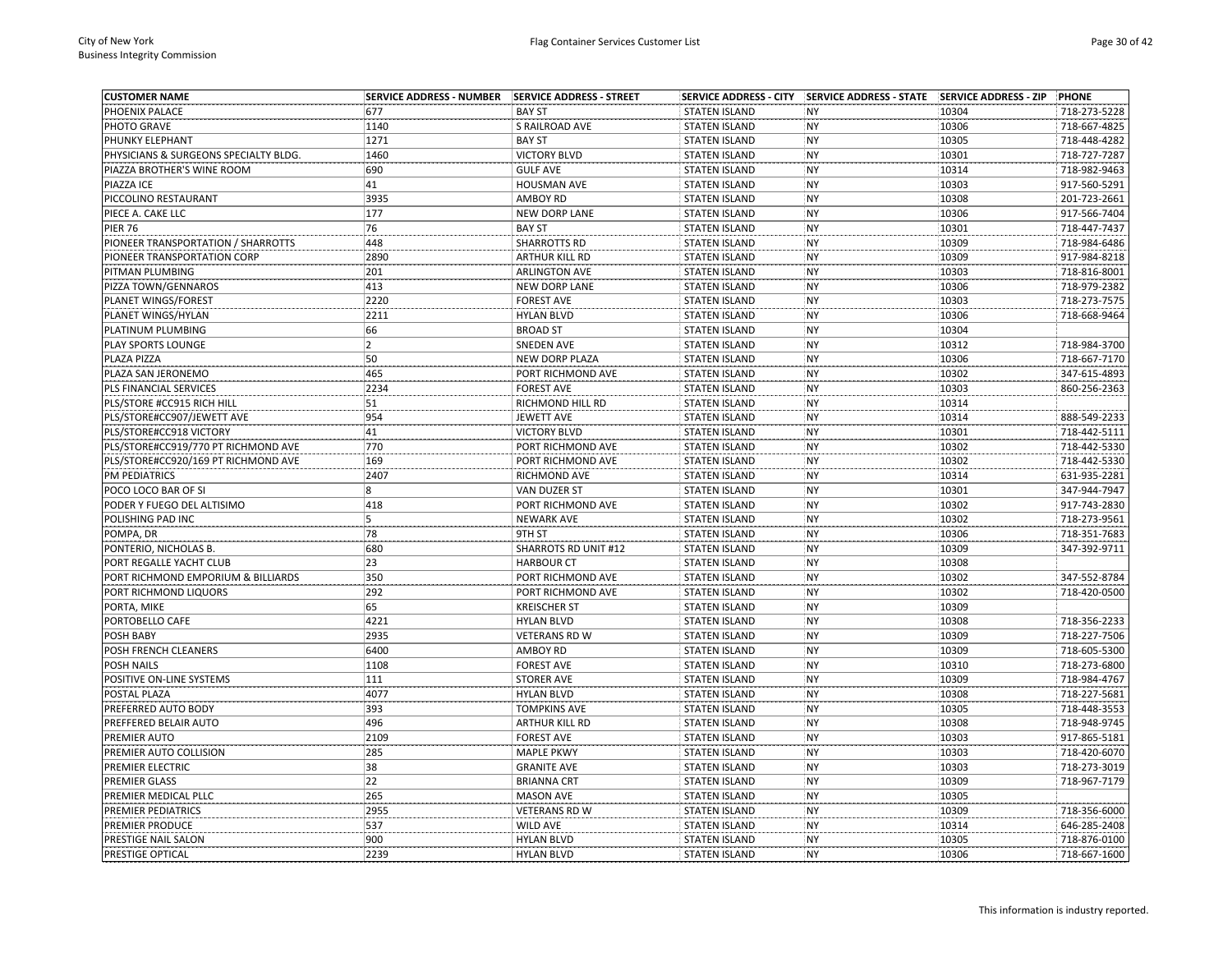| <b>CUSTOMER NAME</b>                     | <b>SERVICE ADDRESS - NUMBER</b> | SERVICE ADDRESS - STREET | <b>SERVICE ADDRESS - CITY</b> | <b>SERVICE ADDRESS - STATE</b> | <b>SERVICE ADDRESS - ZIP</b> | <b>PHONE</b> |
|------------------------------------------|---------------------------------|--------------------------|-------------------------------|--------------------------------|------------------------------|--------------|
| PRESTIGE PLUMBING                        | 234                             | <b>GRANDVIEW AVE</b>     | <b>STATEN ISLAND</b>          | <b>NY</b>                      | 10303                        | 718-447-8358 |
| PRIDE AFRICAN & CARIBEAN REST            | 197                             | <b>BROAD ST</b>          | <b>STATEN ISLAND</b>          | <b>NY</b>                      | 10304                        | 718-273-9090 |
| PRIDE CENTER OF SI                       | 25                              | <b>VICTORY BLVD</b>      | <b>STATEN ISLAND</b>          | <b>NY</b>                      | 10301                        | 718-808-1805 |
| PRIMARY CARE AMBULANCE                   | 2699                            | <b>RICHMOND TERR</b>     | <b>STATEN ISLAND</b>          | <b>NY</b>                      | 10303                        | 718-351-7012 |
| PRIME AUTO PARTS CO                      | 352                             | <b>BROADWAY</b>          | <b>STATEN ISLAND</b>          | NY                             | 10310                        | 718-816-7747 |
| PRIME PIZZA                              | 1778                            | <b>HYLAN BLVD</b>        | <b>STATEN ISLAND</b>          | <b>NY</b>                      | 10305                        | 718-351-5000 |
| PRIMO PIZZA                              | 1282                            | RICHMOND RD              | <b>STATEN ISLAND</b>          | <b>NY</b>                      | 10304                        | 917-557-3415 |
| PRIMORJE                                 | 29                              | <b>BROOK ST</b>          | <b>STATEN ISLAND</b>          | <b>NY</b>                      | 10301                        | 917-971-0436 |
| PRINCESS NAILS                           | 450                             | <b>NOME AVE</b>          | <b>STATEN ISLAND</b>          | <b>NY</b>                      | 10314                        | 718-370-9338 |
| PRITCHARD CONTRACTING                    | 1936                            | <b>RICHMOND TERR</b>     | <b>STATEN ISLAND</b>          | <b>NY</b>                      | 10302                        | 718-981-3201 |
| PRO CON GROUP INC.                       | 520                             | <b>INDUSTRIAL LOOP</b>   | <b>STATEN ISLAND</b>          | <b>NY</b>                      | 10309                        | 718-987-5317 |
| PROFESSIONAL CARE PHYSICAL THERAPY PC    | 895                             | <b>HYLAN BLVD</b>        | <b>STATEN ISLAND</b>          | <b>NY</b>                      | 10305                        | 718-701-4545 |
| PROJECT HOSPITALITY / RICH TERR          | 150                             | <b>RICHMOND TERR</b>     | <b>STATEN ISLAND</b>          | <b>NY</b>                      | 10301                        | 718-420-1475 |
| PRONTO PIZZA #2 / FOREST                 | 738                             | <b>FOREST AVE</b>        | <b>STATEN ISLAND</b>          | NY                             | 10310                        | 718-448-1166 |
| PRONTO PIZZA #4 / NEW DORP               | 337                             | <b>NEW DORP LANE</b>     | <b>STATEN ISLAND</b>          | <b>NY</b>                      | 10306                        | 718-351-2700 |
| PRONTO PIZZA / BAY                       | 1077                            | <b>BAY ST</b>            | <b>STATEN ISLAND</b>          | <b>NY</b>                      | 10305                        | 347-992-6782 |
| PRONTO PIZZA / VETERANS                  | 2935                            | <b>VETERANS RD W</b>     | <b>STATEN ISLAND</b>          | <b>NY</b>                      | 10309                        | 718-356-2500 |
| PROSPECT PERK                            | 183                             | STERLING PLACE           | <b>BROOKLYN</b>               | <b>NY</b>                      | 11238                        | 202-679-6431 |
| PRT REALTY                               | 305                             | SEGUINE AVE              | <b>STATEN ISLAND</b>          | <b>NY</b>                      | 10309                        | 718-967-8300 |
| <b>PS FINANCE</b>                        | 183                             | <b>NEW DORP LANE</b>     | <b>STATEN ISLAND</b>          | <b>NY</b>                      | 10306                        | 718-987-2200 |
| <b>QDOBA GRILL</b>                       | 1275                            | WOODROW RD               | <b>STATEN ISLAND</b>          | <b>NY</b>                      | 10309                        | 781-690-8023 |
| <b>QUALITY COOLING &amp; HEATING</b>     | 2076                            | <b>RICHMOND TERR</b>     | <b>STATEN ISLAND</b>          | <b>NY</b>                      | 10302                        | 718-370-9000 |
| QUEEN ANN CAR WASH/BAY                   | 1025                            | <b>BAY ST</b>            | <b>STATEN ISLAND</b>          | NY                             | 10305                        | 718-816-4577 |
| QUEEN ANN CAR WASH/JEWETT                | 101                             | JEWETT AVE               | <b>STATEN ISLAND</b>          | <b>NY</b>                      | 10302                        | 718-447-4795 |
| <b>QUICK STOP DELI</b>                   | 1426                            | <b>CASTLETON AVE</b>     | <b>STATEN ISLAND</b>          | <b>NY</b>                      | 10302                        | 347-596-6510 |
| <b>QUICKY LUBE PLUS</b>                  | 4295                            | <b>AMBOY RD</b>          | <b>STATEN ISLAND</b>          | <b>NY</b>                      | 10312                        | 718-317-1906 |
| R G M SIGNS INC                          | 1234                            | <b>CASTLETON AVE</b>     | <b>STATEN ISLAND</b>          | <b>NY</b>                      | 10310                        | 718-442-0598 |
| <b>R&amp;A HOLDINGS LLC</b>              | 3733                            | RICHMOND AVE             | <b>STATEN ISLAND</b>          | <b>NY</b>                      | 10312                        | 718-605-6324 |
| <b>R&amp;L PRESS</b>                     | 896                             | <b>FOREST AVE</b>        | <b>STATEN ISLAND</b>          | <b>NY</b>                      | 10310                        | 718-447-8557 |
| RAINBOW CUSTOM COUNTER TOPS INC          | 1950                            | RICHMOND TERR            | <b>STATEN ISLAND</b>          | <b>NY</b>                      | 10302                        | 718-448-3658 |
| RAINBOW ONE LAUNDRY                      | 195                             | <b>VICTORY BLVD</b>      | <b>STATEN ISLAND</b>          | <b>NY</b>                      | 10301                        | 718-815-2937 |
| RAJAKARUNA & ETTLINGER CONSULT           | 49                              | ENGLEWOOD AVE            | <b>STATEN ISLAND</b>          | <b>NY</b>                      | 10309                        | 718-447-7920 |
| RALPH'S ICE/HUGUENOT                     | 890                             | <b>HUGUENOT AVE</b>      | <b>STATEN ISLAND</b>          | <b>NY</b>                      | 10312                        | 718-885-7134 |
| RALPH'S ITALIAN ICES                     | 501                             | PORT RICHMOND AVE        | <b>STATEN ISLAND</b>          | <b>NY</b>                      | 10302                        | 732-371-3703 |
| RAMPULA, DAVID                           | 1282                            | RICHMOND RD              | <b>STATEN ISLAND</b>          | <b>NY</b>                      | 10304                        | 917-658-5195 |
|                                          | 148                             | <b>LYNHURST AVE</b>      | <b>STATEN ISLAND</b>          | <b>NY</b>                      | 10305                        | 718-442-4723 |
| <b>RAND SOLUTIONS</b>                    | 574                             | <b>INDUSTRIAL LOOP</b>   | <b>STATEN ISLAND</b>          | <b>NY</b>                      |                              | 718-442-4723 |
| RAND SOLUTIONS/INDUSTRAIL                |                                 |                          |                               |                                | 10309                        |              |
| RANDALL MANOR PHARMACY                   | 395                             | <b>FOREST AVE</b>        | <b>STATEN ISLAND</b>          | <b>NY</b>                      | 10301                        | 917-922-9079 |
| RANDALL MANOR TAVERN                     | 735                             | <b>CASTLETON AVE</b>     | <b>STATEN ISLAND</b>          | <b>NY</b>                      | 10310                        | 347-855-2724 |
| RAZZORE'S GIFT BASKETS                   | 209                             | <b>MAIN ST</b>           | <b>STATEN ISLAND</b>          | <b>NY</b>                      | 10307                        | 718-317-9123 |
| RE EXECUTIVE/CAFE                        | 1071                            | <b>TARGEE ST</b>         | <b>STATEN ISLAND</b>          | <b>NY</b>                      | 10304                        | 718-981-8400 |
| REAL MADRID RESTAURANT                   | 2075                            | <b>FOREST AVE</b>        | <b>STATEN ISLAND</b>          | <b>NY</b>                      | 10303                        | 718-447-7885 |
| RECUERDOS MEXICANOS INC                  | 232                             | PORT RICHMOND AVE        | <b>STATEN ISLAND</b>          | <b>NY</b>                      | 10302                        | 718-815-5533 |
| REDLINE TEEZ INC                         | 5518                            | 3RD AVE                  | <b>BROOKLYN</b>               | <b>NY</b>                      | 11220                        | 718-492-7997 |
| REGGIANO'S PIZZA                         | 7339                            | <b>AMBOY RD</b>          | <b>STATEN ISLAND</b>          | <b>NY</b>                      | 10307                        | 347-733-7264 |
| REHAB PHYS THERAPY ASSOC OF SI           | 4079                            | RICHMOND AVE             | <b>STATEN ISLAND</b>          | <b>NY</b>                      | 10312                        | 718-984-8400 |
| REIMAN'S HARDWARE/1825 VICTORY           | 1825                            | <b>VICTORY BLVD</b>      | <b>STATEN ISLAND</b>          | <b>NY</b>                      | 10314                        | 718-442-1200 |
| REINAUER TOWING                          | 1983                            | RICHMOND TERR            | <b>STATEN ISLAND</b>          | <b>NY</b>                      | 10302                        |              |
| REITANO, GINA MARIE                      | 420                             | <b>FOREST AVE</b>        | <b>STATEN ISLAND</b>          | <b>NY</b>                      | 10301                        | 917-670-5731 |
| RELIABLE COPY/HANSON BLDG                | 4442                            | ARTHUR KILL RD           | <b>STATEN ISLAND</b>          | <b>NY</b>                      | 10309                        | 718-979-6000 |
| RELIANCE AUTO/FOREST                     | 2141                            | <b>FOREST AVE</b>        | <b>STATEN ISLAND</b>          | <b>NY</b>                      | 10303                        | 718-448-8811 |
| <b>RELIANCE AUTO/GETTY/RICHMOND TERR</b> | 1840                            | <b>RICHMOND TERR</b>     | <b>STATEN ISLAND</b>          | <b>NY</b>                      | 10310                        | 718-448-8899 |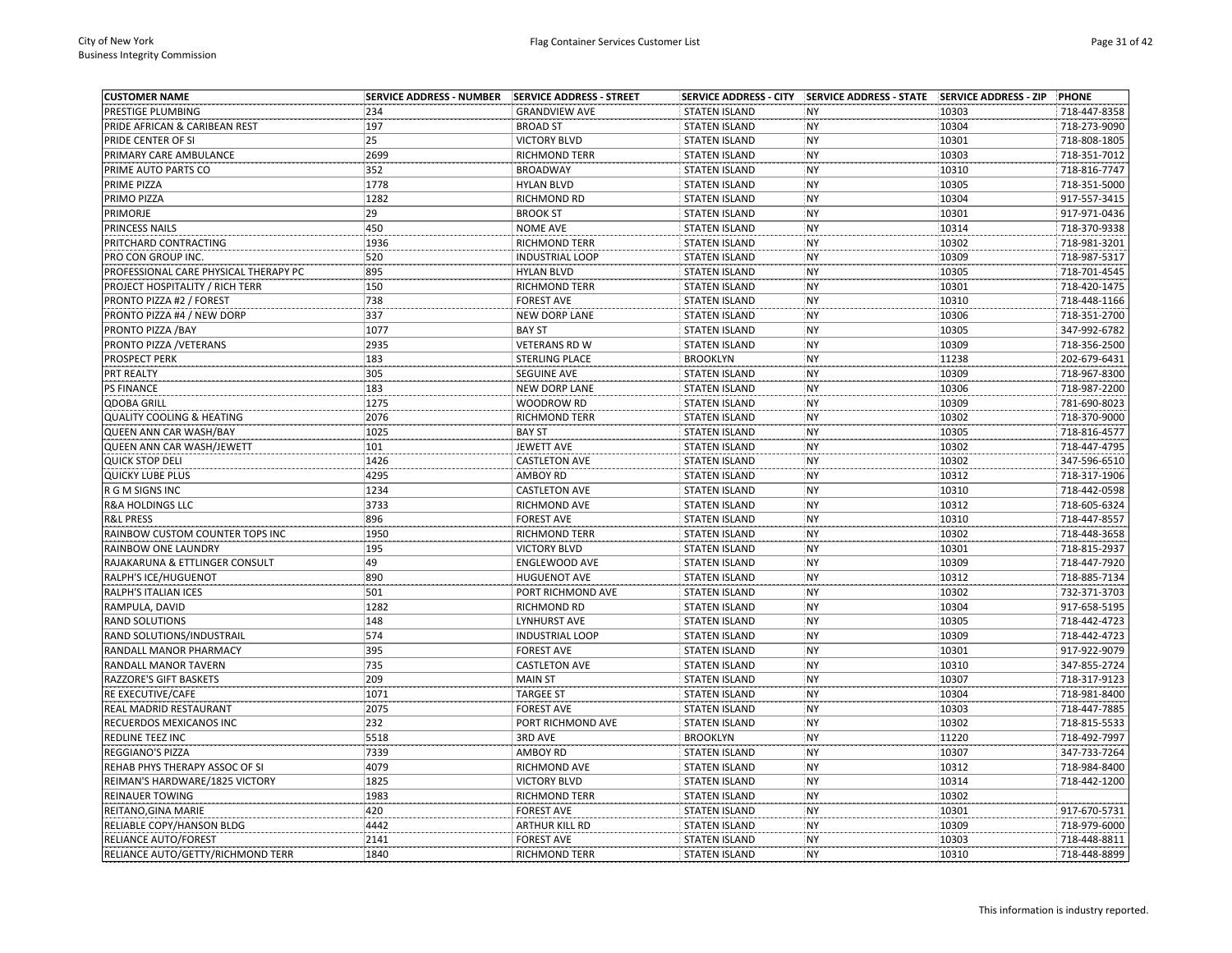| <b>CUSTOMER NAME</b>                      | <b>SERVICE ADDRESS - NUMBER</b> | SERVICE ADDRESS - STREET           |                      | SERVICE ADDRESS - CITY   SERVICE ADDRESS - STATE   SERVICE ADDRESS - ZIP |                | PHONE                        |
|-------------------------------------------|---------------------------------|------------------------------------|----------------------|--------------------------------------------------------------------------|----------------|------------------------------|
| <b>RENEE ROSS</b>                         | 5266                            | <b>ARTHUR KILL RD</b>              | <b>STATEN ISLAND</b> | <b>NY</b>                                                                | 10307          | 718-605-2636                 |
| REON AVE MEDICAL ASSOCIATES               | 78                              | <b>TODT HILL RD</b>                | <b>STATEN ISLAND</b> | <b>NY</b>                                                                | 10314          | 718-816-0034                 |
| <b>RESCUE MINISTRIES</b>                  | 2083                            | <b>RICHMOND TERR</b>               | <b>STATEN ISLAND</b> | <b>NY</b>                                                                | 10302          |                              |
| RESIDENCE BUILDING / 355 BARD             | 355                             | <b>BARD AVE</b>                    | <b>STATEN ISLAND</b> | <b>NY</b>                                                                | 10310          |                              |
| RESOURCE TRAINING CENTER                  | 4521                            | <b>ARTHUR KILL RD</b>              | <b>STATEN ISLAND</b> | <b>NY</b>                                                                | 10309          | 718-605-1989                 |
| RETRO FITNESS/ BARBARA CAMPBELL           | 2965                            | <b>VETERANS RD W</b>               | <b>STATEN ISLAND</b> | <b>NY</b>                                                                | 10309          | 718-227-5740                 |
| REVIVAL NEW YORK                          | 2581                            | <b>RICHMOND TERR</b>               | <b>STATEN ISLAND</b> | <b>NY</b>                                                                | 10303          | 718-761-7585                 |
| RHYTHM CENTRAL                            | 1300                            | <b>HYLAN BLVD</b>                  | <b>STATEN ISLAND</b> | <b>NY</b>                                                                | 10305          | 718-668-1030                 |
| RICHARD McGLYNN                           | 845                             | <b>CASTLETON AVE</b>               | <b>STATEN ISLAND</b> | <b>NY</b>                                                                | 10310          | 718-981-3684                 |
| RICHMOND ALUMINUM SUPPLY INC              | 3801                            | <b>VICTORY BLVD</b>                | <b>STATEN ISLAND</b> | <b>NY</b>                                                                | 10314          | 718-698-5880                 |
| RICHMOND AUTOMOTIVE REPAIR                | 691                             | RICHMOND RD                        | <b>STATEN ISLAND</b> | <b>NY</b>                                                                | 10304          | 718-448-4253                 |
| RICHMOND BAGELS                           | 4244                            | <b>HYLAN BLVD</b>                  | <b>STATEN ISLAND</b> | <b>NY</b>                                                                | 10312          | 718-967-4244                 |
| RICHMOND CONSTRUCTION CORP                | 2319                            | RICHMOND TERR                      | <b>STATEN ISLAND</b> | <b>NY</b>                                                                | 10302          | 718-300-3434                 |
| RICHMOND CTY CC/GOLF & CLUB               | 135                             | <b>FLAGG PL</b>                    | <b>STATEN ISLAND</b> | NY                                                                       | 10304          | 718-351-0600                 |
| RICHMOND CTY CC/MAINTENANCE               | 900                             | TODT HILL RD                       | <b>STATEN ISLAND</b> | <b>NY</b>                                                                | 10304          | 718-351-0600                 |
| RICHMOND CTY YACHT CLUB                   | 142                             | <b>MANSION AVE</b>                 | <b>STATEN ISLAND</b> | <b>NY</b>                                                                | 10308          | 718-356-4120                 |
| RICHMOND DINER                            | 3954                            | RICHMOND AVE                       | <b>STATEN ISLAND</b> | <b>NY</b>                                                                | 10312          | 718-317-2331                 |
| RICHMOND ELEVATOR INC/17 RECTOR           | 17                              | <b>RECTOR ST</b>                   | <b>STATEN ISLAND</b> | <b>NY</b>                                                                | 10310          | 718-720-3200                 |
| RICHMOND ELEVATOR INC/52 RECTOR           | 52                              | <b>RECTOR ST</b>                   | <b>STATEN ISLAND</b> | <b>NY</b>                                                                | 10310          |                              |
| RICHMOND FAMILY CHIROPRACTIC              | 86                              | <b>NEW DORP PLAZA</b>              | <b>STATEN ISLAND</b> | <b>NY</b>                                                                | 10306          | 718-980-4840                 |
| RICHMOND HILL CHILDREN'S CNTR             | 501                             | RICHMOND HILL RD                   | <b>STATEN ISLAND</b> | <b>NY</b>                                                                | 10314          | 718-494-7422                 |
| RICHMOND HOME NEED SERVICE INC            | 3155                            | <b>AMBOY RD</b>                    | <b>STATEN ISLAND</b> | <b>NY</b>                                                                | 10306          | 718-987-8400                 |
| RICHMOND HOOD CO.                         | 827                             | <b>CASTLETON AVE</b>               | <b>STATEN ISLAND</b> | <b>NY</b>                                                                | 10310          | 917-225-5821                 |
| RICHMOND HOTEL                            | 71                              | <b>CENTRAL AVE</b>                 | <b>STATEN ISLAND</b> | <b>NY</b>                                                                | 10301          | 718-447-8443                 |
| RICHMOND HYLAN PRIMARY CARE               | 4360                            | <b>HYLAN BLVD</b>                  | <b>STATEN ISLAND</b> | <b>NY</b>                                                                |                | 718-818-1277                 |
| RICHMOND INTERNAL MEDICINE                | 1058                            | <b>FOREST AVE</b>                  | <b>STATEN ISLAND</b> | <b>NY</b>                                                                | 10310          |                              |
| RICHMOND MEDICAL HEALTH CARE PC           | 2076                            | <b>HYLAN BLVD</b>                  | <b>STATEN ISLAND</b> | <b>NY</b>                                                                | 10306          | 646-715-7068                 |
| RICHMOND PODIETRY                         | 4243                            | RICHMOND AVE                       | <b>STATEN ISLAND</b> | <b>NY</b>                                                                | 10312          | 718-554-4098                 |
| RICHMOND PULMONARY MEDICINE               | 2905                            | <b>HYLAN BLVD</b>                  | <b>STATEN ISLAND</b> | <b>NY</b>                                                                | 10306          | 718-351-1212                 |
| RICHMOND READY MIX                        | 291                             | CHELSEA RD                         | <b>STATEN ISLAND</b> | <b>NY</b>                                                                | 10314          | 718-775-5095                 |
| RICHMOND REHAB                            | 70                              | <b>NEW DORP PLAZA</b>              | <b>STATEN ISLAND</b> | <b>NY</b>                                                                | 10306          | 718-351-0030                 |
| RICHMOND TAILORING & CLEANERS             | 508                             | <b>HENDERSON AVE</b>               | <b>STATEN ISLAND</b> | <b>NY</b>                                                                | 10310          | 718-390-0782                 |
| RICHMOND TERRACE LIQUORS                  | 52                              | <b>RICHMOND TERR</b>               | <b>STATEN ISLAND</b> | <b>NY</b>                                                                | 10301          | 718-273-0184                 |
| RICHMOND TERRACE REALTY CORP/#2581        | 2581                            | <b>RICHMOND TERR</b>               | <b>STATEN ISLAND</b> | <b>NY</b>                                                                | 10303          | 718-447-3410                 |
| RICHMOND TESTING LAB                      | 135                             | STORER AVE.                        | <b>STATEN ISLAND</b> | <b>NY</b>                                                                | 10309          | 718-317-2928                 |
| <b>RICHMOND TOURS</b>                     | 1828                            | <b>HYLAN BLVD</b>                  | <b>STATEN ISLAND</b> | <b>NY</b>                                                                | 10305          | 718-979-3111                 |
| RICHMOND TRISTAR LLC                      | 1887                            | RICHMOND AVE                       | <b>STATEN ISLAND</b> | <b>NY</b>                                                                | 10314          | 718-477-7500                 |
| RICHMOND UNIVERSITY / AMBOY MEDICAL       | 1794                            | <b>RICHMOND RD</b>                 | <b>STATEN ISLAND</b> | <b>NY</b>                                                                | 10306          |                              |
| RICHMOND VACUUM & SEWING CNT              | 3842                            | RICHMOND AVE                       | <b>STATEN ISLAND</b> | <b>NY</b>                                                                | 10312          | 718-948-7114                 |
| RICHMOND VALLEY VETERINARY PRACTICE PC    | 4915                            | <b>ARTHUR KILL RD</b>              | <b>STATEN ISLAND</b> | <b>NY</b>                                                                | 10309          | 718-948-3331                 |
| RICHMOND VIEW AUTO COLLISION              | 2391                            | <b>FOREST AVE</b>                  | <b>STATEN ISLAND</b> | <b>NY</b>                                                                | 10303          | 718-442-0445                 |
| RICHMONDTOWN DRY CLEANER'S                | 3161                            | <b>AMBOY RD</b>                    | <b>STATEN ISLAND</b> | <b>NY</b>                                                                | 10306          | 718-667-9723                 |
| RICHMONDTOWN SERVICE CENTER               | 3310                            | RICHMOND RD                        | <b>STATEN ISLAND</b> | <b>NY</b>                                                                | 10306          | 718-987-2560                 |
|                                           | 1976                            |                                    |                      |                                                                          |                | 718-442-0880                 |
| RINCONCITO PASIA<br><b>RISPOLI BAKERY</b> | 1184                            | <b>FOREST AVE</b><br><b>BAY ST</b> | <b>STATEN ISLAND</b> | <b>NY</b><br><b>NY</b>                                                   | 10303          |                              |
|                                           | 1907                            |                                    | <b>STATEN ISLAND</b> | <b>NY</b>                                                                | 10305<br>10314 | 718-273-5300<br>718-727-8700 |
| RISQUE HAIR SALON                         |                                 | <b>VICTORY BLVD</b>                | <b>STATEN ISLAND</b> |                                                                          |                |                              |
| RITE AID/RTA2744                          | 2271                            | <b>RICHMOND AVE</b>                | <b>STATEN ISLAND</b> | <b>NY</b>                                                                | 10314          | 718-698-0500                 |
| RIVERA HAIR STYLIST                       | 474                             | PORT RICHMOND AVE                  | <b>STATEN ISLAND</b> | <b>NY</b>                                                                | 10302          | 917-337-7771                 |
| RNA VETERINARY PRACTICE, PLLC/DONGAN HIL  | 289                             | <b>DONGAN HILLS AVE</b>            | <b>STATEN ISLAND</b> | <b>NY</b>                                                                | 10305          | 718-987-7777                 |
| ROAD HOUSE RESTAURANT INC.                | 1400                            | <b>CLOVE RD</b>                    | <b>STATEN ISLAND</b> | <b>NY</b>                                                                | 10301          | 718-447-0033                 |
| ROBERT DEFALCO / 655 ROSSVILLE            | 655                             | ROSSVILLE AVE STE # 205            | <b>STATEN ISLAND</b> | <b>NY</b>                                                                | 10309          | 718-605-9300                 |
| ROBERT DEFALCO. REALTY                    | 1678                            | <b>HYLAN BLVD</b>                  | <b>STATEN ISLAND</b> | <b>NY</b>                                                                | 10305          | 718-987-7900                 |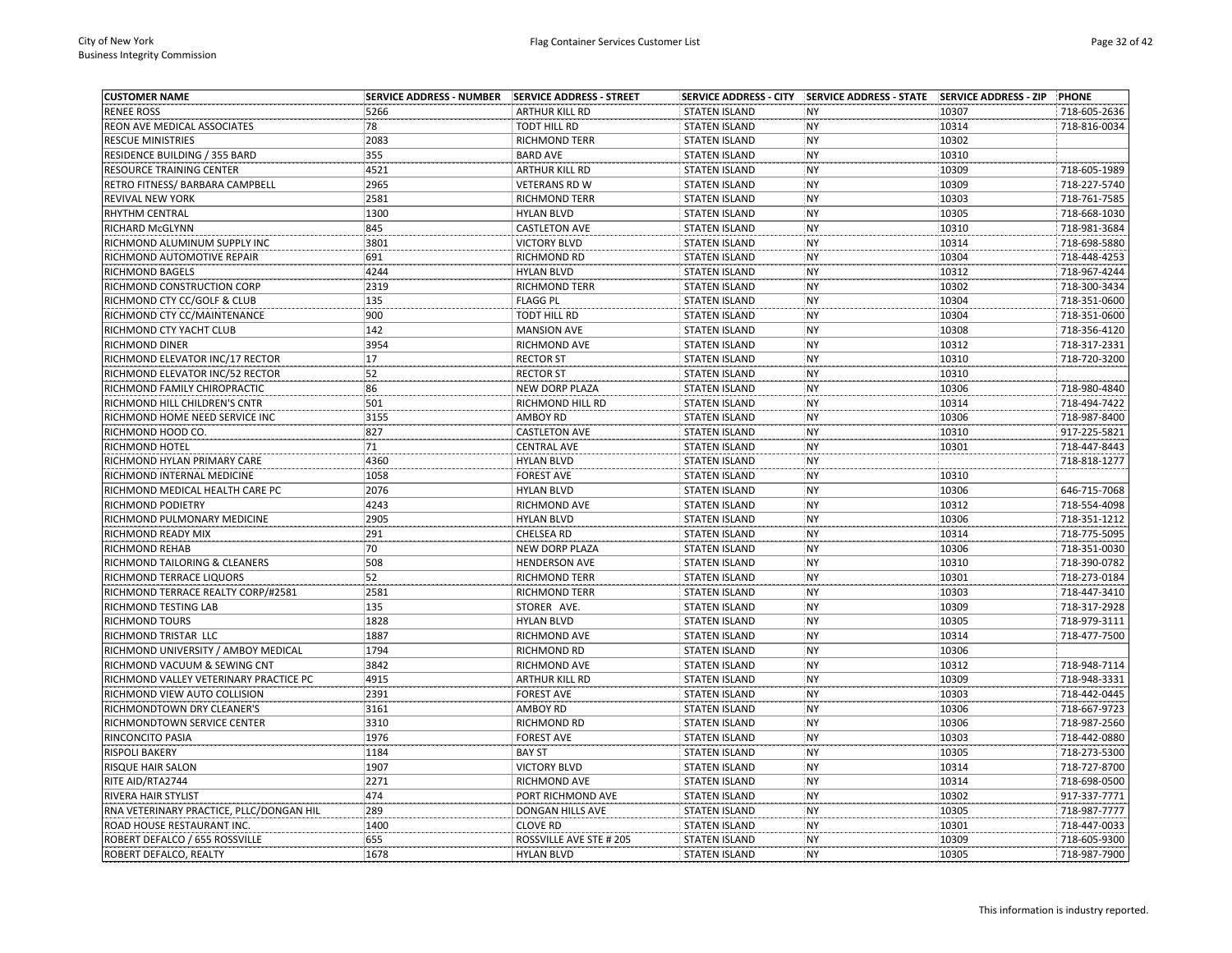| <b>CUSTOMER NAME</b>               | <b>SERVICE ADDRESS - NUMBER</b> | SERVICE ADDRESS - STREET |                      | SERVICE ADDRESS - CITY SERVICE ADDRESS - STATE SERVICE ADDRESS - ZIP |       | PHONE                        |
|------------------------------------|---------------------------------|--------------------------|----------------------|----------------------------------------------------------------------|-------|------------------------------|
| ROCCO'S ALL TYPE ROOFING           | 814                             | 64TH ST                  | <b>BROOKLYN</b>      | <b>NY</b>                                                            | 11220 | 718-745-6718                 |
| ROCCO'S DELI                       | 566                             | WOODROW RD               | <b>STATEN ISLAND</b> | <b>NY</b>                                                            | 10309 | 718-984-0679                 |
| RODRIGUEZ, JAMES DDSPC             | 2375                            | RICHMOND RD              | <b>STATEN ISLAND</b> | <b>NY</b>                                                            | 10306 | 718-667-1075                 |
| RODRIQUEZ, ALVARO MD               | 1134                            | RICHMOND RD              | <b>STATEN ISLAND</b> | <b>NY</b>                                                            | 10304 |                              |
| ROECK, GEORGE                      | 2045                            | RICHMOND TERR            | <b>STATEN ISLAND</b> | <b>NY</b>                                                            | 10302 | 908-244-6501                 |
| ROGER'S SURVEYING                  | 1632                            | <b>RICHMOND TERR</b>     | <b>STATEN ISLAND</b> | <b>NY</b>                                                            | 10310 | 718-447-7311                 |
| ROMANCE BAR RESTAURANT             | 163                             | <b>VAN PELT AVE</b>      | <b>STATEN ISLAND</b> | <b>NY</b>                                                            | 10303 | 347-739-9480                 |
| ROMEO'S PIZZERIA & RESTAURANT      | 34                              | JEFFERSON BLVD           | <b>STATEN ISLAND</b> | <b>NY</b>                                                            | 10312 | 718-356-3300                 |
| ROOKIES SPORTS BAR                 | 1547                            | ARTHUR KILL RD           | <b>STATEN ISLAND</b> | <b>NY</b>                                                            | 10312 | 718-948-0200                 |
| ROSALBO PET FOODS                  | 1801                            | <b>HYLAN BLVD</b>        | <b>STATEN ISLAND</b> | <b>NY</b>                                                            | 10305 | 718-980-4738                 |
| ROSALE'S FRUIT & VEGETABLE         | 38                              | NEW DORP PLAZA           | <b>STATEN ISLAND</b> | <b>NY</b>                                                            | 10306 | 347-855-2342                 |
| ROSALE'S GENERAL STORE             | 123                             | PORT RICHMOND AVE        | <b>STATEN ISLAND</b> | <b>NY</b>                                                            | 10302 | 718-876-4904                 |
| ROSARIO CIGARS                     | 1738                            | <b>VICTORY BLVD</b>      | <b>STATEN ISLAND</b> | <b>NY</b>                                                            | 10314 | 718-447-1508                 |
| ROSE 88 DELI                       | 511                             | <b>TOMPKINS AVE</b>      | <b>STATEN ISLAND</b> | NY                                                                   | 10305 | 718-420-9888                 |
| ROSE AND CROWN CONDO'S             | 2437                            | RICHMOND RD              | <b>STATEN ISLAND</b> | <b>NY</b>                                                            | 10306 | 917-827-4561                 |
| ROSEBANK PHARMACY                  | 500                             | <b>TOMPKINS AVE</b>      | <b>STATEN ISLAND</b> | <b>NY</b>                                                            | 10305 | 718-727-0426                 |
| ROSEBANK PIZZA                     | 1372                            | <b>BAY ST</b>            | <b>STATEN ISLAND</b> | <b>NY</b>                                                            | 10305 | 718-447-5300                 |
| ROSEWOOD FOREST, LLC.              | 629                             | <b>FOREST AVE</b>        | <b>STATEN ISLAND</b> | <b>NY</b>                                                            | 10310 | 718-981-8585                 |
| ROSIBELLA GROCERY & DELI           | 470                             | PORT RICHMOND AVE        | <b>STATEN ISLAND</b> | <b>NY</b>                                                            | 10302 | 718-431-1704                 |
| <b>ROSSI PAINTS</b>                | 2026                            | <b>HYLAN BLVD</b>        | <b>STATEN ISLAND</b> | <b>NY</b>                                                            | 10306 | 718-667-3380                 |
| ROSSVILLE FISH MARKET              | 655                             | ROSSVILLE AVE STORE 201  | <b>STATEN ISLAND</b> | <b>NY</b>                                                            | 10309 | 718-317-6947                 |
| ROTHMAN, GARY DDS                  | 306                             | <b>MANOR RD</b>          | <b>STATEN ISLAND</b> | <b>NY</b>                                                            | 10314 | 718-447-6669                 |
| ROY ELECTRIC INC                   | 2581                            | RICHMOND TERR            | <b>STATEN ISLAND</b> | <b>NY</b>                                                            | 10303 | 718-816-1799                 |
| ROYAL CARE                         | 1250                            | <b>HYLAN BLVD</b>        | <b>STATEN ISLAND</b> | <b>NY</b>                                                            | 10305 |                              |
| ROYAL FURNITURE                    | 528                             | <b>BAY ST</b>            | <b>STATEN ISLAND</b> | <b>NY</b>                                                            | 10304 | 347-249-5109                 |
| ROYAL TRUCKING                     | 61                              | <b>WINANT PLACE</b>      | <b>STATEN ISLAND</b> | <b>NY</b>                                                            | 10309 | 908-370-3400                 |
| RSN DENTAL PC                      | 3589                            | RICHMOND AVE             | <b>STATEN ISLAND</b> | <b>NY</b>                                                            | 10312 | 718-317-1737                 |
| RUBEN CORNER CONVENIENCE           | 2220                            | <b>FOREST AVE</b>        | <b>STATEN ISLAND</b> | <b>NY</b>                                                            | 10303 | 718-447-7336                 |
| RUBY CHINESE RESTAURANT            | 162                             | PARK PL                  | <b>BROOKLYN</b>      | <b>NY</b>                                                            | 11217 | 718-789-4633                 |
| RUCCI OIL COMPANY                  | 1693                            | RICHMOND TERR            | <b>STATEN ISLAND</b> | <b>NY</b>                                                            | 10310 | 718-442-2080                 |
| RUGGIERO, JOE/Xmas TREE MAN        | 1106                            | <b>FOREST AVE</b>        | <b>STATEN ISLAND</b> | <b>NY</b>                                                            | 10310 | 917-763-1133                 |
| RUMC / 355 BARD                    | 355                             | <b>BARD AVE</b>          | <b>STATEN ISLAND</b> | <b>NY</b>                                                            | 10310 | 718-818-4265                 |
| RUMC-800 CASTLETON                 | 800                             | <b>CASTLETON AVE</b>     | <b>STATEN ISLAND</b> | <b>NY</b>                                                            | 10310 | 718-727-7393                 |
|                                    | 4150                            | <b>HYLAN BLVD</b>        | <b>STATEN ISLAND</b> | <b>NY</b>                                                            | 10308 |                              |
| RUSS AUTO PARTS                    | 3993                            | RICHMOND AVE             |                      | <b>NY</b>                                                            | 10312 | 718-948-0300<br>718-317-6252 |
| RUSSO, RAFFAELA MD                 | 531                             | <b>FOREST AVE</b>        | <b>STATEN ISLAND</b> | <b>NY</b>                                                            | 10310 | 718-351-5387                 |
| RUSTIC MUSIC II / FOREST AVE       | 3009                            |                          | <b>STATEN ISLAND</b> | <b>NY</b>                                                            |       | 718-351-5387                 |
| RUSTIC MUSIC/RICHMOND RD           |                                 | RICHMOND RD              | <b>STATEN ISLAND</b> |                                                                      | 10306 |                              |
| S G HYLAN MOTORS/HONDA250PARKINSON | 250                             | PARKINSON AVE            | <b>STATEN ISLAND</b> | <b>NY</b>                                                            | 10305 | 718-447-3878                 |
| S K A HOLDING LLC                  | 3911                            | AMBOY RD                 | <b>STATEN ISLAND</b> | <b>NY</b>                                                            | 10308 | 917-509-4888                 |
| <b>S&amp;F TOWING</b>              | 88                              | <b>BARKER ST</b>         | <b>STATEN ISLAND</b> | <b>NY</b>                                                            | 10310 | 917-693-4273                 |
| <b>S&amp;L PAWN BROKERS</b>        | 768                             | PORT RICHMOND AVE        | <b>STATEN ISLAND</b> | <b>NY</b>                                                            | 10302 | 732-330-9178                 |
| <b>S&amp;M POLISH DELI/FOREST</b>  | 1214                            | <b>FOREST AVE</b>        | <b>STATEN ISLAND</b> | <b>NY</b>                                                            | 10310 | 347-386-1242                 |
| S&M POLISH DELI/HYLAN              | 1201                            | <b>HYLAN BLVD</b>        | <b>STATEN ISLAND</b> | <b>NY</b>                                                            | 10305 |                              |
| <b>S&amp;T BAGELS</b>              | 463                             | <b>FOREST AVE</b>        | <b>STATEN ISLAND</b> | NY                                                                   | 10301 | 718-981-2100                 |
| S.I. FINEST DELI & GROCERY         | 69                              | <b>HEBERTON AVE</b>      | <b>STATEN ISLAND</b> | <b>NY</b>                                                            | 10302 | 718-844-7358                 |
| S.K. CABLEING                      | 640                             | <b>CARY AVE</b>          | <b>STATEN ISLAND</b> | <b>NY</b>                                                            | 10310 | 718-815-5161                 |
| SA TOTAL HEALTHY MGMT CO INC.      | 271                             | <b>KELLY BLVD</b>        | <b>STATEN ISLAND</b> | <b>NY</b>                                                            | 10314 | 718-698-5600                 |
| SABINO HAIR CUTTING                | 822                             | <b>JEWETT AVE</b>        | <b>STATEN ISLAND</b> | <b>NY</b>                                                            | 10302 | 718-273-3528                 |
| <b>SABOR TRADITION</b>             | 2220                            | <b>FOREST AVE</b>        | <b>STATEN ISLAND</b> | <b>NY</b>                                                            | 10303 | 347-466-4057                 |
| SACCARO, RICHARD DDS               | 81                              | <b>WYONA AVE</b>         | <b>STATEN ISLAND</b> | <b>NY</b>                                                            | 10314 | 718-698-4300                 |
| SAFARI REALTY/VICTORY              | 1958                            | <b>VICTORY BLVD</b>      | <b>STATEN ISLAND</b> | <b>NY</b>                                                            | 10314 |                              |
| SAFECO CONST/ENGLEWOOD             | 40                              | <b>ENGLEWOOD AVE</b>     | <b>STATEN ISLAND</b> | <b>NY</b>                                                            | 10309 | 646-996-6119                 |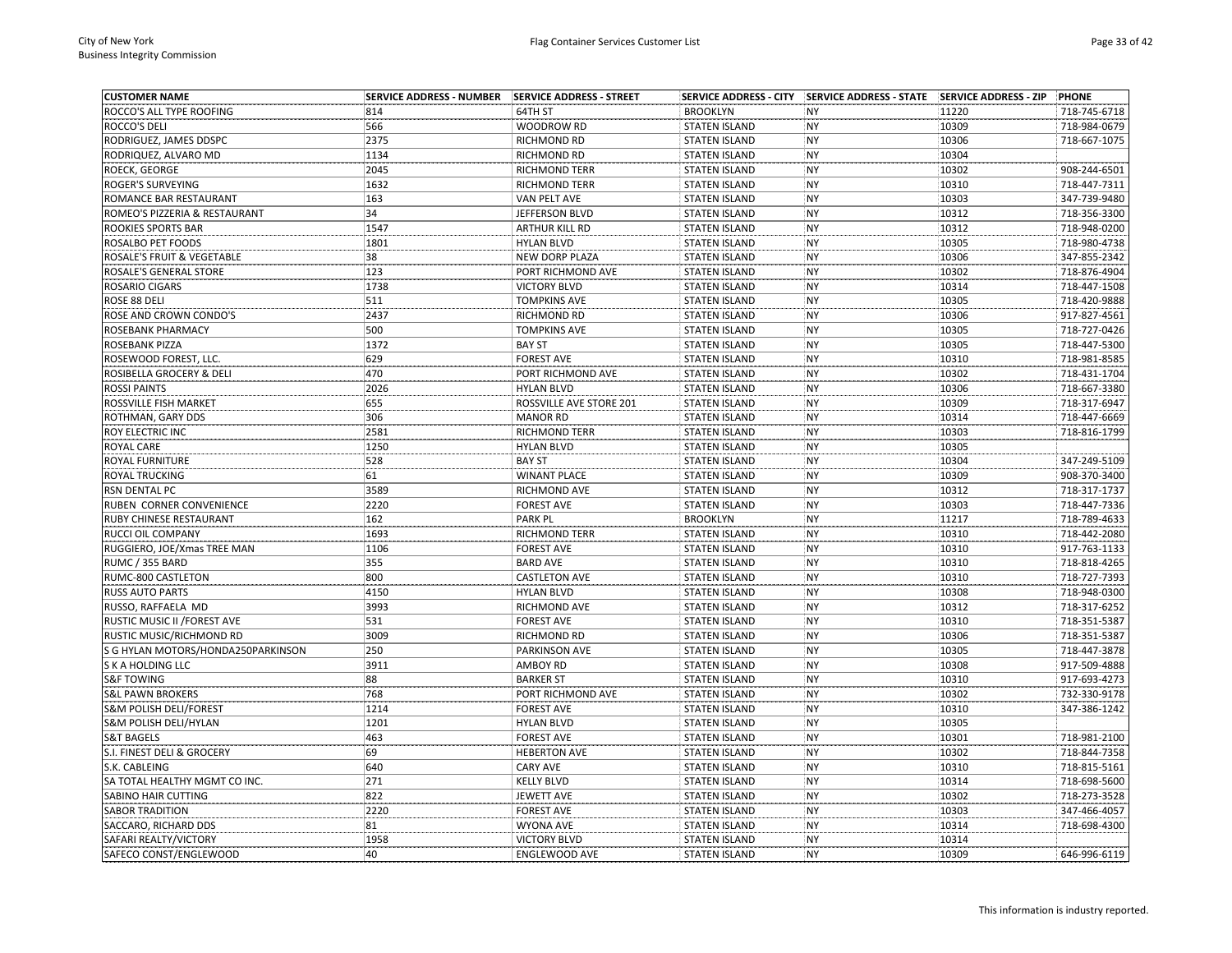| <b>CUSTOMER NAME</b>                 | <b>SERVICE ADDRESS - NUMBER</b> | <b>SERVICE ADDRESS - STREET</b>         | <b>SERVICE ADDRESS - CITY</b> | SERVICE ADDRESS - STATE SERVICE ADDRESS - ZIP |       | PHONE        |
|--------------------------------------|---------------------------------|-----------------------------------------|-------------------------------|-----------------------------------------------|-------|--------------|
| SAJOMA DELI & GROCERY                | 470                             | <b>JERSEY ST</b>                        | <b>STATEN ISLAND</b>          | <b>NY</b>                                     | 10301 | 718-815-6761 |
| SAL & LLOYD'S PIZZA                  | 3850                            | RICHMOND AVE                            | <b>STATEN ISLAND</b>          | <b>NY</b>                                     | 10312 |              |
| SALAD JUNKEE'S BURRITTO SHOP         | 100                             | STUYVESANT PL                           | <b>STATEN ISLAND</b>          | <b>NY</b>                                     | 10301 | 646-963-5958 |
| <b>SALAS NAIL</b>                    | 3475                            | RICHMOND RD                             | <b>STATEN ISLAND</b>          | <b>NY</b>                                     | 10306 | 718-668-9888 |
| SALLY BEAUTY SUPPLY #03955           | 2935                            | <b>VETERANS RD W</b>                    | <b>STATEN ISLAND</b>          | <b>NY</b>                                     | 10309 | 860-290-1250 |
| SALON MA VIE INC.                    | 13                              | <b>FOUR CORNERS RD</b>                  | <b>STATEN ISLAND</b>          | <b>NY</b>                                     | 10304 | 718-980-2211 |
| SAM & NICK'S SERVICE STATION         | 525                             | <b>FOREST AVE</b>                       | <b>STATEN ISLAND</b>          | <b>NY</b>                                     | 10310 | 718-720-6602 |
| SAM GREGORIO'S FLORIST/FOREST        | 814                             | <b>FOREST AVE</b>                       | <b>STATEN ISLAND</b>          | <b>NY</b>                                     | 10310 | 718-447-7673 |
| SAM, LEUZZI DR                       | 2131                            | RICHMOND RD                             | <b>STATEN ISLAND</b>          | <b>NY</b>                                     | 10306 | 718-979-5407 |
| SAND LANE DENTAL PC                  | 128                             | <b>SAND LANE</b>                        | <b>STATEN ISLAND</b>          | <b>NY</b>                                     | 10305 |              |
| SANJURJO, LEO P DDS                  | 1313                            | <b>CLOVE RD</b>                         | <b>STATEN ISLAND</b>          | <b>NY</b>                                     | 10301 | 718-273-1101 |
| SANNA & LOCCISANO                    | 885                             | ANNADALE RD                             | <b>STATEN ISLAND</b>          | <b>NY</b>                                     | 10312 | 718-227-8631 |
| SANTA ROSA RESTAURANT                | 910                             | POST AVE                                | <b>STATEN ISLAND</b>          | <b>NY</b>                                     | 10302 | 718-815-1110 |
| SANTACROCE GREENHOUSES INC           | 572                             | W CASWELL AVE                           | <b>STATEN ISLAND</b>          | <b>NY</b>                                     | 10314 | 718-761-7398 |
| SANTANDER BANK - MASTER              | 1535                            | RICHMOND AVE                            | <b>STATEN ISLAND</b>          | <b>NY</b>                                     | 10314 |              |
| SANTOS & MROCZEK DDS PC              | 1991                            | <b>VICTORY BLVD</b>                     | <b>STATEN ISLAND</b>          | <b>NY</b>                                     | 10314 | 718-981-7103 |
| SAV MOR UPHOLSTERY CO INC            | 1257                            | <b>CASTLETON AVE</b>                    | <b>STATEN ISLAND</b>          | <b>NY</b>                                     | 10310 | 718-448-2739 |
| SAVANT/ECHO                          | 3041                            | <b>VETERANS RD W</b>                    | <b>STATEN ISLAND</b>          | <b>NY</b>                                     | 10309 | 718-967-9086 |
| SAVINO, THOMAS V, MD                 | 1487                            | <b>RICHMOND RD</b>                      | <b>STATEN ISLAND</b>          | <b>NY</b>                                     | 10304 | 718-979-3643 |
| SAVOY MACHU PICCHU RESTAURANT        | 125                             | <b>BEACH ST</b>                         | <b>STATEN ISLAND</b>          | <b>NY</b>                                     | 10304 |              |
| SAZONE RAMIREZ RESTAURANT            | 174                             | SOUTH AVE                               | <b>STATEN ISLAND</b>          | <b>NY</b>                                     | 10303 | 347-600-2524 |
| SCAFURI, FRANK MD                    | 3453                            | RICHMOND AVE                            | <b>STATEN ISLAND</b>          | <b>NY</b>                                     | 10312 | 718-605-4700 |
| SCAMARDELLA, MARK DR                 | 646                             | <b>WILLOWBROOK RD</b>                   | <b>STATEN ISLAND</b>          | <b>NY</b>                                     | 10314 | 718-698-7500 |
| SCHAFFER'S TAVERN INC                | 2055                            | <b>VICTORY BLVD</b>                     | <b>STATEN ISLAND</b>          | <b>NY</b>                                     | 10314 | 718-494-9696 |
| SCHUMAN, MICHELL MD                  | 1122                            | RICHMOND RD                             | <b>STATEN ISLAND</b>          | <b>NY</b>                                     | 10304 | 718-987-3300 |
| SCOLLAR & SCOLLAR ESQ                | 1031                            | <b>VICTORY BLVD</b>                     | <b>STATEN ISLAND</b>          | <b>NY</b>                                     | 10301 | 718-448-7028 |
| SCOOP & CO                           | 1450                            | 37TH ST                                 | <b>BROOKLYN</b>               | <b>NY</b>                                     | 11218 | 718-853-5368 |
| <b>SCOTTY TRANSMISSIONS</b>          | 183                             | <b>TARGEE ST</b>                        | <b>STATEN ISLAND</b>          | <b>NY</b>                                     | 10304 |              |
| SEA BREEZE FISH MARKET INC           | 60                              | <b>WINANT PLACE</b>                     | <b>STATEN ISLAND</b>          | <b>NY</b>                                     | 10309 | 917-468-5445 |
| SEAMAN'S SOCIETY f/CHILDREN & FAMILY | 50                              | <b>BAY ST</b>                           | <b>STATEN ISLAND</b>          | <b>NY</b>                                     | 10301 | 718-447-7740 |
| SEASIDE RESTAURANT                   | 124                             | <b>OCEAN AVE</b>                        | <b>STATEN ISLAND</b>          | <b>NY</b>                                     | 10305 | 718-619-5643 |
| SEAVIEW DC, LLC                      | 500                             | SEAVIEW AVE                             | <b>STATEN ISLAND</b>          | NY                                            | 10305 | 718-980-7684 |
| SEAVIEW MEDICAL BLDG LLC             | 314                             | SEAVIEW AVE                             | <b>STATEN ISLAND</b>          | <b>NY</b>                                     | 10305 | 718-668-3417 |
|                                      | 82                              | <b>SEAVIEW AVE</b>                      | <b>STATEN ISLAND</b>          | <b>NY</b>                                     | 10304 | 718-979-8092 |
| SEAVIEW MINI MARKET                  | 1658                            |                                         |                               |                                               | 10305 | 347-678-5806 |
| SEITEI ACCUPUNCTURE                  | 420                             | <b>HYLAN BLVD</b><br><b>LYNDALE AVE</b> | <b>STATEN ISLAND</b>          | <b>NY</b><br><b>NY</b>                        | 10312 | 718-967-5630 |
| SEMINARA, DONNA MD                   | 758                             |                                         | <b>STATEN ISLAND</b>          | <b>NY</b>                                     | 11220 | 908-451-0344 |
| SEONGPAN PHYSICIAN P C               |                                 | 56TH ST                                 | <b>BROOKLYN</b>               |                                               |       |              |
| SERENITY HAIR SALON                  | 6345                            | AMBOY RD                                | <b>STATEN ISLAND</b>          | <b>NY</b>                                     | 10309 | 718-967-8008 |
| SGARLATO & SGARLATO ESQ'S PLLC       | 1444                            | <b>CLOVE RD</b>                         | <b>STATEN ISLAND</b>          | <b>NY</b>                                     | 10301 | 718-273-7900 |
| SHADES OF COLOR                      | 30                              | JEFFERSON BLVD                          | <b>STATEN ISLAND</b>          | <b>NY</b>                                     | 10312 | 718-317-1221 |
| SHADEZ SALON                         | 114                             | MCCLEAN AVE                             | <b>STATEN ISLAND</b>          | <b>NY</b>                                     | 10305 |              |
| SHALEEM SUPERMARKET                  | 303                             | <b>GORDON ST</b>                        | <b>STATEN ISLAND</b>          | <b>NY</b>                                     | 10304 | 718-727-7970 |
| SHAMPOO HAIR CUTTERS                 | 660                             | <b>BAY ST</b>                           | <b>STATEN ISLAND</b>          | <b>NY</b>                                     | 10304 | 718-876-7100 |
| SHAMROCK PAINTS INC/VICTORY          | 1887                            | <b>VICTORY BLVD</b>                     | <b>STATEN ISLAND</b>          | <b>NY</b>                                     | 10314 | 718-981-1616 |
| SHARKEY'S SQUARE PIZZA/HYLAN         | 1910                            | <b>HYLAN BLVD</b>                       | <b>STATEN ISLAND</b>          | <b>NY</b>                                     | 10305 | 718-979-4700 |
| SHARON NASCA, LANDLORD               | 3801                            | <b>VICTORY BLVD</b>                     | <b>STATEN ISLAND</b>          | <b>NY</b>                                     | 10317 | 646-372-7881 |
| SHARP AUTO BODY                      | 120                             | <b>ANDROVETTE ST</b>                    | <b>STATEN ISLAND</b>          | <b>NY</b>                                     | 10309 | 718-578-9094 |
| SHEKINAH BARBER SHOP                 | 262                             | PORT RICHMOND AVE                       | <b>STATEN ISLAND</b>          | <b>NY</b>                                     | 10302 | 718-219-5648 |
| SHIP A HOY AUTO & TIRE CNTR          | 2200                            | <b>HYLAN BLVD</b>                       | <b>STATEN ISLAND</b>          | <b>NY</b>                                     | 10306 | 718-667-5987 |
| <b>SHOP N SAVE</b>                   | 1172                            | <b>HYLAN BLVD</b>                       | <b>STATEN ISLAND</b>          | <b>NY</b>                                     | 10305 | 718-556-3625 |
| SHOPSMART / MIDLAND                  | 590                             | <b>MIDLAND AVE</b>                      | <b>STATEN ISLAND</b>          | <b>NY</b>                                     | 10306 | 917-950-6920 |
| SHORE TO SHORE REALTY PARTNERS       | 136                             | <b>BAY ST</b>                           | <b>STATEN ISLAND</b>          | <b>NY</b>                                     | 10301 | 718-395-6840 |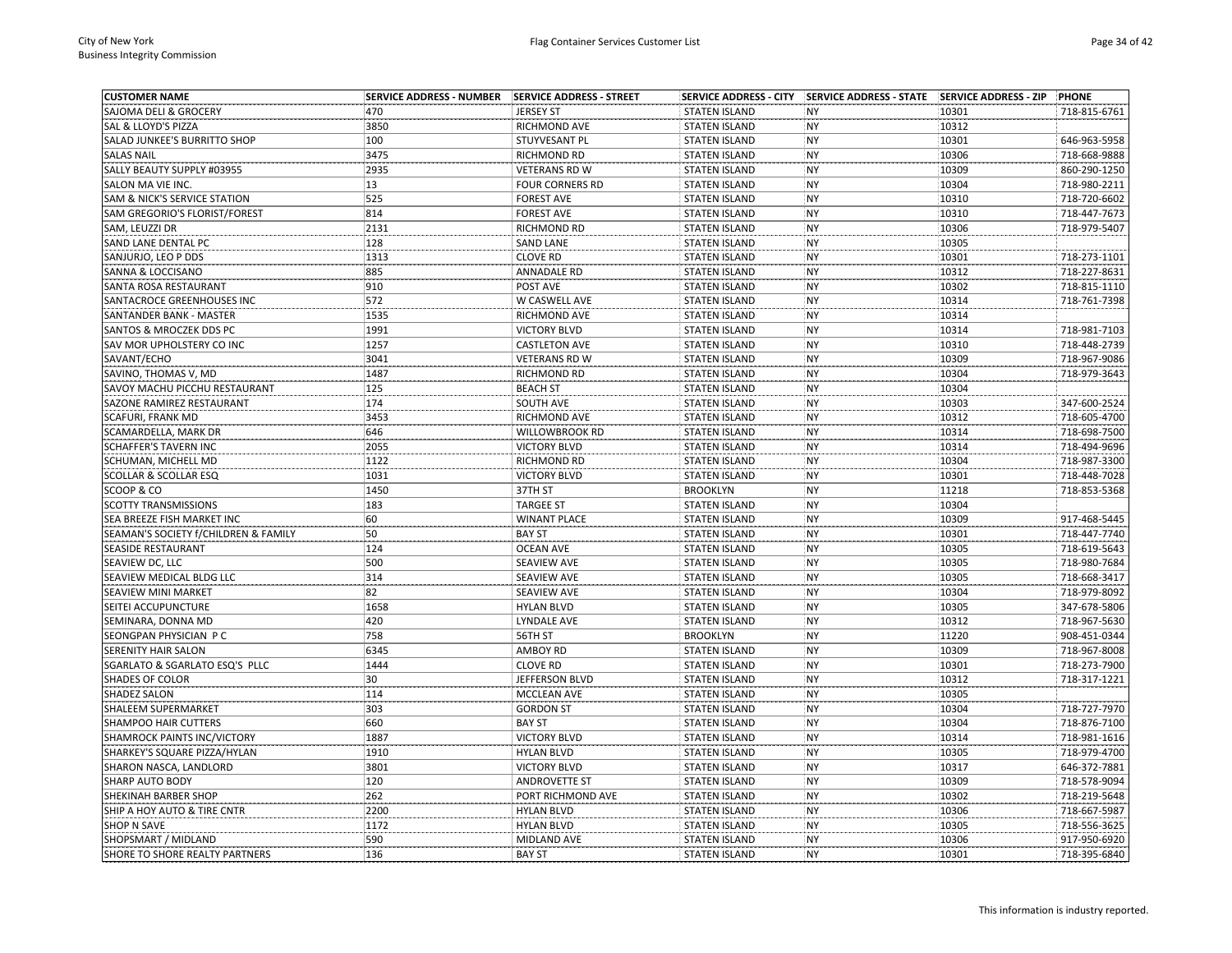| <b>CUSTOMER NAME</b>                    |      |                       |                      | SERVICE ADDRESS - CITY SERVICE ADDRESS - STATE SERVICE ADDRESS - ZIP |       | PHONE        |
|-----------------------------------------|------|-----------------------|----------------------|----------------------------------------------------------------------|-------|--------------|
| <b>SHORT STOP PRINTING</b>              | 1255 | <b>BAY ST</b>         | <b>STATEN ISLAND</b> | <b>NY</b>                                                            | 10305 | 718-876-6971 |
| SHOW PLACE PIZZA                        | 141  | E SERVICE RD          | <b>STATEN ISLAND</b> | <b>NY</b>                                                            | 10314 | 718-853-5369 |
| SHOWKAT HAQUE LLC                       | 119  | <b>FABER ST</b>       | <b>STATEN ISLAND</b> | <b>NY</b>                                                            | 10302 | 347-276-4718 |
| SI ALL TIRE & SERVICE INC               | 190  | <b>RHINE AVE</b>      | <b>STATEN ISLAND</b> | <b>NY</b>                                                            | 10304 | 718-447-3400 |
| SI AUTO COLOR & BODY SUPPLY             | 896  | POST AVE              | <b>STATEN ISLAND</b> | <b>NY</b>                                                            | 10302 | 718-447-1550 |
| SI AUTO REPAIR / AMBOY                  | 4225 | <b>AMBOY RD</b>       | <b>STATEN ISLAND</b> | <b>NY</b>                                                            | 10308 |              |
| SI AUTO WASH LLC                        | 1725 | RICHMOND AVE          | <b>STATEN ISLAND</b> | <b>NY</b>                                                            | 10314 |              |
| SI COMPANION DOG TRAINING CLUB          | 75   | <b>ELLIS ST</b>       | <b>STATEN ISLAND</b> | <b>NY</b>                                                            | 10307 | 718-667-8731 |
| <b>SI CROSS FITNESS</b>                 | 3801 | <b>VICTORY BLVD</b>   | <b>STATEN ISLAND</b> | <b>NY</b>                                                            | 10314 | 917-561-4952 |
| SI CUSTOM CARPET WAREHOUSE              | 1382 | <b>BAY ST</b>         | <b>STATEN ISLAND</b> | <b>NY</b>                                                            | 10305 | 718-815-0605 |
| SI DENTAL CARE                          | 1520 | RICHMOND AVE          | <b>STATEN ISLAND</b> | <b>NY</b>                                                            | 10314 | 718-761-5757 |
| SI EARLY CHILDHOOD CENTER               | 467  | <b>ST MARKS PLACE</b> | <b>STATEN ISLAND</b> | <b>NY</b>                                                            | 10301 | 718-447-7726 |
| SI GO CART                              | 215  | <b>SCHMIDTS LN</b>    | <b>STATEN ISLAND</b> | <b>NY</b>                                                            | 10314 | 513-882-8852 |
| SI LAUNDRY COMPANY                      | 2750 | <b>HYLAN BLVD</b>     | <b>STATEN ISLAND</b> | <b>NY</b>                                                            | 10306 | 718-980-2258 |
| SI MARINE CONSTRUCTION                  | 500  | <b>WESTERN AVE</b>    | <b>STATEN ISLAND</b> | <b>NY</b>                                                            | 10314 | 718-477-2780 |
| SI MEATS                                | 223  | PULASKI AVE           | <b>STATEN ISLAND</b> | <b>NY</b>                                                            | 10303 | 718-442-0751 |
| SI MOBILE FOOD UNIT DEPOT INC.          | 2901 | RICHMOND TERR         | <b>STATEN ISLAND</b> | <b>NY</b>                                                            | 10303 | 347-695-5610 |
| SI MONUMENTS                            | 2085 | <b>RICHMOND RD</b>    | <b>STATEN ISLAND</b> | <b>NY</b>                                                            | 10306 | 718-448-8485 |
| SI MOTOR LODGE                          | 481  | <b>HYLAN BLVD</b>     | <b>STATEN ISLAND</b> | <b>NY</b>                                                            | 10305 | 718-981-2030 |
| SI OPHTHALMOLOGY                        | 23   | <b>OCEANIC AVE</b>    | <b>STATEN ISLAND</b> | <b>NY</b>                                                            | 10312 | 718-948-8880 |
| SI PHARMACY                             | 1807 | <b>VICTORY BLVD</b>   | <b>STATEN ISLAND</b> | <b>NY</b>                                                            | 10314 | 718-448-5200 |
| SI PICKLE WORKS INC                     | 1116 | <b>TARGEE ST</b>      | <b>STATEN ISLAND</b> | <b>NY</b>                                                            | 10304 | 718-447-2253 |
| SI POOL & SPA                           | 4820 | <b>ARTHUR KILL RD</b> | <b>STATEN ISLAND</b> | <b>NY</b>                                                            | 10309 | 718-605-9600 |
| SI PRESCHOOL                            | 145  | <b>ROSS AVE</b>       | <b>STATEN ISLAND</b> | <b>NY</b>                                                            | 10306 | 718-667-9235 |
| SI PRETZEL INC.                         | 604  | <b>FOREST AVE</b>     | <b>STATEN ISLAND</b> | <b>NY</b>                                                            | 10304 | 718-981-2951 |
| SI QUICK PRINT                          | 1806 | <b>HYLAN BLVD</b>     | <b>STATEN ISLAND</b> | <b>NY</b>                                                            | 10305 | 718-667-1230 |
| SI SENIOR LIFESTYLE CENTER              | 98   | PORT RICHMOND AVE     | <b>STATEN ISLAND</b> | <b>NY</b>                                                            | 10302 | 718-273-6200 |
| SI SHOWPLACE LLC                        | 141  | E SERVICE RD          | <b>STATEN ISLAND</b> | <b>NY</b>                                                            | 10314 | 718-761-1504 |
| SI SKATING PAVILION                     | 3080 | <b>ARTHUR KILL RD</b> | <b>STATEN ISLAND</b> | <b>NY</b>                                                            | 10309 | 718-948-4800 |
| SI SPORTSMENS CLUB                      | 170  | <b>BLOOMFIELD AVE</b> | <b>STATEN ISLAND</b> | <b>NY</b>                                                            | 10314 | 718-761-6274 |
| SI TIRE & AUTO CNT                      | 783  | <b>FOREST AVE</b>     | <b>STATEN ISLAND</b> | <b>NY</b>                                                            | 10310 | 718-442-4078 |
| SI UNIVERSITY HOSP/1199 SEIU TRAIN CNTR | 790  | PORT RICHMOND AVE     | <b>STATEN ISLAND</b> | <b>NY</b>                                                            | 10302 | 718-448-7482 |
| SI VACUUM SERVICE                       | 1576 | <b>FOREST AVE</b>     | <b>STATEN ISLAND</b> | <b>NY</b>                                                            | 10302 | 718-727-4475 |
| SI VETERINARY GROUP                     | 3875 | <b>VICTORY BLVD</b>   | <b>STATEN ISLAND</b> | <b>NY</b>                                                            | 10314 | 718-370-0390 |
| SI VIOLET NAIL SPA                      | 95   | <b>BARCLAY AVE</b>    | <b>STATEN ISLAND</b> | <b>NY</b>                                                            | 10312 | 718-687-6787 |
| SI WORK FORCE CENTER                    | 120  | STUYVESANT PLACE      | <b>STATEN ISLAND</b> | <b>NY</b>                                                            | 10301 | 313-271-2660 |
| <b>SI YANKEES</b>                       | 75   | <b>RICHMOND TERR</b>  | <b>STATEN ISLAND</b> | <b>NY</b>                                                            | 10301 |              |
| SICON CONTRACTORS, INC                  | 3521 | <b>VICTORY BLVD</b>   | <b>STATEN ISLAND</b> | <b>NY</b>                                                            | 10314 | 718-698-1172 |
| SIDDIQUI, Q.T. MD, OBGYN                | 61   | <b>ROME AVE</b>       | <b>STATEN ISLAND</b> | <b>NY</b>                                                            | 10304 | 718-720-6394 |
| SIGN GUY/WOODRUFF                       | 139  | <b>WOODRUFF LANE</b>  | <b>STATEN ISLAND</b> | <b>NY</b>                                                            | 10310 | 718-667-3492 |
| <b>SILVER HANGER III</b>                | 2230 | <b>VICTORY BLVD</b>   | <b>STATEN ISLAND</b> | <b>NY</b>                                                            | 10314 |              |
| <b>SILVER LAKE BAGELS</b>               | 350  | <b>FOREST AVE</b>     | <b>STATEN ISLAND</b> | <b>NY</b>                                                            | 10301 | 718-273-6928 |
| <b>SILVER LAKE GOLF</b>                 | 915  | <b>VICTORY BLVD</b>   | <b>STATEN ISLAND</b> | <b>NY</b>                                                            | 10301 | 718-447-5686 |
| SILVER MOUNT CEMETERY                   | 918  | <b>VICTORY BLVD</b>   | <b>STATEN ISLAND</b> | NY                                                                   | 10301 | 718-727-7020 |
| SILVESTERO'S DELI                       | 286  | <b>WATCHOGUE RD</b>   | <b>STATEN ISLAND</b> | <b>NY</b>                                                            | 10314 | 718-698-3432 |
| SIMEONE, ROBERT V. DC PC                | 456  | <b>ARLENE ST</b>      | <b>STATEN ISLAND</b> | <b>NY</b>                                                            | 10314 | 718-494-0675 |
| <b>SIMONSON &amp; COHEN PC</b>          | 4060 | <b>AMBOY RD</b>       | <b>STATEN ISLAND</b> | <b>NY</b>                                                            | 10308 | 718-948-2100 |
| SIMPLE SEA FOODS INC                    | 87   | <b>ELLIS ST</b>       | <b>STATEN ISLAND</b> | <b>NY</b>                                                            | 10307 | 718-966-6661 |
| SINAI DIAGNOSTIC                        | 2071 | <b>CLOVE RD</b>       | <b>STATEN ISLAND</b> | <b>NY</b>                                                            | 10304 | 718-615-4100 |
| SKIN STATION / OLD TOWN                 | 205  | OLD TOWN RD           | <b>STATEN ISLAND</b> | <b>NY</b>                                                            | 10305 | 718-980-1500 |
| SKY AUTO SPA II                         | 4244 | <b>HYLAN BLVD</b>     | <b>STATEN ISLAND</b> | <b>NY</b>                                                            | 10312 | 347-721-5261 |
| <b>SLEEPY'S /VETERANS RD</b>            | 2955 | <b>VETERANS RD W</b>  | <b>STATEN ISLAND</b> | <b>NY</b>                                                            | 10309 | 516-489-3708 |
|                                         |      |                       |                      |                                                                      |       |              |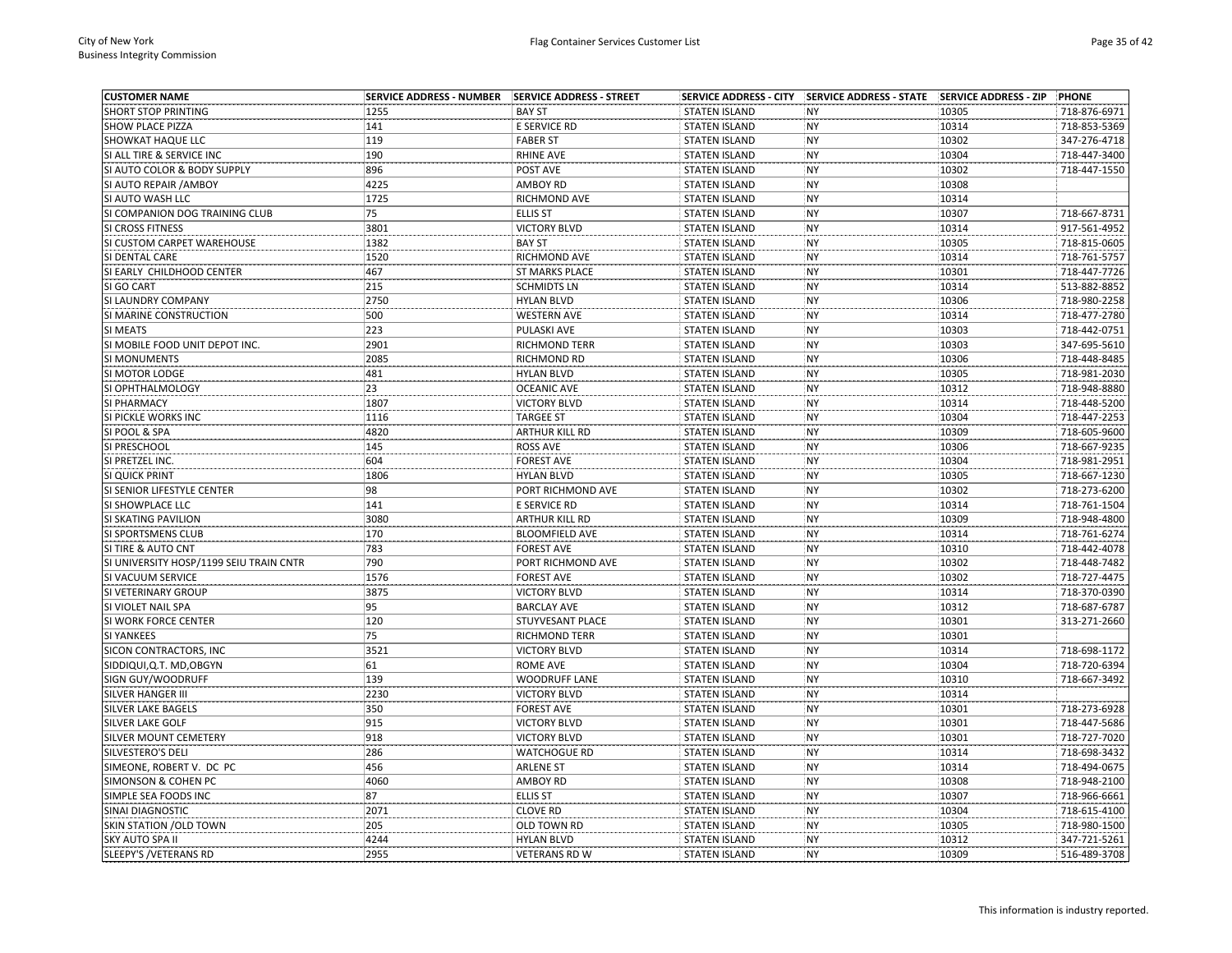| <b>CUSTOMER NAME</b>                                    | <b>SERVICE ADDRESS - NUMBER</b> | SERVICE ADDRESS - STREET | <b>SERVICE ADDRESS - CITY</b> | SERVICE ADDRESS - STATE SERVICE ADDRESS - ZIP |       | PHONE        |
|---------------------------------------------------------|---------------------------------|--------------------------|-------------------------------|-----------------------------------------------|-------|--------------|
| SMALL WORLD DENTAL                                      | 6795                            | <b>HYLAN BLVD</b>        | <b>STATEN ISLAND</b>          | <b>NY</b>                                     | 10309 | 609-638-9783 |
| SMALL WORLD PRESCHOOL                                   | 144                             | <b>BLOOMINGDALE RD</b>   | <b>STATEN ISLAND</b>          | <b>NY</b>                                     | 10309 | 718-356-7795 |
| SMILES AROUND US II                                     | 351                             | <b>SAND LANE</b>         | <b>STATEN ISLAND</b>          | <b>NY</b>                                     | 10305 |              |
| SMP AUTOMOTIVE                                          | 147                             | NEW DORP PLAZA           | <b>STATEN ISLAND</b>          | <b>NY</b>                                     | 10306 | 718-980-1976 |
| SNS NAIL & SPA                                          | 1602                            | RICHMOND RD              | <b>STATEN ISLAND</b>          | <b>NY</b>                                     | 10304 | 718-524-8554 |
| SO FINE AUTO STYLING                                    | 50                              | <b>RECTOR ST</b>         | <b>STATEN ISLAND</b>          | <b>NY</b>                                     | 10310 | 718-447-8347 |
| SOFRA BAR & GRILL                                       | 2071                            | <b>CLOVE RD</b>          | <b>STATEN ISLAND</b>          | <b>NY</b>                                     | 10304 | 718-524-7174 |
| SOGNO ITALIANO RISTORANTE IND                           | 26                              | JEFFERSON BLVD           | <b>STATEN ISLAND</b>          | <b>NY</b>                                     | 10312 | 917-517-3394 |
| SOONI SPIRIT INC                                        | 1387                            | <b>HYLAN BLVD</b>        | <b>STATEN ISLAND</b>          | <b>NY</b>                                     | 10305 | 718-987-8853 |
| SOPHIA ZARZANO/IRRV                                     | 8                               | <b>JOHNSON ST</b>        | <b>STATEN ISLAND</b>          | <b>NY</b>                                     | 10309 | 917-364-4562 |
| SORRENTINO, JOSEPH V ESQ                                | 404                             | <b>MANOR RD</b>          | <b>STATEN ISLAND</b>          | <b>NY</b>                                     | 10314 | 718-720-4943 |
| SOTTILE, JAMES DDS                                      | 87                              | <b>CROMWELL AVE</b>      | <b>STATEN ISLAND</b>          | <b>NY</b>                                     | 10304 | 718-667-9444 |
| SOTTILE, JOHN T. D.P.M.                                 | 89                              | <b>CROMWELL AVE</b>      | <b>STATEN ISLAND</b>          | <b>NY</b>                                     | 10304 | 718-980-0126 |
| SOTTILE-MEGNA, MD PC                                    | 360                             | <b>EDISON ST</b>         | <b>STATEN ISLAND</b>          | <b>NY</b>                                     | 10306 | 718-987-4482 |
| SOUTH AUTO REPAIR                                       | 1890                            | RICHMOND TERR            | <b>STATEN ISLAND</b>          | <b>NY</b>                                     | 10302 | 718-447-6340 |
| SOUTH AVE AROUND THE CLOCK                              | 171                             | SOUTH AVE                | <b>STATEN ISLAND</b>          | <b>NY</b>                                     | 10303 | 347-925-8778 |
| SOUTH AVE GENERAL MERCHANDISE                           | 186                             | SOUTH AVE                | <b>STATEN ISLAND</b>          | <b>NY</b>                                     | 10303 | 718-876-5555 |
| SOUTH SHORE GOLF/AGC 000126                             | 200                             | <b>HUGUENOT AVE</b>      | <b>STATEN ISLAND</b>          | <b>NY</b>                                     | 10312 | 860-290-1250 |
| SOUTH SHORE PHARMACY                                    | 4020                            | <b>HYLAN BLVD</b>        | <b>STATEN ISLAND</b>          | <b>NY</b>                                     | 10308 | 718-948-4848 |
| SOUTH SHORE PHYSICIANS, PC                              | 3589                            | <b>HYLAN BLVD</b>        | <b>STATEN ISLAND</b>          | <b>NY</b>                                     | 10308 | 718-966-3700 |
| SOUTH SIDE AUTO                                         | 2311                            | <b>FOREST AVE</b>        | <b>STATEN ISLAND</b>          | <b>NY</b>                                     | 10303 | 718-448-9767 |
| SOUTHPORT LLC                                           | 1150                            | SOUTH AVE                | <b>STATEN ISLAND</b>          | <b>NY</b>                                     | 10314 |              |
| SOVERIGN MEDICAL GROUP OF S.I.                          | 2071                            | <b>CLOVE RD</b>          | <b>STATEN ISLAND</b>          | <b>NY</b>                                     | 10304 | 718-682-2507 |
| SPARE PAIR II VISION CENTER                             | 1300                            | <b>HYLAN BLVD</b>        | <b>STATEN ISLAND</b>          | <b>NY</b>                                     | 10305 | 718-987-2020 |
| <b>SPARKLE CLEANERS</b>                                 | 610                             | <b>FOREST AVE</b>        | <b>STATEN ISLAND</b>          | <b>NY</b>                                     | 10310 | 718-448-5076 |
| SPARTAN INVESTORS                                       | 847                             | <b>ANNADALE RD</b>       | <b>STATEN ISLAND</b>          | NY                                            | 10312 | 917-817-7128 |
| SPECIAL TOUCHES / ROCKLAND                              | 14                              | ROCKLAND AVE             | <b>STATEN ISLAND</b>          | <b>NY</b>                                     | 10306 | 718-351-5502 |
| SPECTRUM SOCIAL SKILLS                                  | 38                              | <b>WINTHROP PL</b>       | <b>STATEN ISLAND</b>          | <b>NY</b>                                     | 10314 | 718-727-7077 |
| SPEED CAR SERVICE                                       | 16                              | <b>GIFFORDS LANE</b>     | <b>STATEN ISLAND</b>          | <b>NY</b>                                     | 10308 | 718-227-6666 |
| SPINELLI, MARY MD                                       | 1023                            | <b>FOREST HILL RD</b>    | <b>STATEN ISLAND</b>          | <b>NY</b>                                     | 10314 | 718-981-0300 |
| SPIRAL AUTOMOTIVE SERVICE                               | 2991                            | <b>ARTHUR KILL RD</b>    | <b>STATEN ISLAND</b>          | <b>NY</b>                                     | 10309 | 718-984-9803 |
| SPRAY CITY INC                                          | 1316                            | <b>CASTLETON AVE</b>     | <b>STATEN ISLAND</b>          | <b>NY</b>                                     | 10310 | 718-273-9500 |
| SQUARE OF ANNADALE/J.LMMO                               | 833                             | <b>ANNADALE RD</b>       | <b>STATEN ISLAND</b>          | <b>NY</b>                                     | 10312 |              |
| ST GEORGE ORTHODOX CHURCH / SUNSET                      | 28                              | <b>SUNSET AVE</b>        | <b>STATEN ISLAND</b>          | <b>NY</b>                                     | 10314 | 718-351-5585 |
| ST GEORGE PHARMACY INC                                  | 99                              | STUYVESANT PLACE         | <b>STATEN ISLAND</b>          | <b>NY</b>                                     | 10301 | 718-447-0333 |
| <b>ST GEORGE THEATER</b>                                | 35                              | <b>HYATT ST</b>          | <b>STATEN ISLAND</b>          | <b>NY</b>                                     | 10301 |              |
| ST MARY'S EPISCOPAL CHURCH                              | 347                             | <b>DAVIS AVE</b>         | <b>STATEN ISLAND</b>          | <b>NY</b>                                     | 10310 | 718-442-1527 |
| STAATEN RESTAURANT                                      | 697                             | <b>FOREST AVE</b>        | <b>STATEN ISLAND</b>          | <b>NY</b>                                     | 10310 | 718-448-6000 |
| <b>STANCO SYSTEMS</b>                                   | 4061                            | <b>VICTORY BLVD</b>      | <b>STATEN ISLAND</b>          | <b>NY</b>                                     | 10314 | 718-761-7373 |
| <b>STANDARD BURGER</b>                                  | 4115                            | <b>HYLAN BLVD</b>        | <b>STATEN ISLAND</b>          | <b>NY</b>                                     | 10308 | 718-317-2333 |
| STANLEY STEEMER BROOKLYN (58) (S)                       | 439                             | 20TH STREET              | <b>BROOKLYN</b>               | <b>NY</b>                                     | 11215 |              |
| STANLEY STEEMER CARPET CLEANER                          | 178                             | PULASKI AVE              | <b>STATEN ISLAND</b>          | <b>NY</b>                                     | 10303 | 718-420-6436 |
|                                                         | 1885                            | <b>HYLAN BLVD</b>        | <b>STATEN ISLAND</b>          | <b>NY</b>                                     | 10305 | 860-290-1250 |
| STAPLES STORE #0232/HYLAN<br>STAPLES STORE #0537/FOREST | 1520                            | <b>FOREST AVE</b>        | <b>STATEN ISLAND</b>          | <b>NY</b>                                     | 10302 | 860-290-1250 |
| STAPLES STORE #0725/RICHMOND                            | 2535                            | RICHMOND AVE             | <b>STATEN ISLAND</b>          | <b>NY</b>                                     | 10314 | 860-290-1250 |
|                                                         | 3000                            |                          |                               | <b>NY</b>                                     | 10303 | 718-448-7772 |
| STAR SUPPLY COMPANY                                     |                                 | <b>RICHMOND TERR</b>     | <b>STATEN ISLAND</b>          |                                               |       |              |
| STARBUCKS #29398 / WOODROW RD                           | 1243                            | <b>WOODROW RD</b>        | <b>STATEN ISLAND</b>          | <b>NY</b>                                     | 10309 |              |
| STARBUCKS COFFEE #07207/HYLAN                           | 2530                            | <b>HYLAN BLVD</b>        | <b>STATEN ISLAND</b>          | <b>NY</b>                                     | 10306 | 718-979-8608 |
| STARBUCKS COFFEE #7888/ FOREST 480                      | 480                             | <b>FOREST AVE</b>        | <b>STATEN ISLAND</b>          | <b>NY</b>                                     | 10310 | 718-273-5984 |
| STARLIGHT NAIL & BEAUTY SALON                           | 303                             | PAGE AVE                 | <b>STATEN ISLAND</b>          | <b>NY</b>                                     | 10307 | 718-608-0486 |
| STATE FARM INS/FOREST                                   | 1228                            | <b>FOREST AVE</b>        | <b>STATEN ISLAND</b>          | <b>NY</b><br><b>NY</b>                        | 10310 | 718-727-1000 |
| <b>STATE FARM INS/HYLAN</b>                             | 2090                            | <b>HYLAN BLVD</b>        | <b>STATEN ISLAND</b>          |                                               | 10306 | 718-987-6889 |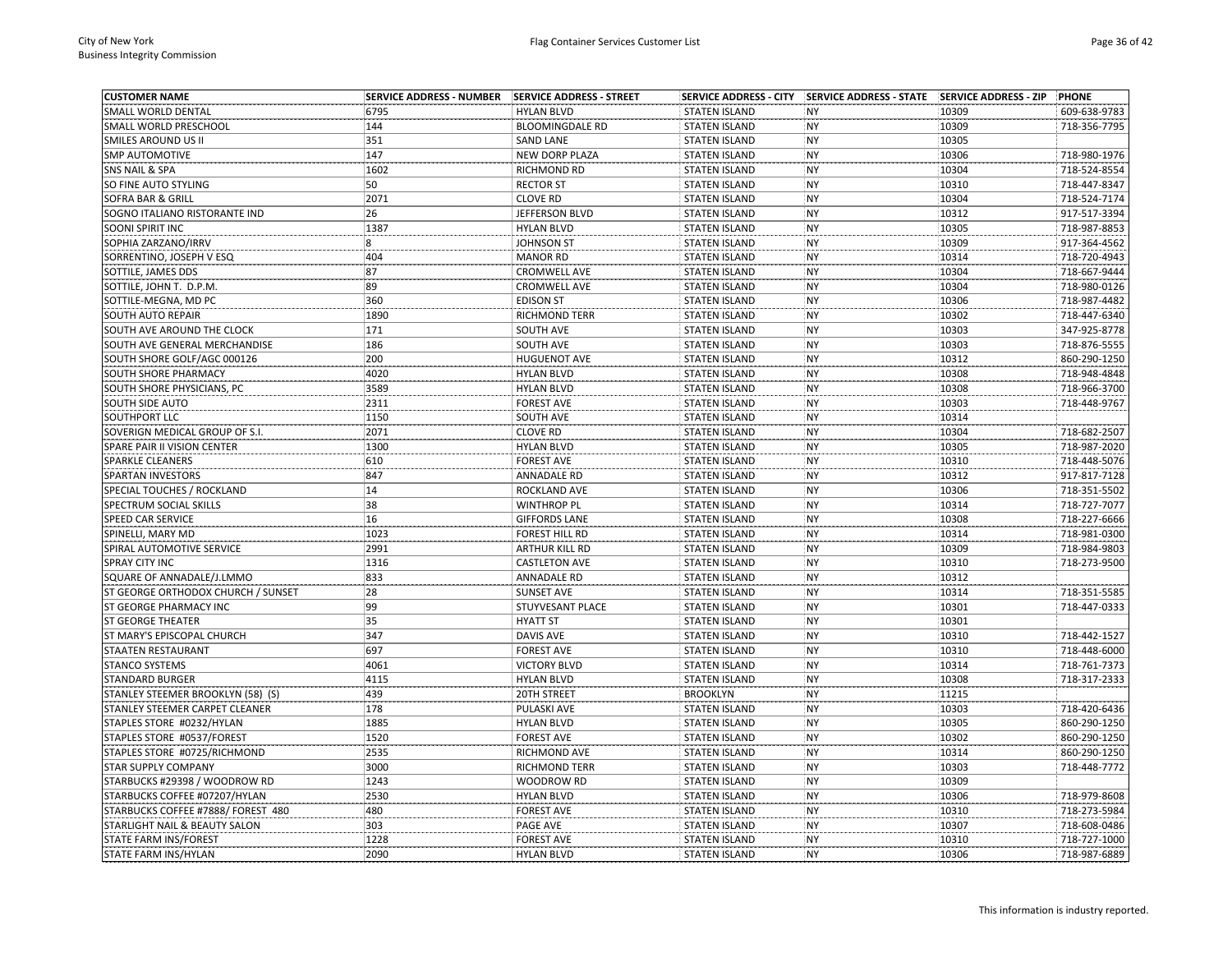| <b>CUSTOMER NAME</b>                     | <b>SERVICE ADDRESS - NUMBER</b> | SERVICE ADDRESS - STREET |                      | SERVICE ADDRESS - CITY SERVICE ADDRESS - STATE | <b>SERVICE ADDRESS - ZIP</b> | <b>PHONE</b> |
|------------------------------------------|---------------------------------|--------------------------|----------------------|------------------------------------------------|------------------------------|--------------|
| STATE FARM INS/RICHMOND RD               | 1667                            | <b>RICHMOND RD</b>       | <b>STATEN ISLAND</b> | <b>NY</b>                                      | 10304                        | 718-987-6363 |
| <b>STATE REFINERY</b>                    | 2035                            | <b>VICTORY BLVD</b>      | <b>STATEN ISLAND</b> | <b>NY</b>                                      | 10314                        | 646-879-7814 |
| STATEN DELI GROCERY CORP                 | 488                             | <b>JERSEY ST</b>         | <b>STATEN ISLAND</b> | <b>NY</b>                                      | 10301                        | 201-245-0201 |
| STATEN EYE LAND/NELSON                   | 20                              | <b>NELSON AVE</b>        | <b>STATEN ISLAND</b> | <b>NY</b>                                      | 10308                        | 718-948-5060 |
| STATEN ISLAND FURNITURE INC.             | 1832                            | <b>HYLAN BLVD</b>        | <b>STATEN ISLAND</b> | <b>NY</b>                                      | 10305                        | 718-351-8400 |
| <b>STATION EXPRESS</b>                   | 28                              | <b>GIFFORDS LANE</b>     | <b>STATEN ISLAND</b> | <b>NY</b>                                      | 10308                        | 718-967-2007 |
| <b>STAY FRESH DELI</b>                   | 1696                            | <b>RICHMOND RD</b>       | <b>STATEN ISLAND</b> | <b>NY</b>                                      | 10304                        | 718-351-2984 |
| <b>STEPHANIE'S DELI</b>                  | 234                             | <b>JEWETT AVE</b>        | <b>STATEN ISLAND</b> | <b>NY</b>                                      | 10302                        | 718-447-9426 |
| <b>STEPS TO SUCCESS</b>                  | 1429                            | <b>HYLAN BLVD</b>        | <b>STATEN ISLAND</b> | <b>NY</b>                                      | 10305                        | 718-351-7777 |
| <b>STEPS TO SUCCESS II</b>               | 2975                            | <b>HYLAN BLVD</b>        | <b>STATEN ISLAND</b> | <b>NY</b>                                      | 10306                        | 718-351-7777 |
| <b>STERLING EQUIPMENT</b>                | 2877                            | <b>RICHMOND TERR</b>     | <b>STATEN ISLAND</b> | <b>NY</b>                                      | 10303                        | 718-273-6512 |
| STEVEN SITARAS / APT BUILDING            | 45                              | <b>JEWETT AVE</b>        | <b>STATEN ISLAND</b> | <b>NY</b>                                      | 10302                        | 347-552-4187 |
| STILLWELL, ANNEMARIE MD                  | 45                              | MCCLEAN AVE              | <b>STATEN ISLAND</b> | <b>NY</b>                                      | 10305                        | 718-448-6373 |
| <b>STK ELECTRIC CORP</b>                 | 53                              | <b>GROVE AVE</b>         | <b>STATEN ISLAND</b> | <b>NY</b>                                      | 10302                        | 718-273-3484 |
| STONEHOUSE AT CLOVE LAKES                | 1150                            | <b>CLOVE RD</b>          | <b>STATEN ISLAND</b> | <b>NY</b>                                      | 10301                        | 718-442-3600 |
| <b>STOP &amp; STOR</b>                   | 780                             | <b>GULF AVE</b>          | <b>STATEN ISLAND</b> | NY                                             | 10314                        | 718-494-9000 |
| <b>STORAGE KING</b>                      | 3511                            | <b>VICTORY BLVD</b>      | <b>STATEN ISLAND</b> | <b>NY</b>                                      | 10314                        | 212-813-0148 |
| STRADFORD FUNERAL                        | 1241                            | <b>CASTLETON AVE</b>     | <b>STATEN ISLAND</b> | <b>NY</b>                                      | 10310                        | 718-815-2744 |
| STRATGIC DENTAL MGMT LLC / SI SMILE DENT | 621                             | <b>KATAN AVE</b>         | <b>STATEN ISLAND</b> | <b>NY</b>                                      | 10312                        | 718-948-4000 |
| <b>STRIP SNACK</b>                       | 15                              | <b>MARBLE LOOP</b>       | <b>STATEN ISLAND</b> | <b>NY</b>                                      | 10309                        | 917-439-8561 |
| STUYVESANT DELI                          | 105                             | STUYVESANT PL            | <b>STATEN ISLAND</b> | <b>NY</b>                                      | 10301                        | 718-981-4946 |
| <b>STYLE ME SALON</b>                    | 1669                            | RICHMOND RD              | <b>STATEN ISLAND</b> | <b>NY</b>                                      | 10304                        | 718-987-0760 |
| STYL-O-PEDIC SHOE SHOP                   | 2435                            | <b>HYLAN BLVD</b>        | <b>STATEN ISLAND</b> | <b>NY</b>                                      | 10306                        | 718-987-4140 |
| SUAVEMENTES BARBER SHOP, LTD             | 550                             | PORT RICHMOND AVE        | <b>STATEN ISLAND</b> | <b>NY</b>                                      | 10302                        | 347-286-0686 |
| SUBDIVISION HOLDING CORP                 | 648                             | <b>BAY ST</b>            | <b>STATEN ISLAND</b> | NY                                             | 10304                        |              |
| SUBWAY/BAY 597                           | 597                             | <b>BAY ST</b>            | <b>STATEN ISLAND</b> | <b>NY</b>                                      | 10304                        | 718-727-6196 |
| SUBWAY/BAY 1145                          | 1145                            | <b>BAY ST</b>            | <b>STATEN ISLAND</b> | <b>NY</b>                                      | 10305                        | 718-727-7779 |
| SUBWAY/BAY LANDMARK BUILDING             | 150                             | <b>BAY ST</b>            | <b>STATEN ISLAND</b> | <b>NY</b>                                      | 10301                        | 646-643-4163 |
| SUBWAY/FOREST 612                        | 612                             | <b>FOREST AVE</b>        | <b>STATEN ISLAND</b> | <b>NY</b>                                      | 10310                        | 718-981-0251 |
| SUBWAY/GUYON                             | 86                              | <b>GUYON AVE</b>         | <b>STATEN ISLAND</b> | <b>NY</b>                                      | 10306                        | 201-424-8581 |
| SUBWAY/PAGE AVE                          | 303                             | PAGE AVE                 | <b>STATEN ISLAND</b> | <b>NY</b>                                      | 10307                        | 718-356-0662 |
| SUBWAY/PORT RICHMOND AVE                 | 786                             | PORT RICHMOND AVE        | <b>STATEN ISLAND</b> | <b>NY</b>                                      | 10302                        | 718-727-6222 |
| SUBWAY/VICTORY 1724                      | 1724                            | <b>VICTORY BLVD</b>      | <b>STATEN ISLAND</b> | <b>NY</b>                                      | 10314                        | 718-727-7444 |
| SUKHADIA, JITENDRA & ILA MD'S & PC       | 1235                            | <b>ARDEN AVE</b>         | <b>STATEN ISLAND</b> | NY                                             | 10312                        | 718-948-3400 |
| <b>SUNNY MORNINGSTAR</b>                 | 268                             | <b>MORNINGSTAR RD</b>    | <b>STATEN ISLAND</b> | <b>NY</b>                                      | 10303                        | 347-858-8668 |
| <b>SUNRISE BAGELS/STORE #2</b>           | 900                             | <b>HYLAN BLVD</b>        | <b>STATEN ISLAND</b> | NY                                             | 10305                        | 718-727-1397 |
| SUNRISE CAR WASH/LAFAYETTE               | 17                              | LAFAYETTE AVE            | <b>STATEN ISLAND</b> | <b>NY</b>                                      | 10301                        |              |
| SUNRISE SENIOR LIVING #63293             | 801                             | <b>NARROWS RD</b>        | <b>STATEN ISLAND</b> | <b>NY</b>                                      | 10304                        | 630-572-2996 |
| <b>SUNSET PIZZARIA</b>                   | 645                             | ROSSVILLE AVE STORE 102  | <b>STATEN ISLAND</b> | <b>NY</b>                                      | 10309                        | 718-356-5918 |
| SUPER CLEAN V INC.                       | 319                             | NEW DORP LANE            | <b>STATEN ISLAND</b> | <b>NY</b>                                      | 10306                        | 718-979-0988 |
| <b>SUPER CLEAN/BAY</b>                   | 1169                            | <b>BAY ST</b>            | <b>STATEN ISLAND</b> | NY                                             | 10305                        | 646-644-5090 |
| SUPER CLEAN/HYLAN 1501                   | 1501                            | <b>HYLAN BLVD</b>        | <b>STATEN ISLAND</b> | <b>NY</b>                                      | 10305                        | 646-644-5090 |
| SUPER CLEAN/HYLAN 2435                   | 2435                            | <b>HYLAN BLVD</b>        | <b>STATEN ISLAND</b> | NY                                             | 10306                        | 718-667-0609 |
| <b>SUPER COLOR NAIL</b>                  | 1207                            | <b>FOREST AVE</b>        | <b>STATEN ISLAND</b> | <b>NY</b>                                      | 10310                        | 718-818-8366 |
| SUPER LAUNDROMAT JEWETT INC              | 245                             | <b>JEWETT AVE</b>        | <b>STATEN ISLAND</b> | <b>NY</b>                                      | 10302                        | 347-429-3240 |
| SUPERIOR COOLING CORP.                   | 193                             | 20TH ST                  | <b>BROOKLYN</b>      | NY                                             | 11232                        | 718-788-5555 |
| <b>SUPERIOR LIQUOR MART</b>              | 19                              | <b>GIFFORDS LANE</b>     | <b>STATEN ISLAND</b> | <b>NY</b>                                      | 10308                        |              |
| SUPPO, DOMINICK DDS                      | 299                             | <b>GUYON AVE</b>         | <b>STATEN ISLAND</b> | <b>NY</b>                                      | 10306                        | 718-668-9214 |
| <b>SURFSIDE PROPERTIES LLC</b>           | 2409                            | RICHMOND RD              | <b>STATEN ISLAND</b> | NY                                             | 10306                        | 718-390-0606 |
| SUZANNE'S FASHION CORNER                 | 656                             | <b>FOREST AVE</b>        | <b>STATEN ISLAND</b> | <b>NY</b>                                      | 10310                        | 718-442-8992 |
| <b>SWEET OCCASION</b>                    | 368                             | <b>FOREST AVE</b>        | <b>STATEN ISLAND</b> | <b>NY</b>                                      | 10301                        | 718-273-7707 |
| <b>SWF TRUCKING</b>                      | 422                             | <b>SPENCER ST</b>        | <b>STATEN ISLAND</b> | <b>NY</b>                                      | 10314                        | 718-477-7772 |
|                                          |                                 |                          |                      |                                                |                              |              |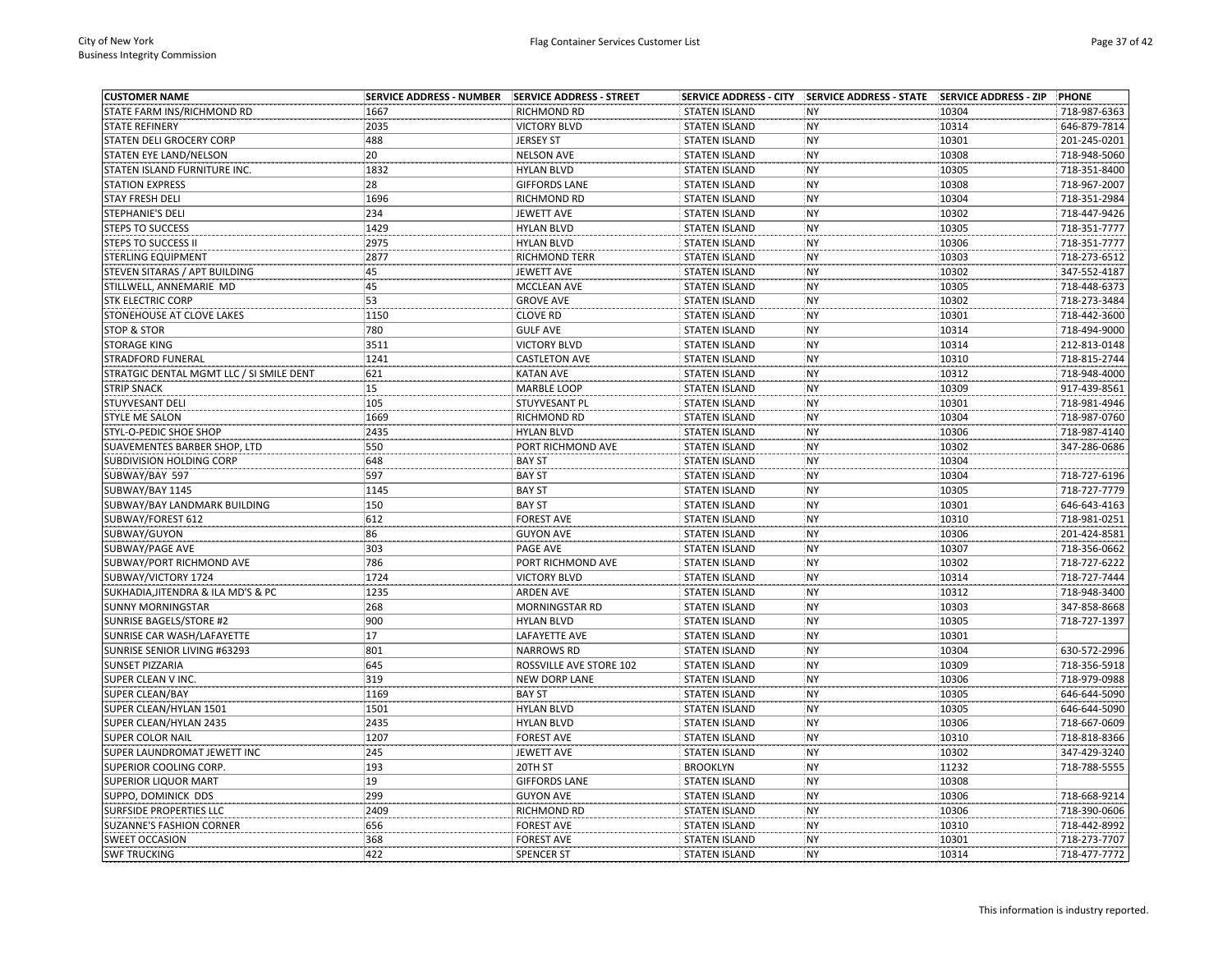| <b>CUSTOMER NAME</b>               | <b>SERVICE ADDRESS - NUMBER</b> | SERVICE ADDRESS - STREET          |                      |           |       | PHONE        |
|------------------------------------|---------------------------------|-----------------------------------|----------------------|-----------|-------|--------------|
| <b>SYED DR</b>                     | 5                               | <b>CODDINGTON AVE</b>             | <b>STATEN ISLAND</b> | <b>NY</b> | 10306 | 718-351-1350 |
| SYED ENTERPRISES INC               | 4280                            | <b>HYLAN BLVD</b>                 | <b>STATEN ISLAND</b> | <b>NY</b> | 10312 | 718-227-1100 |
| <b>T&amp;E GROCERY</b>             | 4178                            | <b>VICTORY BLVD</b>               | <b>STATEN ISLAND</b> | <b>NY</b> | 10314 |              |
| T&S AUTO BODY ENTERPRISES          | 11                              | <b>GRANITE AVE</b>                | <b>STATEN ISLAND</b> | <b>NY</b> | 10303 | 718-273-3535 |
| <b>TAC CONSTRUCTION</b>            | 20                              | <b>BRICK CT</b>                   | <b>STATEN ISLAND</b> | <b>NY</b> | 10309 | 718-668-2291 |
| <b>TAC PAVING</b>                  | 101                             | <b>ELLIS ST</b>                   | <b>STATEN ISLAND</b> | <b>NY</b> | 10307 | 646-210-0112 |
| TALK OF THE TOWN TAVERN            | 24                              | <b>GIFFORDS LANE</b>              | <b>STATEN ISLAND</b> | <b>NY</b> | 10308 | 718-984-9544 |
| TANNING LOFT/HYLAN                 | 1814                            | <b>HYLAN BLVD</b>                 | <b>STATEN ISLAND</b> | <b>NY</b> | 10305 | 718-979-5050 |
| TANNING LOFT/NOME                  | 436                             | <b>NOME AVE</b>                   | <b>STATEN ISLAND</b> | <b>NY</b> | 10314 | 718-982-7900 |
| TANNING LOFT/VICTORY               | 1975                            | <b>VICTORY BLVD</b>               | <b>STATEN ISLAND</b> | <b>NY</b> | 10314 | 718-447-1884 |
| TAQUERIA LA ROQUETA                | 226                             | PORT RICHMOND AVE                 | <b>STATEN ISLAND</b> | <b>NY</b> | 10302 | 718-273-2442 |
| TAQUERIA OAXACA CO.                | 167                             | <b>MAIN ST</b>                    | <b>STATEN ISLAND</b> | <b>NY</b> | 10307 | 718-873-7878 |
| <b>TARANTO OFFICES</b>             | 3944                            | RICHMOND AVE                      | <b>STATEN ISLAND</b> | <b>NY</b> | 10312 |              |
| TARGEE FOOD CORP                   | 438                             | <b>TARGEE ST</b>                  | <b>STATEN ISLAND</b> | <b>NY</b> | 10304 | 718-876-7215 |
| <b>TARGEE PHARMACY</b>             | 519                             | <b>TARGEE ST</b>                  | <b>STATEN ISLAND</b> | <b>NY</b> | 10304 | 718-720-7205 |
| TASTE OF CHINA                     | 90                              | <b>GUYON AVE</b>                  | <b>STATEN ISLAND</b> | <b>NY</b> | 10306 | 718-351-1520 |
| TASTE OF INDIA II                  | 287                             | <b>NEW DORP LANE</b>              | <b>STATEN ISLAND</b> | <b>NY</b> | 10306 | 718-987-4700 |
| TAUQEER AHMAD, MD                  | 482                             | <b>MASON AVE</b>                  | <b>STATEN ISLAND</b> | <b>NY</b> | 10305 | 718-987-7762 |
| TCC WIRELESS/T. MOBIL              | 3021                            | <b>VETERANS RD W</b>              | <b>STATEN ISLAND</b> | <b>NY</b> | 10309 | 630-677-6773 |
| <b>TCP PROPERTIES</b>              | 827                             | POST AVE                          | <b>STATEN ISLAND</b> | <b>NY</b> | 10310 |              |
| TDLJN HEBERTON AVE LLC             | 192                             | <b>HEBERTON AVE</b>               | <b>STATEN ISLAND</b> | <b>NY</b> | 10302 | 718-702-0040 |
| TDS WOODCRAFTS,INC                 | 104                             | PORT RICHMOND AVE                 | <b>STATEN ISLAND</b> | <b>NY</b> | 10302 | 718-442-5298 |
| <b>TECH PRODUCTS</b>               | 105                             | <b>WILLOW AVE</b>                 | <b>STATEN ISLAND</b> | <b>NY</b> | 10305 | 718-442-4900 |
| TEHRANY, JAMSHID MD                | 91                              | <b>NEW DORP LANE</b>              | <b>STATEN ISLAND</b> | <b>NY</b> | 10306 | 718-351-2426 |
| <b>TELEHOUSE</b>                   | 17                              | <b>TELEPORT DR</b>                | <b>STATEN ISLAND</b> | <b>NY</b> | 10311 | 718-355-2500 |
| TERMINIX INTERNATIONAL CO #2209    | 114                             | MCCLEAN AVE                       | <b>STATEN ISLAND</b> | <b>NY</b> | 10305 | 917-685-8888 |
| TESTA, KENNETH M. MD               | 124                             | <b>MCCLEAN AVE</b>                | <b>STATEN ISLAND</b> | <b>NY</b> | 10305 | 718-876-8080 |
| THE BRIDAL BOUTIQUE                | 7233                            | <b>AMBOY RD</b>                   | <b>STATEN ISLAND</b> | <b>NY</b> | 10307 | 718-227-8647 |
| THIRD AVENUE AUTO CORP             | 9321                            | 3RD AVE                           | <b>BROOKLYN</b>      | <b>NY</b> | 11209 | 718-748-9167 |
| THIRTY BAY ST CO                   | 30                              | <b>BAY ST</b>                     | <b>STATEN ISLAND</b> | <b>NY</b> | 10301 | 718-447-8006 |
| THOMAS IRON WORKS                  | 54                              | <b>CHURCH ST</b>                  | <b>STATEN ISLAND</b> | <b>NY</b> | 10302 | 718-727-5543 |
| THOMAS S. RYBICKI/VICYORY OFF BLDG | 1688                            | <b>VICTORY BLVD</b>               | <b>STATEN ISLAND</b> | <b>NY</b> | 10314 | 718-720-2400 |
| THORNTON TOWING                    | 2883                            | <b>RICHMOND TERR</b>              | <b>STATEN ISLAND</b> | <b>NY</b> | 10303 | 732-822-2797 |
| THREE BROTHERS PIZZA               | 189                             | <b>BROAD ST</b>                   | <b>STATEN ISLAND</b> | <b>NY</b> | 10304 | 718-727-2682 |
| THREE J AUTO                       | 2560                            | <b>RICHMOND TERR</b>              | <b>STATEN ISLAND</b> | <b>NY</b> | 10303 | 718-420-6200 |
| THREE STAR DELI CORP               | 163                             | <b>DECKER AVE</b>                 | <b>STATEN ISLAND</b> | <b>NY</b> | 10302 | 718-682-1274 |
| TIDES AT CHARLESTON #223-382       | 15                              |                                   |                      | <b>NY</b> | 10309 | 718-554-4696 |
|                                    | 1700                            | <b>TIDES LANE</b><br>RICHMOND AVE | <b>STATEN ISLAND</b> | <b>NY</b> | 10314 | 646-897-4583 |
| TIM HORTON'S / RICHMOND AVE        | 1532                            |                                   | <b>STATEN ISLAND</b> | <b>NY</b> | 10305 | 718-690-0783 |
| TIM HORTON'S /HYLAN BLVD           |                                 | <b>HYLAN BLVD</b>                 | <b>STATEN ISLAND</b> |           |       |              |
| TIME NAIL SPA INC                  | 77                              | RICHMOND HILL RD B                | <b>STATEN ISLAND</b> | <b>NY</b> | 10314 | 718-698-6888 |
| TIME WARNER CABLE/CABLE WAY        | 100                             | <b>CABLE WAY</b>                  | <b>STATEN ISLAND</b> | <b>NY</b> | 10303 |              |
| TIME WARNER CABLE/RICHMOND 2ND     | 2845                            | RICHMOND AVE                      | <b>STATEN ISLAND</b> | <b>NY</b> | 10314 | 718-204-3661 |
| TINA'S WHISKY BAR                  | 4060                            | <b>HYLAN BLVD</b>                 | <b>STATEN ISLAND</b> | <b>NY</b> | 10308 | 718-554-4470 |
| TIRE EMPIRE                        | 2044                            | <b>HYLAN BLVD</b>                 | <b>STATEN ISLAND</b> | <b>NY</b> | 10306 | 718-980-1000 |
| TJ MAXX #165                       | 2530                            | <b>HYLAN BLVD</b>                 | <b>STATEN ISLAND</b> | <b>NY</b> | 10306 | 718-980-4150 |
| TJ MAXX / #121                     | 1509                            | <b>FOREST AVE</b>                 | <b>STATEN ISLAND</b> | <b>NY</b> | 10302 | 314-292-3390 |
| TJ'S AUTO BODY                     | 15                              | <b>COLFAX AVE</b>                 | <b>STATEN ISLAND</b> | <b>NY</b> | 10306 | 718-351-9027 |
| TKACHUK, IGOR DR DDS               | 289                             | <b>BURGHER AVE</b>                | <b>STATEN ISLAND</b> | <b>NY</b> | 10305 | 718-980-9577 |
| TLC CLOVE LAKE PHYSICAL THERAPY PC | 1428                            | <b>VICTORY BLVD</b>               | <b>STATEN ISLAND</b> | <b>NY</b> | 10301 | 718-698-3055 |
| TODT HILL BAGELS                   | 931                             | <b>MANOR RD</b>                   | <b>STATEN ISLAND</b> | <b>NY</b> | 10314 | 347-366-4763 |
| <b>TODT HILL LIQUORS</b>           | 760                             | <b>MANOR RD</b>                   | <b>STATEN ISLAND</b> | <b>NY</b> | 10314 | 718-370-1236 |
| <b>TOKYO JAPANESE RESTAURANT</b>   | 1710                            | <b>VICTORY BLVD</b>               | <b>STATEN ISLAND</b> | <b>NY</b> | 10314 | 718-727-1771 |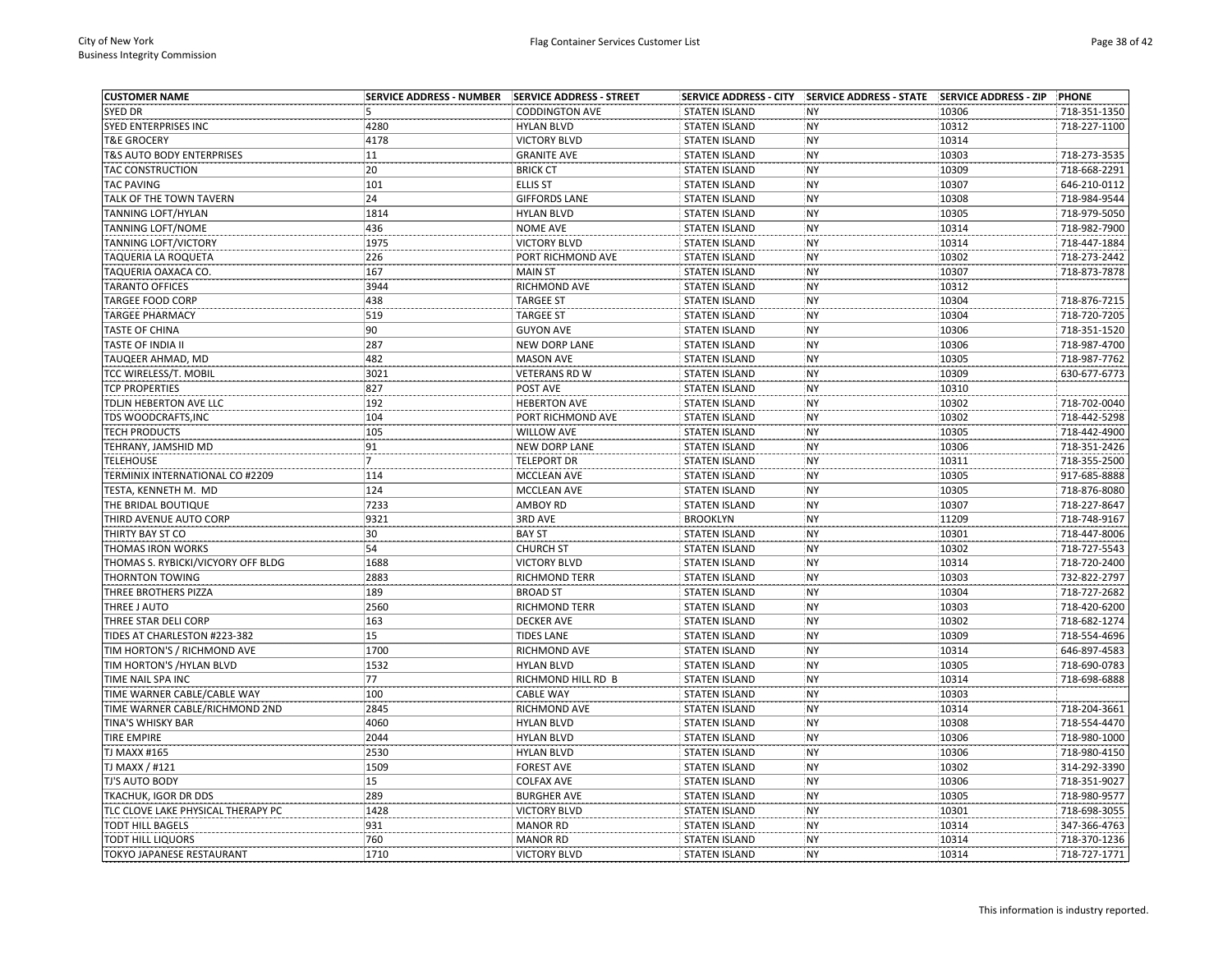| <b>CUSTOMER NAME</b>                     | <b>SERVICE ADDRESS - NUMBER</b> | SERVICE ADDRESS - STREET | <b>SERVICE ADDRESS - CITY</b> | SERVICE ADDRESS - STATE SERVICE ADDRESS - ZIP |       | PHONE        |
|------------------------------------------|---------------------------------|--------------------------|-------------------------------|-----------------------------------------------|-------|--------------|
| TOMO JAPANESE RESTAURANT                 | 4561                            | <b>AMBOY RD</b>          | <b>STATEN ISLAND</b>          | <b>NY</b>                                     | 10312 | 718-227-5100 |
| <b>TOMPKINS DELI</b>                     | 11                              | <b>TOMPKINS AVE</b>      | <b>STATEN ISLAND</b>          | <b>NY</b>                                     | 10304 | 718-981-5980 |
| TOM'S AUTOMOTIVE REPAIR                  | 266                             | <b>SAND LANE</b>         | <b>STATEN ISLAND</b>          | <b>NY</b>                                     | 10305 | 718-448-0003 |
| TONY'S BRICK OVEN PIZZA                  | 1140                            | <b>BAY ST</b>            | <b>STATEN ISLAND</b>          | <b>NY</b>                                     | 10305 | 718-816-6516 |
| TONY'S FOREIGN CARS                      | 450                             | <b>FRONT ST</b>          | <b>STATEN ISLAND</b>          | NY                                            | 10304 | 718-720-9777 |
| TOP 1 KELLY HAIR & SPA INC               | 6                               | <b>GIFFORDS LANE</b>     | <b>STATEN ISLAND</b>          | <b>NY</b>                                     | 10308 | 718-608-1133 |
| <b>TOP 2 SALON</b>                       | 1224                            | <b>FOREST AVE</b>        | <b>STATEN ISLAND</b>          | <b>NY</b>                                     | 10310 | 917-538-1777 |
| TOP DESIGN NAIL #1                       | 16                              | <b>BRADLEY AVE</b>       | <b>STATEN ISLAND</b>          | NY                                            | 10314 | 718-698-5814 |
| TOP HAT EXTERMINATING                    | 265                             | <b>NELSON AVE</b>        | <b>STATEN ISLAND</b>          | NY                                            | 10308 | 718-967-0261 |
| TOP ONE MAINTENANCE                      | 125                             | <b>EDGEWATER ST</b>      | <b>STATEN ISLAND</b>          | <b>NY</b>                                     | 10301 | 718-679-5232 |
| TOP ONE MAINTENANCE/RICH TERR            | 1741                            | <b>RICHMOND TERR</b>     | <b>STATEN ISLAND</b>          | <b>NY</b>                                     | 10310 | 718-974-9100 |
| <b>TORINO PIZZA</b>                      | 1694                            | <b>RICHMOND RD</b>       | <b>STATEN ISLAND</b>          | <b>NY</b>                                     | 10304 | 718-351-3100 |
| <b>TORTILLA WACA</b>                     | 121                             | PORT RICHMOND AVE        | <b>STATEN ISLAND</b>          | NY                                            | 10302 | 347-355-7336 |
| <b>TOSCANO LUCE</b>                      | 12                              | JEFFERSON BLVD           | <b>STATEN ISLAND</b>          | NY                                            | 10312 | 718-815-7800 |
| TOTAL CONCEPT AUTO REPAIRS               | 626                             | <b>NEW DORP LANE</b>     | <b>STATEN ISLAND</b>          | <b>NY</b>                                     | 10306 | 718-667-1582 |
| TOTO'S, JOE & JOHN REST                  | 809                             | FR CAPODANNO BLVD        | <b>STATEN ISLAND</b>          | <b>NY</b>                                     | 10305 | 718-979-1888 |
| TOTTENVILLE SQUARE LLC                   | 7001                            | AMBOY RD                 | <b>STATEN ISLAND</b>          | <b>NY</b>                                     | 10307 | 718-980-7684 |
| <b>TOUCH OF GREEN</b>                    | 2701                            | <b>HYLAN BLVD</b>        | <b>STATEN ISLAND</b>          | <b>NY</b>                                     | 10306 | 718-987-9239 |
| <b>TOUCHE SALON</b>                      | 2351                            | <b>HYLAN BLVD</b>        | <b>STATEN ISLAND</b>          | <b>NY</b>                                     | 10306 | 718-351-9700 |
| TOWERS OF FLOWERS DESIGNS                | 114                             | MCCLEAN AVE              | <b>STATEN ISLAND</b>          | <b>NY</b>                                     | 10305 | 718-510-3942 |
| <b>TOWN DELI</b>                         | 5373                            | <b>ARTHUR KILL RD</b>    | <b>STATEN ISLAND</b>          | <b>NY</b>                                     | 10307 | 917-440-3592 |
| TPO PROPERTIES LLC                       | 462                             | PORT RICHMOND AVE        | <b>STATEN ISLAND</b>          | <b>NY</b>                                     | 10302 | 917-439-8752 |
| TRANCHINA, ANDREW INC.                   | 22                              | ZEBRA PL                 | <b>STATEN ISLAND</b>          | <b>NY</b>                                     | 10309 |              |
|                                          | 10                              | <b>MANLEY ST</b>         | <b>STATEN ISLAND</b>          | <b>NY</b>                                     | 10309 | 718-984-2812 |
| TRAVELRITE TRANSPORTATION INC            |                                 |                          |                               | <b>NY</b>                                     |       |              |
| TRI STATE ENTITY                         | 5379                            | <b>ARTHUR KILL RD</b>    | <b>STATEN ISLAND</b>          |                                               | 10307 | 718-948-6226 |
| TRIANGLE AUTO REPAIRS                    | 60                              | PARK AVE                 | <b>STATEN ISLAND</b>          | <b>NY</b>                                     | 10302 | 718-442-9159 |
| TRIFARO PHYSICAL THERAPY, PC             | 511                             | <b>TYSENS LANE</b>       | <b>STATEN ISLAND</b>          | <b>NY</b>                                     | 10306 | 718-979-7588 |
| TRIMALAWN EQUIP / PORT RICHMOND          | 357                             | PORT RICHMOND AVE        | <b>STATEN ISLAND</b>          | <b>NY</b>                                     | 10302 |              |
| TRIMALAWN EQUIP / VICTORY                | 2081                            | <b>VICTORY BLVD</b>      | <b>STATEN ISLAND</b>          | <b>NY</b>                                     | 10314 |              |
| TRIPHARM DRUGS INC                       | 200                             | PORT RICHMOND AVE        | <b>STATEN ISLAND</b>          | NY                                            | 10302 | 718-816-1116 |
| TRISTAR MORTGAGE CORP                    | 711                             | <b>FOREST AVE</b>        | <b>STATEN ISLAND</b>          | NY                                            | 10310 | 718-720-8600 |
| TRI-TECH / DBA HYLAN AUTO REPAIR         | 2409                            | <b>HYLAN BLVD</b>        | <b>STATEN ISLAND</b>          | <b>NY</b>                                     | 10306 | 718-980-3153 |
| TROTTERS MC                              | 1601                            | SOUTH AVE                | <b>STATEN ISLAND</b>          | NY                                            | 10314 | 718-273-7703 |
| TRUE ELECTRIC CORP/MALLORY               | 6                               | <b>MALLORY AVE</b>       | <b>STATEN ISLAND</b>          | <b>NY</b>                                     | 10305 | 718-442-4443 |
| TRUE ELECTRIC CORP/VAN DUZER             | 965                             | VAN DUZER ST             | <b>STATEN ISLAND</b>          | <b>NY</b>                                     | 10304 | 718-442-4443 |
| TRUE NORTH URGICARE LLC-GO HEALTH        | 1700                            | <b>HYLAN BLVD</b>        | <b>STATEN ISLAND</b>          | <b>NY</b>                                     | 10305 | 678-661-4565 |
| TRUE VINE CHRISTIAN FELLOWSHIP           | 1031                            | <b>CASTLETON AVE</b>     | <b>STATEN ISLAND</b>          | NY                                            | 10310 | 718-979-5377 |
| TUCCI, ANTHONY J. ESQ                    | 575                             | MIDLAND AVE              | <b>STATEN ISLAND</b>          | <b>NY</b>                                     | 10306 | 718-980-2373 |
| <b>TUDO SHOE'S</b>                       | 164                             | <b>CANAL ST</b>          | <b>STATEN ISLAND</b>          | <b>NY</b>                                     | 10304 | 718-815-7950 |
| TUNE IT UP AUTO INC.                     | 328                             | <b>CLOVE RD</b>          | <b>STATEN ISLAND</b>          | <b>NY</b>                                     | 10310 |              |
| TUTTLE, PENDLETON & GELSTON INC          | 509                             | <b>FOREST AVE</b>        | <b>STATEN ISLAND</b>          | <b>NY</b>                                     | 10310 | 718-981-6223 |
| TW SMITH CORP                            | 2610                            | RICHMOND TERR            | <b>STATEN ISLAND</b>          | <b>NY</b>                                     | 10303 | 718-273-9353 |
| TWIN DRAGONS RESTAURANT                  | 54                              | RICHMOND TERR            | <b>STATEN ISLAND</b>          | <b>NY</b>                                     | 10301 | 718-720-6568 |
| TWIN AUTO                                | 1890                            | <b>RICHMOND TERR</b>     | <b>STATEN ISLAND</b>          | <b>NY</b>                                     | 10302 | 718-981-0004 |
| TWO TIMER BOUTIQUE                       | 1755                            | <b>VICTORY BLVD</b>      | <b>STATEN ISLAND</b>          | <b>NY</b>                                     | 10314 | 718-477-1000 |
| TYSEN HYLAN CARDS & GIFTS                | 2736                            | <b>HYLAN BLVD</b>        | <b>STATEN ISLAND</b>          | <b>NY</b>                                     | 10306 | 718-979-1986 |
| UFCW-LOCAL 342                           | 27                              | <b>BRIANNA CT</b>        | <b>STATEN ISLAND</b>          | <b>NY</b>                                     | 10309 | 718-513-5320 |
| U-HAUL MOVING & STORAGE OF PORT RICHMOND | 7                               | <b>NORTH STREET</b>      | <b>STATEN ISLAND</b>          | <b>NY</b>                                     | 10302 | 718-285-9868 |
| ULTIMATE COLLISION                       | 2089                            | <b>RICHMOND TERR</b>     | <b>STATEN ISLAND</b>          | NY                                            | 10302 | 317-495-9600 |
| ULTIMATE IMPACT TRAINING                 | 101                             | <b>ELLIS ST</b>          | <b>STATEN ISLAND</b>          | <b>NY</b>                                     | 10307 |              |
| UNCLE LOUIE G'S/1448 HYLAN               | 1448                            | <b>HYLAN BLVD</b>        | <b>STATEN ISLAND</b>          | <b>NY</b>                                     | 10305 | 917-826-7634 |
| UNCLE LOUIE G'S/JOHNSON                  | 115                             | <b>JOHNSON ST</b>        | <b>STATEN ISLAND</b>          | <b>NY</b>                                     | 10309 | 718-966-3764 |
|                                          |                                 |                          |                               |                                               |       |              |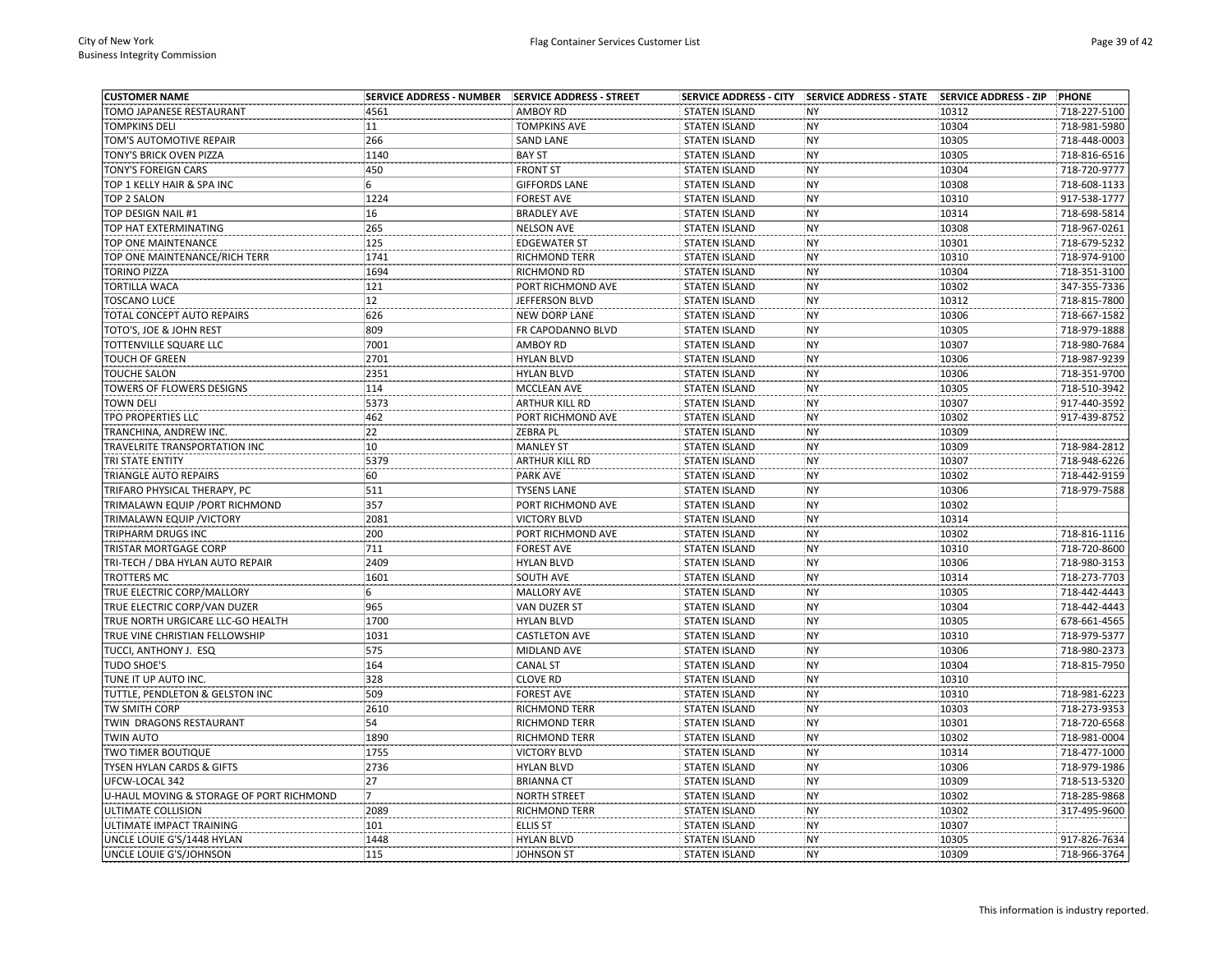| <b>CUSTOMER NAME</b>                     |      |                       |                      |           |       | PHONE        |
|------------------------------------------|------|-----------------------|----------------------|-----------|-------|--------------|
| UNI KIDS, INC.                           | 3854 | <b>HYLAN BLVD</b>     | <b>STATEN ISLAND</b> | <b>NY</b> | 10308 | 718-948-0122 |
| <b>UNION HALL</b>                        | 502  | <b>HENDERSON AVE</b>  | <b>STATEN ISLAND</b> | NY        | 10310 | 718-442-2133 |
| UNIQUE COFFEE INC                        | 3075 | <b>RICHMOND TERR</b>  | <b>STATEN ISLAND</b> | NY        | 10303 | 718-815-2044 |
| UNIQUE LOUNGE                            | 1757 | ARTHUR KILL RD        | <b>STATEN ISLAND</b> | NY        | 10312 | 718-948-0714 |
| UNITED PARCEL SERVICE/HYLAN              | 2744 | <b>HYLAN BLVD</b>     | <b>STATEN ISLAND</b> | NY        | 10306 | 718-759-9133 |
| UNIVERSITY PHYSICIANS GROUP 02           | 65   | <b>ROSE AVE</b>       | <b>STATEN ISLAND</b> | NY        | 10306 | 718-979-9333 |
| UNIVERSITY PHYSICIANS GROUP/4106 HYLAN   | 4106 | <b>HYLAN BLVD</b>     | <b>STATEN ISLAND</b> | NY        | 10308 | 718-226-7038 |
| UNLIMITED PEST ELIMINATION               | 6727 | <b>AMBOY RD</b>       | <b>STATEN ISLAND</b> | <b>NY</b> | 10312 | 718-266-1234 |
| <b>UNY SANDY HOOK PILOTS</b>             | 201  | <b>EDGEWATER ST</b>   | <b>STATEN ISLAND</b> | <b>NY</b> | 10305 | 347-231-5532 |
| US COAST GUARD COMM OFFICER              | 311  | <b>BATTERY RD</b>     | <b>STATEN ISLAND</b> | NY        | 10305 | 718-354-4241 |
| US NAVY LODGE                            | FT   | WADSWORTH             | <b>STATEN ISLAND</b> | <b>NY</b> | 10305 | 718-442-0413 |
| <b>USA VEIN CLINICS</b>                  | 1975 | <b>HYLAN BLVD</b>     | <b>STATEN ISLAND</b> | <b>NY</b> | 10306 |              |
| <b>USARC</b>                             | 356  | <b>BATTERY RD</b>     | <b>STATEN ISLAND</b> | NY        | 10305 | 646-722-0000 |
| U-STORE SELF STORAGE, LLC                | 1690 | SOUTH AVE             | <b>STATEN ISLAND</b> | NY        | 10314 | 718-983-9331 |
| <b>V&amp;J HILLSIDE MARKET</b>           | 1789 | RICHMOND RD           | <b>STATEN ISLAND</b> | <b>NY</b> | 10306 | 718-667-5700 |
| <b>V&amp;V AUTO MAINTENANCE</b>          | 2560 | RICHMOND TERR - A     | <b>STATEN ISLAND</b> | NY        | 10303 |              |
| V.I.P. REAL ESTATE INC                   | 4212 | <b>HYLAN BLVD</b>     | <b>STATEN ISLAND</b> | NY        | 10308 |              |
| <b>VALENTIN AUTO BODY</b>                | 1270 | <b>CASTLETON AVE</b>  | <b>STATEN ISLAND</b> | NY        | 10310 | 718-981-0241 |
| VALLEY GAS-CAR WASH                      | 6937 | <b>AMBOY RD</b>       | <b>STATEN ISLAND</b> | NY        | 10309 |              |
| VAL'S PIZZA                              | 1924 | RICHMOND TERR         | <b>STATEN ISLAND</b> | <b>NY</b> | 10302 | 718-720-2333 |
| VAN DUYNE, BRUNO & CO, P.A./JAH JEH REAL | 2627 | <b>HYLAN BLVD</b>     | <b>STATEN ISLAND</b> | NY        | 10306 | 718-667-4122 |
| VANDERBILT REHAB & CARE CNTR, NEW        | 135  | <b>VANDERBILT AVE</b> | <b>STATEN ISLAND</b> | NY        | 10304 | 718-447-0701 |
| VANDERBILT RESTAURANT                    | 300  | FR CAPODANNO BLVD     | <b>STATEN ISLAND</b> | NY        | 10305 | 718-227-7408 |
| <b>VARIEDADES 3 MARIA'S</b>              | 135  | PORT RICHMOND AVE     | <b>STATEN ISLAND</b> | <b>NY</b> | 10302 | 917-972-4589 |
| <b>VERIZON #183617</b>                   | 2945 | <b>VETERANS RD W</b>  | <b>STATEN ISLAND</b> | NY        | 10309 | 718-984-3687 |
| <b>VERIZON / FOREST</b>                  | 658  | <b>FOREST AVE</b>     | <b>STATEN ISLAND</b> | NY        | 10310 | 718-442-0004 |
|                                          | 758  |                       |                      | NY        | 10314 |              |
| <b>VERIZON / MANOR RD</b>                |      | <b>MANOR RD</b>       | <b>STATEN ISLAND</b> | NY        |       | 631-219-9787 |
| VERRAZANO MEDICAL                        | 1781 | <b>HYLAN BLVD</b>     | <b>STATEN ISLAND</b> |           | 10305 | 732-307-7062 |
| <b>VERRAZANO MOVING</b>                  | 4380 | ARTHUR KILL RD        | <b>STATEN ISLAND</b> | <b>NY</b> | 10309 | 718-966-1500 |
| <b>VERRAZANO NURSING HOME</b>            | 100  | <b>CASTLETON AVE</b>  | <b>STATEN ISLAND</b> | NY        | 10301 | 718-273-1300 |
| VETERINARY EMERGENCY CNT                 | 1293 | <b>CLOVE RD</b>       | <b>STATEN ISLAND</b> | <b>NY</b> | 10301 | 718-720-4211 |
| VFC PARTNERS 4 LLC/SYZ HOLDINGS          | 120  | STUYVESANT PLACE      | <b>STATEN ISLAND</b> | NY        | 10301 |              |
| VIC & BAY CAR SERVICE                    | 200  | <b>BAY ST</b>         | <b>STATEN ISLAND</b> | NY        | 10301 | 718-447-2500 |
| VICTOR FIRE PROTECTION                   | 1942 | RICHMOND TERR         | <b>STATEN ISLAND</b> | NY        | 10302 | 718-875-2225 |
| VICTOR SCALICI FLORIST                   | 523  | PORT RICHMOND AVE     | <b>STATEN ISLAND</b> | NY        | 10302 | 718-981-2469 |
| <b>VICTORIAN TRUCK SERVICE</b>           | 65   | <b>RECTOR ST</b>      | <b>STATEN ISLAND</b> | NY        | 10310 |              |
| <b>VICTORY AUTO</b>                      | 3130 | <b>VICTORY BLVD</b>   | <b>STATEN ISLAND</b> | <b>NY</b> | 10314 | 718-698-9786 |
| VICTORY CHOI'S DRY CLEANERS              | 1726 | <b>VICTORY BLVD</b>   | <b>STATEN ISLAND</b> | <b>NY</b> | 10314 | 718-727-9421 |
| VICTORY EYE SPECIALIST                   | 3860 | <b>VICTORY BLVD</b>   | <b>STATEN ISLAND</b> | NY        | 10314 | 718-351-0525 |
| VICTORY INTERNAL MED/ HYLAN              | 4982 | <b>HYLAN BLVD</b>     | <b>STATEN ISLAND</b> | NY        | 10312 | 718-816-3674 |
| <b>VICTORY LIQUOR'S</b>                  | 1813 | <b>VICTORY BLVD</b>   | <b>STATEN ISLAND</b> | NY        | 10314 | 718-442-1126 |
| VICTORY SERVICE STATION/2525 VICTORY     | 2525 | <b>VICTORY BLVD</b>   | <b>STATEN ISLAND</b> | NY        | 10314 | 718-698-6767 |
| VICTORY TOOL RENTAL                      | 3521 | <b>VICTORY BLVD</b>   | <b>STATEN ISLAND</b> | NY        | 10314 | 718-698-8400 |
| VICTORY WINES & LIQUORS INC              | 1989 | <b>VICTORY BLVD</b>   | <b>STATEN ISLAND</b> | NY        | 10314 | 718-876-9463 |
| VIGILANTE PLUMBING & HEATING             | 195  | <b>DOUGLASS ST</b>    | <b>BROOKLYN</b>      | NY        | 11217 | 718-260-0984 |
| <b>VILIANO'S PIZZA</b>                   | 309  | <b>BRADLEY AVE</b>    | <b>STATEN ISLAND</b> | NY        | 10314 | 718-983-1400 |
| VILLAGE 01                               | 3995 | AMBOY RD              | <b>STATEN ISLAND</b> | <b>NY</b> | 10308 | 718-984-9449 |
| VILLAGE MARIA PIZZA/MANOR                | 768  | <b>MANOR RD</b>       | <b>STATEN ISLAND</b> | NY        | 10314 | 718-370-1818 |
| <b>VINCENT'S BARBERS</b>                 | 613  | <b>BAY ST</b>         | <b>STATEN ISLAND</b> | NY        | 10304 | 718-447-0380 |
| <b>VINTAGE WINES INC</b>                 | 360  | <b>BROADWAY</b>       | <b>STATEN ISLAND</b> | NY        | 10310 | 718-818-0808 |
| <b>VIOLET WINES &amp; SPIRITS</b>        | 387  | <b>FOREST AVE</b>     | <b>STATEN ISLAND</b> | NY        | 10301 |              |
| <b>VIP 28 EMPIRE</b>                     | 84   | <b>GRANITE AVE</b>    | <b>STATEN ISLAND</b> | <b>NY</b> | 10303 |              |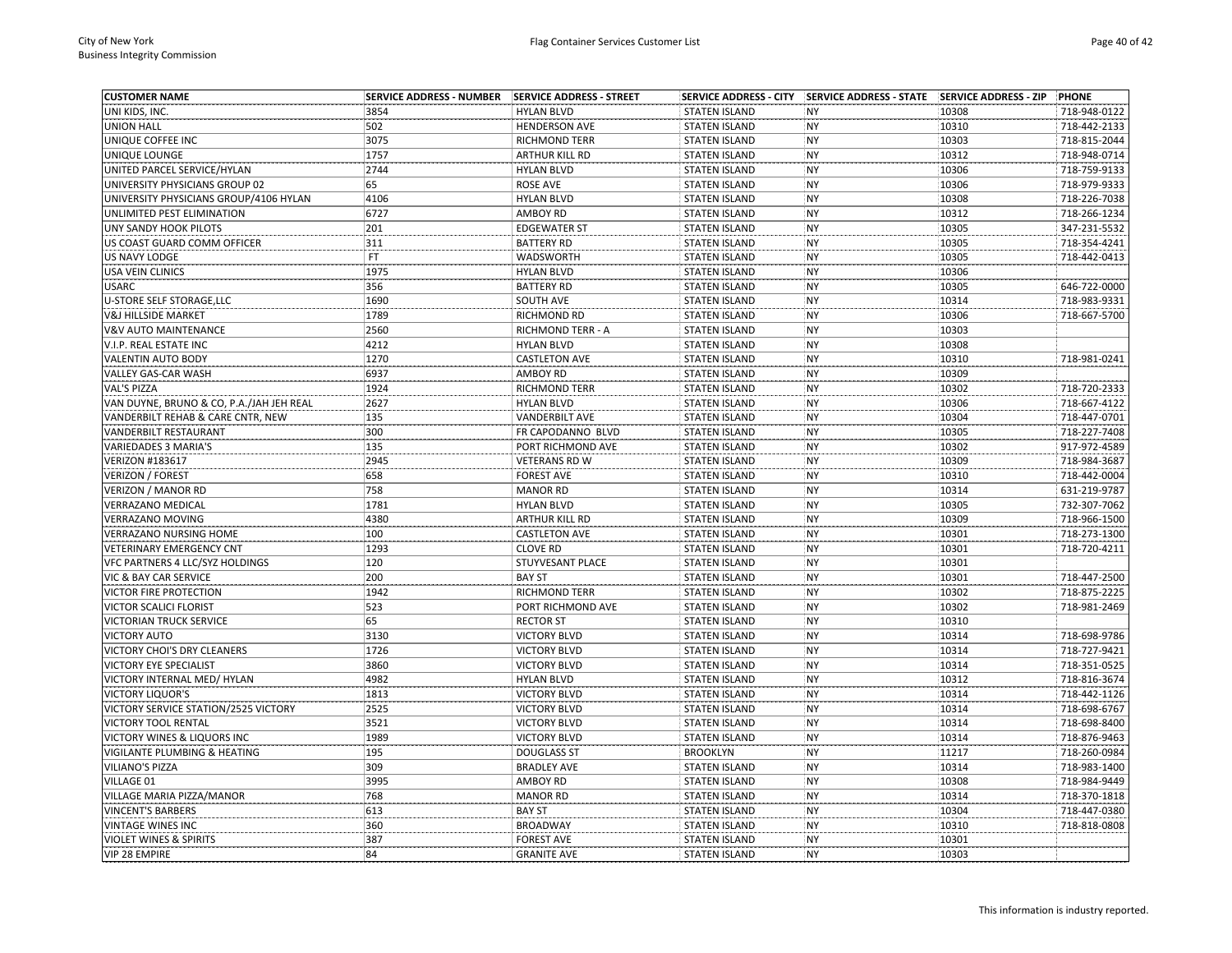| <b>CUSTOMER NAME</b>                    | <b>SERVICE ADDRESS - NUMBER</b> | SERVICE ADDRESS - STREET   |                      | SERVICE ADDRESS - CITY SERVICE ADDRESS - STATE SERVICE ADDRESS - ZIP |       | PHONE        |
|-----------------------------------------|---------------------------------|----------------------------|----------------------|----------------------------------------------------------------------|-------|--------------|
| <b>VIP AMBOY DELI &amp; GROCERY</b>     | 3925                            | <b>AMBOY RD</b>            | <b>STATEN ISLAND</b> | <b>NY</b>                                                            | 10308 | 347-484-6666 |
| <b>VIP AUTO GROUP</b>                   | 1204                            | <b>HYLAN BLVD</b>          | <b>STATEN ISLAND</b> | <b>NY</b>                                                            | 10305 | 718-477-7888 |
| VISITING NURSE ASSOCIATION              | 399                             | LAKE AVE                   | <b>STATEN ISLAND</b> | <b>NY</b>                                                            | 10303 | 718-720-2245 |
| <b>VIVA NAILS</b>                       | 7335                            | <b>AMBOY RD</b>            | <b>STATEN ISLAND</b> | <b>NY</b>                                                            | 10307 | 718-967-8482 |
| VIVIAN BOTERO / NEBEL FAMILY DENTISTRY  | 337                             | <b>HAMPTON GREEN</b>       | <b>STATEN ISLAND</b> | <b>NY</b>                                                            | 10312 | 718-984-1720 |
| <b>VOGE NAILS</b>                       | 4255                            | <b>AMBOY RD</b>            | <b>STATEN ISLAND</b> | <b>NY</b>                                                            | 10308 | 718-967-2666 |
| VOMERO, RAYMOND A & ASSOCIATES INC      | 91                              | NEW DORP PLAZA             | <b>STATEN ISLAND</b> | <b>NY</b>                                                            | 10306 | 718-351-3957 |
| VTG, GROCERY INC                        | 102                             | <b>WESTERVELT AVE</b>      | <b>STATEN ISLAND</b> | <b>NY</b>                                                            | 10301 | 718-442-4810 |
| WA FA LA INC                            | 84                              | <b>GRANITE AVE</b>         | <b>STATEN ISLAND</b> | <b>NY</b>                                                            | 10302 | 201-290-4092 |
| WALDBAUM'S CENTER/PLEASANT PLAINS       | 6390                            | AMBOY RD                   | <b>STATEN ISLAND</b> | <b>NY</b>                                                            | 10309 |              |
| WALSH BROS LANDSCAPING INC              | 65                              | <b>KREISCHER ST</b>        | <b>STATEN ISLAND</b> | <b>NY</b>                                                            | 10309 | 917-417-6039 |
| <b>WATERFRONT ELLIS SPA</b>             | 101                             | <b>ELLIS ST</b>            | <b>STATEN ISLAND</b> | <b>NY</b>                                                            | 10307 | 718-223-2333 |
| <b>WATERFRONT GAS &amp; CONVENIENCE</b> | 1125                            | RICHMOND TERR              | <b>STATEN ISLAND</b> | <b>NY</b>                                                            | 10310 | 732-599-0744 |
| WATTERS PLUMBING SUPPLY CORP            | 55                              | <b>CHURCH ST</b>           | <b>STATEN ISLAND</b> | NY                                                                   | 10302 | 718-442-0464 |
| <b>WAVE STREET AUTO</b>                 | 33                              | <b>WAVE ST</b>             | <b>STATEN ISLAND</b> | <b>NY</b>                                                            | 10304 | 718-720-1140 |
| WAYLAND, ENG                            | 5                               | <b>CORSON AVE</b>          | <b>STATEN ISLAND</b> | <b>NY</b>                                                            | 10301 | 917-319-8140 |
| WE AGENCY/ALLSTATE                      | 432                             | <b>FOREST AVE</b>          | <b>STATEN ISLAND</b> | <b>NY</b>                                                            | 10301 | 718-727-8505 |
| <b>WEGOTLITES INC.</b>                  | 360                             | <b>INDUSTRIAL LOOP</b>     | <b>STATEN ISLAND</b> | <b>NY</b>                                                            | 10309 | 718-317-6263 |
| WEIGHT WATCHERS INTER INC,/HYLAN BLVD   | 2704                            | <b>HYLAN BLVD</b>          | <b>STATEN ISLAND</b> | <b>NY</b>                                                            | 10306 | 718-668-1982 |
| WEINER, KEVIN MD, SI MEDICAL            | 262                             | <b>NELSON AVE</b>          | <b>STATEN ISLAND</b> | <b>NY</b>                                                            | 10308 | 718-442-4422 |
| WELCOME DELI                            | 1616                            | <b>CASTLETON AVE</b>       | <b>STATEN ISLAND</b> | <b>NY</b>                                                            | 10302 | 718-815-5962 |
| <b>WENDY CHAVARRIA</b>                  | 74                              | <b>CASTLETON AVE</b>       | <b>STATEN ISLAND</b> | <b>NY</b>                                                            | 10301 | 347-653-7664 |
| WEST BRIGHTON FOOD CENTER CORP          | 171                             | <b>BROADWAY</b>            | <b>STATEN ISLAND</b> | <b>NY</b>                                                            | 10310 | 347-635-3079 |
| WEST SHORE MOTEL LODGE                  | 2600                            | <b>VETERANS RD W</b>       | <b>STATEN ISLAND</b> | <b>NY</b>                                                            | 10309 | 718-967-4800 |
| <b>WEST SHORE PLAZA</b>                 | 1775                            | SOUTH AVE                  | <b>STATEN ISLAND</b> | <b>NY</b>                                                            | 10314 | 212-398-3970 |
| WEST SHORE PLAZA (PLUS)                 | 1775                            | SOUTH AVE                  | <b>STATEN ISLAND</b> | <b>NY</b>                                                            | 10314 |              |
| WEST SHORE REALTY                       | 2535                            | ARTHUR KILL RD             | <b>STATEN ISLAND</b> | NY                                                                   | 10309 | 718-448-3210 |
| <b>WESTERVELT ESTATES</b>               | 698                             | VAN DUZER ST               | <b>STATEN ISLAND</b> | <b>NY</b>                                                            | 10304 |              |
| WHAT YOU NEED DELI                      | 20                              | <b>WESTERVELT AVE</b>      | <b>STATEN ISLAND</b> | <b>NY</b>                                                            | 10301 | 347-725-2042 |
| <b>WHITE MARKET LIQUORS</b>             | 6390                            | AMBOY RD                   | <b>STATEN ISLAND</b> | <b>NY</b>                                                            | 10309 | 718-317-7223 |
| <b>WIESNER BROTHERS NURSERY</b>         | 2402                            | <b>VICTORY BLVD</b>        | <b>STATEN ISLAND</b> | <b>NY</b>                                                            | 10314 | 718-761-5141 |
| <b>WILDFLOWERS</b>                      | 101                             | <b>NEW DORP PLAZA</b>      | <b>STATEN ISLAND</b> | <b>NY</b>                                                            | 10306 | 718-979-6561 |
| WILLOWBROOK DELI                        | 2520                            | <b>VICTORY BLVD</b>        | <b>STATEN ISLAND</b> | <b>NY</b>                                                            | 10314 |              |
| WINDOWS WE ARE INC                      | 9110                            | 5TH AVE                    | <b>BROOKLYN</b>      | <b>NY</b>                                                            | 11209 | 718-836-8083 |
| WING EXPRESS 88 INC                     | 610                             | RICHMOND RD                | <b>STATEN ISLAND</b> | <b>NY</b>                                                            | 10304 | 706-877-1312 |
| WING WORLD                              | 876                             | <b>MANOR RD</b>            | <b>STATEN ISLAND</b> | <b>NY</b>                                                            | 10314 | 718-370-9464 |
| WING WORLD/NDL                          | 332                             | <b>NEW DORP LANE</b>       | <b>STATEN ISLAND</b> | <b>NY</b>                                                            | 10306 | 917-502-4766 |
| WIZARD OF ART & DESIGN                  | 255                             | <b>NELSON AVE</b>          | <b>STATEN ISLAND</b> | <b>NY</b>                                                            | 10308 | 718-227-7600 |
| WOJTACKI, ROBERT                        | 2027                            | <b>CLOVE RD</b>            | <b>STATEN ISLAND</b> | <b>NY</b>                                                            | 10304 | 718-447-7512 |
| WOODROW BARBER SHOP/ STORE#4            | 1243                            | <b>WOODROW RD</b>          | <b>STATEN ISLAND</b> | <b>NY</b>                                                            | 10309 | 718-317-7700 |
| <b>WOODROW DINER</b>                    | 655                             | ROSSVILLE AVE STORE 209-10 | <b>STATEN ISLAND</b> | <b>NY</b>                                                            | 10309 | 718-605-4031 |
| WOODROW LAUNDROMAT                      | 655                             | ROSSVILLE AVE STORE 231    | <b>STATEN ISLAND</b> | <b>NY</b>                                                            | 10309 | 347-609-3330 |
| <b>WOOLEY DENTAL PLLC</b>               | 386                             | <b>WOOLLEY AVE</b>         | <b>STATEN ISLAND</b> | <b>NY</b>                                                            | 10314 | 718-494-6060 |
| <b>WORLD OF LIQUORS</b>                 | 2220                            | <b>FOREST AVE</b>          | <b>STATEN ISLAND</b> | NY                                                                   | 10303 | 646-287-9818 |
| <b>WORLD OF PETS</b>                    | 540                             | 86TH STREET                | <b>BROOKLYN</b>      | <b>NY</b>                                                            | 11209 | 718-238-7387 |
| <b>WORLD TRANSMISSION</b>               | 1532                            | RICHMOND TERR              | <b>STATEN ISLAND</b> | <b>NY</b>                                                            | 10310 | 718-808-0220 |
| WORLDWIDE ELECTRIC CORP                 | 1208                            | <b>BAY ST</b>              | <b>STATEN ISLAND</b> | <b>NY</b>                                                            | 10305 | 718-448-1717 |
| WORRELL, CHERYL DMD                     | 35                              | WILLOWBROOK RD             | <b>STATEN ISLAND</b> | <b>NY</b>                                                            | 10302 | 718-448-0266 |
| XCLUSIVE AUTO LEASING                   | 2445                            | <b>HYLAN BLVD</b>          | <b>STATAN ISLAND</b> | <b>NY</b>                                                            | 10306 | 718-517-2277 |
| <b>XCLUSV AUTO SPORTS</b>               | 11                              | <b>BRICK CT STE A</b>      | <b>STATEN ISLAND</b> | <b>NY</b>                                                            | 10309 | 718-887-2910 |
| XIN                                     | 8320                            | 3RD AVE                    | <b>BROOKLYN</b>      | <b>NY</b>                                                            | 11209 | 646-771-6940 |
| Y NAILS & SPA                           | 438                             | PORT RICHMOND AVE          | <b>STATEN ISLAND</b> | <b>NY</b>                                                            | 10302 | 347-825-3640 |